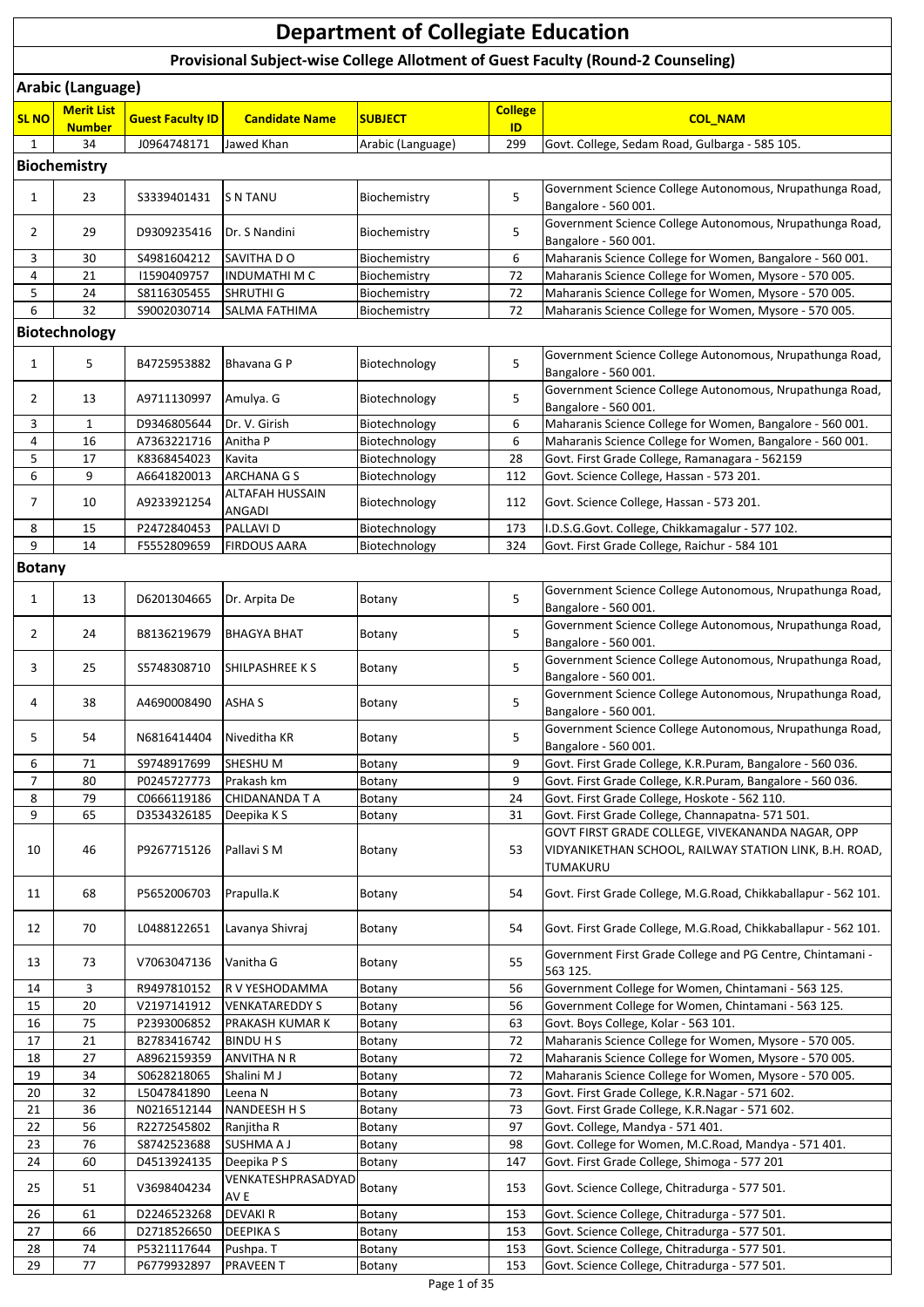| <b>SL NO</b>               | <b>Merit List</b>   | <b>Guest Faculty ID</b>    | <b>Candidate Name</b>                      | <b>SUBJECT</b>                                           | <b>College</b> | <b>COL_NAM</b>                                                                                                          |  |  |
|----------------------------|---------------------|----------------------------|--------------------------------------------|----------------------------------------------------------|----------------|-------------------------------------------------------------------------------------------------------------------------|--|--|
| 30                         | <b>Number</b><br>57 | S2956401194                | <b>SHUBHAD</b>                             | Botany                                                   | ID<br>154      | Govt. First Grade College, Hosadurga - 577 527.                                                                         |  |  |
|                            |                     |                            |                                            |                                                          |                | Sri Sri Shivalingeshwara Swamy Govt. First Grade College,                                                               |  |  |
| 31                         | 78                  | T5714800402                | Thamanna.A.s                               | Botany                                                   | 162            | Channagiri - 577 213.                                                                                                   |  |  |
| 32                         | 55                  | A4869945305                | <b>ANANTHACHARYA AS</b>                    | Botany                                                   | 165            | Govt. First Grade College, MCC B Block, Davanagere - 577 004                                                            |  |  |
| 33                         | 67                  | N6765024949                | <b>NAFEESA BANU</b>                        | Botany                                                   | 166            | Govt. First Grade Womens College, Davanagere - 577 004                                                                  |  |  |
| 34                         | 30                  | R0083110440                | RAGHAVENDRA D                              | Botany                                                   | 173            | I.D.S.G.Govt. College, Chikkamagalur - 577 102.                                                                         |  |  |
| 35                         | 31                  | A7077047664                | AFEEFA TAJ                                 | Botany                                                   | 173            | I.D.S.G.Govt. College, Chikkamagalur - 577 102.                                                                         |  |  |
| 36                         | 47                  | S0696904178                | <b>SRUSTI S N R</b>                        | Botany                                                   | 173            | I.D.S.G.Govt. College, Chikkamagalur - 577 102.                                                                         |  |  |
| 37                         | 62                  | S8727911106                | Sadiya Khan                                | Botany                                                   | 173            | I.D.S.G.Govt. College, Chikkamagalur - 577 102.                                                                         |  |  |
| 38                         | 43                  | A6971809377                | <b>ASHWINI M R</b>                         | Botany                                                   | 186            | Govt. First Grade College, Uppinangadi -574 241, (Puttur Tq.)<br>DR. P. DAYANANDA PAI- P. SATHISHA PAI GOVERNMENT FIRST |  |  |
| 39                         | 63                  | S6950613874                | <b>SWATHI</b>                              | Botany                                                   | 197            | <b>GRADE COLLEGE MANGALORE</b>                                                                                          |  |  |
| 40                         | 45                  | A8524500770                | <b>APOORVA NAYAK</b>                       | Botany                                                   | 247            | Govt Arts & Science College, Karwar - 581 301.                                                                          |  |  |
| 41                         | 44                  | M4095323331                | <b>MANJULA</b>                             | Botany                                                   | 347            | Shri Shankar Anand Singh Govt. First Grade College, Hospet -<br>583 201                                                 |  |  |
| <b>Business Management</b> |                     |                            |                                            |                                                          |                |                                                                                                                         |  |  |
| $\mathbf{1}$               | 73                  | N5862334579                | <b>NAZIR AHAMAD</b><br><b>HARAKARI</b>     | <b>Business Management</b>                               | $\overline{2}$ | Govt. Arts College, Dr. B R Ambedkar Veedhi, Bangalore - 560<br>001.                                                    |  |  |
| $\overline{2}$             | 103                 | M0785206366                | Muktha M                                   | <b>Business Management</b>                               | $\overline{2}$ | Govt. Arts College, Dr. B R Ambedkar Veedhi, Bangalore - 560<br>001.                                                    |  |  |
| 3                          | 90                  | R8687708982                | ROOPA V R                                  | <b>Business Management</b>                               | 3              | Government Ramnarayan Chellaram College of Commerce &<br>Management                                                     |  |  |
| 4                          | 124                 | M9078818451                | MALLANNA                                   | <b>Business Management</b>                               | 3              | Government Ramnarayan Chellaram College of Commerce &                                                                   |  |  |
| 5                          | 157                 | B8214847563                | BHARATHI A V                               | <b>Business Management</b>                               | 3              | Management<br>Government Ramnarayan Chellaram College of Commerce &                                                     |  |  |
|                            |                     |                            |                                            |                                                          |                | Management<br>Government Ramnarayan Chellaram College of Commerce &                                                     |  |  |
| 6                          | 181                 | N1568302668                | NANJAPPA Y R                               | <b>Business Management</b>                               | 3              | Management                                                                                                              |  |  |
| 7                          | 193                 | S4685341613                | SRINIVASA D                                | <b>Business Management</b>                               | 3              | Government Ramnarayan Chellaram College of Commerce &<br>Management                                                     |  |  |
| 8                          | 203                 | S4439205875                | Sunitha.H.S                                | <b>Business Management</b>                               | 3              | Government Ramnarayan Chellaram College of Commerce &<br>Management                                                     |  |  |
| 9                          | $\mathbf{1}$        | J2694314058                | JABEENA BEGUM                              | <b>Business Management</b>                               | 8              | Govt. First Grade College, Vijayanagar, Bangalore - 560 104                                                             |  |  |
| 10                         | 76                  | N7698548764                | <b>NAGAMMA</b>                             | <b>Business Management</b>                               | 8              | Govt. First Grade College, Vijayanagar, Bangalore - 560 104                                                             |  |  |
| 11<br>12                   | 210<br>138          | S5773909939<br>P1147327847 | <b>SINDHU B A</b><br>POORNIMA JOGI S       | <b>Business Management</b>                               | 9<br>11        | Govt. First Grade College, K.R.Puram, Bangalore - 560 036.<br>Government First Grade College, Rajajinagar               |  |  |
|                            |                     |                            |                                            | <b>Business Management</b>                               |                |                                                                                                                         |  |  |
| 13                         | 105                 | U8129305839                | USHA B S                                   | <b>Business Management</b>                               | 13             | Govt. First Grade College, Malleshwaram - 560 012, Bangalore.                                                           |  |  |
| 14                         | 31                  | S7696950183                | Soumya R                                   | <b>Business Management</b>                               | 14             | Govt. First Grade College, Peenya, I stage, Bangalore - 560 058                                                         |  |  |
| 15                         | 88                  | L9237508463                | Lucy Stella I                              | <b>Business Management</b>                               | 16             | Govt. First Grade College, Yelahanka, Bangalore.- 560 064                                                               |  |  |
| 16                         | 77                  | R5438802417                | <b>RAMYA R</b>                             | <b>Business Management</b>                               | 23             | Govt. First Grade College, Vijaypura Road, Devanahalli - 562<br>110.                                                    |  |  |
| 17                         | 183                 | R4128000004                | RAGHAVENDRA RAO R<br>К                     | <b>Business Management</b>                               | 34             | Govt. First Grade College, Kanakapura - 562 117                                                                         |  |  |
| 18                         | 123                 | R2323641248                | RAVIKUMAR H C                              | <b>Business Management</b>                               | 39             | Govt. First Grade College, Kunigal - 572 130.                                                                           |  |  |
| 19                         | 56                  | H8138433615                | <b>HAJIRA BANU</b>                         | <b>Business Management</b>                               | 53             | GOVT FIRST GRADE COLLEGE, VIVEKANANDA NAGAR, OPP<br>VIDYANIKETHAN SCHOOL, RAILWAY STATION LINK, B.H. ROAD,<br>TUMAKURU  |  |  |
| 20                         | 171                 | \$6240603208               | <b>SHAMA BANU</b>                          | <b>Business Management</b>                               | 56             | Government College for Women, Chintamani - 563 125.                                                                     |  |  |
| 21                         | 204                 | M0946419609                | <b>MANASA K A</b>                          | <b>Business Management</b>                               | 59             | Govt. First Grade College, Gauribidanur - 561 208                                                                       |  |  |
| 22                         | 52                  | G9715241022                | <b>GANGADHARA PS</b>                       | <b>Business Management</b>                               | 64             | Govt. College, Mulbagal - 563 131.                                                                                      |  |  |
| 23                         | 122                 | A9342816890                | AMBARISHA KN                               | <b>Business Management</b>                               | 65             | Govt. Womens College, Kolar - 563 101.                                                                                  |  |  |
| 24                         | 173                 | V4676401193                | <b>VIKRAM M</b>                            | <b>Business Management</b>                               | 69             | Govt. First Grade College, Rajeev Gandhi Layout (KUDA),<br>Robersonpet, K.G.F - 563 122                                 |  |  |
| 25                         | 162                 | N1296343244                | NAGARAJNAYAKA S                            | <b>Business Management</b>                               | 76             | Govt. First Grade College, Heggadadevanakote - 571 114.                                                                 |  |  |
| 26                         | 176                 | \$1234504721               | Sindhu G                                   | <b>Business Management</b>                               | 76             | Govt. First Grade College, Heggadadevanakote - 571 114.                                                                 |  |  |
| 27                         | 188                 | T6679724412                | <b>TRUPTI</b><br><b>CHANDRASHEKHAR SAV</b> | <b>Business Management</b>                               | 76             | Govt. First Grade College, Heggadadevanakote - 571 114.                                                                 |  |  |
| 28                         | 49                  | H7168240616                | <b>HARSHITHA VH</b>                        | <b>Business Management</b>                               | 77             | Govt. First Grade College, Periyapatna - 571 107.                                                                       |  |  |
| 29                         | 51                  | M7108010321                | Mervin Felix Caleb                         | <b>Business Management</b>                               | 78             | Govt. First Grade College, Kuvempu nagar, Mysore                                                                        |  |  |
| 30                         | 58                  | K7180045206                | Kavyashree H A                             | <b>Business Management</b>                               | 78             | Govt. First Grade College, Kuvempu nagar, Mysore                                                                        |  |  |
| 31<br>32                   | 137<br>20           | A1055228839<br>R4503400983 | <b>ASHALATHAKS</b><br>Ravikumara N C       | <b>Business Management</b><br><b>Business Management</b> | 79<br>83       | Govt. First Grade College, Bannur - 571101 (T.N.Pura Tq.)<br>Govt. First Grade College, Ooty Road, Nanjangudu - 571 301 |  |  |
| 33                         | 89                  | S2116826375                | S SANDANA KRISHNAN                         | <b>Business Management</b>                               | 87             | Govt. First Grade College, Siddartha Layout - 570 011, Mysore                                                           |  |  |
| 34                         | 97                  | M2716441610                | <b>MD ZAFRULLA SHARIFF</b>                 | <b>Business Management</b>                               | 87             | Govt. First Grade College, Siddartha Layout - 570 011, Mysore                                                           |  |  |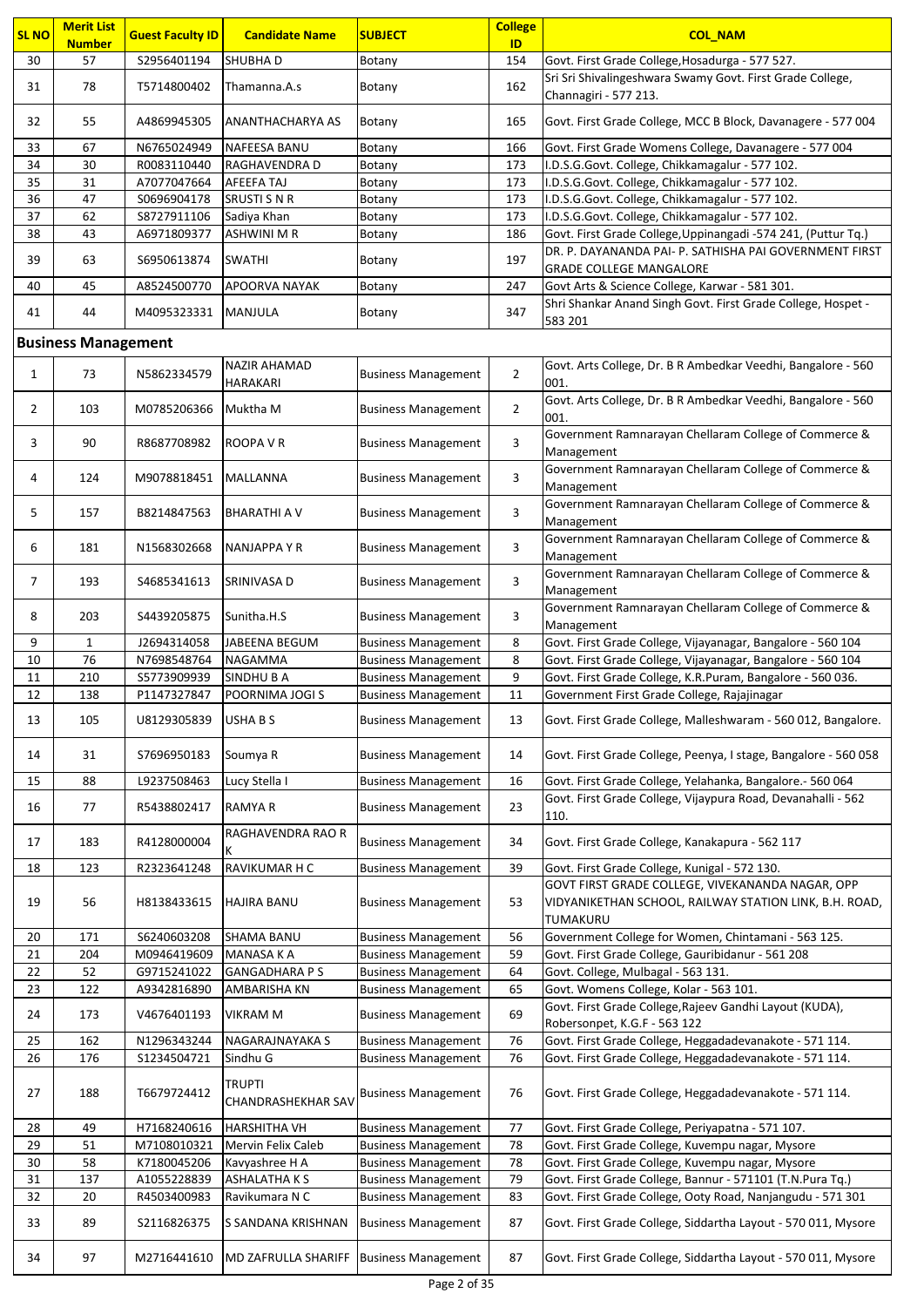| <b>SL NO</b> | <b>Merit List</b><br><b>Number</b> | <b>Guest Faculty ID</b> | <b>Candidate Name</b>  | <b>SUBJECT</b>             | <b>College</b><br>ID | <b>COL_NAM</b>                                                                           |
|--------------|------------------------------------|-------------------------|------------------------|----------------------------|----------------------|------------------------------------------------------------------------------------------|
| 35           | 142                                | K2870739752             | Kranthiraj Vodeyar M   | <b>Business Management</b> | 88                   | Govt. First Grade College, Hullahalli - 571 314, Nanjangud Tq                            |
| 36           | 153                                | R9836324718             | ROOPA M R              | <b>Business Management</b> | 89                   | Govt. First Grade College for Women, K.R.Nagar - 571 602.                                |
| 37           | 160                                | A8220821674             | <b>ANUPAMA M</b>       | <b>Business Management</b> | 90                   | Sri.Mahadeshwara Govt First Grade College, Kollegal - 571 440.                           |
| 38           | 169                                | M7820000601             | MAMATHA M              | <b>Business Management</b> | 90                   | Sri.Mahadeshwara Govt First Grade College, Kollegal - 571 440.                           |
| 39           | 195                                | H6519700870             | HARSHITHA. L. M        | <b>Business Management</b> | 91                   | Govt. First Grade College, Hanur - 571 439, (Kollegal Tq.)                               |
| 40           | 207                                | B9812500312             | BHAVYASHREE. N         | <b>Business Management</b> | 91                   | Govt. First Grade College, Hanur - 571 439, (Kollegal Tq.)                               |
| 41           | 100                                | R3817413516             | Rihana                 | <b>Business Management</b> | 92                   | Govt. First Grade College, Chamarajnagar - 571 313.                                      |
| 42           | 177                                | V3341700054             | <b>VENUB</b>           | <b>Business Management</b> | 94                   | Govt. First Grade College, N.A.P COLONY. MYSORE-OOTY ROAD,<br>Gundlupet - 571 111        |
| 43           | 93                                 | S4738509177             | Siraj Banu             | <b>Business Management</b> | 97                   | Govt. College, Mandya - 571 401.                                                         |
| 44           | 161                                | \$8086512337            | <b>SAHANA SELES</b>    | <b>Business Management</b> | 97                   | Govt. College, Mandya - 571 401.                                                         |
| 45           | 167                                | S8167426785             | Sunilkumara m          | <b>Business Management</b> | 100                  | Govt. First Grade College, K.R.Pet - 571 426.                                            |
| 46           | 199                                |                         |                        |                            | 102                  | Govt. College for Women, Maddur.                                                         |
|              |                                    | S2887630758             | Sowmya.D               | <b>Business Management</b> | 105                  |                                                                                          |
| 47           | 191                                | \$1907223603            | SAHANA N               | <b>Business Management</b> |                      | Govt. First Grade College, Nagamangala - 571 432                                         |
| 48           | 74                                 | N5049859390             | Nirmala N              | <b>Business Management</b> | 106                  | GOVT. FIRST GRADE COLLEGE, PANDAVAPURA - 571 434                                         |
| 49           | 172                                | S2248731779             | Shwetha K M            | <b>Business Management</b> | 106                  | GOVT. FIRST GRADE COLLEGE, PANDAVAPURA - 571 434                                         |
| 50           | 163                                | N3041732761             | NARASIMHEGOWDA D<br>S  | <b>Business Management</b> | 107                  | Govt. First Grade College, Bharathinagara - 571 422, Maddur Tq.                          |
| 51           | 21                                 | D3835931636             | Deepa.C.N              | <b>Business Management</b> | 113                  | Govt. Arts College, Hassan - 573 201.                                                    |
| 52           | 179                                | K9147025200             | <b>KAVITHA I.P</b>     | <b>Business Management</b> | 118                  | Sri H D Devegowda Govt. First Grade College, paduvalahippe                               |
| 53           | 201                                | P6170805350             | prahlada i n           | <b>Business Management</b> | 118                  | Sri H D Devegowda Govt. First Grade College, paduvalahippe                               |
|              |                                    |                         |                        |                            |                      | GOVERNMENT FIRST GRADE COLLEGE, SAKLESHPUR-573134                                        |
| 54           | 196                                | C5184112606             | <b>CHAITHRAKN</b>      | <b>Business Management</b> | 119                  | <b>HASSAN DIST</b>                                                                       |
| 55           | 165                                | M4844404844             | <b>MAHESH S K</b>      | <b>Business Management</b> | 130                  | Govt. First Grade College, Udaypura, Chennarayapatna Tq.                                 |
| 56           | 158                                | R0418859956             | <b>RENUKA GR</b>       | <b>Business Management</b> | 131                  | Govt. First Grade College, Baanavara - 573 112, Arasikere Tq.                            |
| 57           | 208                                |                         |                        |                            |                      |                                                                                          |
|              |                                    | M6758726398             | <b>MANJUNATHA PK</b>   | <b>Business Management</b> | 131                  | Govt. First Grade College, Baanavara - 573 112, Arasikere Tq.                            |
| 58           | 54                                 | \$7349523123            | <b>SHANTHI S</b>       | <b>Business Management</b> | 142                  | Sir.M.Vishweshwaraiah Govt. Arts & Commerce College, New<br>Town, Bhadravathi - 577 301. |
| 59           | 68                                 | S9979204152             | SEEMA MARIA J          | <b>Business Management</b> | 142                  | Sir.M.Vishweshwaraiah Govt. Arts & Commerce College, New<br>Town, Bhadravathi - 577 301. |
| 60           | 82                                 | L0451433843             | <b>LYDIA</b>           | <b>Business Management</b> | 142                  | Sir.M.Vishweshwaraiah Govt. Arts & Commerce College, New<br>Town, Bhadravathi - 577 301. |
| 61           | 147                                | T5054442897             | Tasbiya Taskeen        | <b>Business Management</b> | 144                  | Govt. First Grade College, Holehonnur - 577 227, (Badravathi<br>$Tq.$ )                  |
| 62           | 170                                | S2423336472             | Seema begum Begum      | <b>Business Management</b> | 144                  | Govt. First Grade College, Holehonnur - 577 227, (Badravathi<br>$Tq.$ )                  |
| 63           | 205                                | A5496017545             | Ambika M               | <b>Business Management</b> | 144                  | Govt. First Grade College, Holehonnur - 577 227, (Badravathi<br>Tq.)                     |
| 64           | 25                                 | A1920922949             | <b>ASHA S</b>          | <b>Business Management</b> | 147                  | Govt. First Grade College, Shimoga - 577 201                                             |
| 65           | 184                                | P5319008006             | PRATIMA C              | <b>Business Management</b> | 150                  | Govt. First Grade College, Shiralakoppa - 577 428, Shikaripura<br>Tq:                    |
| 66           | 60                                 | P3433622152             | PUSHPAVATHI V          | <b>Business Management</b> | 151                  | Govt. Arts College, Chitradurga - 577 501.                                               |
| 67           | 110                                | F3730544407             | <b>FIRDOS BANU</b>     | <b>Business Management</b> | 151                  | Govt. Arts College, Chitradurga - 577 501.                                               |
| 68           | 141                                | H3595326200             | HANUMANTHAPPA          | <b>Business Management</b> | 152                  | H.P.P.C.Govt. College, Challakere - 577 522.                                             |
| 69           | 6                                  | M4702709128             | <b>MANJUNATH E</b>     | <b>Business Management</b> | 154                  | Govt. First Grade College, Hosadurga - 577 527.                                          |
| 70           | 111                                | A3902101995             | <b>AMARESH PATIL</b>   | <b>Business Management</b> | 154                  | Govt. First Grade College, Hosadurga - 577 527.                                          |
| 71           | 24                                 |                         | AMULYA R.S             | <b>Business Management</b> | 156                  | Vedavathi Govt. First Grade College, Hiriyur - 577598                                    |
|              |                                    | A4722406008             |                        |                            |                      |                                                                                          |
| 72           | 19                                 | S1028015892             | <b>SANTHOSH C</b>      | <b>Business Management</b> | 161                  | VANI SAKKARE GOVERNMENT FIRST GRADE COLLEGE, HIRIYUR                                     |
| 73           | 61                                 | M8386228695             | MAHANTHESHA N M        | <b>Business Management</b> | 161                  | VANI SAKKARE GOVERNMENT FIRST GRADE COLLEGE, HIRIYUR                                     |
| 74           | 78                                 | J9739213212             | JNANAPOORNE L          | <b>Business Management</b> | 161                  | VANI SAKKARE GOVERNMENT FIRST GRADE COLLEGE, HIRIYUR                                     |
| 75           | 107                                | M2798508542             | MADHU SUDHANA V K      | <b>Business Management</b> | 161                  | VANI SAKKARE GOVERNMENT FIRST GRADE COLLEGE, HIRIYUR                                     |
| 76           | 86                                 | R1941247100             | <b>REKHA NM</b>        | <b>Business Management</b> | 162                  | Sri Sri Shivalingeshwara Swamy Govt. First Grade College,<br>Channagiri - 577 213.       |
| 77           | 30                                 | L7948035267             | lohit shankrappa talad | <b>Business Management</b> | 168                  | Govt. First Grade College, Harihara - 577 601                                            |
| 78           | 166                                | A9807922626             | <b>ASHWINI DP</b>      | <b>Business Management</b> | 172                  | Janatha Government First Grade College, Basavapatna.                                     |
| 79           | 27                                 | M7772906657             | MAHESH                 | <b>Business Management</b> | 173                  | I.D.S.G.Govt. College, Chikkamagalur - 577 102.                                          |
| 80           | 75                                 | M6126259693             | Mohammed fuzail        | <b>Business Management</b> | 173                  | I.D.S.G.Govt. College, Chikkamagalur - 577 102.                                          |
| 81           | 189                                | K5744258155             | <b>KAVYA R</b>         | <b>Business Management</b> | 177                  | GOVERNMENT FIRST GRADE COLLEGE, AJJAMPURA-577547<br>(TARIKERE TQ.)                       |
| 82           | 209                                | A2762803107             | ARAVINDA               | <b>Business Management</b> | 179                  | Govt. First Grade College, Kadur - 577 548.                                              |
|              |                                    |                         |                        |                            |                      |                                                                                          |
| 83           | 198                                | \$3360826426            | SHARATH ALVA K         | <b>Business Management</b> | 186                  | Govt. First Grade College, Uppinangadi -574 241, (Puttur Tq.)                            |
| 84           | 85                                 | S0846124089             | Shanta Jadhav          | <b>Business Management</b> | 189                  | Govt. First Grade College, Haleangadi - 574 146 (Mangalore Tq.)                          |
| 85           | 190                                | S7852521760             | Shreenidhi A           | <b>Business Management</b> | 196                  | Govt. First Grade College, Sullia - 574 239                                              |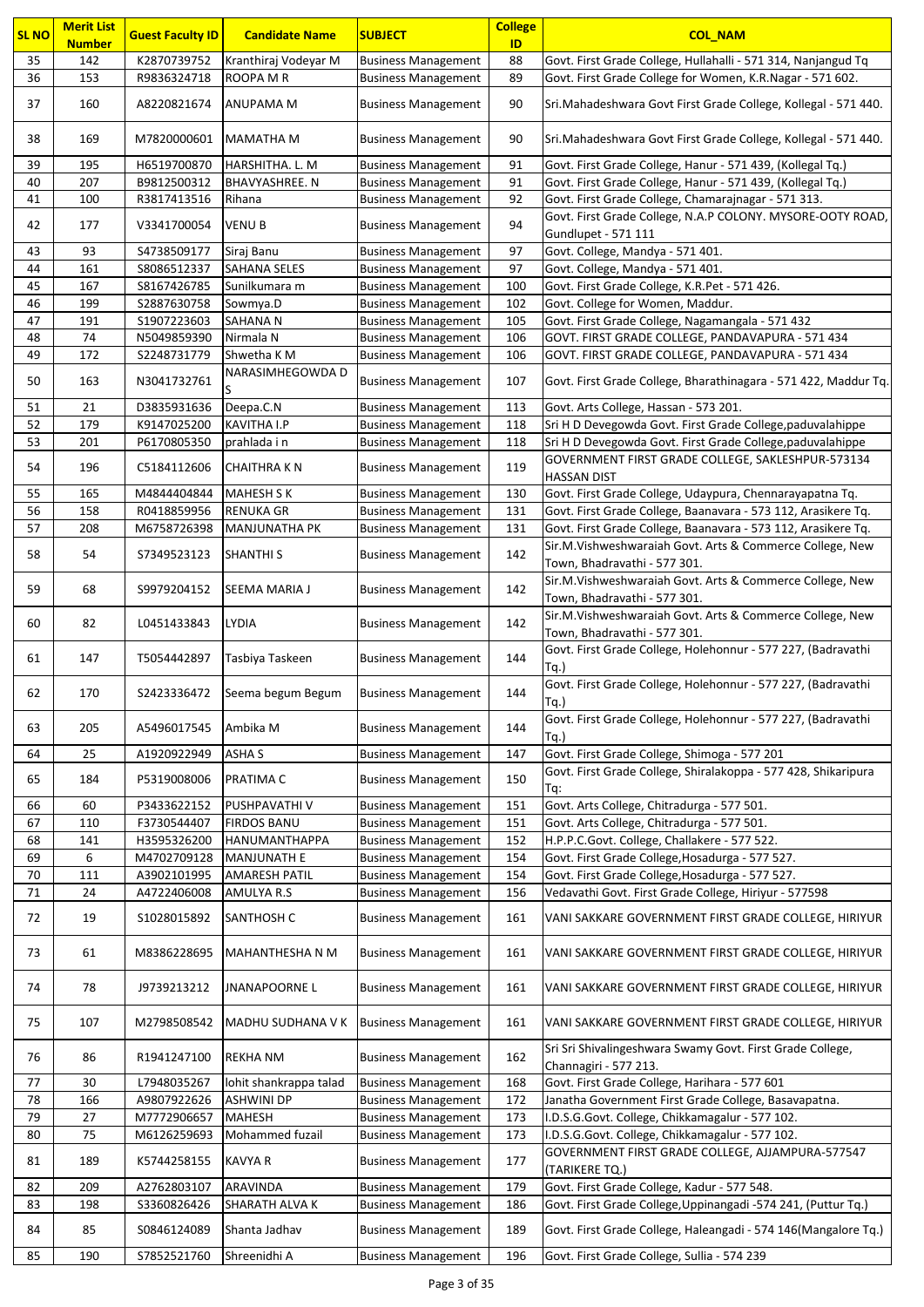| <b>SL NO</b>   | <b>Merit List</b><br><b>Number</b> | <b>Guest Faculty ID</b>    | <b>Candidate Name</b>                 | <b>SUBJECT</b>             | <b>College</b><br>ID | <b>COL_NAM</b>                                                                                             |
|----------------|------------------------------------|----------------------------|---------------------------------------|----------------------------|----------------------|------------------------------------------------------------------------------------------------------------|
|                |                                    |                            | <b>ANANTH ALIAS ROHITH</b>            |                            |                      |                                                                                                            |
| 86             | 11                                 | A2529403921                | <b>BHAT</b>                           | <b>Business Management</b> | 198                  | Govt. First Grade College for Women, Mangalore - 575 001                                                   |
| 87             | 120                                | R2163641358                | Ravindra Rai N G                      | <b>Business Management</b> | 198                  | Govt. First Grade College for Women, Mangalore - 575 001                                                   |
| 88             | 33                                 | D4922947113                | Dr.Manoj Y.B                          | <b>Business Management</b> | 215                  | Govt. First Grade College, Madikere - 571 201                                                              |
| 89             | 213                                | A5798412098                | <b>ASHWINI PS</b>                     | <b>Business Management</b> | 216                  | Govt. First Grade College, Virajpet - 571 218<br>Govt. First Grade College, "Jnana Dhara" Campus, Near New |
| 90             | 50                                 | A9044924750                | <b>ANUSHA JOSHI</b>                   | <b>Business Management</b> | 221                  | KSRTC Bus Stand, 1st Cross, Kumareshwar Nagar, P.B.<br>Road, Dharwad                                       |
| 91             | 113                                | P4014705367                | PRASHANT<br><b>BALAKRISHANA REV</b>   | <b>Business Management</b> | 253                  | Govt. First Grade College, Ankola - 581 353                                                                |
| 92             | 156                                | A3039700671                | ASHWINI KUDTALKAR                     | <b>Business Management</b> | 253                  | Govt. First Grade College, Ankola - 581 353                                                                |
| 93             | 14                                 | P3050416558                | <b>PRAKASH S MOMAYA</b>               | <b>Business Management</b> | 256                  | Govt. First Grade College, Sirsi - 581 401                                                                 |
| 94             | 46                                 | T9670929226                | Tamagonda Balagonda<br>Patil          | <b>Business Management</b> | 263                  | Govt. First Grade College, Sadalaga (Chikkodi Tq.)                                                         |
| 95             | 95                                 | S6641523122                | SUSHMA.B.L                            | <b>Business Management</b> | 264                  | Govt. First Grade College, Hukkeri - 591 309                                                               |
| 96             | 35                                 | S1469633395                | <b>SHRADDHA</b><br><b>BEVINAKATTI</b> | <b>Business Management</b> | 265                  | Govt. First Grade College, Khanapura - 591 302                                                             |
| 97             | 63                                 | A3603150181                | <b>ABEED HUSSAIN</b><br>MUJAWAR       | <b>Business Management</b> | 265                  | Govt. First Grade College, Khanapura - 591 302                                                             |
| 98             | 70                                 | V0070609299                | VANISHREE                             | <b>Business Management</b> | 270                  | Govt. First Grade College, Raibag - 591 317                                                                |
| 99             | 55                                 | P4740749644                | <b>PUSHPA MULLUR</b>                  | <b>Business Management</b> | 277                  | SHRI SHRIPADBODH SWAMIJI GOVERNMENT FIRST GRADE<br>COLLEGE, MUDALAGI                                       |
| 100            | 18                                 | P0463720392                | <b>Prof.MAHESH MATHAD</b>             | <b>Business Management</b> | 280                  | Govt. First Grade College for Women, Jamakhandi - 587 301.                                                 |
| 101            | 39                                 | S5911309954                | Sushma Malagi                         | <b>Business Management</b> | 280                  | Govt. First Grade College for Women, Jamakhandi - 587 301.                                                 |
| 102            | 57                                 | R5169534673                | <b>RAJU KONNUR</b>                    | <b>Business Management</b> | 292                  | Govt. First Grade College, Navabag, Khaza Colony, Vijayapur -<br>586 101                                   |
| 103            | 40                                 | B5448735044                | BASAVARAJA                            | <b>Business Management</b> | 295                  | Shah.Sogamal.Peeraji.Oswal Govt. First Grade College,<br>Muddebihal - 586 212                              |
| 104            | 3                                  | P3478611470                | <b>PRAVEENKUMAR M</b>                 | <b>Business Management</b> | 300                  | Govt. First Grade College, Jewargi- 585 310.                                                               |
| 105            | 59                                 | S0427834424                | <b>SUDHA</b>                          | <b>Business Management</b> | 317                  | Govt. First Grade College, Shahapur - 585 223.                                                             |
| 106            | 37                                 | K8724624256                | <b>KAVITA</b>                         | <b>Business Management</b> | 331                  | Govt. First Grade College, Koppal - 583 231                                                                |
| 107            | 41                                 | P6221343171                | PRAKASH.HACHCHOLLI                    | <b>Business Management</b> | 340                  | Smt. Saraladevi Satheshchandra Agarwal Govt. First Grade<br>College, (Autonomous) S. N Pet                 |
| 108            | 34                                 | S2319945334                | SHAHEENA.P                            | <b>Business Management</b> | 346                  | Govt. First Grade College, Sandur - 583 119                                                                |
| 109            | 215                                | S7420918018                | Sagar j                               | <b>Business Management</b> | 360                  | Govt. First Grade College for Women, Byrapura, T.Narasipura<br>Tq, Mysore-571124                           |
| 110            | 2                                  | V8301338276   VINAYAKA M C |                                       | <b>Business Management</b> | 410                  | Maharani's Women's Commerce and Management College<br>Valmiki Road, Paduvarahalli, Mysore                  |
| 111            | 79                                 | K1302426295                | KAMSALA POOJA                         | <b>Business Management</b> | 410                  | Maharani's Women's Commerce and Management College<br>Valmiki Road, Paduvarahalli, Mysore                  |
| 112            | 130                                | A7400222338                | ANIL KUMAR G                          | <b>Business Management</b> | 410                  | Maharani's Women's Commerce and Management College<br>Valmiki Road, Paduvarahalli, Mysore                  |
| 113            | 206                                | P4602027624                | PRIYANKA S C                          | <b>Business Management</b> | 908                  | Govt. First Grade College for Women, Gandada Koti, Hassan.                                                 |
| Chemistry      |                                    |                            |                                       |                            |                      |                                                                                                            |
| $\mathbf{1}$   | 29                                 | D1813603733                | Dr. Rekha                             | Chemistry                  | 5                    | Government Science College Autonomous, Nrupathunga Road,<br>Bangalore - 560 001.                           |
| $\overline{2}$ | 33                                 | D3408021732                | Dr MAHUYA DE GHOSH                    | Chemistry                  | 5                    | Government Science College Autonomous, Nrupathunga Road,                                                   |
| 3              | 94                                 | L5392454497                | Lalithamma c                          | Chemistry                  | 6                    | Bangalore - 560 001.<br>Maharanis Science College for Women, Bangalore - 560 001.                          |
| 4              | 129                                | A4100549521                | Alabur Ranjitha                       | Chemistry                  | 6                    | Maharanis Science College for Women, Bangalore - 560 001.                                                  |
| 5              | 53                                 | P6129847230                | PRASAD N L                            | Chemistry                  | 8                    | Govt. First Grade College, Vijayanagar, Bangalore - 560 104                                                |
| 6              | 99                                 | B0006718983                | <b>BEENA MARITA LEWIS</b>             | Chemistry                  | 9                    | Govt. First Grade College, K.R.Puram, Bangalore - 560 036.                                                 |
| 7              | 132                                | S7579433966                | Sindhu P                              | Chemistry                  | 13                   | Govt. First Grade College, Malleshwaram - 560 012, Bangalore.                                              |
| 8              | 148                                | Y0112216542                | Yashodha A S                          | Chemistry                  | 13                   | Govt. First Grade College, Malleshwaram - 560 012, Bangalore.                                              |
| 9              | 178                                | D4249501083                | <b>DEEPIKA N PRABHU</b>               | Chemistry                  | 23                   | Govt. First Grade College, Vijaypura Road, Devanahalli - 562<br>110.                                       |
| 10             | 195                                | \$5985324223               | <b>SAHANA K.S</b>                     | Chemistry                  | 31                   | Govt. First Grade College, Channapatna- 571 501.                                                           |
| 11             | 191                                | P2640346333                | PRIYANKA P R                          | Chemistry                  | 41                   | Smt. & Sri.Y.E.Rangaiah Shetty, Govt. First Grade College,<br>Pavagada - 561 202.                          |
| 12             | 147                                | A0504928373                | <b>ASHOKATD</b>                       | Chemistry                  | 42                   | Govt. First Grade College, Koratagere - 572 129.                                                           |
| 13             | 85                                 | M2276517767                | <b>MANJUNATHA SK</b>                  | Chemistry                  | 48                   | Govt. First Grade College, Tiptur - 572 201                                                                |
| 14             | 98                                 | K9778942508                | <b>KOMALA KV</b>                      | Chemistry                  | 48                   | Govt. First Grade College, Tiptur - 572 201                                                                |
| 15             | 52                                 | D5910202611                | DARSHAN D                             | Chemistry                  | 53                   | GOVT FIRST GRADE COLLEGE, B.H. ROAD, TUMAKURU                                                              |
| 16             | 87                                 | M6069001935                | M MALLIKARJUNA                        | Chemistry                  | 54                   | Govt. First Grade College, M.G.Road, Chikkaballapur - 562 101.                                             |
| 17             | 193                                | G9492745018                | <b>GAYITRI</b>                        | Chemistry                  | 54                   | Govt. First Grade College, M.G.Road, Chikkaballapur - 562 101.                                             |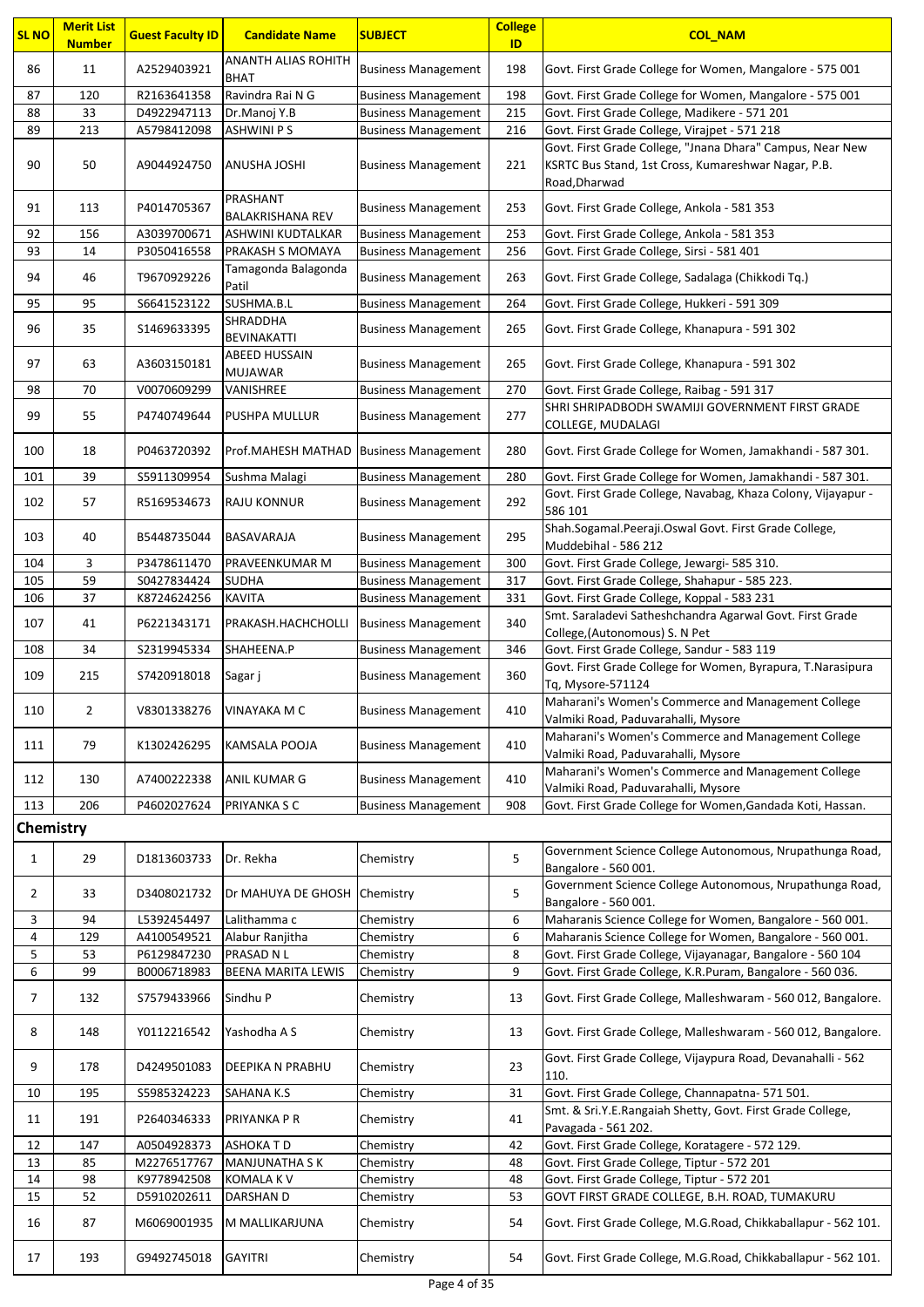| <b>SL NO</b>    | <b>Merit List</b><br><b>Number</b> | <b>Guest Faculty ID</b>     | <b>Candidate Name</b>                  | <b>SUBJECT</b>         | <b>College</b><br>ID | <b>COL_NAM</b>                                                                                                   |
|-----------------|------------------------------------|-----------------------------|----------------------------------------|------------------------|----------------------|------------------------------------------------------------------------------------------------------------------|
| 18              | 196                                | S7460425813                 | Shyla M N                              | Chemistry              | 54                   | Govt. First Grade College, M.G.Road, Chikkaballapur - 562 101.                                                   |
| 19              | 203                                | M5147855154                 | <b>MANJUNATHA CV</b>                   | Chemistry              | 54                   | Govt. First Grade College, M.G.Road, Chikkaballapur - 562 101.                                                   |
| 20              | 172                                | B4/00116809                 | Bindu kornipalli<br>Rammohan           | Chemistry              | 56                   | Government College for Women, Chintamani - 563 125.                                                              |
| 21              | 108                                | Y6449210766                 | YASHODHA N                             | Chemistry              | 63                   | Govt. Boys College, Kolar - 563 101.                                                                             |
| 22              | 131                                | P1840721731                 | <b>PAVITHRA R</b>                      | Chemistry              | 64                   | Govt. College, Mulbagal - 563 131.                                                                               |
| 23              | 28                                 | D1839020426                 | Dr.Shilpa.R                            | Chemistry              | 72                   | Maharanis Science College for Women, Mysore - 570 005.                                                           |
| 24              | 41                                 | V1931339662                 | <b>VIJAYCHAND S P</b>                  | Chemistry              | 72                   | Maharanis Science College for Women, Mysore - 570 005.                                                           |
| 25<br>26        | 45<br>56                           | R8470542164<br>S7073400213  | Rajitha K<br>Shubhavathi T             | Chemistry              | 72<br>72             | Maharanis Science College for Women, Mysore - 570 005.<br>Maharanis Science College for Women, Mysore - 570 005. |
| $\overline{27}$ | 81                                 | C2973000384                 | Chaitramallu M                         | Chemistry<br>Chemistry | 72                   | Maharanis Science College for Women, Mysore - 570 005.                                                           |
| 28              | 141                                | P6328814535                 | PRAPULLAKUMAR                          | Chemistry              | 73                   | Govt. First Grade College, K.R.Nagar - 571 602.                                                                  |
| 29              | 123                                | R7893436293                 | RESHMA BANU H M                        | Chemistry              | 74                   | Sri. D Devaraj urs Govt. First Grade College, Hunsur - 571 105.                                                  |
| 30              | 62                                 | \$1855639134                | Shilpa N                               | Chemistry              | 78                   | Govt. First Grade College, Kuvempu nagar, Mysore                                                                 |
| 31              | 121                                | S4419000520                 | Siddaraju B N                          | Chemistry              | 79                   | Govt. First Grade College, Bannur - 571101 (T.N.Pura Tq.)                                                        |
| 32              | 199                                | V1788702657                 | <b>VIVEKRAJ N</b>                      | Chemistry              | 79                   | Govt. First Grade College, Bannur - 571101 (T.N.Pura Tq.)                                                        |
| 33              | 153                                | S5115823448                 | Sushma                                 | Chemistry              | 80                   | Govt. First Grade Womens College, Vijayanagara, Mysore - 570<br>018                                              |
| 34              | 112                                | S6440754391                 | Sowmya K N                             | Chemistry              | 83                   | Govt. First Grade College, Ooty Road, Nanjangudu - 571 301                                                       |
| 35              | 149                                | C4520534225                 | <b>CHARITHA A S</b>                    | Chemistry              | 83                   | Govt. First Grade College, Ooty Road, Nanjangudu - 571 301                                                       |
| 36              | 214                                | S2447335423                 | shwetha T                              | Chemistry              | 84                   | Govt. First Grade College, T.Narasipura - 571 124                                                                |
| 37              | 135                                | H8320811048                 | <b>HARSHITHA S S</b>                   | Chemistry              | 89                   | Govt. First Grade College for Women, K.R.Nagar - 571 602.                                                        |
| 38              | 173                                | A1918735867                 | Adarsha M                              | Chemistry              | 89                   | Govt. First Grade College for Women, K.R.Nagar - 571 602.                                                        |
| 39              | 220                                | M3713508604                 | <b>MALATHIP</b>                        | Chemistry              | 89                   | Govt. First Grade College for Women, K.R.Nagar - 571 602.                                                        |
| 40              | 211                                | A5660206425                 | Atheeba Asra Banu                      | Chemistry              | 98                   | Govt. College for Women, M.C.Road, Mandya - 571 401.                                                             |
| 41<br>42        | 175<br>221                         | D8644936506<br>\$0983105688 | <b>DSOUZA RANI</b><br><b>SHARATHYS</b> | Chemistry<br>Chemistry | 100<br>102           | Govt. First Grade College, K.R.Pet - 571 426.<br>Govt. First Grade College for Women, Maddur.                    |
| 43              | 161                                | S3901113888                 | Sahana.K.M                             | Chemistry              | 112                  | Govt. Science College, Hassan - 573 201.                                                                         |
| 44              | 166                                | C6720748684                 | Chitrabhanu C P                        | Chemistry              | 112                  | Govt. Science College, Hassan - 573 201.                                                                         |
| 45              | 194                                | M5491420977                 | Mohammed irfan                         | Chemistry              | 116                  | Govt. First Grade College, Holenarasepura - 573 211.                                                             |
| 46              | 187                                | S8268301291                 | <b>SHRIDHAR G B</b>                    | Chemistry              | 117                  | Govt. First Grade College for Women, Holenarasipura - 573 211                                                    |
| 47              | 163                                | V8569232385                 | <b>VIJENDRAKN</b>                      | Chemistry              | 128                  | Govt. Home Science College for Womens, Holenarasipura - 573<br>211                                               |
| 48              | 34                                 | M0462019281                 | <b>MOHAMMED</b><br>SHAFEEULLA R        | Chemistry              | 138                  | Sir.M.Vishweshwaraiah Govt. Science College, Bommanakatte,<br>Bhadravathi - 577 302.                             |
| 49              | 44                                 | K2872518669                 | Kumar M D                              | Chemistry              | 138                  | Sir.M.Vishweshwaraiah Govt. Science College, Bommanakatte,<br>Bhadravathi - 577 302.                             |
| 50              | 105                                | H6156602683                 | <b>HARSHINI G</b>                      | Chemistry              | 138                  | Sir.M.Vishweshwaraiah Govt. Science College, Bommanakatte,<br>Bhadravathi - 577 302.                             |
| 51              | 127                                | \$6595340546                | Sumanth G S                            | Chemistry              | 138                  | Sir.M.Vishweshwaraiah Govt. Science College, Bommanakatte,<br>Bhadravathi - 577 302.                             |
| 52              | 167                                | C1044206706                 | <b>CHETANKUMARK</b>                    | Chemistry              | 139                  | Govt. First Grade College, Shikaripura - 577 427.                                                                |
| 53              | 140                                | V2218636481                 | VINUTHA B R                            | Chemistry              | 140                  | Govt. First Grade College, Hosanagara - 577 418.                                                                 |
| 54              | 64                                 | P9308059398                 | <b>PRADEEPAKS</b>                      | Chemistry              | 145                  | Smt. Indiragandhi Govt. First Grade College for Women, Sagar -<br>577 401.                                       |
| 55              | 68                                 | S9201127995                 | Shruthi S. M. G                        | Chemistry              | 147                  | Govt. First Grade College, Shimoga - 577 201                                                                     |
| 56              | 91                                 | S2193140173                 | <b>SWETHATB</b>                        | Chemistry              | 147                  | Govt. First Grade College, Shimoga - 577 201                                                                     |
| 57              | 9                                  | \$9366745083                | Shwetha H.K                            | Chemistry              | 148                  | Govt. First Grade College and PG Centre, Thirthahalli - 577 432                                                  |
| 58              | 164                                | S0157506353                 | <b>SIDDAPPA K</b>                      | Chemistry              | 150                  | Govt. First Grade College, Shiralakoppa - 577 428, Shikaripura<br>Tq:                                            |
| 59              | 179                                | \$9355108208                | SHANKARAGOUDA K<br>SANNAKKI            | Chemistry              | 150                  | Govt. First Grade College, Shiralakoppa - 577 428, Shikaripura<br>Tq:                                            |
| 60              | 128                                | A7670131956                 | <b>AMBICA S</b>                        | Chemistry              | 152                  | H.P.P.C.Govt. College, Challakere - 577 522.                                                                     |
| 61              | 155                                | V6648911807                 | VIDYA M                                | Chemistry              | 152                  | H.P.P.C.Govt. College, Challakere - 577 522.                                                                     |
| 62              | 2                                  | N2799818411                 | NIRMALA DEVI P                         | Chemistry              | 153                  | Govt. Science College, Chitradurga - 577 501.                                                                    |
| 63              | 43                                 | P3492741578                 | PRAVINAKUMAR K                         | Chemistry              | 153                  | Govt. Science College, Chitradurga - 577 501.                                                                    |
| 64<br>65        | 49<br>117                          | S3492145795<br>H7461817507  | SHILPA SHREE H R<br>HEMANTHAKUMARA M   | Chemistry<br>Chemistry | 153<br>156           | Govt. Science College, Chitradurga - 577 501.<br>Vedavathi Govt. First Grade College, Hiriyur - 577598           |
|                 |                                    |                             |                                        |                        |                      |                                                                                                                  |
| 66              | 138                                | M4595706825                 | <b>MADHUS</b>                          | Chemistry              | 159                  | Govt. First Grade College, Holalkere - 577 526                                                                   |
| 67              | 156                                | T7949446852                 | Teena S                                | Chemistry              | 159                  | Govt. First Grade College, Holalkere - 577 526                                                                   |
| 68              | 3                                  | P7551048272                 | PREMA. S.P                             | Chemistry              | 165                  | Govt. First Grade College, MCC B Block, Davanagere - 577 004                                                     |
| 69              | 31                                 | \$5565725324                | Sameena M Raffi                        | Chemistry              | 165                  | Govt. First Grade College, MCC B Block, Davanagere - 577 004                                                     |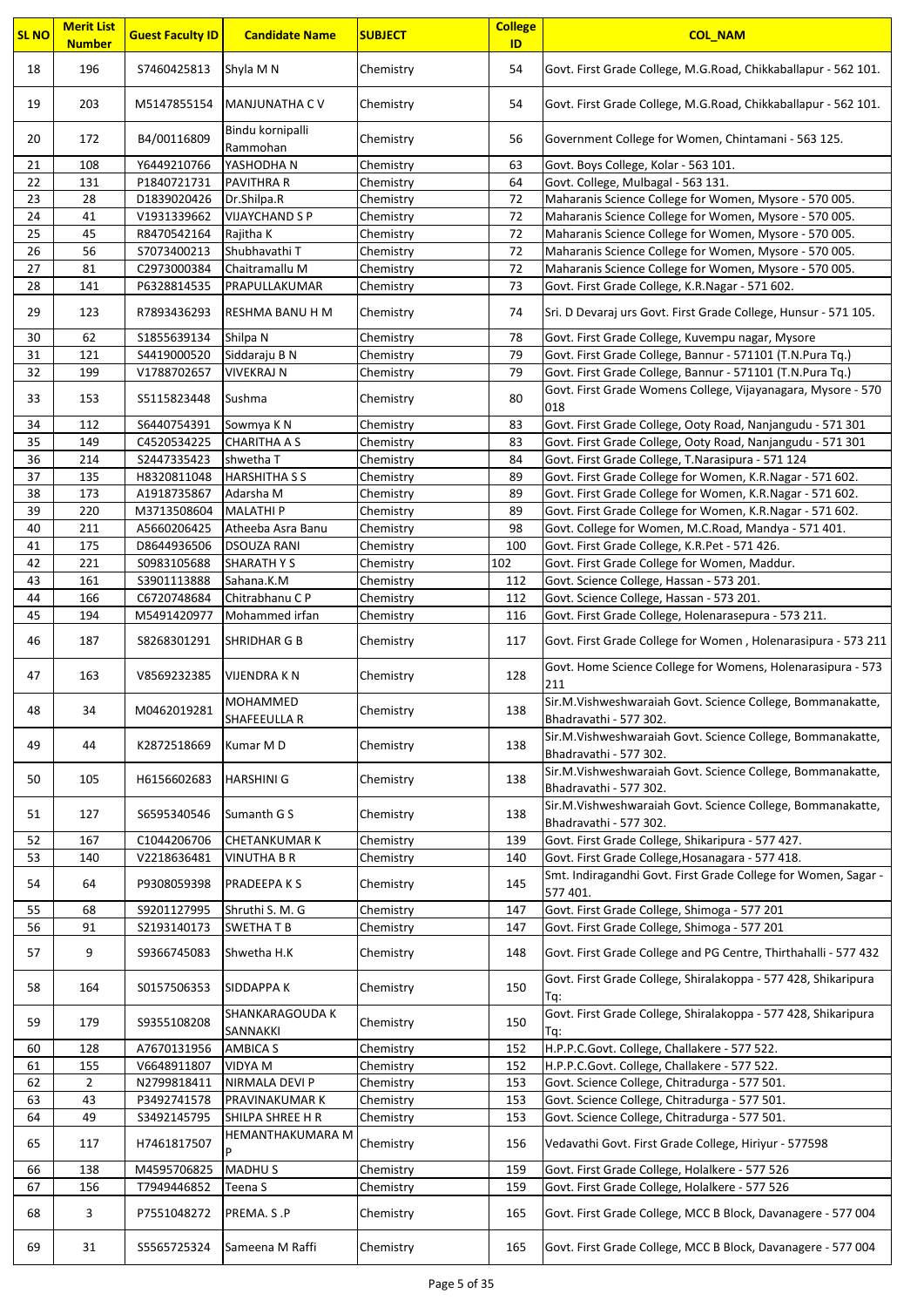| <b>SL NO</b> | <b>Merit List</b><br><b>Number</b> | <b>Guest Faculty ID</b>     | <b>Candidate Name</b>                | <b>SUBJECT</b>         | <b>College</b><br>ID | <b>COL_NAM</b>                                                                                                                    |
|--------------|------------------------------------|-----------------------------|--------------------------------------|------------------------|----------------------|-----------------------------------------------------------------------------------------------------------------------------------|
| 70           | 37                                 | V3591400606                 | VIDYAVATHI                           | Chemistry              | 165                  | Govt. First Grade College, MCC B Block, Davanagere - 577 004                                                                      |
| 71           | 70                                 | D3898714650                 | <b>HAGARANUR</b><br>Dr. Vinay SP     | Chemistry              | 166                  | Govt. First Grade Womens College, Davanagere - 577 004                                                                            |
| 72           | 55                                 | S8490729166                 | <b>SHARATH B.O</b>                   | Chemistry              | 167                  | Govt. First Grade College, Honnali - 577 217                                                                                      |
| 73           | 122                                | U7546723766                 | <b>UMADEVIPS</b>                     | Chemistry              | 168                  | Govt. First Grade College, Harihara - 577 601                                                                                     |
| 74           | 188                                | S8186942993                 | <b>SHRUTHIM</b>                      | Chemistry              | 169                  | Govt. First Grade College, Harapanahalli - 583 131                                                                                |
| 75           | 151                                | A0396702718                 | <b>AVINASH B</b>                     | Chemistry              | 170                  | Government First Grade College, Jagalur - 577 528                                                                                 |
| 76           | 134                                | C9426242770                 | <b>CHANDANA N N</b>                  | Chemistry              | 173                  | I.D.S.G.Govt. College, Chikkamagalur - 577 102.                                                                                   |
| 77           | 14                                 | G8486528583                 | Gowrish. A                           | Chemistry              | 174                  | Govt. First Grade College, Koppa - 577 126.                                                                                       |
| 78           | 168                                | Y2137923049                 | YATHISH SL                           | Chemistry              | 179                  | Govt. First Grade College, Kadur - 577 548.                                                                                       |
| 79           | 136                                | B8646127557                 | <b>BHARATHIMP</b>                    | Chemistry              | 183                  | Govt. First Grade College, Birur - 577 116, Kadur Tq.                                                                             |
| 80           | 11                                 | C3817442622                 | Chandrashekhara<br>kumar b           | Chemistry              | 207                  | Govt. First Grade College, Thenkanidiyur, Udupi - 576 106                                                                         |
| 81           | 186                                | P0660710434                 | POOJA G RAIKAR                       | Chemistry              | 209                  | Dr. G. Shankar Govt. Women's First Grade College & PG Study<br>Centre, Ajjarkad, Udupi - 576 101 (Udupi Dist.)                    |
| 82           | 213                                | S4974805055                 | <b>SUCHITHRA</b>                     | Chemistry              | 209                  | Dr. G. Shankar Govt. Women's First Grade College & PG Study<br>Centre, Ajjarkad, Udupi - 576 101 (Udupi Dist.)                    |
| 83           | 170                                | V7476736949                 | Vijaya                               | Chemistry              | 220                  | Govt. First Grade College, Rajanagar, Hubli - 580 032                                                                             |
| 84           | 74                                 | V7936311504                 | Vanarchi Rajini Kanth                | Chemistry              | 221                  | Govt. First Grade College, "Jnana Dhara" Campus, Near New<br>KSRTC Bus Stand, 1st Cross, Kumareshwar Nagar, P.B.<br>Road, Dharwad |
| 85           | 130                                | K2845336370                 | <b>KIRAN K Pujar</b>                 | Chemistry              | 221                  | Govt. First Grade College, "Jnana Dhara" Campus, Near New<br>KSRTC Bus Stand, 1st Cross, Kumareshwar Nagar, P.B.<br>Road, Dharwad |
| 86           | 36                                 | G3679129142                 | <b>GIRISH L KITTUR</b>               | Chemistry              | 240                  | Govt. First Grade College, Ranebennur - 581 115                                                                                   |
| 87           | 204                                | H9692505454                 | HANUMANTAPPA<br><b>TALAWAR</b>       | Chemistry              | 243                  | Govt. First Grade College, Hanagal - 581 104                                                                                      |
| 88           | 47                                 | B9368144854                 | <b>BALAJI</b>                        | Chemistry              | 248                  | Govt. First Grade College, Haliyal - 581 329.                                                                                     |
| 89           | 198                                | G1307359551                 | Girish Ariga                         | Chemistry              | 248                  | Govt. First Grade College, Haliyal - 581 329.                                                                                     |
| 90           | 192                                | M9276726539                 | <b>MEDHA SHANBHAG</b>                | Chemistry              | 251                  | Govt. First Grade College Kumta(U.K) - 581 343                                                                                    |
| 91           | 80                                 | A1961414281                 | <b>AKSHATA</b><br>RAMACHANDRA NAIK   | Chemistry              | 254                  | Govt. First Grade College, Honnavara - 581 334                                                                                    |
| 92           | 51                                 | R9660903231                 | RAKSHA GOUNDALKAR                    | Chemistry              | 256                  | Govt. First Grade College, Sirsi - 581 401                                                                                        |
| 93           | 107                                | G9742629548                 | <b>GANESH NARAYAN</b><br><b>BHAT</b> | Chemistry              | 256                  | Govt. First Grade College, Sirsi - 581 401                                                                                        |
| 94           | 210                                | A8473424942                 | ANUPAMA KONIMANI                     | Chemistry              | 268                  | Smt. I S Yadawad Govt. First Grade College, Ramdurg - 591 123                                                                     |
| 95           | 212                                | P2126138153                 | Pooja P Gurav                        | Chemistry              | 269                  | Govt. First Grade College, Chikkodi - 591 201                                                                                     |
| 96           | 83                                 | D4154322480                 | Deepa Nagesh Puned                   | Chemistry              | 275                  | Govt. First Grade College, Pashchapura 591 122, Hukkeri Tq.                                                                       |
| 97           | 109                                | A5588207685                 | ALIYAPRAVEEN<br><b>BEWOOR</b>        | Chemistry              | 283                  | Govt. First Grade College, Sector No.43 Navangar, Bagalkot-587<br>103                                                             |
| 98           | 202                                | R6561123053                 | <b>REVATI</b><br>HUCHAKENCHANAVAR    | Chemistry              | 283                  | Govt. First Grade College, Sector No.43 Navangar, Bagalkot-587<br>103                                                             |
| 99           | 8                                  | A0126111746                 | <b>ASMA</b>                          | Chemistry              | 292                  | Govt. First Grade College, Navabag, Khaza Colony, Vijayapur -<br>586 101                                                          |
| 100          | 73                                 | D7723302099                 | Dr. Somanath                         | Chemistry              | 299                  | Govt. College, Sedam Road, Gulbarga - 585 105.                                                                                    |
| 101          | 63                                 | V0247740873                 | Vinod                                | Chemistry              | 300                  | Govt. First Grade College, Jewargi- 585 310.                                                                                      |
| 102          | 142                                | S0859317874                 | S parameshwari                       | Chemistry              | 300                  | Govt. First Grade College, Jewargi- 585 310.                                                                                      |
| 103          | $\overline{7}$                     | G4985428713                 | <b>GJHANSI RANI</b>                  | Chemistry              | 320                  | Govt. College, Sindhanoor - 584 128.                                                                                              |
| 104<br>105   | 39<br>71                           | E5451726172                 | EARESHAGOUDA<br><b>SHIVAPPA S P</b>  | Chemistry              | 320<br>321           | Govt. College, Sindhanoor - 584 128.<br>Govt. First Grade College, Manvi - 584 123.                                               |
| 106          | 205                                | \$6005737831<br>S9587100146 | <b>SAI PRASHANTHI S</b>              | Chemistry<br>Chemistry | 330                  | Sri. Kolli Nageshwar Rao Govt. First Grade College, Gangavathi -                                                                  |
| 107          | 75                                 | D0997033090                 | <b>DEEPA KENCHARADDI</b>             | Chemistry              | 331                  | 583 227.<br>Govt. First Grade College, Koppal - 583 231                                                                           |
| 108          | 206                                | Y6207142920                 | YOGESHWARA R                         | Chemistry              | 331                  | Govt. First Grade College, Koppal - 583 231                                                                                       |
| 109          | 217                                | A3272125009                 | Arpita malagitti                     | Chemistry              | 331                  | Govt. First Grade College, Koppal - 583 231                                                                                       |
| 110          | 157                                | N7079714114                 | NEELAMMA G B                         | Chemistry              | 340                  | Smt. Saraladevi Satheshchandra Agarwal Govt. First Grade<br>College, (Autonomous) S. N Pet                                        |
| 111          | 174                                | L5178106621                 | LAVANYA S V                          | Chemistry              | 340                  | Smt. Saraladevi Satheshchandra Agarwal Govt. First Grade<br>College, (Autonomous) S. N Pet                                        |
| 112          | 183                                | S4657205782                 | <b>SWETHA THIPPAIAH</b>              | Chemistry              | 340                  | Smt. Saraladevi Satheshchandra Agarwal Govt. First Grade<br>College, (Autonomous) S. N Pet                                        |
| 113          | 165                                | N3853029358                 | N M PRIYANKA                         | Chemistry              | 341                  | GVP Govt. First Grade College, Hagaribommanahalli - 583 212.                                                                      |
| 114          | 184                                | R7142902540                 | RAMA SHEKHAR                         | Chemistry              | 344                  | Govt. First Grade College, Kurugod - 583 116                                                                                      |
| 115          | 218                                | B0018812922                 | <b>BASAVESH NISTY</b>                | Chemistry              | 344                  | Govt. First Grade College, Kurugod - 583 116                                                                                      |
| 116          | 92                                 | B6419116541                 | <b>BHAGYALAKSHMI J</b>               | Chemistry              | 346                  | Govt. First Grade College, Sandur - 583 119                                                                                       |
| 117          | 152                                | P0005014998                 | POOJA                                | Chemistry              | 346                  | Govt. First Grade College, Sandur - 583 119                                                                                       |
| 118          | 146                                | R2176755210                 | Roja j                               | Chemistry              | 347                  | Shri Shankar Anand Singh Govt. First Grade College, Hospet -<br>583 201                                                           |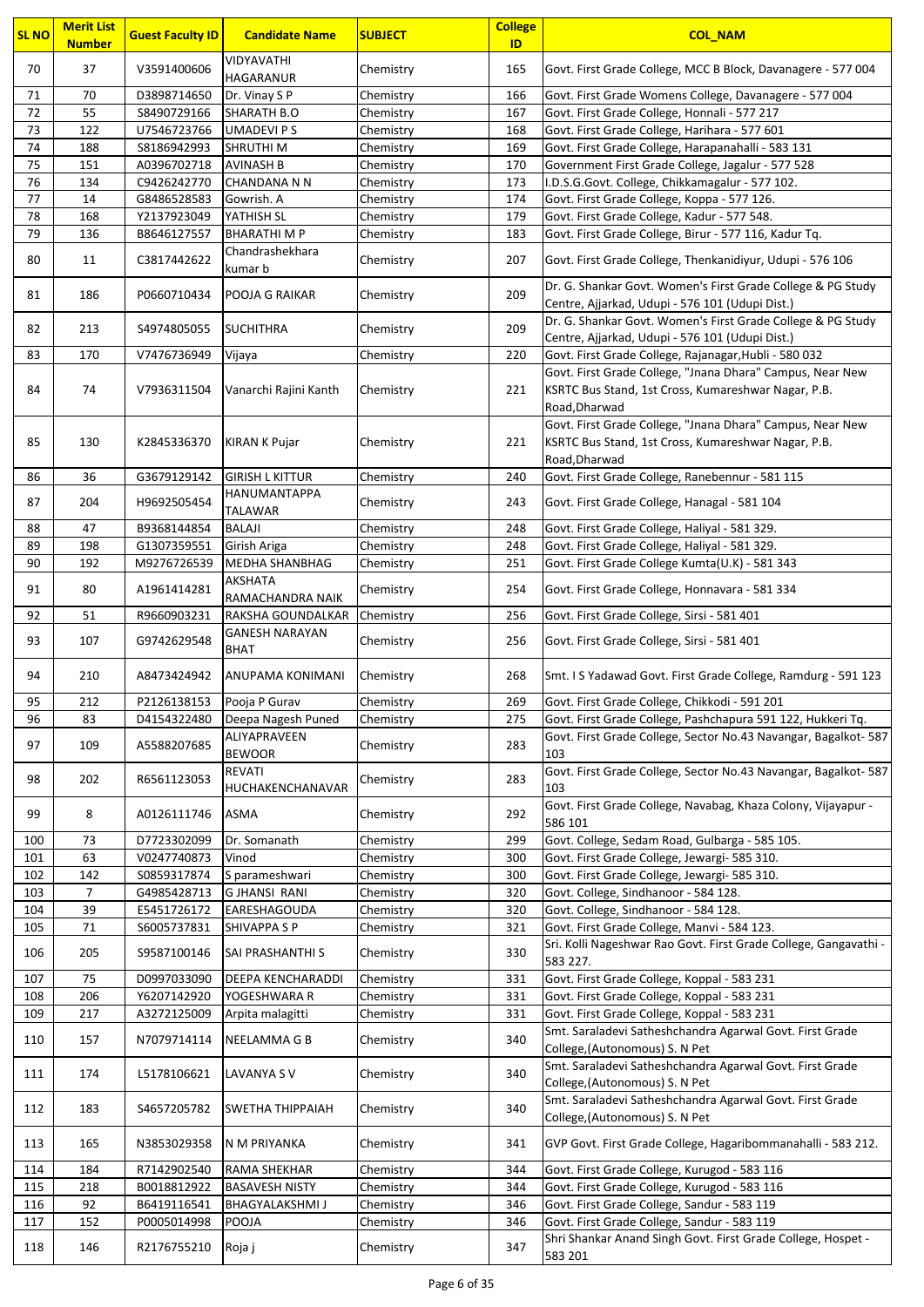| <b>SL NO</b> | <b>Merit List</b> | <b>Guest Faculty ID</b>    | <b>Candidate Name</b>             | <b>SUBJECT</b>         | <b>College</b> | <b>COL NAM</b>                                                                                                                |
|--------------|-------------------|----------------------------|-----------------------------------|------------------------|----------------|-------------------------------------------------------------------------------------------------------------------------------|
|              | <b>Number</b>     |                            |                                   |                        | ID             | Shri Shankar Anand Singh Govt. First Grade College, Hospet -                                                                  |
| 119          | 189               | P1196537621                | PRADEEP KUMAR B M                 | Chemistry              | 347            | 583 201                                                                                                                       |
|              |                   |                            |                                   |                        | 347            | Shri Shankar Anand Singh Govt. First Grade College, Hospet -                                                                  |
| 120          | 201               | G5491020771                | GURUBASAVARAJA A M Chemistry      |                        |                | 583 201                                                                                                                       |
| 121          | 66                | B5638222416                | Bharathi Sharanappa               | Chemistry              | 350            | SGRCM Government Commerce and Management College,                                                                             |
|              |                   |                            | Veera                             |                        |                | Ballari                                                                                                                       |
| 122<br>123   | 143<br>12         | P4520911070<br>V2185143744 | PRATHIMA K N<br>VIJAYALAXMI G     | Chemistry<br>Chemistry | 362<br>393     | Govt. First Grade College, Sagar<br>Govt. First Grade College for Women, Raichur                                              |
| 124          | 182               | \$1802615039               | <b>SWAPNA KOPPA</b>               | Chemistry              | 399            | Govt. First Grade College for Women, Bijapur                                                                                  |
|              | <b>Commerce</b>   |                            |                                   |                        |                |                                                                                                                               |
|              |                   |                            |                                   |                        |                | Maharanis Arts, Commerce and Management College for                                                                           |
| $\mathbf{1}$ | 85                | M9330901312                | <b>IMANOJ KUMAR K</b>             | Commerce               | $\mathbf{1}$   | Women, Bangalore - 560 0012.                                                                                                  |
|              |                   |                            |                                   |                        |                | Maharanis Arts, Commerce and Management College for                                                                           |
| $\mathbf{2}$ | 335               | S2782924379                | <b>SACHIN HS</b>                  | Commerce               | 1              | Women, Bangalore - 560 0012.                                                                                                  |
| 3            | 346               | B1484326562                | <b>BHAVYA M</b>                   | Commerce               | $\overline{2}$ | Govt. Arts College, Dr. B R Ambedkar Veedhi, Bangalore - 560                                                                  |
|              |                   |                            |                                   |                        |                | 001.                                                                                                                          |
| 4            | 374               | M6474319511                | Mahalakshmi                       | Commerce               | $\overline{2}$ | Govt. Arts College, Dr. B R Ambedkar Veedhi, Bangalore - 560<br>001.                                                          |
|              |                   |                            |                                   |                        |                | Government Ramnarayan Chellaram College of Commerce &                                                                         |
| 5            | 3                 | M5066302324                | Mohan c                           | Commerce               | 3              | Management                                                                                                                    |
| 6            | 24                | N5582036725                | <b>NARENDRA KUMAR</b>             | Commerce               | 3              | Government Ramnarayan Chellaram College of Commerce &                                                                         |
|              |                   |                            |                                   |                        |                | Management                                                                                                                    |
| 7            | 46                | R5744502648                | Rashmi N                          | Commerce               | 3              | Government Ramnarayan Chellaram College of Commerce &<br>Management                                                           |
|              |                   |                            |                                   |                        |                | Government Ramnarayan Chellaram College of Commerce &                                                                         |
| 8            | 88                | S8718.27218                | Shama                             | Commerce               | 3              | Management                                                                                                                    |
| 9            | 224               | R5890428067                | <b>RAVIKUMAR K R</b>              | Commerce               | 3              | Government Ramnarayan Chellaram College of Commerce &                                                                         |
|              |                   |                            |                                   |                        |                | Management                                                                                                                    |
| 10           | 228               | B7055215390                | Bibi Ayesha Siddique              | Commerce               | 3              | Government Ramnarayan Chellaram College of Commerce &                                                                         |
|              |                   |                            |                                   |                        |                | Management<br>Government Ramnarayan Chellaram College of Commerce &                                                           |
| 11           | 308               | S7968138828                | Swathi C                          | Commerce               | 3              | Management                                                                                                                    |
| 12           | 322               | K8668140221                | KAVYA S                           |                        | 3              | Government Ramnarayan Chellaram College of Commerce &                                                                         |
|              |                   |                            |                                   | Commerce               |                | Management                                                                                                                    |
| 13           | 354               | M5991651772                | Manjunatha V G                    | Commerce               | 3              | Government Ramnarayan Chellaram College of Commerce &                                                                         |
|              |                   |                            |                                   |                        |                | Management<br>Government Science College Autonomous, Nrupathunga Road,                                                        |
| 14           | 351               | V9364912624                | <b>VASUNDARA</b>                  | Commerce               | 5              | Bangalore - 560 001.                                                                                                          |
| 15           | 17                | S6641706493                | <b>SHANKARA A</b>                 | Commerce               | 8              | Govt. First Grade College, Vijayanagar, Bangalore - 560 104                                                                   |
| 16           | 75                | A9373607773                | A C VEERANNA DEVARU Commerce      |                        | 8              | Govt. First Grade College, Vijayanagar, Bangalore - 560 104                                                                   |
|              |                   |                            |                                   |                        |                |                                                                                                                               |
| 17           | 172               | V0999312949                | VENKATESAN M N                    | Commerce               | 8              | Govt. First Grade College, Vijayanagar, Bangalore - 560 104                                                                   |
| 18           | 215               | M3606907161                | MEGHANA                           | Commerce               | 8              | Govt. First Grade College, Vijayanagar, Bangalore - 560 104                                                                   |
|              |                   |                            | DHARANENDRA ANGAD                 |                        |                |                                                                                                                               |
| 19           | 259               | V4911201136                | VAISHALINI V V                    | Commerce               | 8              | Govt. First Grade College, Vijayanagar, Bangalore - 560 104                                                                   |
| 20           | 324               | M4825335527                | Manjula s                         | Commerce               | 8              | Govt. First Grade College, Vijayanagar, Bangalore - 560 104                                                                   |
| 21           | 156               | E6150300914                | ESMATH FATHIMA K M                | Commerce               | 10             | Lalbahadur Sastry Govt. Arts, Science and Commerce College,<br>R.T.Nagar, Bangalore - 560 032.                                |
|              |                   |                            |                                   |                        |                | Lalbahadur Sastry Govt. Arts, Science and Commerce College,                                                                   |
| 22           | 344               | S9119806433                | shazia sultana                    | Commerce               | 10             | R.T.Nagar, Bangalore - 560 032.                                                                                               |
| 23           | 269               | S3007349817                | <b>SUPRIYAUS</b>                  | Commerce               | 11             | Government First Grade College, Rajajinagar                                                                                   |
| 24           | 305               | C9038233094                | <b>CHANDRA KUMAR S</b>            | Commerce               | 11             | Government First Grade College, Rajajinagar                                                                                   |
| 25<br>26     | 389<br>193        | K4996401329<br>K9384409526 | <b>KAVYA B N</b><br><b>KAVYAT</b> | Commerce               | 12<br>16       | Govt. First Grade College, Jayanagar - 560 070, Bangalore.<br>Govt. First Grade College, Yelahanka, Bangalore.- 560 064       |
| 27           | 294               | A4933412330                | <b>ASHA S</b>                     | Commerce<br>Commerce   | 16             | GFGC, Yelahanka, Bengaluru                                                                                                    |
| 28           | 302               | K1327201771                | Kiran Kumar ht                    | Commerce               | 16             | Govt. First Grade College, Yelahanka, Bangalore.- 560 064                                                                     |
| 29           | 303               | R9044920393                | Rashmi S.D                        | Commerce               | 16             | Govt. First Grade College, Yelahanka, Bangalore.- 560 064                                                                     |
| 30           | 340               | H4242203472                | HASEEBULLAKHAN                    | Commerce               | 16             | Govt. First Grade College, Yelahanka, Bangalore.- 560 064                                                                     |
| 31           | 213               | A9100901709                | <b>AKSHATHA KUMARY K</b>          | Commerce               | 18             | Govt. First Grade College, Kengeri, Bangalore - 560 060                                                                       |
| 32<br>33     | 208<br>199        | A1606906172<br>M4138700505 | ANIL KUMAR K<br>MUNIRAJU.K        | Commerce<br>Commerce   | 19<br>20       | Govt. First Grade College, Varthur - 560 087, Bangalore East<br>Govt. First Grade College, Kadugodi - 560 067, Bangalore East |
| 34           | 147               | S0940958625                | <b>SWETHAV</b>                    | Commerce               | 22             | Govt. First Grade College, Doddaballapura- 561 203.                                                                           |
| 35           | 289               | A6552037142                | ASHA C                            | Commerce               | 22             | Govt. First Grade College, Doddaballapura- 561 203.                                                                           |
| 36           | 369               | N8046926570                | NANJEGOWDA H G                    | Commerce               | 22             | Govt. First Grade College, Doddaballapura- 561 203.                                                                           |
| 37           | 287               | R5787202081                | RAGHAVENDRAJL                     | Commerce               | 23             | Govt. First Grade College, Vijaypura Road, Devanahalli - 562                                                                  |
|              |                   |                            |                                   |                        |                | 110.                                                                                                                          |
| 38<br>39     | 381<br>173        | M8708533788<br>S4067919488 | MAHALAKSHMI K J<br><b>SUDHAP</b>  | Commerce<br>Commerce   | 25<br>26       | Govt. First Grade College, Sulebele - 562 129, Hoskote Tq.<br>Govt. First Grade College, Nelamangala - 562 123                |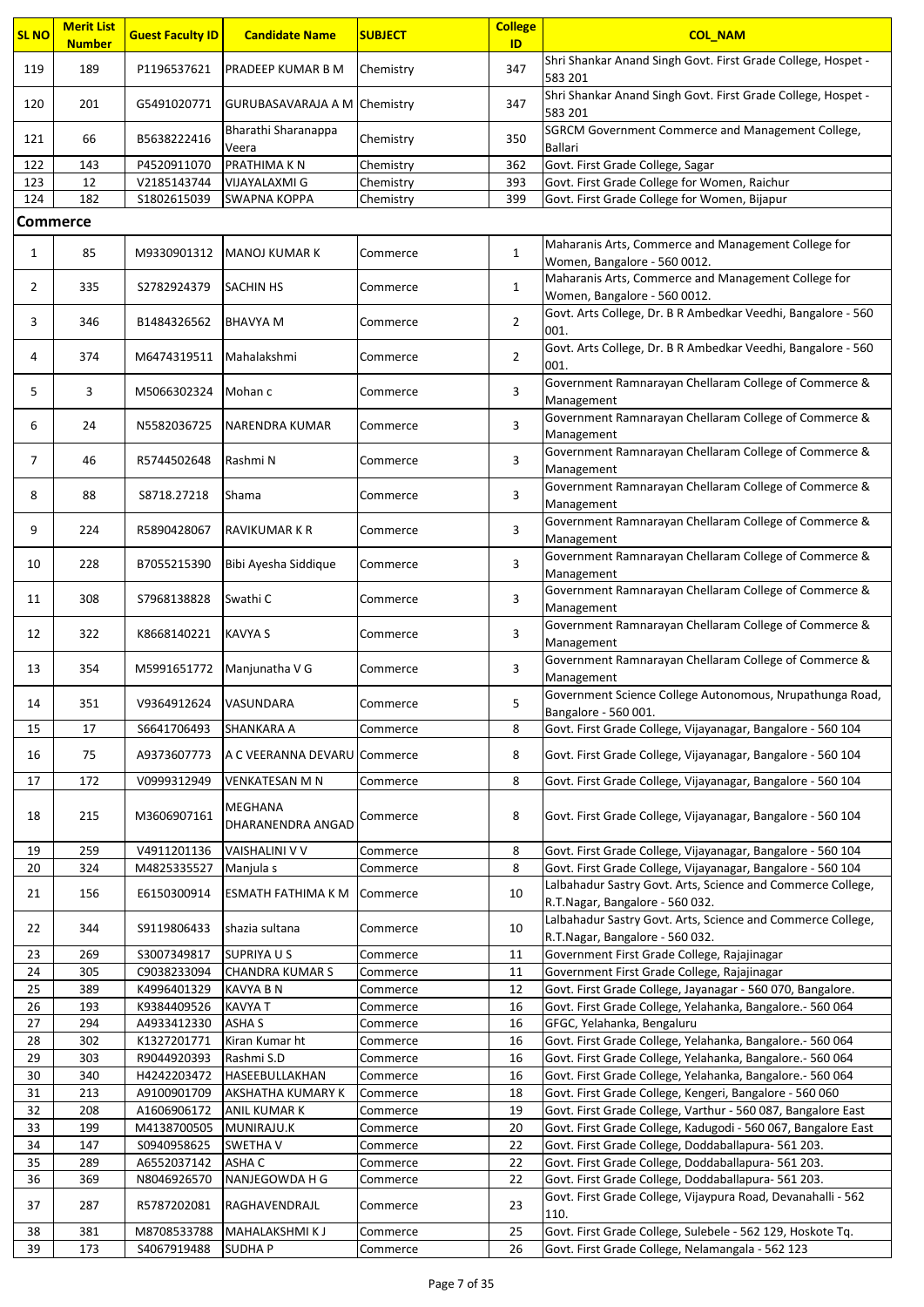| <b>SL NO</b> | <b>Merit List</b><br><b>Number</b> | <b>Guest Faculty ID</b>     | <b>Candidate Name</b>            | <b>SUBJECT</b>       | <b>College</b><br>ID | <b>COL_NAM</b>                                                                                                         |
|--------------|------------------------------------|-----------------------------|----------------------------------|----------------------|----------------------|------------------------------------------------------------------------------------------------------------------------|
| 40           | 148                                | G8543836755                 | GANGARAJA                        | Commerce             | 27                   | Govt. First Grade College, Thyamagondglu - 562 132,                                                                    |
|              |                                    |                             |                                  |                      |                      | Nelamangala Tq.                                                                                                        |
| 41<br>42     | 402<br>376                         | \$1228939018<br>P0122.27288 | <b>SWETHA CS</b><br>PRAKASHA H   | Commerce             | 28<br>31             | Govt. First Grade College, Ramanagara - 562159<br>Govt. First Grade College, Channapatna- 571 501.                     |
| 43           | 11                                 | C0033804918                 | <b>CHANDRASHEKAR K S</b>         | Commerce<br>Commerce | 34                   | Govt. First Grade College, Kanakapura - 562 117                                                                        |
| 44           | 306                                | K0152901172                 | Kavyashree B                     | Commerce             | 34                   | Govt. First Grade College, Kanakapura - 562 117                                                                        |
| 45           | 337                                | R0787833366                 | <b>RAJUKV</b>                    | Commerce             | 34                   | Govt. First Grade College, Kanakapura - 562 117                                                                        |
|              |                                    |                             |                                  |                      |                      |                                                                                                                        |
| 46           | 359                                | H7763403394                 | HEMAVATHI P                      | Commerce             | 36                   | Govt. First Grade College, Kodihalli - 562 119, Kanakapura Tq.                                                         |
| 47           | 397                                | N5164913592                 | Nalini R                         | Commerce             | 36                   | Govt. First Grade College, Kodihalli - 562 119, Kanakapura Tq.                                                         |
| 48           | 141                                | P7682615572                 | PRIYA                            | Commerce             | 38                   | Govt. First Grade College, Sira - 572 137.                                                                             |
| 49           | 38                                 | D4013123365                 | <b>DEEPTHIM</b>                  | Commerce             | 42                   | Govt. First Grade College, Koratagere - 572 129.                                                                       |
| 50           | 383                                | R5783717931                 | <b>RANIHB</b>                    | Commerce             | 43                   | Govt. First Grade College, Turuvekere - 572 227.<br>B.M.S Govt. First Grade College, Huliyar - 572 218.                |
| 51           | 16                                 | L7552437412                 | LAVANYA PC                       | Commerce             | 45                   | (Chikkanaikanahalli Tq.)                                                                                               |
| 52           | 325                                | F7553227929                 | Fiza Noorain                     | Commerce             | 48                   | Govt. First Grade College, Tiptur - 572 201                                                                            |
| 53           | 362                                | \$5376934033                | SHIVARAJA                        | Commerce             | 48                   | Govt. First Grade College, Tiptur - 572 201                                                                            |
| 54           | 275                                | R7425413761                 | Rubiya Khanum                    | Commerce             | 50                   | Govt. First Grade College, Bukkapatna - 572 115, Sira Tq.                                                              |
| 55           | 216                                | G0777220171                 | GIRIJAMMA TR                     | Commerce             | 53                   | GOVT FIRST GRADE COLLEGE, VIVEKANANDA NAGAR, OPP<br>VIDYANIKETHAN SCHOOL, RAILWAY STATION LINK, B.H. ROAD,<br>TUMAKURU |
|              |                                    |                             |                                  |                      |                      | GOVT FIRST GRADE COLLEGE, VIVEKANANDA NAGAR, OPP                                                                       |
| 56           | 271                                | R5196223149                 | RAMYA S.L.                       | Commerce             | 53                   | VIDYANIKETHAN SCHOOL, RAILWAY STATION LINK, B.H. ROAD,                                                                 |
|              |                                    |                             |                                  |                      |                      | TUMAKURU                                                                                                               |
| 57           | 112                                | M9526911894                 | <b>MURTHY N</b>                  | Commerce             | 54                   | Govt. First Grade College, M.G.Road, Chikkaballapur - 562 101.                                                         |
| 58           | 116                                | H1879905981                 | <b>HARISH KUMAR</b>              | Commerce             | 54                   | Govt. First Grade College, M.G.Road, Chikkaballapur - 562 101.                                                         |
| 59           | 194                                | M0201001871                 | <b>MALANISK</b>                  | Commerce             | 54                   | Govt. First Grade College, M.G.Road, Chikkaballapur - 562 101.                                                         |
| 60           | 221                                | R6152035503                 | RAVIKUMAR KV                     | Commerce             | 56                   | Government College for Women, Chintamani - 563 125.                                                                    |
| 61           | 371                                | G5543648646                 | <b>GURUMURTHY H</b>              | Commerce             | 56                   | Government College for Women, Chintamani - 563 125.                                                                    |
| 62           | 379                                | A3987447941                 | <b>ASWATH REDDY B N</b>          | Commerce             | 56                   | Government College for Women, Chintamani - 563 125.                                                                    |
| 63           | 357                                | P6907526290                 | PRAVEENA N                       | Commerce             | 57                   | Govt. First Grade College, Shidlaghatta - 562 106.                                                                     |
| 64           | 190                                | N3496421418                 | NAGARAJA D                       | Commerce             | 59                   | Govt. First Grade College, Gauribidanur - 561 208                                                                      |
| 65           | 270                                | M0588028316                 | Manjunatha GN                    | Commerce             | 59                   | Govt. First Grade College, Gauribidanur - 561 208                                                                      |
| 66           | 290                                | G0971741679                 | Govindaraju N                    | Commerce             | 59                   | Govt. First Grade College, Gauribidanur - 561 208                                                                      |
| 67<br>68     | 101<br>134                         | N5900130676<br>P0634447237  | NAGESH GOWDA V R<br>PRATHIMA L B | Commerce<br>Commerce | 64<br>64             | Govt. College, Mulbagal - 563 131.<br>Govt. College, Mulbagal - 563 131.                                               |
| 69           | 73                                 | P2424304931                 | PRUTHVIJA R A                    | Commerce             | 65                   | Govt. Womens College, Kolar - 563 101.                                                                                 |
| 70           | 92                                 | S0579716878                 | <b>SHRUTHIMP</b>                 | Commerce             | 65                   | Govt. Womens College, Kolar - 563 101.                                                                                 |
| 71           | 136                                | P8167225494                 | PRIYADARSHINI.V                  | Commerce             | 65                   | Govt. Womens College, Kolar - 563 101.                                                                                 |
| 72           | 239                                | S1904523701                 | <b>SUDHAMY</b>                   | Commerce             | 65                   | Govt. Womens College, Kolar - 563 101.                                                                                 |
| 73           | 152                                | S3895032009                 | SHAMEER PASHA                    | Commerce             | 66                   | GOVT. FIRST GRADE COLLEGE, SULIKUNTE ROAD, BANGARPET,                                                                  |
| 74           | 391                                | N1575545439                 | NARAYANA MURTHY N                | Commerce             | 66                   | <b>KOLAR DIST</b><br>GOVT. FIRST GRADE COLLEGE, SULIKUNTE ROAD, BANGARPET,                                             |
|              |                                    |                             |                                  |                      |                      | <b>KOLAR DIST</b>                                                                                                      |
| 75           | 123                                | N0236637845                 | <b>NANDISH KUMAR K N</b>         | Commerce             | 67                   | Govt. First Grade College, Srinivasapura - 563 135.                                                                    |
| 76           | 279                                | J2072105714                 | JOYCE. D                         | Commerce             | 69                   | Govt. First Grade College, Rajeev Gandhi Layout (KUDA),<br>Robersonpet, K.G.F - 563 122                                |
| 77           | 283                                | S2479308318                 | SANGEETHA. S                     | Commerce             | 69                   | Govt. First Grade College, Rajeev Gandhi Layout (KUDA),<br>Robersonpet, K.G.F - 563 122                                |
| 78           | 323                                | S0099134457                 | SHAZAMA KANWAL                   | Commerce             | 70                   | Govt. First Grade College, Bangaru Tirupati - 563 116, Hulkur<br>Village, Bangarpet                                    |
| 79           | 210                                | S0282812857                 | Sumalatha M                      | Commerce             | 73                   | Govt. First Grade College, K.R.Nagar - 571 602.                                                                        |
| 80           | 327                                | S5122554426                 | SANHOSHA A                       | Commerce             | 73                   | Govt. First Grade College, K.R.Nagar - 571 602.                                                                        |
| 81           | 277                                | P1178343478                 | POORNIMA N C                     | Commerce             | 74                   | Sri. D Devaraj urs Govt. First Grade College, Hunsur - 571 105.                                                        |
| 82           | 281                                | B0143521028                 | <b>BASAPPAK</b>                  | Commerce             | 74                   | Sri. D Devaraj urs Govt. First Grade College, Hunsur - 571 105.                                                        |
| 83           | 5                                  | U2883219222                 | <b>USHA S</b>                    | Commerce             | 78                   | Govt. First Grade College, Kuvempu nagar, Mysore                                                                       |
| 84           | 23                                 | R1980008938                 | RANGASWAMY D                     | Commerce             | 78                   | Govt. First Grade College, Kuvempu nagar, Mysore                                                                       |
| 85           | 26                                 | R8154345679                 | <b>RAGHUN</b>                    | Commerce             | 78                   | Govt. First Grade College, Kuvempu nagar, Mysore                                                                       |
| 86           | 129                                | G6433822779                 | Gayathri H P                     | Commerce             | 78                   | Govt. First Grade College, Kuvempu nagar, Mysore                                                                       |
| 87           | 311                                | \$1641600132                | SOWMYA B S                       | Commerce             | 79                   | Govt. First Grade College, Bannur - 571101 (T.N.Pura Tq.)                                                              |
| 88           | 142                                | M4138541477                 | MEENAKSHI R                      | Commerce             | 80                   | Govt. First Grade Womens College, Vijayanagara, Mysore - 570<br>018                                                    |
| 89           | 174                                | S2449538351                 | Sushma M V                       | Commerce             | 80                   | Govt. First Grade Womens College, Vijayanagara, Mysore - 570<br>018                                                    |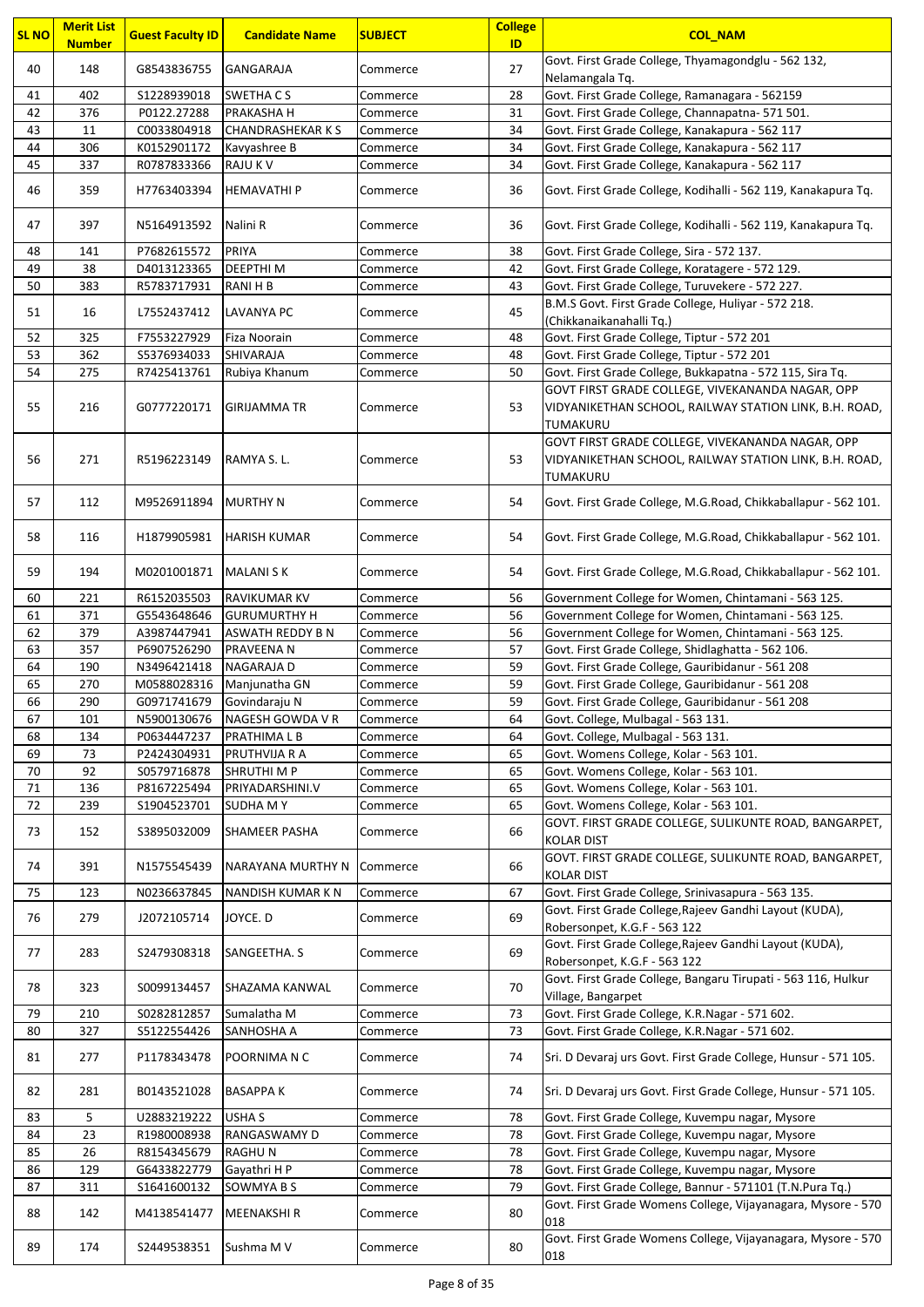| <b>SL NO</b> | <b>Merit List</b><br><b>Number</b> | <b>Guest Faculty ID</b>    | <b>Candidate Name</b>                          | <b>SUBJECT</b>       | <b>College</b><br>ID | <b>COL_NAM</b>                                                                          |
|--------------|------------------------------------|----------------------------|------------------------------------------------|----------------------|----------------------|-----------------------------------------------------------------------------------------|
| 90           | 223                                | K3042032137                | <b>KESHAVA MURTHY N S</b>                      | Commerce             | 83                   | Govt. First Grade College, Ooty Road, Nanjangudu - 571 301                              |
| 91           | 19                                 | P6351719037                | <b>PURUSHOTHAM S</b>                           | Commerce             | 85                   | Govt. First Grade College, Hanagodu - 571 105, Hunsur Tq.                               |
| 92           | 146                                | S6492602508                | SUMA.S.M                                       | Commerce             | 87                   | Govt. First Grade College, Siddartha Layout - 570 011, Mysore                           |
| 93           | 162                                | M0520038238                | Madhu T N                                      | Commerce             | 87                   | Govt. First Grade College, Siddartha Layout - 570 011, Mysore                           |
| 94           | 350                                | L7341739606                | Lava H S                                       | Commerce             | 89                   | Govt. First Grade College for Women, K.R.Nagar - 571 602.                               |
| 95           | 211                                | \$6333906070               | SUMAYYABANU                                    | Commerce             | 92                   | Govt. First Grade College, Chamarajnagar - 571 313.                                     |
| 96           | 267                                | K2425008102                | <b>KAVYAN</b>                                  | Commerce             | 92                   | Govt. First Grade College, Chamarajnagar - 571 313.                                     |
| 97           | 158                                | R8038401883                | Rakshith S N                                   | Commerce             | 98                   | Govt. College for Women, M.C.Road, Mandya - 571 401.                                    |
| 98           | 254                                | P1485711356                | <b>PALLAVIS</b>                                | Commerce             | 98                   | Govt. College for Women, M.C.Road, Mandya - 571 401.                                    |
| 99           | 284                                | V6293652451                | <b>VANITHAD</b>                                | Commerce             | 99                   | Govt. First Grade College, Sreerangapatna - 571 438.                                    |
| 100          | 363                                | M9681017244                | <b>MADHUM</b>                                  | Commerce             | 99                   | Govt. First Grade College, Sreerangapatna - 571 438.                                    |
| 101          | 404                                | B2629139125                | <b>BHARAT GS</b>                               | Commerce             | 99                   | Govt. First Grade College, Sreerangapatna - 571 438.                                    |
| 102<br>103   | 93<br>10                           | M4003327717<br>B8262751898 | <b>MAMATHAKR</b><br><b>BHAVANI SHANKAR K C</b> | Commerce             | 101<br>102           | Government First Grade College, Malavalli - 571 430<br>Govt. College for Women, Maddur. |
| 104          | 321                                | N8519952701                | Noor usna                                      | Commerce<br>Commerce | 102                  | Govt. College for Women, Maddur.                                                        |
| 105          | 118                                | S0808229881                | Sowmya J                                       | Commerce             | 111                  | Govt. First Grade College for Women, K.R.Pet - 571 426                                  |
|              |                                    |                            |                                                |                      |                      | GOVERNMENT FIRST GRADE COLLEGE FOR WOMEN, M.G.                                          |
| 106          | 157                                | S5138917864                | <b>SHRUTHI L</b>                               | Commerce             | 114                  | ROAD, NEAR STADIUM, HASSAN - 573 201                                                    |
| 107          | 209                                | N2727122440                | <b>NUSRATH BANU</b>                            | Commerce             | 116                  | Govt. First Grade College, Holenarasepura - 573 211.                                    |
|              |                                    |                            |                                                |                      |                      |                                                                                         |
| 108          | 242                                | R1252521715                | Rani. P                                        | Commerce             | 117                  | Govt. First Grade College for Women, Holenarasipura - 573 211                           |
| 109          | 233                                | P6396946359                | PAPAIAH                                        | Commerce             | 118                  | Sri H D Devegowda Govt. First Grade College, paduvalahippe                              |
| 110          | 353                                | S0421351812                | Shruthi.H.V.                                   | Commerce             | 119                  | GOVERNMENT FIRST GRADE COLLEGE, SAKLESHPUR-573134                                       |
| 111          | 245                                | K3277826800                | <b>KAVITHA B D</b>                             | Commerce             | 121                  | <b>HASSAN DIST</b><br>Y.D.D Govt. First Grade College, Belur - 573 115.                 |
| 112          | 395                                | R1949834620                | ROOPESHA S C                                   | Commerce             | 122                  | Govt. First Grade College, Jawagal - 573 125, (Arasikere Tq.)                           |
| 113          | 182                                | R9098107908                | <b>RAVIBD</b>                                  | Commerce             | 123                  | Govt. First Grade College, Gandasi, (Arasikere Tq.)                                     |
| 114          | 257                                | D2689719179                | DAYANANDA K G                                  | Commerce             | 123                  | Govt. First Grade College, Gandasi, (Arasikere Tq.)                                     |
| 115          | 338                                | K8379133087                | <b>KUMARA SWAMY KN</b>                         | Commerce             | 123                  | Govt. First Grade College, Gandasi, (Arasikere Tq.)                                     |
| 116          | 187                                | \$6532158151               | <b>SHRUTHI B G</b>                             | Commerce             | 124                  | Govt. First Grade College, Channarayapatna - 573 116.                                   |
| 117          | 307                                | S7587730725                | <b>SHALINI M P</b>                             | Commerce             | 124                  | Govt. First Grade College, Channarayapatna - 573 116.                                   |
| 118          | 243                                | M6145440255                | Mahalakshmi N C                                | Commerce             | 125                  | Govt. First Grade College, Alur.                                                        |
| 119          | 171                                | K0477531733                | <b>KAVITHA</b>                                 | Commerce             | 127                  | Govt. Home Science College for Women, Salagame Road,<br>Hassan - 573 202 (Co-ED)        |
| 120          | 229                                | D7743222418                | <b>IDHARANESH KUMAR SP Commerce</b>            |                      | 127                  | Govt. Home Science College for Women, Salagame Road,                                    |
|              |                                    |                            |                                                |                      |                      | Hassan - 573 202 (Co-ED)<br>Govt. Home Science College for Women, Salagame Road,        |
| 121          | 237                                | M5279705422                | MOHAN KUMARI U M                               | Commerce             | 127                  | Hassan - 573 202 (Co-ED)                                                                |
| 122          | 217                                | S1162712680                | <b>SYED MUNTAZEEM</b>                          | Commerce             | 128                  | Govt. Home Science College for Womens, Holenarasipura - 573<br>211                      |
| 123          | 63                                 | D0915200180                | DAKSHAYANI M C                                 | Commerce             | 129                  | Govt. First Grade College, Hirisave - 573 124, Channarayapatna<br>Tq.                   |
| 124          | 200                                | J3118228724                | Jayashree C.R                                  | Commerce             | 129                  | Govt. First Grade College, Hirisave - 573 124, Channarayapatna<br>Tq.                   |
| 125          | 361                                | J2068247553                | JAGADEESHA M R                                 | Commerce             | 131                  | Govt. First Grade College, Baanavara - 573 112, Arasikere Tq.                           |
| 126          | 301                                | A1509734093                | <b>ARPITHA HV</b>                              | Commerce             | 133                  | Govt. First Grade College, Mosalehosalli - 573 212, Hassan Tq.                          |
| 127          | 297                                | H2091454201                | <b>HARISHA C P</b>                             | Commerce             | 134                  | Govt. First Grade College, Halebidu - 573 121, Belur Tq.                                |
| 128          | 175                                | S8449837722                | <b>SUJATHA K</b>                               | Commerce             | 138                  | Sir.M.Vishweshwaraiah Govt. Science College, Bommanakatte,<br>Bhadravathi - 577 302.    |
| 129          | 119                                | M5778503104                | <b>MAHESHA K M</b>                             | Commerce             | 145                  | Smt. Indiragandhi Govt. First Grade College for Women, Sagar -<br>577 401.              |
| 130          | 201                                | R8404251169                | ROOPA N M                                      | Commerce             | 145                  | Smt. Indiragandhi Govt. First Grade College for Women, Sagar -<br>577 401.              |
| 131          | 203                                | \$3985637668               | <b>SAHANA GS</b>                               | Commerce             | 145                  | Smt. Indiragandhi Govt. First Grade College for Women, Sagar -<br>577 401.              |
| 132          | 121                                | V4977100964                | Veena Gowda                                    | Commerce             | 146                  | Govt. First Grade College, Bhadravathi - 577 301.                                       |
| 133          | 288                                | C4293630008                | Chaitra p                                      | Commerce             | 149                  | Govt. First Grade College, Rippanpet - 577 426, Hosanagara Tq.                          |
| 134          | 12                                 | M3013634513                | <b>MANJULA K</b>                               | Commerce             | 151                  | Govt. Arts College, Chitradurga - 577 501.                                              |
| 135          | 28                                 | M3329747429                | <b>MANJAPPA B</b>                              | Commerce             | 151                  | Govt. Arts College, Chitradurga - 577 501.                                              |
| 136          | 165                                | M3274531082                | <b>MIKAL VINOD</b>                             | Commerce             | 151                  | Govt. Arts College, Chitradurga - 577 501.                                              |
| 137          | 218                                | V6448100183                | <b>VISLAVATH MURTHY</b>                        | Commerce             | 151                  | Govt. Arts College, Chitradurga - 577 501.                                              |
| 138          | 256                                | S6771439845                | SOMASHEKHARAPPA M                              | Commerce             | 151                  | Govt. Arts College, Chitradurga - 577 501.                                              |
| 139          | 181                                | \$6503816469               | SUBRAMANYASWAMY                                | Commerce             | 152                  | H.P.P.C.Govt. College, Challakere - 577 522.                                            |
|              |                                    |                            | K S                                            |                      |                      |                                                                                         |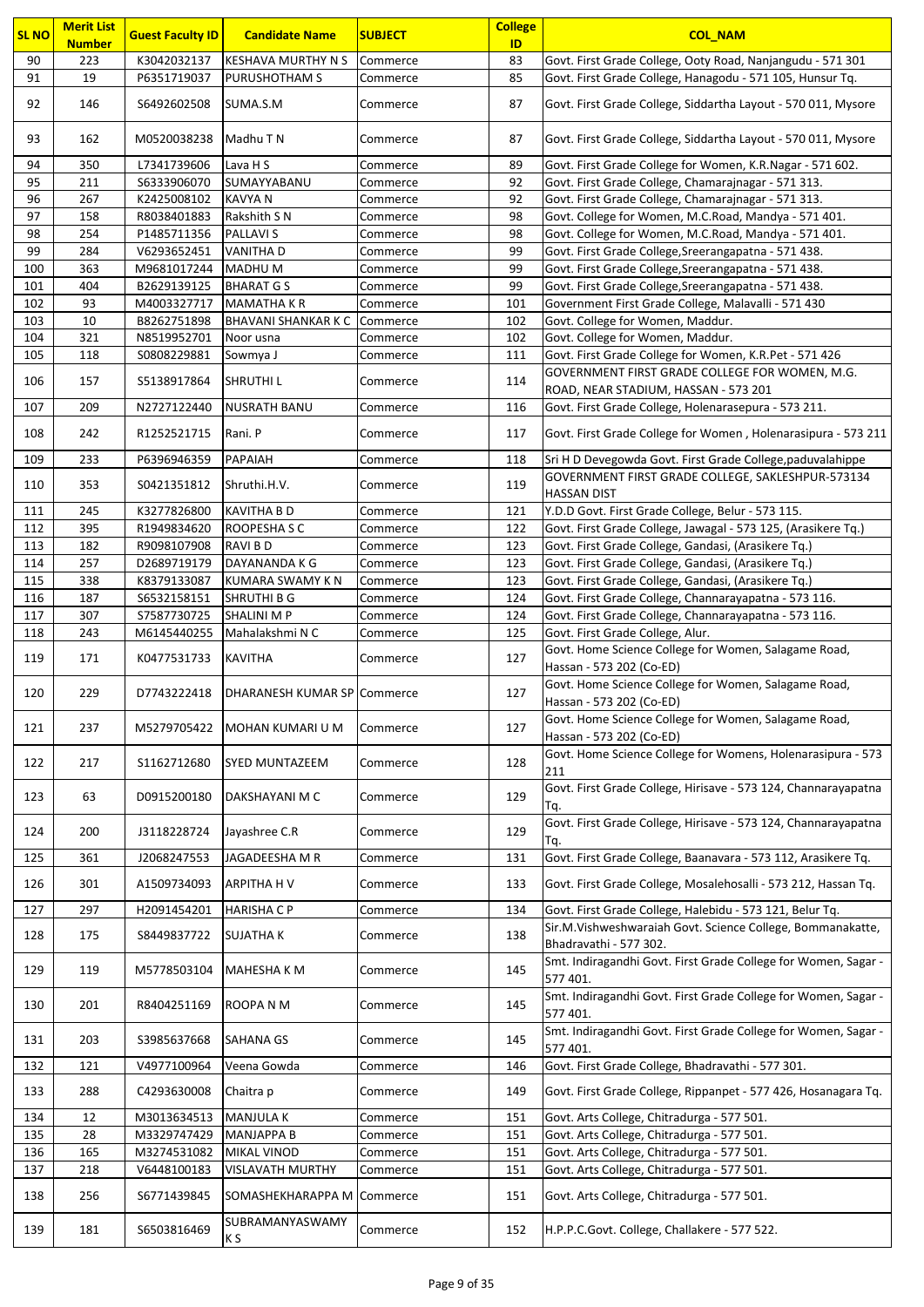| <b>SL NO</b> | <b>Merit List</b><br><b>Number</b> | <b>Guest Faculty ID</b> | <b>Candidate Name</b>            | <b>SUBJECT</b>       | <b>College</b><br>ID | <b>COL NAM</b>                                                                                                                    |
|--------------|------------------------------------|-------------------------|----------------------------------|----------------------|----------------------|-----------------------------------------------------------------------------------------------------------------------------------|
| 140          | 400                                | K7308245156             | <b>KALLESH CD</b>                | Commerce             | 162                  | Sri Sri Shivalingeshwara Swamy Govt. First Grade College,                                                                         |
| 141          | 206                                | N2282219424             | <b>NAGAVENI R S</b>              | Commerce             | 163                  | Channagiri - 577 213.<br>Sri. Basaveshwara Govt. First Grade College, Mayakonda - 577                                             |
|              |                                    |                         |                                  |                      |                      | 534.                                                                                                                              |
| 142          | 394                                | N8399126763             | NAGENDRAPPA J                    | Commerce             | 164                  | Govt. First Grade College, Nyamathi - 577 223, (Honnali Tq.)                                                                      |
| 143          | 14                                 | S3707826271             | SHIVAKUMARI N                    | Commerce             | 165                  | Govt. First Grade College, MCC B Block, Davanagere - 577 004                                                                      |
| 144          | 106                                | S0817637770             | <b>SAVITHA N</b>                 | Commerce             | 165                  | Govt. First Grade College, MCC B Block, Davanagere - 577 004                                                                      |
| 145          | 341                                | S8790227757             | SHASHI KUMAR M                   | Commerce             | 165                  | Govt. First Grade College, MCC B Block, Davanagere - 577 004                                                                      |
| 146          | 253                                | V9404947537             | <b>VISHWANATHA R</b>             | Commerce             | 166                  | Govt. First Grade Womens College, Davanagere - 577 004                                                                            |
| 147          | 249                                | J4001038951             | <b>JHANSIRANI N</b>              | Commerce             | 167                  | Govt. First Grade College, Honnali - 577 217                                                                                      |
| 148          | 130                                | B1120328601             | bi bi hajira                     | Commerce             | 168                  | Govt. First Grade College, Harihara - 577 601                                                                                     |
| 149          | 89                                 | M7558318468             | <b>МАНЕЅНАРРА Н К</b>            | Commerce             | 169                  | Govt. First Grade College, Harapanahalli - 583 131                                                                                |
| 150          | 364                                | V7741933679             | VEERESH<br>SHADAKSHARIMATH       | Commerce             | 169                  | Govt. First Grade College, Harapanahalli - 583 131                                                                                |
| 151          | 309                                | \$5954609368            | S SRINIVASACHARI                 | Commerce             | 170                  | Government First Grade College, Jagalur - 577 528                                                                                 |
| 152          | 153                                | H8437607828             | Hema Latha HN                    | Commerce             | 171                  | Govt. First Grade College, Sante Bennur - 577 552, Channagiri<br>Tq.                                                              |
| 153          | 291                                | K9386544866             | KUMARA NAYAK K                   | Commerce             | 171                  | Govt. First Grade College, Sante Bennur - 577 552, Channagiri<br>Tq.                                                              |
| 154          | 368                                | J2068247553             | JAGADEESHA M R                   |                      | 172                  | Janatha Government First Grade College, Basavapatna.                                                                              |
| 155          | 144                                |                         | <b>SANTHOSH N S</b>              | Commerce<br>Commerce | 173                  |                                                                                                                                   |
|              |                                    | \$3034535183            |                                  |                      |                      | I.D.S.G.Govt. College, Chikkamagalur - 577 102.<br>I.D.S.G.Govt. College, Chikkamagalur - 577 102.                                |
| 156          | 178                                | A2530422670             | <b>ANANDA M</b>                  | Commerce             | 173                  |                                                                                                                                   |
| 157          | 247                                | P0738540946             | Pradeep Kumar HK                 | Commerce             | 173                  | I.D.S.G.Govt. College, Chikkamagalur - 577 102.                                                                                   |
| 158          | 258                                | V5628408538             | Vimala B N                       | Commerce             | 173                  | I.D.S.G.Govt. College, Chikkamagalur - 577 102.                                                                                   |
| 159          | 298                                | R7804938184             | Rekha u s                        | Commerce             | 173                  | I.D.S.G.Govt. College, Chikkamagalur - 577 102.                                                                                   |
| 160          | 312                                | N8821214220             | Nikhath Rizwana                  | Commerce             | 173                  | I.D.S.G.Govt. College, Chikkamagalur - 577 102.                                                                                   |
| 161          | 348                                | B9651119169             | Bindiya B C                      | Commerce             | 173                  | I.D.S.G.Govt. College, Chikkamagalur - 577 102.                                                                                   |
| 162          | 21                                 | S5438422740             | SHASHIDHARA K                    | Commerce             | 174                  | Govt. First Grade College, Koppa - 577 126.                                                                                       |
| 163          | 365                                | S0240637502             | Sandhya K                        | Commerce             | 175                  | D. S. Bele Gowda Govt. First Grade College, Mudigere - 577 132.                                                                   |
| 164          | 140                                | M7902132728             | <b>MANJUNATHA MS</b>             | Commerce             | 176                  | Govt. First Grade College, Narasimharajapura - 577 134.                                                                           |
| 165          | 1                                  | T9463035545             | THEJASWINI D L                   | Commerce             | 179                  | Govt. First Grade College, Kadur - 577 548.                                                                                       |
| 166          | 56                                 | L5707838042             | Lohith CM                        | Commerce             | 179                  | Govt. First Grade College, Kadur - 577 548.                                                                                       |
| 167          | 66                                 | B1455538865             | <b>BHARATH BN</b>                | Commerce             | 184                  | Govt. First Grade College, Yagati - 577 040, Kadur Tq.                                                                            |
| 168          | 80                                 | P6587536497             | Parvathi T.M.                    | Commerce             | 185                  | Govt. First Grade College, Sakarayapatna - 577 135, Kadur Tq:                                                                     |
| 169          | 386                                | N2365002610             | Nishmitha                        | Commerce             | 186                  | Govt. First Grade College, Uppinangadi -574 241, (Puttur Tq.)                                                                     |
| 170          | 168                                | N2411134818             | Nishmitha P                      | Commerce             | 188                  | Govt. First Grade College, Bettampadi - 574 259, (Puttur Tq.)                                                                     |
| 171          | 333                                | R3527418714             | RAGHAVENDRA                      | Commerce             | 195                  | Govt. First Grade College, Puttur - 574 201                                                                                       |
| 172          | 336                                | \$6363604783            | <b>SAMYA ACHRAPPADY</b>          | Commerce             | 196                  | Govt. First Grade College, Sullia - 574 239                                                                                       |
| 173          | 282                                | A8022128136             | ANUSHA R KOTIAN                  | Commerce             | 197                  | DR. P. DAYANANDA PAI- P. SATHISHA PAI GOVERNMENT FIRST<br><b>GRADE COLLEGE MANGALORE</b>                                          |
| 174          | 293                                | \$7313930800            | SUDARSHAN UPADHYA                | Commerce             | 197                  | DR. P. DAYANANDA PAI- P. SATHISHA PAI GOVERNMENT FIRST                                                                            |
| 175          | 315                                | V8481732870             | <b>VANISHREE.K</b>               | Commerce             | 198                  | <b>GRADE COLLEGE MANGALORE</b><br>Govt. First Grade College for Women, Mangalore - 575 001                                        |
|              |                                    |                         |                                  |                      |                      | Govt. First Grade College, Punjalakatte - 574 233, Belthangadi                                                                    |
| 176          | 398                                | S9408739511             | <b>SHASHIPRABHA S</b>            | Commerce             | 199                  | Tq.                                                                                                                               |
| 177          | 225                                | A9234522485             | Akshatha S                       | Commerce             | 205                  | Govt. First Grade College & Post Graduation Centre<br>Shankarnarayan - 576 227, (Kundapur Tq.)                                    |
| 178          | 263                                | U8209947522             | <b>USHA</b>                      | Commerce             | 205                  | Govt. First Grade College & Post Graduation Centre<br>Shankarnarayan - 576 227, (Kundapur Tq.)                                    |
| 179          | 4                                  | R3834841839             | <b>RAVIRAJA SHETTY</b>           | Commerce             | 209                  | Dr. G. Shankar Govt. Women's First Grade College & PG Study<br>Centre, Ajjarkad, Udupi - 576 101 (Udupi Dist.)                    |
| 180          | 329                                | R0534928058             | <b>RASHMI</b>                    | Commerce             | 209                  | Dr. G. Shankar Govt. Women's First Grade College & PG Study<br>Centre, Ajjarkad, Udupi - 576 101 (Udupi Dist.)                    |
| 181          | 96                                 | R1177935391             | <b>RENUKA GAONKAR</b>            | Commerce             | 211                  | Govt First Grade College Koteshwara, Kundapura                                                                                    |
| 182          | 170                                | S0331827417             | <b>SAVITHA</b>                   | Commerce             | 211                  | Govt First Grade College Koteshwara, Kundapura                                                                                    |
| 183          | 160                                | Y4740608262             | YESHODA PK                       | Commerce             | 214                  | Govt. First Grade College, Napoklu, Madikeri Tq                                                                                   |
|              |                                    |                         | MAHASHARABI                      |                      |                      |                                                                                                                                   |
| 184          | 195                                | M6395616655             | <b>CHOUGALA</b>                  | Commerce             | 220                  | Govt. First Grade College, Rajanagar, Hubli - 580 032                                                                             |
| 185          | 355                                | S6874215342             | SANTOSH IRAPPA<br><b>GONGADI</b> | Commerce             | 221                  | Govt. First Grade College, "Jnana Dhara" Campus, Near New<br>KSRTC Bus Stand, 1st Cross, Kumareshwar Nagar, P.B.<br>Road, Dharwad |
| 186          | 59                                 | B8996418899             | BHARAMAGOUDA<br>SHIVANGOUDAR     | Commerce             | 226                  | Shri. Siddeshwara Govt. First Grade College & PG Study Centre-<br>Nargund - 582 207.                                              |
| 187          | 280                                | B2861629331             | BHAGATSINGH<br>NAVALURKAR        | Commerce             | 231                  | Govt. First Grade College, and P G study center GADAG                                                                             |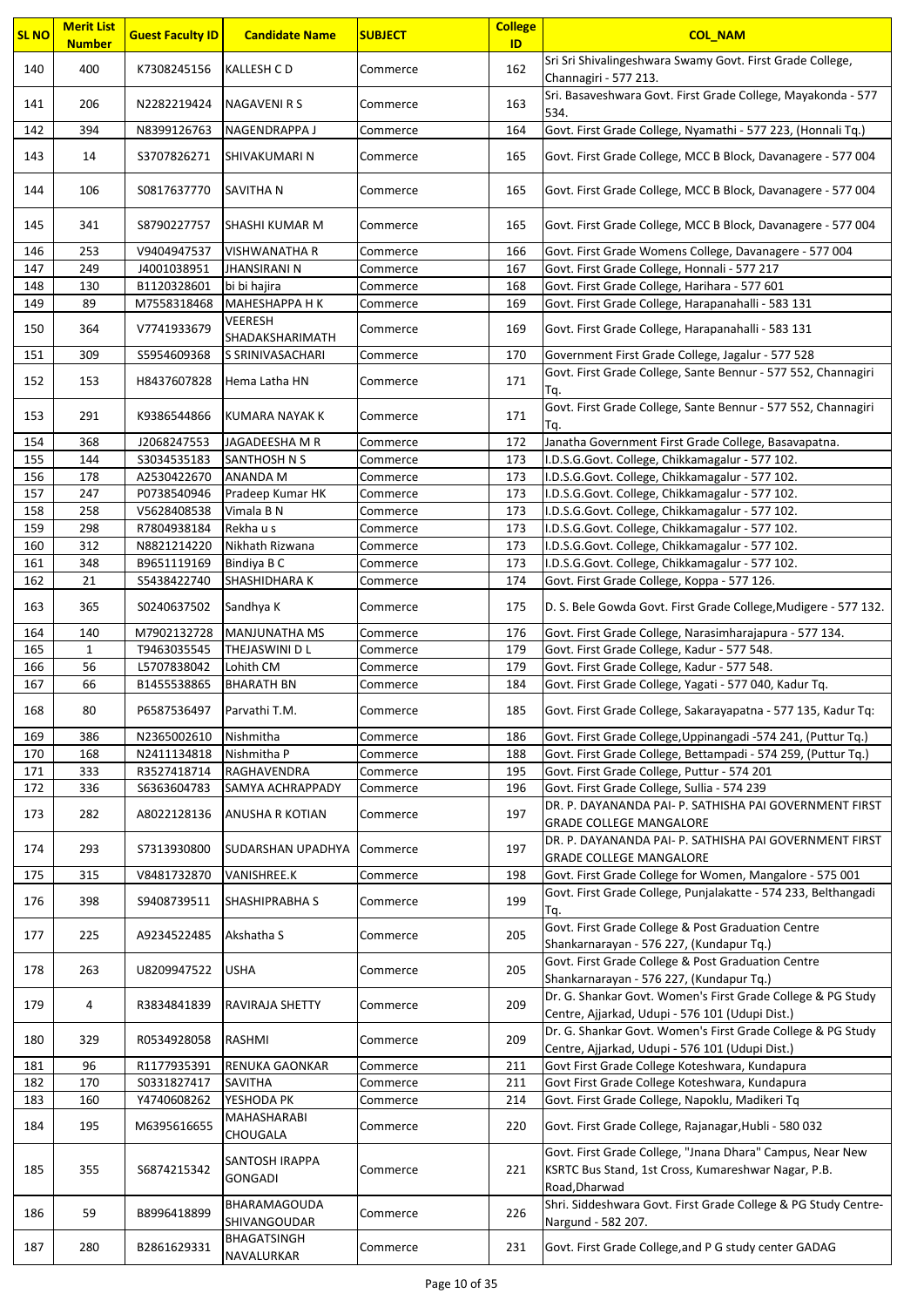| <b>SL NO</b> | <b>Merit List</b><br><b>Number</b> | <b>Guest Faculty ID</b>    | <b>Candidate Name</b>                  | <b>SUBJECT</b>       | <b>College</b><br>ID | <b>COL NAM</b>                                                                                       |
|--------------|------------------------------------|----------------------------|----------------------------------------|----------------------|----------------------|------------------------------------------------------------------------------------------------------|
| 188          | 234                                | C3074730565                | <b>CHAYA M M</b>                       | Commerce             | 237                  | Govt. First Grade College, Akkialur - 581 102, (Hanagal Tq.)                                         |
| 189          | 349                                | K0790806370                | Keshav N                               | Commerce             | 237                  | Govt. First Grade College, Akkialur - 581 102, (Hanagal Tq.)                                         |
| 190          | 382                                | P3192434917                | <b>PRADEEP R</b>                       | Commerce             | 239                  | Govt. First Grade College, Haveri - 581 110                                                          |
| 191          | 150                                | K8491922148                | <b>KAVITA KOLLI</b>                    | Commerce             | 240                  | Govt. First Grade College, Ranebennur - 581 115                                                      |
| 192          | 276                                | N8038547427                | NETRASHREE M D                         | Commerce             | 240                  | Govt. First Grade College, Ranebennur - 581 115                                                      |
| 193          | 370                                | K6309046880                | <b>KOTRESH V</b><br>PATTANASHETTY      | Commerce             | 241                  | Govt. First Grade College, Byadagi - 581 106                                                         |
| 194          | 328                                | G1057439700                | <b>GURUPRASAD R</b><br><b>HIREMATH</b> | Commerce             | 242                  | Smt.G.B.Ankalkoti, Govt. First Grade College, Shiggav - 581 205                                      |
| 195          | 392                                | K1497933168                | <b>KAVYA B</b>                         | Commerce             | 243                  | Govt. First Grade College, Hanagal - 581 104                                                         |
| 196          | 18                                 | G9099313268                | GEETA.M.MARAJJA                        | Commerce             | 247                  | Govt Arts & Science College, Karwar - 581 301.                                                       |
| 197          | 39                                 | R6068708227                | <b>RAJSHREE HULGEKAR</b>               | Commerce             | 247                  | Govt Arts & Science College, Karwar - 581 301.                                                       |
| 198          | 43                                 | U0084706944                | UMA H                                  | Commerce             | 247                  | Govt Arts & Science College, Karwar - 581 301.                                                       |
| 199          | 399                                | M0120117486                | MADIWALAPPA<br>MANENAKOPPA             | Commerce             | 248                  | Govt. First Grade College, Haliyal - 581 329.                                                        |
| 200          | 207                                | S4008211652                | SHILPA BHOVIVADDAR                     | Commerce             | 249                  | Govt. First Grade College, Mundgod - 581 349.                                                        |
| 201          | 261                                | H3147815748                | Harish Naik                            | Commerce             | 249                  | Govt. First Grade College, Mundgod - 581 349.                                                        |
| 202<br>203   | 286<br>74                          | A3766631499<br>A9267206156 | <b>ADARSH MADIVAL</b><br>Ajay Shet     | Commerce<br>Commerce | 254<br>256           | Govt. First Grade College, Honnavara - 581 334<br>Govt. First Grade College, Sirsi - 581 401         |
| 204          | 124                                | V8169104395                | <b>VIKAS VISHNU BALGI</b>              | Commerce             | 256                  | Govt. First Grade College, Sirsi - 581 401                                                           |
| 205          | 367                                | N4724524715                | <b>NIRANJAN PATIL</b>                  | Commerce             | 264                  | Govt. First Grade College, Hukkeri - 591 309                                                         |
|              |                                    |                            |                                        |                      |                      |                                                                                                      |
| 206          | 366                                | A6093517609                | <b>ANAND ENAGI</b>                     | Commerce             | 268                  | Smt. I S Yadawad Govt. First Grade College, Ramdurg - 591 123                                        |
| 207          | 186                                | G9325042623                | <b>GANESH NAYAK</b>                    | Commerce             | 278                  | Shri C.M.Mamani, Govt. First Grade College, Yaragatti 591<br>129, Saundatti Tq.                      |
| 208          | 48                                 | B5742140413                | Basavaraj Patil                        | Commerce             | 280                  | Govt. First Grade College for Women, Jamakhandi - 587 301.                                           |
| 209          | 81                                 | N6077717944                | Namita Vastradmath                     | Commerce             | 280                  | Govt. First Grade College for Women, Jamakhandi - 587 301.                                           |
| 210          | 372                                | V4199025764                | <b>VINAYAK JATTI</b>                   | Commerce             | 284                  | Govt. First Grade College, Mudhol - 587 313                                                          |
| 211          | 87                                 | A0993140236                | <b>ADIVEPPA NARAGUND</b>               | Commerce             | 288                  | Shri. C.M. PANCHAKATTIMATH GOVERNMENT FIRST GRADE<br><b>COLLEGE, LOKAPUR</b>                         |
| 212          | 163                                | A4341710013                | Amrapali                               | Commerce             | 299                  | Govt. College, Sedam Road, Gulbarga - 585 105.                                                       |
| 213          | 384                                | P1604933333                | PARVATHI                               | Commerce             | 299                  | Govt. College, Sedam Road, Gulbarga - 585 105.                                                       |
| 214          | 143                                | S0293807815                | SHIVANINGAPPA                          | Commerce             | 301                  | Govt. First Grade College, Chittapura - 585 211                                                      |
| 215          | 98                                 | S2OARD21333                | <b>SHIVALINGAPPA</b>                   | Commerce             | 310                  | Govt. First Grade College for Women, Jewargi Colony- 585 102,<br>Gulbarga                            |
| 216          | 390                                | A8067835068                | Anand Revadi                           | Commerce             | 319                  | Govt. First Grade College, Kembhavi - 585 216, Shorapur Tq.                                          |
| 217          | 250                                | P8105907021                | Prashanti                              | Commerce             | 320                  | Govt. College, Sindhanoor - 584 128.                                                                 |
| 218          | 373                                | S2012743251                | <b>SHARANABASAVA</b>                   | Commerce             | 323                  | Devanampriya Ashoka Govt. Frist Grade College, Maski - 584<br>124                                    |
| 219          | 385                                | C3845423191                | <b>CHANNANAGOUDA</b>                   | Commerce             | 323                  | Devanampriya Ashoka Govt. Frist Grade College, Maski - 584<br>124                                    |
| 220          | 68                                 | \$5307836873               | SHARANA BASAVA                         | Commerce             | 325                  | Govt. First Grade College, Lingasagur - 584 122                                                      |
| 221          | 396                                | B2814423575                | BASAVARAJ<br><b>GAVISIDDAPPA SA</b>    | Commerce             | 331                  | Govt. First Grade College, Koppal - 583 231                                                          |
| 222          | 15                                 | S9725506770                | SAVITHA BHADRASETTY                    | Commerce             | 341                  | GVP Govt. First Grade College, Hagaribommanahalli - 583 212.                                         |
| 223          | 60                                 | V7192115134                | V JANARDHANASETTY                      | Commerce             | 341                  | GVP Govt. First Grade College, Hagaribommanahalli - 583 212.                                         |
| 224          | 84                                 | H2559655398                | HULENARA GANESHA                       | Commerce             | 347                  | Shri Shankar Anand Singh Govt. First Grade College, Hospet -<br>583 201                              |
| 225          | 54                                 | B6029029527                | <b>BABULAL M</b>                       | Commerce             | 348                  | Smt. Rudramba M P Prakash Govt. First Grade College,<br>Huvinahadagali - 583 219                     |
| 226          | 99                                 | N7973228668                | <b>NAMDEV</b>                          | Commerce             | 355                  | Govt. First Grade College, Bhalki - 585 328                                                          |
| 227          | 192                                | S0428018484                | SUBHASHCHANDRAYYA Commerce             |                      | 356                  | Govt. First Grade College, Humnabaad - 585 330                                                       |
| 228          | 326                                | B8404808926                | <b>BABY C</b>                          | Commerce             | 360                  | Govt. First Grade College for Women, Byrapura, T.Narasipura<br>Tq, Mysore-571124                     |
| 229          | 104                                | N0202525562                | <b>NAYANA V</b>                        | Commerce             | 362                  | Govt. First Grade College, Sagar                                                                     |
| 230          | 180                                | L6350839000                | LAKSHMI G                              | Commerce             | 364                  | Govt first grade college CS Pura, Gubbi Taluk                                                        |
| 231          | 90                                 | M5867806745                | <b>MUNIMADA S</b>                      | Commerce             | 367                  | Govt. First Grade College, Basavanagudi, Bangalore                                                   |
| 232          | 133                                | G3119938723                | Govindaraju J H                        | Commerce             | 367                  | Govt. First Grade College, Basavanagudi, Bangalore                                                   |
| 233          | 202                                | Y0066326910                | Yashaswini SG                          | Commerce             | 370                  | Govt. First Grade College, Bettadapura, Periyapattana, Tq.                                           |
| 234          | 378                                | S1292820572                | Shwetha                                | Commerce             | 374                  | Govt. First Grade College, Mudipu, Bantwala Tq.                                                      |
| 235          | $\overline{7}$                     | V9060507796                | <b>VEERENDRA KAMBLE</b>                | Commerce             | 375                  | Govt. First Grade College, Nippani, Belagavi                                                         |
| 236          | 34                                 | D7090400758                | Dr.Irfan M Shiledar                    | Commerce             | 375                  | Govt. First Grade College, Nippani, Belagavi                                                         |
| 237<br>238   | 262<br>107                         | R2413405988<br>A3364722056 | <b>RAVIKS</b><br>AJEYA KUMAR           | Commerce             | 376<br>380           | Govt. First Grade College, AYANUR, SHIVAMOGGA (T)<br>Govt. First Grade College, Shiriwara, Manvi Tq. |
| 239          | 278                                | R5689734247                | Roopa Rudraxi                          | Commerce<br>Commerce | 383                  | Govt. First Grade College, Managuli, Basavana Bagewadi Tq.                                           |
| 240          | 166                                | J3652603895                | Janardhana. V                          | Commerce             | 388                  | Govt. First Grade College for Women, Chitradurga-577501                                              |
| 241          | 252                                | V0970200974                | <b>VIJAYAKUMAR B S</b>                 | Commerce             | 388                  | Govt. First Grade College for Women, Chitradurga-577501                                              |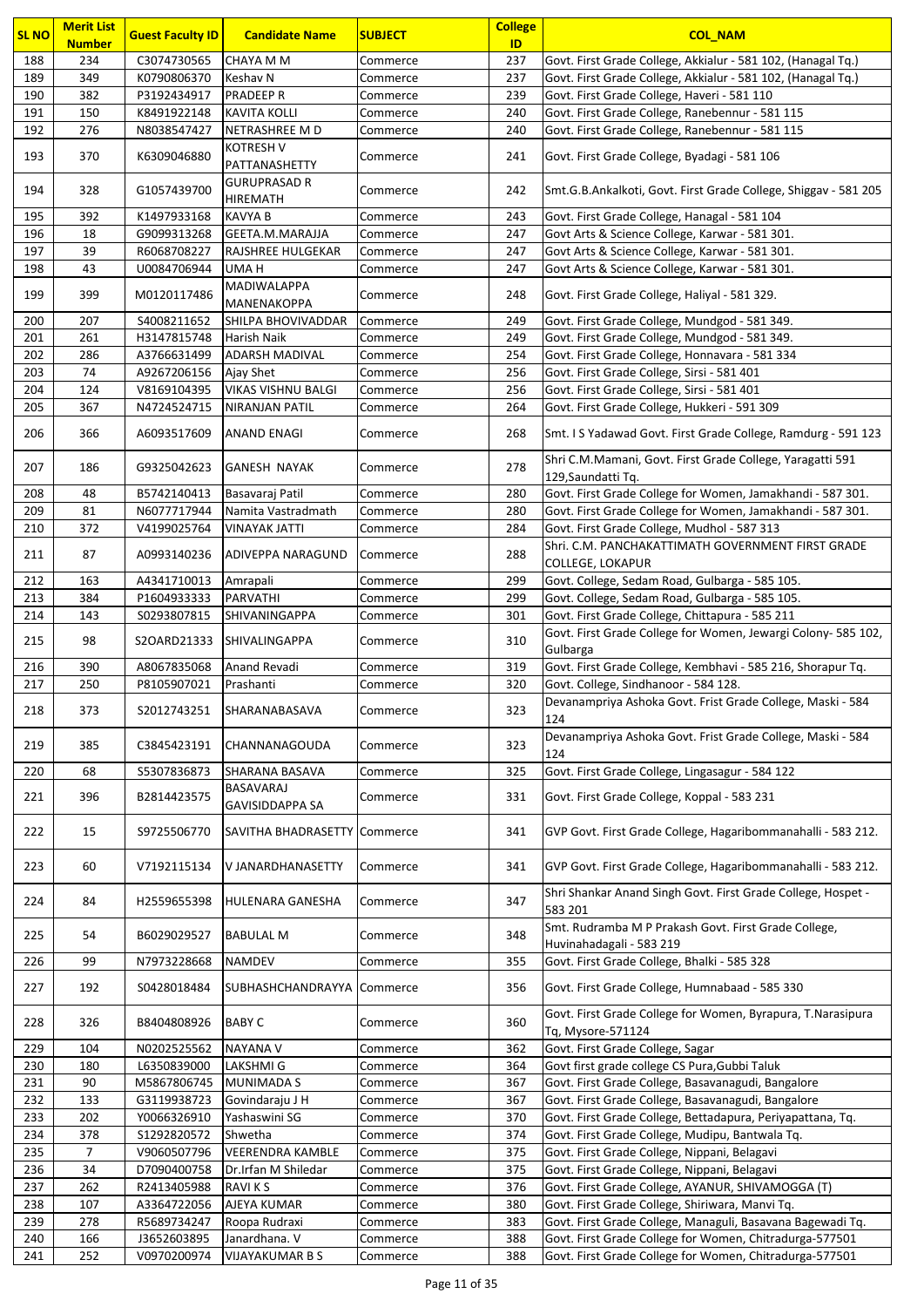| <b>SL NO</b>   | <b>Merit List</b><br><b>Number</b> | <b>Guest Faculty ID</b> | <b>Candidate Name</b>            | <b>SUBJECT</b>          | <b>College</b><br>ID | <b>COL NAM</b>                                                                                                         |  |  |  |
|----------------|------------------------------------|-------------------------|----------------------------------|-------------------------|----------------------|------------------------------------------------------------------------------------------------------------------------|--|--|--|
| 242            | 345                                | S8071233246             | <b>SURYA KUMAR S</b>             | Commerce                | 388                  | Govt. First Grade College for Women, Chitradurga-577501                                                                |  |  |  |
| 243            | 244                                | B6345730192             | <b>BHARATI</b>                   | Commerce                | 390                  | Govt. First Grade College for Women, Bellary                                                                           |  |  |  |
| 244            | 285                                | A2364740150             | <b>ASHRAYAKL</b>                 | Commerce                | 390                  | Govt. First Grade College for Women, Bellary                                                                           |  |  |  |
| 245            | 295                                | M6919403562             | MANIVASAGAN A                    | Commerce                | 390                  | Govt. First Grade College for Women, Bellary                                                                           |  |  |  |
| 246            | 27                                 | K1304404494             | <b>KALLESHWARA S</b><br>ABBIGERI | Commerce                | 392                  | Govt. First Grade College for Women'S, Koppal                                                                          |  |  |  |
| 247            | 347                                | R0405425325             | RAKSHA S HALGEKAR                | Commerce                | 403                  | Govt. First Grade College for Women, Karwar.                                                                           |  |  |  |
| 248            | 149                                | V8881305730             | <b>VINITHA H S</b>               | Commerce                | 404                  | Govt. First Grade College for Women, Chickmagalur                                                                      |  |  |  |
| 249            | 169                                | D7738113401             | DIVYA B.E                        | Commerce                | 404                  | Govt. First Grade College for Women, Chickmagalur                                                                      |  |  |  |
| 250            | 387                                | K5677414201             | <b>KEERTHANA K M</b>             | Commerce                | 404                  | Govt. First Grade College for Women, Chickmagalur                                                                      |  |  |  |
| 251            | 265                                | S8746646205             | Sudha                            | Commerce                | 406                  | Govt. First Grade College for Women, Chamarajapet, Bangalore                                                           |  |  |  |
| 252            | 9                                  | S0112213102             | SONI M G                         | Commerce                | 410                  | Maharani's Women's Commerce and Management College<br>Valmiki Road, Paduvarahalli, Mysore                              |  |  |  |
| 253            | 13                                 | G0237301524             | <b>GAJENDRA NAIDU P</b>          | Commerce                | 410                  | Maharani's Women's Commerce and Management College<br>Valmiki Road, Paduvarahalli, Mysore                              |  |  |  |
| 254            | 25                                 | R5731142951             | <b>RAJENDRA S</b>                | Commerce                | 410                  | Maharani's Women's Commerce and Management College<br>Valmiki Road, Paduvarahalli, Mysore                              |  |  |  |
| 255            | 105                                | D0366.58973             | Dhanraj D                        | Commerce                | 410                  | Maharani's Women's Commerce and Management College<br>Valmiki Road, Paduvarahalli, Mysore                              |  |  |  |
| 256            | 111                                | S5620737976             | SYEDA SHAMSHIA                   | Commerce                | 410                  | Maharani's Women's Commerce and Management College<br>Valmiki Road, Paduvarahalli, Mysore                              |  |  |  |
| 257            | 132                                | R5707444966             | RAJASEKHARAPPA C                 | Commerce                | 410                  | Maharani's Women's Commerce and Management College                                                                     |  |  |  |
|                |                                    |                         |                                  |                         |                      | Valmiki Road, Paduvarahalli, Mysore                                                                                    |  |  |  |
| 258            | 313                                | V1302950086             | VISHAKA.K                        | Commerce                | 411                  | Govt. First Grade College, Kanyana, Bantwala Tq.                                                                       |  |  |  |
| 259            | 331                                | R4317611785             | <b>RAMYA</b>                     | Commerce                | 411                  | Govt. First Grade College, Kanyana, Bantwala Tq.                                                                       |  |  |  |
| 260            | 380                                | A3698342109             | Akkamahadevi                     | Commerce                | 913                  | Residential Govt. First Grade College, Haalahalli, Bidar                                                               |  |  |  |
| 261            | 356                                | S4219211965             | Shivakumar Unnibavi              | Commerce                | 918                  | Residential Govt. First Grade College, Kallihala, Haveri                                                               |  |  |  |
| 262            | 393                                | S7685034475             | <b>SHOBHA</b><br>DEVAGUNDIMATH   | Commerce                | 918                  | Residential Govt. First Grade College, Kallihala, Haveri                                                               |  |  |  |
|                | <b>Computer Science</b>            |                         |                                  |                         |                      |                                                                                                                        |  |  |  |
| 1              | 189                                | V2686709806             | Vijayalaxmi Kadlimatti           | <b>Computer Science</b> | 4                    | SMT. VHD CENTRAL INSTITUTE OF HOME SCIENCE                                                                             |  |  |  |
| $\overline{2}$ | 294                                | U3801613601             | <b>UMAHR</b>                     | <b>Computer Science</b> | 4                    | SMT. VHD CENTRAL INSTITUTE OF HOME SCIENCE                                                                             |  |  |  |
| 3              | 326                                | H9749603166             | <b>HEMAGIRISH SG</b>             | <b>Computer Science</b> | $\overline{4}$       | SMT. VHD CENTRAL INSTITUTE OF HOME SCIENCE                                                                             |  |  |  |
| 4              | 301                                | M9900819663             | MEENAZ<br>NISARAHAMED SHAIKH     | Computer Science        | 6                    | Maharanis Science College for Women, Bangalore - 560 001.                                                              |  |  |  |
| 5              | 317                                | A7871829063             | Ashwini T                        | <b>Computer Science</b> | 6                    | Maharanis Science College for Women, Bangalore - 560 001.                                                              |  |  |  |
| 6              | 324                                | K6356100501             | Kamakshi Katti                   | <b>Computer Science</b> | 6                    | Maharanis Science College for Women, Bangalore - 560 001.                                                              |  |  |  |
| 7              | 256                                | R5558931283             | <b>RASHMIS</b>                   | Computer Science        | 7                    | Dr.S.Gopalraju Govt. First Grade College, Anekal - 562106.                                                             |  |  |  |
| 8              | 131                                | N4708440729             | Navyashree V                     | Computer Science        | 8                    | Govt. First Grade College, Vijayanagar, Bangalore - 560 104                                                            |  |  |  |
| 9              | 162                                | G9878459894             | Girija                           | <b>Computer Science</b> | 8                    | Govt. First Grade College, Vijayanagar, Bangalore - 560 104                                                            |  |  |  |
| $10\,$         | 267                                | L7605724319             | Lavanya C                        | Computer Science        | 8                    | Govt. First Grade College, Vijayanagar, Bangalore - 560 104                                                            |  |  |  |
| 11             | 275                                | V8666559612             | <b>VANI VASANADA</b>             | Computer Science        | 8                    | Govt. First Grade College, Vijayanagar, Bangalore - 560 104                                                            |  |  |  |
| 12             | 221                                | R1459814638             | Revathi A                        | Computer Science        | 9                    | Govt. First Grade College, K.R.Puram, Bangalore - 560 036.                                                             |  |  |  |
| 13             | 253                                | B3566819995             | <b>BHAVANATP</b>                 | Computer Science        | 9                    | Govt. First Grade College, K.R.Puram, Bangalore - 560 036.                                                             |  |  |  |
| 14             | 330                                | H5420200071             | Harshitha N                      | Computer Science        | 9                    | Govt. First Grade College, K.R.Puram, Bangalore - 560 036.                                                             |  |  |  |
| 15             | 107                                | N7103023699             | <b>NAVEEN KUMAR</b>              | Computer Science        | 10                   | Lalbahadur Sastry Govt. Arts, Science and Commerce College,<br>R.T.Nagar, Bangalore - 560 032.                         |  |  |  |
| 16             | 175                                | D0007745745             | Divya Rani.N                     | Computer Science        | 10                   | Lalbahadur Sastry Govt. Arts, Science and Commerce College,<br>R.T.Nagar, Bangalore - 560 032.                         |  |  |  |
| 17             | 101                                | R9584514457             | RAJESHWARI RADDER                | Computer Science        | 11                   | Government First Grade College, Rajajinagar                                                                            |  |  |  |
| 18             | 38                                 | H4670941538             | Harish H                         | Computer Science        | 12                   | Govt. First Grade College, Jayanagar - 560 070, Bangalore.                                                             |  |  |  |
| 19             | 102                                | D7037522400             | <b>DIVYA PK</b>                  | Computer Science        | 14                   | Govt. First Grade College, Peenya, I stage, Bangalore - 560 058                                                        |  |  |  |
| 20             | 223                                | V3182707825             | VANITHA INDUVASI                 | <b>Computer Science</b> | 17                   | Govt. First Grade College, Hosur Road - 560 030, Sarjapur                                                              |  |  |  |
| 21             | 305                                | M5210902759             | muralidhar gs                    | <b>Computer Science</b> | 22                   | Govt. First Grade College, Doddaballapura- 561 203.                                                                    |  |  |  |
| 22             | 321                                | S7446104676             | SHWETHA.V                        | Computer Science        | 23                   | Govt. First Grade College, Vijaypura Road, Devanahalli - 562<br>110.                                                   |  |  |  |
| 23             | 5                                  | N7477028798             | NARESHKUMAR N                    | Computer Science        | 46                   | Govt. First Grade College, Madhugiri.                                                                                  |  |  |  |
| 24             | 46                                 | N4384717174             | N.R.MANJUNATH                    | Computer Science        | 46                   | Govt. First Grade College, Madhugiri.                                                                                  |  |  |  |
| 25             | 250                                | T0813119865             | Tejashree TK                     | <b>Computer Science</b> | 48                   | Govt. First Grade College, Tiptur - 572 201                                                                            |  |  |  |
| 26             | 266                                | A7543101213             | Ayesha Tasmiya                   | Computer Science        | 48                   | Govt. First Grade College, Tiptur - 572 201                                                                            |  |  |  |
| 27             | 314                                | V0709407761             | VISHWASA T E                     | Computer Science        | 48                   | Govt. First Grade College, Tiptur - 572 201                                                                            |  |  |  |
| 28             | 316                                | D2951028251             | Donald Prakash Pinto             | <b>Computer Science</b> | 48                   | Govt. First Grade College, Tiptur - 572 201                                                                            |  |  |  |
| 29             | 205                                | P0970725487             | PADMA G N                        | <b>Computer Science</b> | 53                   | GOVT FIRST GRADE COLLEGE, VIVEKANANDA NAGAR, OPP<br>VIDYANIKETHAN SCHOOL, RAILWAY STATION LINK, B.H. ROAD,<br>TUMAKURU |  |  |  |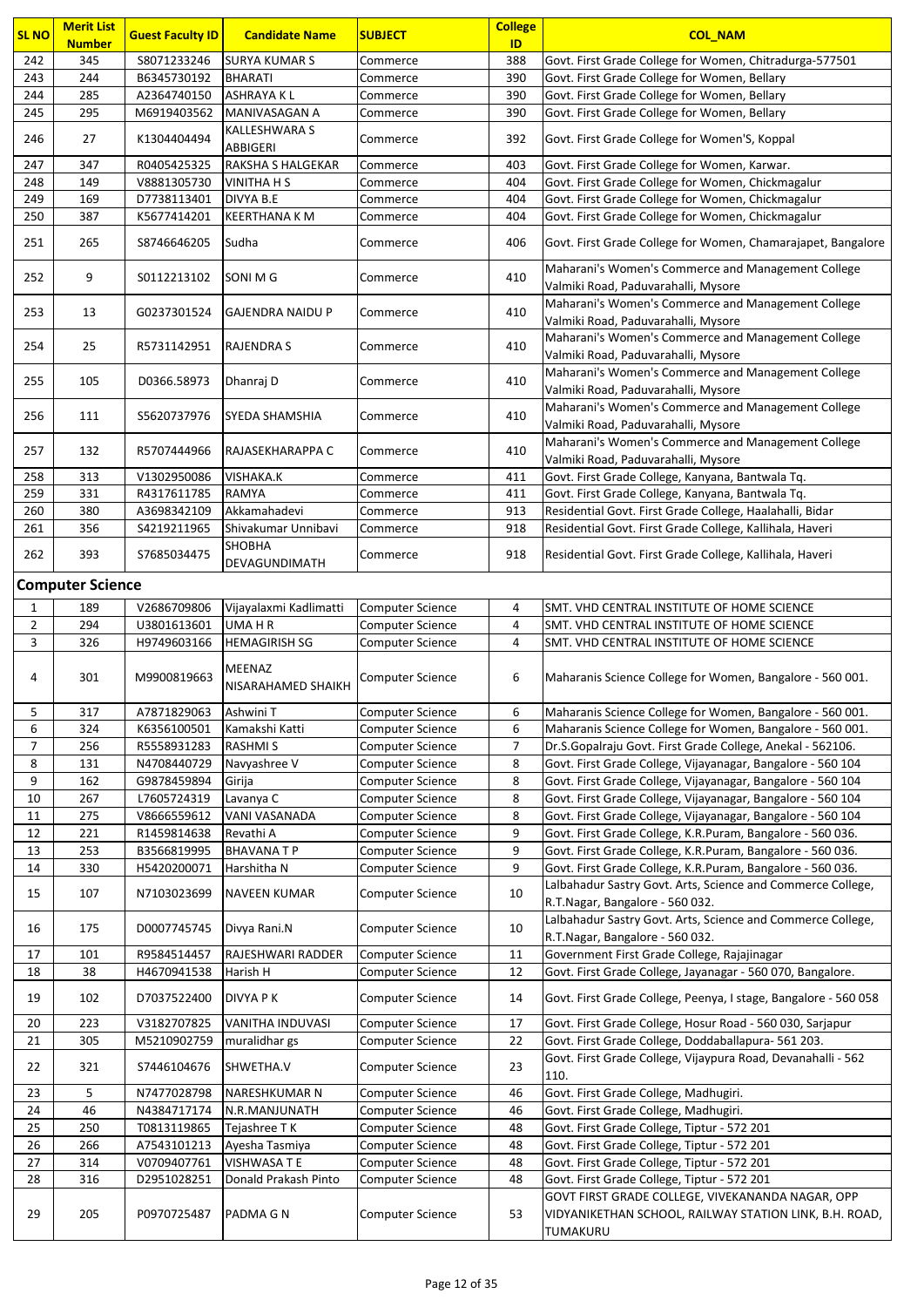| <b>SL NO</b> | <b>Merit List</b><br><b>Number</b> | <b>Guest Faculty ID</b> | <b>Candidate Name</b>               | <b>SUBJECT</b>          | <b>College</b><br>ID | <b>COL NAM</b>                                                                                                                |
|--------------|------------------------------------|-------------------------|-------------------------------------|-------------------------|----------------------|-------------------------------------------------------------------------------------------------------------------------------|
| 30           | 208                                | V7964923068             | <b>VIDYA B V</b>                    | <b>Computer Science</b> | 53                   | GOVT FIRST GRADE COLLEGE, VIVEKANANDA NAGAR, OPP<br>VIDYANIKETHAN SCHOOL, RAILWAY STATION LINK, B.H. ROAD,<br>TUMAKURU        |
| 31           | 227                                | S9697301043             | <b>SOWMYA S</b>                     | <b>Computer Science</b> | 53                   | GOVT FIRST GRADE COLLEGE, VIVEKANANDA NAGAR, OPP<br>VIDYANIKETHAN SCHOOL, RAILWAY STATION LINK, B.H. ROAD,<br>TUMAKURU        |
| 32           | 257                                | V9245607038             | <b>VIJAYA HOSALLI</b>               | <b>Computer Science</b> | 53                   | GOVT FIRST GRADE COLLEGE, VIVEKANANDA NAGAR, OPP<br>VIDYANIKETHAN SCHOOL, RAILWAY STATION LINK, B.H. ROAD,<br><b>TUMAKURU</b> |
| 33           | 276                                | S9653203644             | <b>SWETHA B</b>                     | <b>Computer Science</b> | 53                   | GOVT FIRST GRADE COLLEGE, VIVEKANANDA NAGAR, OPP<br>VIDYANIKETHAN SCHOOL, RAILWAY STATION LINK, B.H. ROAD,<br>TUMAKURU        |
| 34           | 290                                | M0563707043             | Meghana R                           | <b>Computer Science</b> | 53                   | GOVT FIRST GRADE COLLEGE, VIVEKANANDA NAGAR, OPP<br>VIDYANIKETHAN SCHOOL, RAILWAY STATION LINK, B.H. ROAD,<br>TUMAKURU        |
| 35           | 34                                 | H9693500298             | <b>HARSHAN CG</b>                   | <b>Computer Science</b> | 54                   | Govt. First Grade College, M.G.Road, Chikkaballapur - 562 101.                                                                |
| 36           | 91                                 | L6189401726             | Lavanya S                           | Computer Science        | 54                   | Govt. First Grade College, M.G.Road, Chikkaballapur - 562 101.                                                                |
| 37           | 193                                | N9228102163             | Nirosha hv                          | <b>Computer Science</b> | 54                   | Govt. First Grade College, M.G.Road, Chikkaballapur - 562 101.                                                                |
| 38           | 289                                | V9261356463             | VENUGOPALACHAR                      | <b>Computer Science</b> | 56                   | Government College for Women, Chintamani - 563 125.                                                                           |
| 39           | 298                                | S9868200733             | SHALINI KC                          | <b>Computer Science</b> | 63                   | Govt. Boys College, Kolar - 563 101.                                                                                          |
| 40           | 96                                 | L1475718142             | Lakshmi B. S.                       | Computer Science        | 64                   | Govt. College, Mulbagal - 563 131.                                                                                            |
| 41           | 132                                | S2612620260             | S KOMATHI                           | Computer Science        | 65                   | Govt. Womens College, Kolar - 563 101.                                                                                        |
| 42           | 21                                 | Y5767444107             | Y.B.RATHNAM                         | Computer Science        | 69                   | Govt. First Grade College, Rajeev Gandhi Layout (KUDA),<br>Robersonpet, K.G.F - 563 122                                       |
| 43           | 263                                | 19071435849             | <b>INDUMATHI.E</b>                  | <b>Computer Science</b> | 69                   | Govt. First Grade College, Rajeev Gandhi Layout (KUDA),<br>Robersonpet, K.G.F - 563 122                                       |
| 44           | 152                                | S5655400938             | <b>SHASHI KUMAR S</b>               | <b>Computer Science</b> | 72                   | Maharanis Science College for Women, Mysore - 570 005.                                                                        |
| 45           | 238                                | K9726013578             | <b>KARTHIK.P</b>                    | Computer Science        | 72                   | Maharanis Science College for Women, Mysore - 570 005.                                                                        |
| 46           | 158                                | S2961200023             | Sagar B                             | Computer Science        | 73                   | Govt. First Grade College, K.R.Nagar - 571 602.                                                                               |
| 47           | 310                                | C0730422070             | Chandrika S                         | <b>Computer Science</b> | 74                   | Sri. D Devaraj urs Govt. First Grade College, Hunsur - 571 105.                                                               |
| 48           | 151                                | S7210819923             | SAYEDA UMERA ALMAS Computer Science |                         | 75                   | Maharani's Arts College for Women, JLB Road, Mysore - 570<br>005.                                                             |
| 49           | 160                                | S0118046981             | Sunitha.N                           | <b>Computer Science</b> | 78                   | Govt. First Grade College, Kuvempu nagar, Mysore                                                                              |
| 50           | 307                                | \$5543038601            | Shashirekha M                       | Computer Science        | 84                   | Govt. First Grade College, T.Narasipura - 571 124                                                                             |
| 51           | 95                                 | \$6584334281            | Sara Tazeen                         | <b>Computer Science</b> | 87                   | Govt. First Grade College, Siddartha Layout - 570 011, Mysore                                                                 |
| 52           | 286                                | P1580552003             | PAVITHRA M                          | <b>Computer Science</b> | 87                   | Govt. First Grade College, Siddartha Layout - 570 011, Mysore                                                                 |
| 53           | 71                                 | \$9325622124            | <b>SHRUTHI</b>                      | <b>Computer Science</b> | 94                   | Govt. First Grade College, N.A.P COLONY. MYSORE-OOTY ROAD,<br>Gundlupet - 571 111                                             |
| 54           | 47                                 | D1489601417             | Dr Kruthi R                         | Computer Science        | 97                   | Govt. College, Mandya - 571 401.                                                                                              |
| 55           | 319                                | K7750445671             | <b>KAVYATG</b>                      | Computer Science        | 97                   | Govt. College, Mandya - 571 401.                                                                                              |
| 56           | 297                                | \$8342902263            | <b>SUSHMAKS</b>                     | Computer Science        | 102                  | Govt. College for Women, Maddur.                                                                                              |
| 57           | 126                                | G6568652866             | <b>GURUPRASAD M</b>                 | Computer Science        | 113                  | Govt. Arts College, Hassan - 573 201.                                                                                         |
| 58           | 210                                | F5917451744             | Francis Madhu Kiran                 | <b>Computer Science</b> | 114                  | GOVERNMENT FIRST GRADE COLLEGE FOR WOMEN, M.G.<br>ROAD, NEAR STADIUM, HASSAN - 573 201                                        |
| 59           | 245                                | C4659824789             | Chandana Dev D                      | <b>Computer Science</b> | 114                  | GOVERNMENT FIRST GRADE COLLEGE FOR WOMEN, M.G.<br>ROAD, NEAR STADIUM, HASSAN - 573 201                                        |
| 60           | 251                                | R2834520494             | RAJASHEKAR K S                      | <b>Computer Science</b> | 117                  | Govt. First Grade College for Women, Holenarasipura - 573 211                                                                 |
| 61           | 254                                | R6100522698             | RAKSHITHA H N                       | <b>Computer Science</b> | 117                  | Govt. First Grade College for Women, Holenarasipura - 573 211                                                                 |
| 62           | 264                                | M1079038021             | <b>MANASA S</b>                     | <b>Computer Science</b> | 127                  | Govt. Home Science College for Women, Salagame Road,<br>Hassan - 573 202 (Co-ED)                                              |
| 63           | 291                                | S6777637900             | SHREERAM T                          | Computer Science        | 141                  | Govt. First Grade College, Soraba - 577 429.                                                                                  |
| 64           | 293                                | A2091406924             | Akshatha Y N                        | Computer Science        | 141                  | Govt. First Grade College, Soraba - 577 429.                                                                                  |
| 65           | 277                                | \$3310100461            | Supriya B                           | Computer Science        | 147                  | Govt. First Grade College, Shimoga - 577 201                                                                                  |
| 66           | 303                                | S7812744324             | <b>SUNITHA S</b>                    | <b>Computer Science</b> | 147                  | Govt. First Grade College, Shimoga - 577 201                                                                                  |
| 67           | 306                                | A1461012388             | Ashwini KR                          | <b>Computer Science</b> | 148                  | Govt. First Grade College and PG Centre, Thirthahalli - 577 432                                                               |
| 68           | 74                                 | N7559236867             | NAGARAJA K R                        | <b>Computer Science</b> | 149                  | Govt. First Grade College, Rippanpet - 577 426, Hosanagara Tq.                                                                |
| 69           | 274                                | T8002228066             | <b>TEJASWINI S C</b>                | Computer Science        | 156                  | Vedavathi Govt. First Grade College, Hiriyur - 577598                                                                         |
| 70           | 281                                | M9010527443             | <b>MAMATHA C</b>                    | <b>Computer Science</b> | 161                  | VANI SAKKARE GOVERNMENT FIRST GRADE COLLEGE, HIRIYUR                                                                          |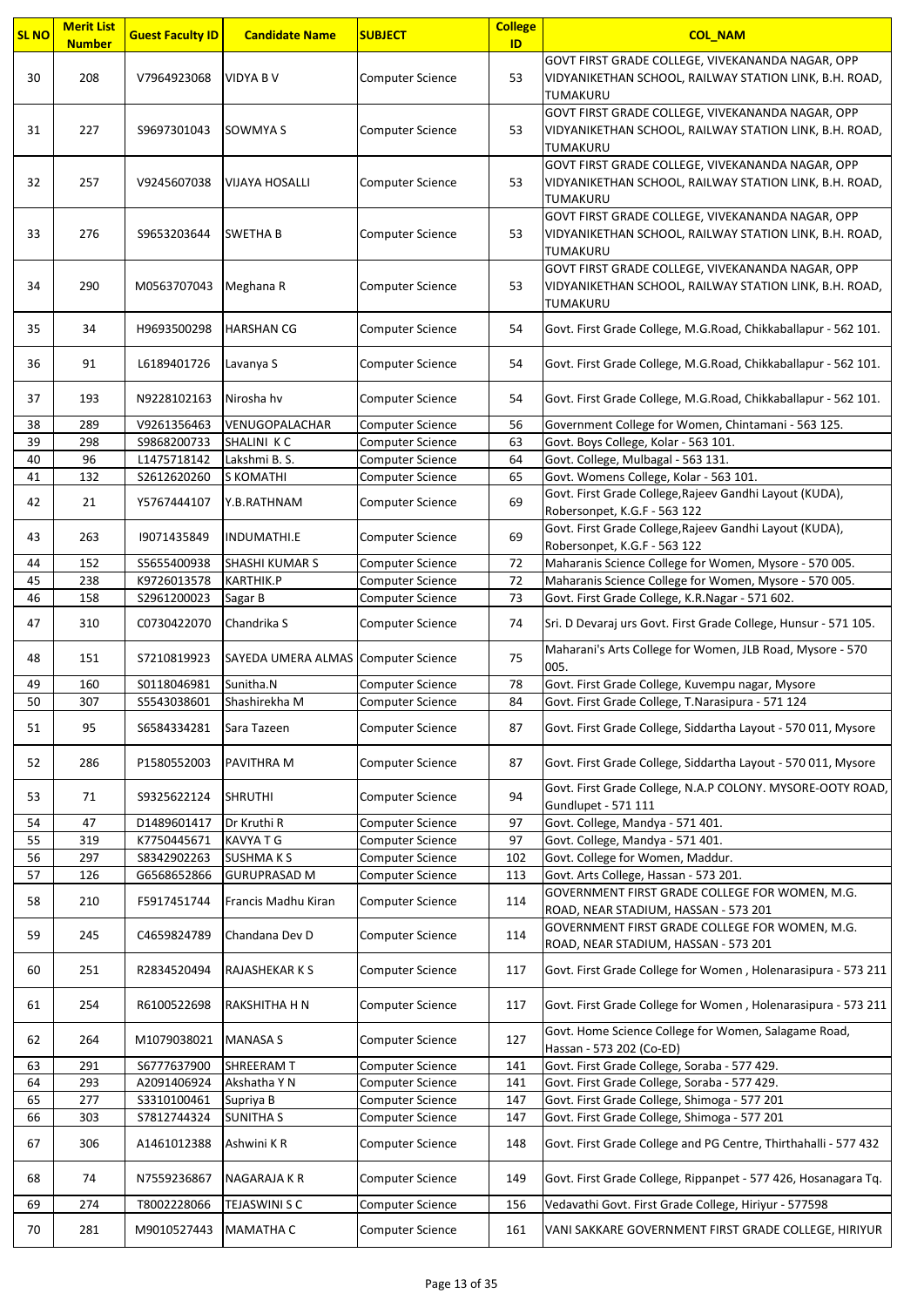| <b>SL NO</b> | <b>Merit List</b><br><b>Number</b> | <b>Guest Faculty ID</b>    | <b>Candidate Name</b>                 | <b>SUBJECT</b>                       | <b>College</b><br>ID | <b>COL_NAM</b>                                                                                                 |
|--------------|------------------------------------|----------------------------|---------------------------------------|--------------------------------------|----------------------|----------------------------------------------------------------------------------------------------------------|
| 71           | 329                                | P1500602572                | Pavankumar Naik                       | Computer Science                     | 165                  | Govt. First Grade College, MCC B Block, Davanagere - 577 004                                                   |
| 72           | 332                                | K0049052779                | KANEEZ BI BI AMEENA<br>KHANU          | Computer Science                     | 166                  | Govt. First Grade Womens College, Davanagere - 577 004                                                         |
| 73           | 165                                | M2464227054                | MANGALA D H                           | Computer Science                     | 169                  | Govt. First Grade College, Harapanahalli - 583 131                                                             |
| 74           | 230                                | M5480432972                | MALLIKARJUNA K C                      | <b>Computer Science</b>              | 170                  | Government First Grade College, Jagalur - 577 528                                                              |
| 75           | 4                                  | \$1702945450               | <b>SHUBHARANI M</b>                   | <b>Computer Science</b>              | 179                  | Govt. First Grade College, Kadur - 577 548.                                                                    |
| 76           | 87                                 | M5882137715                | Manjunatha SB                         | Computer Science                     | 196                  | Govt. First Grade College, Sullia - 574 239                                                                    |
| 77           | 45                                 | V0433806149                | <b>VENKATESHA K G</b>                 | Computer Science                     | 197                  | DR. P. DAYANANDA PAI- P. SATHISHA PAI GOVERNMENT FIRST<br><b>GRADE COLLEGE MANGALORE</b>                       |
| 78           | 86                                 | A5368760000                | ANISHA CA                             | Computer Science                     | 197                  | DR. P. DAYANANDA PAI- P. SATHISHA PAI GOVERNMENT FIRST<br><b>GRADE COLLEGE MANGALORE</b>                       |
| 79           | 229                                | 17356652008                | Ivy Patron Dsouza                     | Computer Science                     | 197                  | DR. P. DAYANANDA PAI- P. SATHISHA PAI GOVERNMENT FIRST<br><b>GRADE COLLEGE MANGALORE</b>                       |
| 80           | 334                                | S6947124550                | Sushmitha                             | Computer Science                     | 197                  | DR. P. DAYANANDA PAI- P. SATHISHA PAI GOVERNMENT FIRST<br><b>GRADE COLLEGE MANGALORE</b>                       |
| 81           | 147                                | J5317016444                | Jayanti Nagappa Mesta                 | Computer Science                     | 207                  | Govt. First Grade College, Thenkanidiyur, Udupi - 576 106                                                      |
| 82           | 82                                 | S4824604660                | Shaila                                | Computer Science                     | 208                  | Smt. Rukmini Shedthi Memorial National Govt. First Grade<br>College, Barkur - 576 210 (Udupi Tq.)              |
| 83           | 258                                | H6519414358                | Harshitha G P                         | Computer Science                     | 211                  | Govt First Grade College Koteshwara, Kundapura                                                                 |
|              |                                    |                            | RAMACHANDRA                           |                                      |                      | Govt. First Grade College, "Jnana Dhara" Campus, Near New                                                      |
| 84           | 149                                | R1897935893                | ANKOLEKAR                             | Computer Science                     | 221                  | KSRTC Bus Stand, 1st Cross, Kumareshwar Nagar, P.B.                                                            |
|              |                                    |                            |                                       |                                      |                      | Road, Dharwad                                                                                                  |
| 85           | 18                                 | S0275529158                | SHREEDEVI P DASAR                     | Computer Science                     | 226                  | Shri. Siddeshwara Govt. First Grade College & PG Study Centre-<br>Nargund - 582 207.                           |
| 86           | 211                                | M8212544529                | <b>MANANDA</b><br><b>HANAMANTAPPA</b> | Computer Science                     | 228                  | Govt. First Grade College, Guledagudda-587203                                                                  |
| 87           | 135                                | S5954617574                | YAMA<br><b>SHREEKANT NAYAK</b>        | Computer Science                     | 231                  |                                                                                                                |
| 88           | 167                                | \$1847735923               | SHRUTI .V .ADAPUR                     | <b>Computer Science</b>              | 231                  | Govt. First Grade College, and P G study center GADAG<br>Govt. First Grade College, and P G study center GADAG |
|              |                                    |                            | <b>GEETA VEERANNA</b>                 |                                      |                      | Sri. R N Deshpande Govt. First Grade College, Mulagunda - 582                                                  |
| 89           | 320                                | G9000008392                | <b>ASUNDI</b><br>CHANDRAPPA           | Computer Science                     | 233                  | 117, Mundaragi Tq.                                                                                             |
| 90           | 198                                | C0531234188                | MANIYAPPA RATH                        | Computer Science                     | 234                  | SMBK Govt. First Grade College, Naregal - 582 119, Ron Tq.                                                     |
| 91           | 77                                 | D5180713399                | <b>D N RAJESHWARI</b>                 | Computer Science                     | 235                  | Govt. First Grade College, Hirekerur - 581 111.                                                                |
| 92           | 26                                 | D6150724375                | <b>DEEPAK DESHPANDE</b>               | Computer Science                     | 237                  | Govt. First Grade College, Akkialur - 581 102, (Hanagal Tq.)                                                   |
| 93           | 204                                | R1141037267                | Ruksana I Guledgudd                   | <b>Computer Science</b>              | 237                  | Govt. First Grade College, Akkialur - 581 102, (Hanagal Tq.)                                                   |
| 94           | 181                                | S7614336057                | SAVITA RAMDURG                        | Computer Science                     | 239                  | Govt. First Grade College, Haveri - 581 110                                                                    |
| 95<br>96     | 273<br>280                         | J5044852322<br>S8184539495 | JABEENA CHOUDHARY<br>Shridevi.S.G     | Computer Science<br>Computer Science | 243<br>246           | Govt. First Grade College, Hanagal - 581 104<br>Govt. First Grade College, Tilavalli, Hangal Tq                |
| 97           | 191                                | S3188525172                | <b>SANDEEP CHINCHALE</b>              | <b>Computer Science</b>              | 263                  | Govt. First Grade College, Sadalaga (Chikkodi Tq.)                                                             |
| 98           | 3                                  | S7387829760                | <b>SNEHA KHINNAVAR</b>                | <b>Computer Science</b>              | 264                  | Govt. First Grade College, Hukkeri - 591 309                                                                   |
| 99           | 168                                | U2148817895                | UMA JALIBENCHI                        | Computer Science                     | 264                  | Govt. First Grade College, Hukkeri - 591 309                                                                   |
| 100          | 42                                 | Z1300429917                | Zakiya Basrikatti                     | Computer Science                     | 265                  | Govt. First Grade College, Khanapura - 591 302                                                                 |
| 101          | 260                                | C4827932546                | CHHAYA MUKTESHWAR<br><b>UBHALE</b>    | Computer Science                     | 265                  | Govt. First Grade College, Khanapura - 591 302                                                                 |
| 102          | 89                                 | 14111216132                | <b>IRANAGOUDA PATIL</b>               | Computer Science                     | 266                  | Sri. K M Mamani Govt. First Grade College, Soudatti - 591 126 -                                                |
| 103          | 196                                | B0474000515                | BASAVARAJ MUNDASHI                    | Computer Science                     | 267                  | Govt. First Grade College, Gokak - 591 307                                                                     |
| 104          | 262                                | D4778950031                | Danesh Telsang                        | Computer Science                     | 267                  | Govt. First Grade College, Gokak - 591 307                                                                     |
| 105          | 78                                 | P5678731002                | <b>PRAVEEN YALLUR</b>                 | Computer Science                     | 268                  | Smt. I S Yadawad Govt. First Grade College, Ramdurg - 591 123                                                  |
| 106          | 9                                  | B5641435708                | BASAVARAJ ISHWAR<br><b>HEBBALI</b>    | Computer Science                     | 269                  | Govt. First Grade College, Chikkodi - 591 201                                                                  |
| 107          | 185                                | P1894631844                | PRAVEEN PANDURANG<br><b>NAIK</b>      | Computer Science                     | 273                  | Govt. First Grade College, Kittur 591 115, Bylahongala Tq:                                                     |
| 108          | 218                                | P1987419106                | Paramanand<br>patgaonkar              | Computer Science                     | 275                  | Govt. First Grade College, Pashchapura 591 122, Hukkeri Tq.                                                    |
| 109          | 40                                 | A4858700872                | Anita Mahadevappa<br>Kolar            | Computer Science                     | 280                  | Govt. First Grade College for Women, Jamakhandi - 587 301.                                                     |
| 110          | 242                                | M9239733781                | Mahalaxmi I.Patil                     | Computer Science                     | 282                  | Shri C N Nirani Govt. First Grade College, Savalagi - 587330,<br>Jamakhandi Tq.                                |
| 111          | 173                                | Y3014837552                | YASMENKOUSAR A<br>SAVANUR             | Computer Science                     | 285                  | Govt. First Grade College, Badami - 587 201                                                                    |
| 112          | 32                                 | R4986205665                | <b>ROOPA SHAVI</b>                    | Computer Science                     | 287                  | Government First Grade College ILKAL- 587 125 Hungund Tq:                                                      |
| 113          | 246                                | M4388032235                | Manjunath Kattimani                   | Computer Science                     | 288                  | Shri. C.M. PANCHAKATTIMATH GOVERNMENT FIRST GRADE<br><b>COLLEGE, LOKAPUR</b>                                   |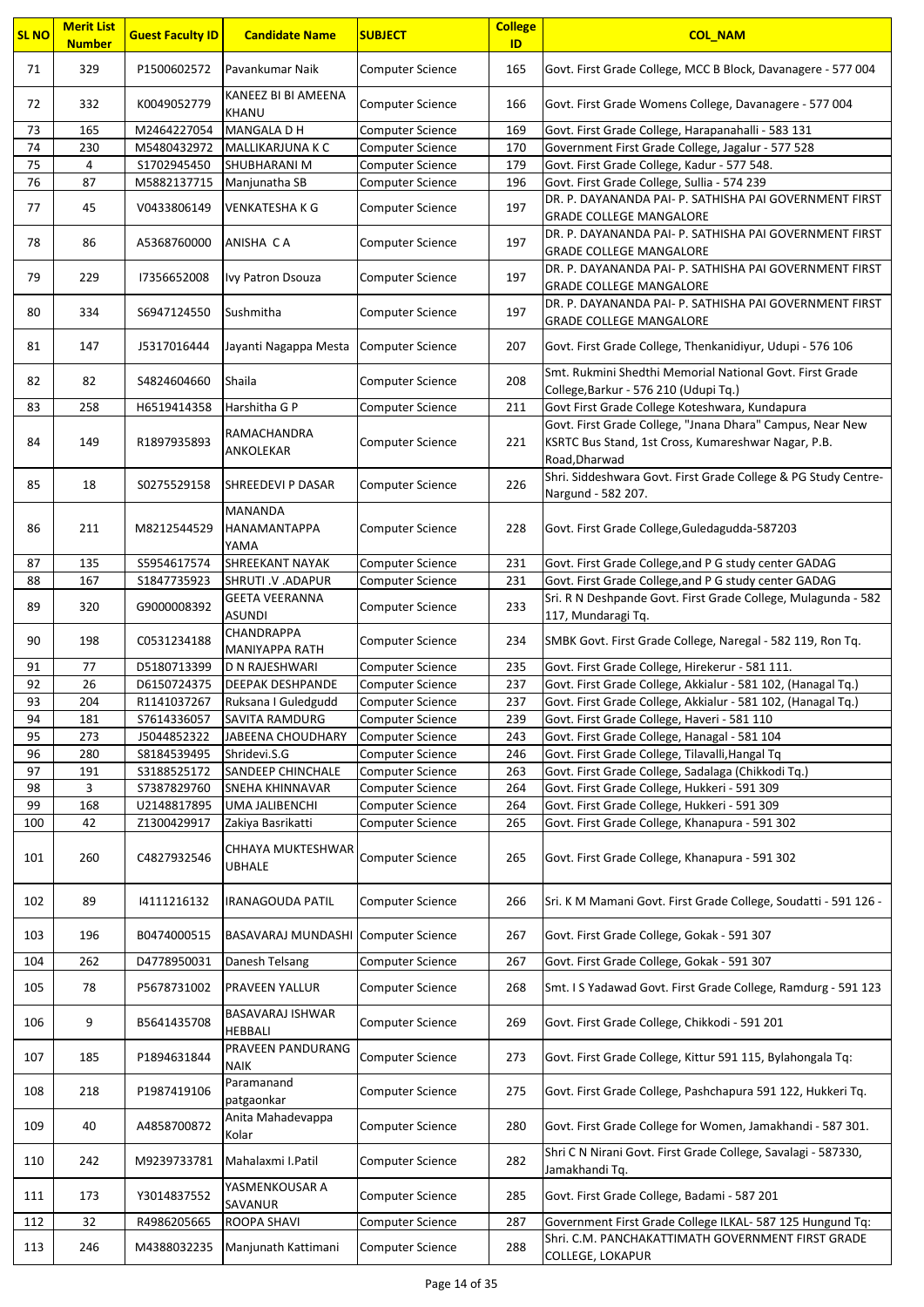| <b>SL NO</b> | <b>Merit List</b><br><b>Number</b> | <b>Guest Faculty ID</b>    | <b>Candidate Name</b>               | <b>SUBJECT</b>                              | <b>College</b><br>ID | <b>COL NAM</b>                                                                                                          |
|--------------|------------------------------------|----------------------------|-------------------------------------|---------------------------------------------|----------------------|-------------------------------------------------------------------------------------------------------------------------|
| 114          | 29                                 | M9768538561                | <b>MAHANTESH MAGI</b>               | Computer Science                            | 289                  | Govt. First Grade College, Hunnur - 587 119, Jamakhandi Tq.                                                             |
|              |                                    |                            | THIRUMALA I                         |                                             |                      | Govt. First Grade College, Navabag, Khaza Colony, Vijayapur -                                                           |
| 115          | 17                                 | T7882223228                | SARAWAD                             | Computer Science                            | 292                  | 586 101                                                                                                                 |
| 116          | 117                                | S2816433092                | SHIVAYOGEPPA<br>LINGADALLI          | <b>Computer Science</b>                     | 292                  | Govt. First Grade College, Navabag, Khaza Colony, Vijayapur -<br>586 101                                                |
| 117          | 206                                | S9916629445                | SHREEDEVI PRAKASH<br><b>GOTUR</b>   | <b>Computer Science</b>                     | 295                  | Shah.Sogamal.Peeraji.Oswal Govt. First Grade College,<br>Muddebihal - 586 212                                           |
| 118          | 236                                | B7992310793                | <b>BHEEMASHANKAR S</b><br>DHANASHET | Computer Science                            | 295                  | Shah.Sogamal.Peeraji.Oswal Govt. First Grade College,<br>Muddebihal - 586 212                                           |
| 119          | 241                                | V6naik04929                | Veena                               | <b>Computer Science</b>                     | 298                  | Govt. First Grade College, Mamadapura - 586113, Bijapura                                                                |
| 120          | 8                                  | M4026127635                | <b>MEGHA</b>                        | <b>Computer Science</b>                     | 299                  | Govt. College, Sedam Road, Gulbarga - 585 105.                                                                          |
| 121          | 41                                 | R6786019614                | RAVIRAJ                             | Computer Science                            | 299                  | Govt. College, Sedam Road, Gulbarga - 585 105.                                                                          |
| 122          | 68                                 | B5571239378                | BASAWARAJESHWARI                    | Computer Science                            | 300                  | Govt. First Grade College, Jewargi- 585 310.                                                                            |
| 123          | 127                                | P7724737069                | PAVANKUMAR                          | Computer Science                            | 300                  | Govt. First Grade College, Jewargi- 585 310.                                                                            |
| 124          | 226                                | R9300949594                | RENUKADEVI                          | Computer Science                            | 306                  | Government First Grade College, Chincholi - 585 307                                                                     |
| 125          | 174                                | R2437131260                | RAMU                                | Computer Science                            | 312                  | Sri Shivalingeshwara Govt. First Grade College,<br>Madanahipparaga - 585 282, Aland Tq.                                 |
| 126          | 141                                | R3936324897                | RAJESHWARI C                        | Computer Science                            | 315                  | Govt. First Grade College, Yadgiri - 585 202.                                                                           |
| 127          | 63                                 | R3288612281                | RAJESHWARA REDDY                    | <b>Computer Science</b>                     | 316                  | Govt. First Grade College, Gurumitkal - 585 214, Yadgir Tq.                                                             |
| 128          | 124                                | S8214914827                | SHEELAVANTAMMA                      | Computer Science                            | 317                  | Govt. First Grade College, Shahapur - 585 223.                                                                          |
| 129          | 35                                 | J6808516455                | JAGDISH                             | <b>Computer Science</b>                     | 318                  | Govt. First Grade College, Surapura - 585 224.                                                                          |
| 130          | 192                                | S4987935873                | Syed Moizuddinahmed<br>Sidde        | Computer Science                            | 320                  | Govt. College, Sindhanoor - 584 128.                                                                                    |
| 131          | 200                                | V8477417898                | <b>VENKATESH S B</b>                | <b>Computer Science</b>                     | 320                  | Govt. College, Sindhanoor - 584 128.                                                                                    |
| 132          | 265                                | S3017247644                | SHARANABASAPPA<br><b>KORWAR</b>     | Computer Science                            | 321                  | Govt. First Grade College, Manvi - 584 123.                                                                             |
| 133          | 12                                 | V9787541499                | Vinod Kumar D                       | Computer Science                            | 324                  | Govt. First Grade College, Raichur - 584 101                                                                            |
| 134          | 120                                | S3201553437                | Shyamsundar                         | Computer Science                            | 334                  | Shri Alavandi Shivamurthyswamy Inamadar Kattimani Hiremath<br>Govt. First Grade College, Alavandi - 583 226, Koppal Tq. |
| 135          | 252                                | A8379247736                | Arunakumara<br>Konnahalli           | Computer Science                            | 339                  | SRIMATHI ANGADI VEERAMMA THIRUKAPPA GOVT FIRST<br><b>GRADE COLLEGE KUDLIGI</b>                                          |
| 136          | 128                                | S3755238188                | SARITHA<br>PURANIKMATH              | Computer Science                            | 340                  | Smt. Saraladevi Satheshchandra Agarwal Govt. First Grade<br>College, (Autonomous) S. N Pet                              |
| 137          | 247                                | A7662528224                | <b>AMRIN P</b>                      | <b>Computer Science</b>                     | 346                  | Govt. First Grade College, Sandur - 583 119                                                                             |
| 138          | 85                                 | U9614427015                | <b>UMAKANT</b>                      | Computer Science                            | 353                  | Govt. First Grade College, Aurad (B) - 585 326                                                                          |
| 139          | 44                                 | \$1069504298               | Sanjeev kumar                       | Computer Science                            | 356                  | Govt. First Grade College, Humnabaad - 585 330                                                                          |
| 140          | 60                                 |                            | D2018618723 Deepak Anandwade        | Computer Science                            | 356                  | Govt. First Grade College, Humnabaad - 585 330                                                                          |
| 141          | 300                                | S3499000502                | SUMA J                              | Computer Science                            | 362                  | Govt. First Grade College, Sagar                                                                                        |
| 142<br>143   | 13<br>292                          | H4712608584<br>S2607112180 | <b>HEMAVATI</b><br>Suma B N         | <b>Computer Science</b><br>Computer Science | 365<br>367           | Govt. First Grade College, Mangalore, Yalburga Tq.<br>Govt. First Grade College, Basavanagudi, Bangalore                |
| 144          | 308                                | M1556403559                | Madhura                             | Computer Science                            | 380                  | Govt. First Grade College, Shiriwara, Manvi Tq.                                                                         |
| 145          | 161                                | S6992628738                | SHIVUKUMAR PATALI                   | <b>Computer Science</b>                     | 384                  | GOVERNMENT FIRST GRADE COLLEGE ZALAKI                                                                                   |
| 146          | 118                                | K5904227615                | Kumaraswamy.C S                     | Computer Science                            | 387                  | Govt. First Grade Women College, Tumkur                                                                                 |
| 147          | 83                                 | S0811354576                | Shwetha J K                         | <b>Computer Science</b>                     | 389                  | Govt. First Grade College for Women, Shimoga                                                                            |
| 148          | 269                                | M5388000369                | M MADHURI                           | Computer Science                            | 390                  | Govt. First Grade College for Women, Bellary                                                                            |
| 149          | 199                                | V4733130698                | <b>VISHWAJEET</b><br>VEERANNA ALAWA | Computer Science                            | 392                  | Govt. First Grade College for Women'S, Koppal                                                                           |
| 150          | 11                                 | M5623034267                | M AMARESHAPPA                       | Computer Science                            | 393                  | Govt. First Grade College for Women, Raichur                                                                            |
| 151          | 48                                 | K4694422237                | Krishnagouda<br>Vasugouda Na        | Computer Science                            | 397                  | Govt. First Grade College for Women, Bagalkote                                                                          |
| 152          | 109                                | S6371937313                | SHIVARAJ<br>MALEPPANAVARMATH        | Computer Science                            | 398                  | Govt. First Grade College for Women, Belgaum                                                                            |
| 153          | 270                                | N5368521267                | Namratha Santosh                    | Computer Science                            | 408                  | Govt. First Grade College for Women, Sindhanur, Raichur                                                                 |
|              |                                    |                            | kumari                              |                                             |                      |                                                                                                                         |
| 154          | 299                                | \$6342003525               | SANDEEP M V<br>MANJUNATH            | <b>Computer Science</b>                     | 908                  | Govt. First Grade College for Women, Gandada Koti, Hassan.<br>Govt First Grade College for Womens, Yadahalli, Tq:Mudhol |
| 155          | 176                                | M4062348328                | <b>TOLAMATTI</b>                    | Computer Science                            | 910                  | Dist: Bagalkote.                                                                                                        |
| 156          | 134                                | P4948625502                | PRASHANT KUMAR M                    | Computer Science                            | 912                  | SC/ST Residential Govt. First Grade College, At, Mudnal, Tq  <br>Dist     Yadgir                                        |
| 157          | 215                                | P0078509974                | PUSHPALATA KUNCHUR Computer Science |                                             | 918                  | Residential Govt. First Grade College, Kallihala, Haveri                                                                |
|              | Criminology                        |                            |                                     |                                             |                      |                                                                                                                         |
| $\mathbf{1}$ | 10                                 | M9698525695                | MANIKANTA T                         | Criminology                                 | 75                   | Maharani's Arts College for Women, JLB Road, Mysore - 570<br>005.                                                       |
| $\mathbf{2}$ | 12                                 | M7807402866                | Manu R                              | Criminology                                 | 127                  | Govt. Home Science College for Women, Salagame Road,<br>Hassan - 573 202 (Co-ED)                                        |
| 3            | 9                                  | A3469633724                | ANDANAYYA<br>SOPPIMATH              | Criminology                                 | 226                  | Shri. Siddeshwara Govt. First Grade College & PG Study Centre-<br>Nargund - 582 207.                                    |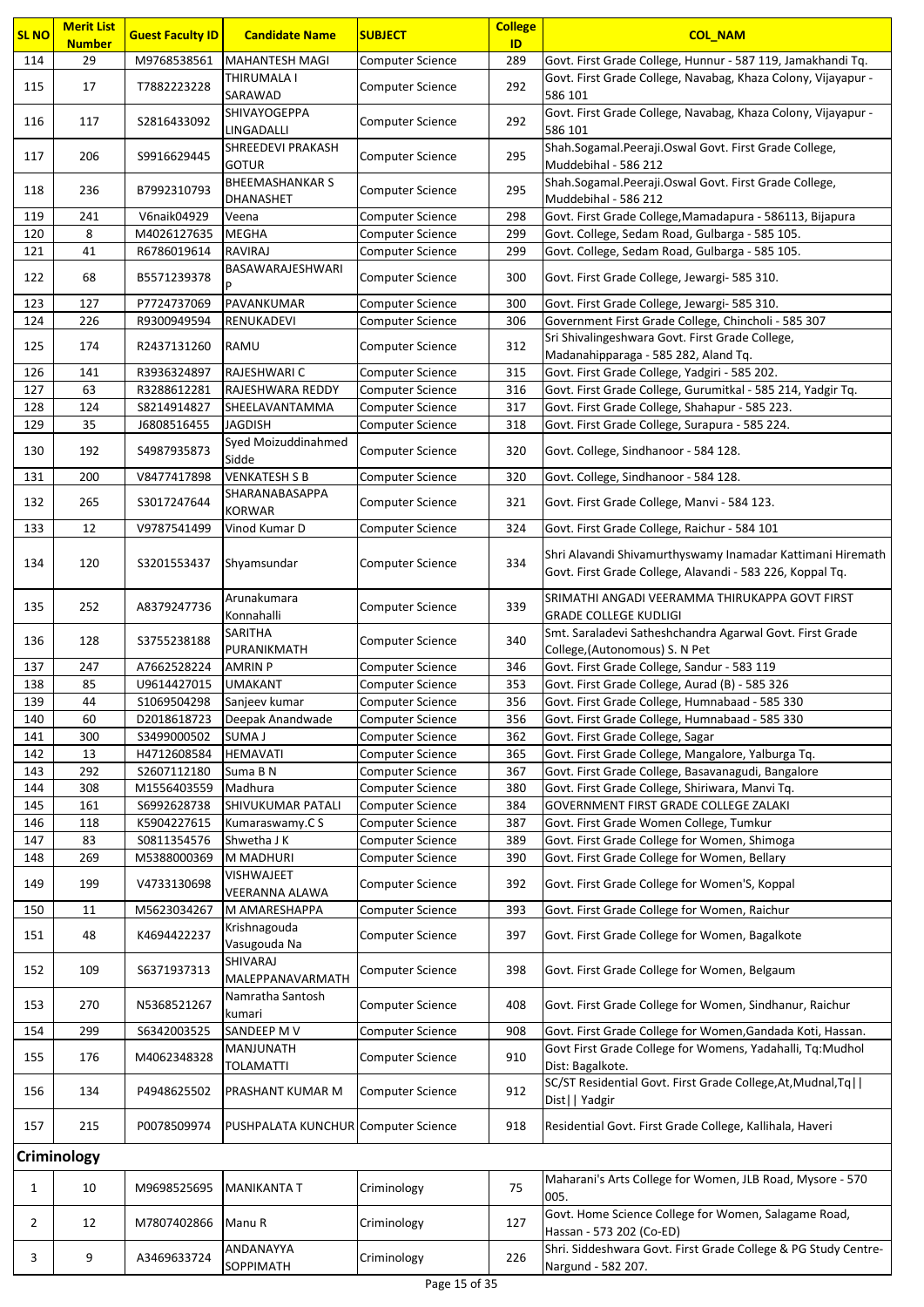| <b>SL NO</b>     | <b>Merit List</b><br><u>Number</u> | <b>Guest Faculty ID</b> | <b>Candidate Name</b>              | <b>SUBJECT</b> | <b>College</b><br>ID | <b>COL_NAM</b>                                                                       |
|------------------|------------------------------------|-------------------------|------------------------------------|----------------|----------------------|--------------------------------------------------------------------------------------|
| 4                | 14                                 | C3149226587             | CHANDRAKALA<br><b>HALEMANI</b>     | Criminology    | 237                  | Govt. First Grade College, Akkialur - 581 102, (Hanagal Tq.)                         |
| <b>Economics</b> |                                    |                         |                                    |                |                      |                                                                                      |
| 1                | 173                                | R3364705148             | RAVI J                             | Economics      | 6                    | Maharanis Science College for Women, Bangalore - 560 001.                            |
| $\overline{2}$   | 87                                 | A9838323463             | Akshatha                           | Economics      | 8                    | Govt. First Grade College, Vijayanagar, Bangalore - 560 104                          |
| 3                | 192                                | M3593913854             | <b>MARISWAMY</b>                   | Economics      | 8                    | Govt. First Grade College, Vijayanagar, Bangalore - 560 104                          |
| 4                | $\overline{7}$                     | 15960904887             | <b>IRIN MAMATHA</b>                | Economics      | 16                   | Govt. First Grade College, Yelahanka, Bangalore.- 560 064                            |
| 5                | 108                                | P4130033897             | Pradeep Kumar SP                   | Economics      | 18                   | Govt. First Grade College, Kengeri, Bangalore - 560 060                              |
| 6                | 140                                | A2328346565             | ANUJA C H                          | Economics      | 22                   | Govt. First Grade College, Doddaballapura- 561 203.                                  |
|                  |                                    |                         |                                    |                |                      | Govt. First Grade College, Vijaypura Road, Devanahalli - 562                         |
| 7                | 18                                 | N4911725930             | NAGARAJAPPA T N                    | Economics      | 23                   | 110.                                                                                 |
| 8                | 80                                 | A4140641828             | Anand C                            | Economics      | 31                   | Govt. First Grade College, Channapatna- 571 501.                                     |
| 9                | 86                                 | M7215123203             | Mrs. Dr. SEEMA S V                 | Economics      | 31                   | Govt. First Grade College, Channapatna- 571 501.                                     |
| 10               | 31                                 | S8482300705             | Srinivasamurthy L                  | Economics      | 38                   | Govt. First Grade College, Sira - 572 137.                                           |
| 11               | 145                                | U7120342852             | UMESHA M C                         | Economics      | 47                   | GOVERNMENT FIRST GRADE COLLEGE, HEBBUR - 572 120,<br>TUMKUR TALUK & DISTRICT         |
| 12               | 132                                | M4329023934             | MANJUNATHA P M                     | Economics      | 49                   | Sri Honnadevi Govt. First Grade College, Dandinashivara - 572<br>215, Turuvekere Tq. |
| 13               | 48                                 | V6905740318             | Vanisree K R                       | Economics      | 52                   | Govt. First Grade College, Badavanahalli - 572 112, Madhugiri<br>Tq.                 |
| 14               | 153                                | R9931635145             | RAVIKUMAR C N                      | Economics      | 54                   | Govt. First Grade College, M.G.Road, Chikkaballapur - 562 101.                       |
| 15               | 59                                 | G7300701325             | Gurusiddayya                       | Economics      | 63                   | Govt. Boys College, Kolar - 563 101.                                                 |
| 16               | 184                                | S8110635827             | SHIVAMMA S                         | Economics      | 64                   | Govt. College, Mulbagal - 563 131.                                                   |
| 17               | 63                                 | U6445343294             | <b>UDAYA V K</b>                   | Economics      | 65                   | Govt. Womens College, Kolar - 563 101.                                               |
| 18               | 50                                 | R3637351110             | RAMARATHNAMMA N                    | Economics      | 66                   | GOVT. FIRST GRADE COLLEGE, SULIKUNTE ROAD, BANGARPET,<br><b>KOLAR DIST</b>           |
| 19               | 29                                 | M3692728483             | <b>MAHESHA H S</b>                 | Economics      | 75                   | Maharani's Arts College for Women, JLB Road, Mysore - 570<br>005.                    |
| 20               | 5                                  | N2401106921             | NANJUNDA                           | Economics      | 78                   | Govt. First Grade College, Kuvempu nagar, Mysore                                     |
| 21               | 3                                  | S9996520430             | Santhosh A B                       | Economics      | 88                   | Govt. First Grade College, Hullahalli - 571 314, Nanjangud Tq                        |
| 22               | 35                                 | S4828728503             | Sharada P                          | Economics      | 90                   | Sri.Mahadeshwara Govt First Grade College, Kollegal - 571 440.                       |
| 23               | 11                                 | M6980912227             | MALLIKARJUNASWAMY Economics        |                | 92                   | Govt. First Grade College, Chamarajnagar - 571 313.                                  |
| 24               | 13                                 | C1734941584             | CHIKKASIDDAIAH                     | Economics      | 92                   | Govt. First Grade College, Chamarajnagar - 571 313.                                  |
| 25               | 12                                 | N8626531978             | NAGARAJU B S                       | Economics      | 97                   | Govt. College, Mandya - 571 401.                                                     |
| 26               | 33                                 | D7087537434             | Dr.S.SRINIVAS                      | Economics      | 97                   | Govt. College, Mandya - 571 401.                                                     |
| 27               | 107                                | V2531527733             | VENKATESHA                         | Economics      | 103                  | Govt. First Grade College, Koppa - 571 425, Maddur Tq.,                              |
| 28               | 135                                | C4618812821             | CHANDRASHEKHARAPP<br>ΑR            | Economics      | 144                  | Govt. First Grade College, Holehonnur - 577 227, (Badravathi<br>$Tq.$ )              |
| 29               | 61                                 | A8628539531             | ANITHA P. H.                       | Economics      | 149                  | Govt. First Grade College, Rippanpet - 577 426, Hosanagara Tq.                       |
| 30               | 55                                 | S8444528625             | SHANKAR K M                        | Economics      | 154                  | Govt. First Grade College, Hosadurga - 577 527.                                      |
| 31               | 154                                | A8680203366             | Amitha K S                         | Economics      | 164                  | Govt. First Grade College, Nyamathi - 577 223, (Honnali Tq.)                         |
| 32               | 34                                 | M4758306007             | <b>MAHESH K</b>                    | Economics      | 170                  | Government First Grade College, Jagalur - 577 528                                    |
| 33               | 4                                  | C2797016789             | CHOUDESHA S                        | Economics      | 171                  | Govt. First Grade College, Sante Bennur - 577 552, Channagiri<br>Tq.                 |
| 34               | 41                                 | M5703248220             | <b>MOHAN KUMARA NAIK Economics</b> |                | 173                  | I.D.S.G.Govt. College, Chikkamagalur - 577 102.                                      |
| 35               | 53                                 | M0835827184             | MANJU H.A                          | Economics      | 173                  | I.D.S.G.Govt. College, Chikkamagalur - 577 102.                                      |
| 36               | 67                                 | C9197108447             | CHANDRAMOULI B G                   | Economics      | 173                  | I.D.S.G.Govt. College, Chikkamagalur - 577 102.                                      |
| 37               | 32                                 | L7955149493             | LOKESHA H M                        | Economics      | 178                  | Govt. First Grade College, Panchanahalli- 577182 (Kodur Tq.)                         |
| 38               | 95                                 | P6590436669             | POORNESHATP                        | Economics      | 180                  | Govt. First Grade College, Sringeri - 577 139                                        |
| 39               | 100                                | S6249908857             | SUJITH                             | Economics      | 186                  | Govt. First Grade College, Uppinangadi -574 241, (Puttur Tq.)                        |
| 40               | 97                                 | V4310705112             | VANAJAKSHI S J                     | Economics      | 190                  | Dr. K Shivram Karanth Govt. First Grade College, Bellare - 574<br>212, (Sulya Tq.)   |
| 41               | 130                                | J0789120931             | <b>JYOTHSNA</b>                    | Economics      | 191                  | Govt. First Grade College, Vamadapadavu - 574 324, (Bantwala<br>Tq.                  |
| 42               | 144                                | S2340203739             | Swapn p                            | Economics      | 192                  | Govt. First Grade College, Vitla - 574 243, (Bantwala Tq.)                           |
| 43               | 49                                 | B4696204132             | <b>BHARATHI</b>                    | Economics      | 201                  | Govt. First Grade College, Belandoor, Kaimana Post Puttur T Q D<br>K574 202          |
| 44               | 102                                | S0581621450             | SHREELATHA .K.                     | Economics      | 207                  | Govt. First Grade College, Thenkanidiyur, Udupi - 576 106                            |
| 45               | 99                                 | R5915023408             | RATHNA                             | Economics      | 212                  | Govt. First Grade College, Kota Padukere - 576 221, Udupi                            |
| 46               | 89                                 | R1576120353             | RENUKAPRASAD M M                   | Economics      | 214                  | Govt. First Grade College, Napoklu, Madikeri Tq                                      |
| 47               | 27                                 | R6703405165             | RAJANAYAKA K J                     | Economics      | 216                  | Govt. First Grade College, Virajpet - 571 218                                        |
| 48               | 65                                 | G8829222600             | Geetha B V                         | Economics      | 217                  | B.T.Chanaiah Gowramma Govt. First Grade College, Somwarpet<br>571 236.               |
| 49               | 169                                | S2720323878             | SANGEETA NAIK                      | Economics      | 218                  | Govt. First Grade College, Vidyanagar, Alnavar - 581 103.<br>(Dharwad Tq.)           |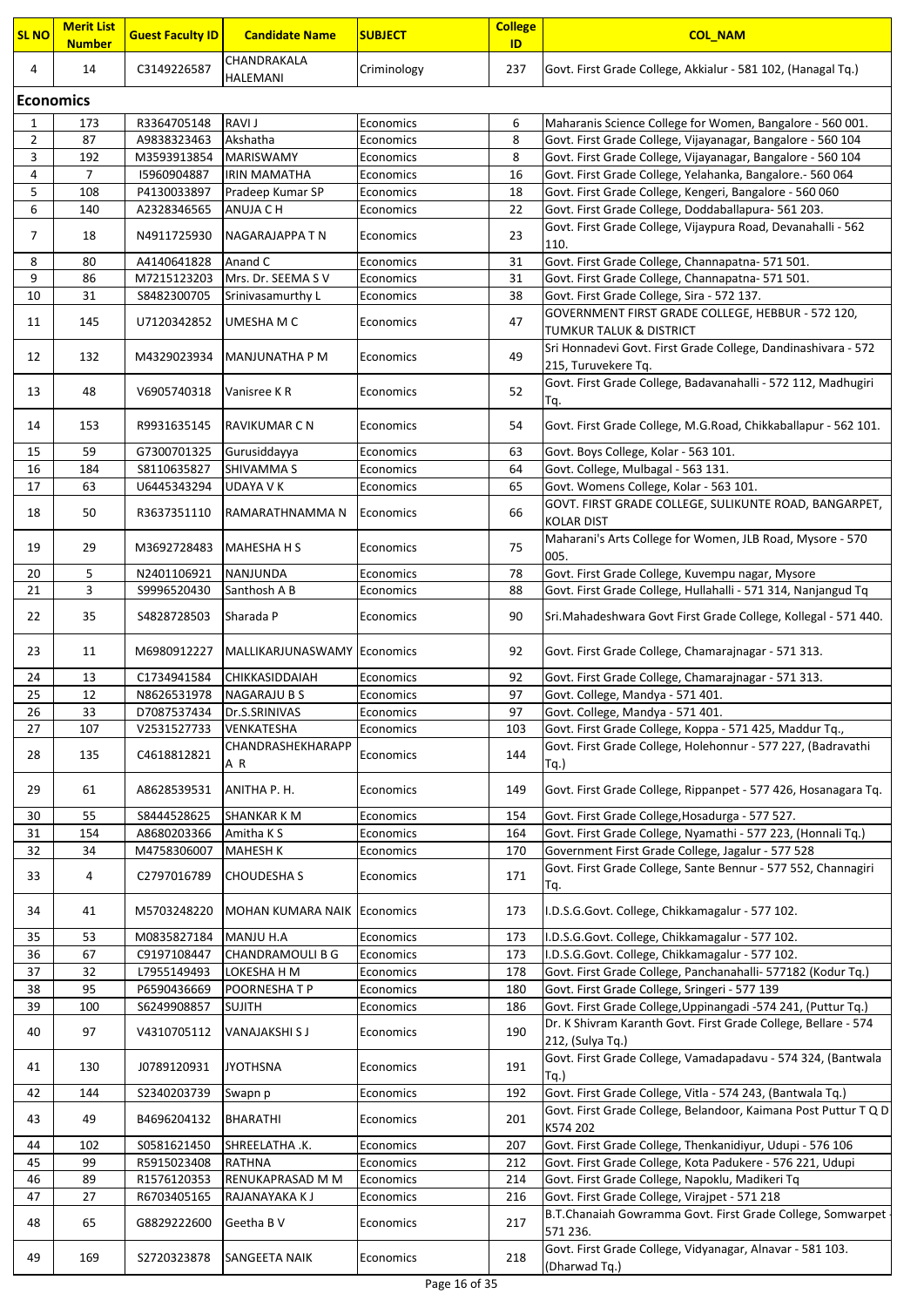| <b>SL NO</b> | <b>Merit List</b><br><b>Number</b> | <b>Guest Faculty ID</b> | <b>Candidate Name</b>                | <b>SUBJECT</b>         | <b>College</b><br>ID | <b>COL NAM</b>                                                                                                              |
|--------------|------------------------------------|-------------------------|--------------------------------------|------------------------|----------------------|-----------------------------------------------------------------------------------------------------------------------------|
| 50           | 186                                | S3132918457             | <b>SURESH DADDI</b>                  | Economics              | 219                  | Govt. First Grade College, Gudageri - 581107, (Kundagol Tq.)                                                                |
|              |                                    |                         |                                      |                        |                      | Govt. First Grade College, "Jnana Dhara" Campus, Near New                                                                   |
| 51           | 113                                | M2482945300             | Madhumati<br>Bankadamani             | Economics              | 221                  | KSRTC Bus Stand, 1st Cross, Kumareshwar Nagar, P.B.                                                                         |
|              |                                    |                         |                                      |                        |                      | Road, Dharwad                                                                                                               |
|              |                                    |                         |                                      |                        |                      | Govt. First Grade College, "Jnana Dhara" Campus, Near New                                                                   |
| 52           | 166                                | G6241425707             | <b>GURURAJ</b>                       | Economics              | 221                  | KSRTC Bus Stand, 1st Cross, Kumareshwar Nagar, P.B.                                                                         |
|              |                                    |                         |                                      |                        |                      | Road, Dharwad<br>Shri.Shabrha Siddalinga Shivacharya Mahaswamigalu Panchgrha                                                |
| 53           | 98                                 | R1779100336             | RAGHAVENDRA SHIRUR Economics         |                        | 224                  | Hiremth Govt. First Grade College, Kundagol                                                                                 |
| 54           | 17                                 | A6814511529             | ARAVIND HALIGERI                     | Economics              | 228                  | Govt. First Grade College, Guledagudda-587203                                                                               |
| 55           |                                    |                         |                                      |                        | 229                  | Sree Jagadguru Fakireshwara Govt. First Grade College,                                                                      |
|              | 176                                | R4819115686             | RUDRAPPA BEEDAAL                     | Economics              |                      | Shirahatti - 582 120.                                                                                                       |
| 56           | 141                                | N8509824309             | NARAYANAGOUDA                        | Economics              | 231                  | Govt. First Grade College, and P G study center GADAG                                                                       |
|              |                                    |                         | <b>KARLAWAD</b>                      |                        |                      |                                                                                                                             |
| 57           | 161                                | S2799924881             | <b>SHEELA CHAKRASALI</b>             | Economics              | 236                  | Lalithadevi Gurusiddappa Sindhur Govt. First Grade College,<br>Savanur - 581 118.                                           |
| 58           | 74                                 | A4486001720             | ANJINAPPA K R                        | Economics              | 239                  | Govt. First Grade College, Haveri - 581 110                                                                                 |
|              |                                    |                         |                                      |                        |                      | Govt. First Grade College, Sunkalbidari - 581 222, Ranebennur                                                               |
| 59           | 71                                 | S9117303689             | SANTHOSH KUMAR D S Economics         |                        | 244                  | Tq.                                                                                                                         |
| 60           | 159                                | H4780923075             | <b>HAREESH S G</b>                   | Economics              | 246                  | Govt. First Grade College, Tilavalli, Hangal Tq                                                                             |
| 61           | 39                                 | R1121700388             | Raju Sangappa                        | Economics              | 249                  | Govt. First Grade College, Mundgod - 581 349.                                                                               |
| 62           | 151                                | B7251549622             | Kembhavi<br><b>BALACHANDRA NAIK</b>  |                        | 250                  |                                                                                                                             |
| 63           | 149                                | R0729012721             | <b>RATISH MADIVAL</b>                | Economics<br>Economics | 253                  | Govt. First Grade College, Yallapura - 581 359.<br>Govt. First Grade College, Ankola - 581 353                              |
| 64           | 157                                | S3226431692             | <b>SHWETA NAIK</b>                   | Economics              | 257                  | Govt. First Grade College, Siddapura - 581 355                                                                              |
| 65           | 45                                 | G7370607931             | <b>GANAPATI SANGOTE</b>              | Economics              | 265                  | Govt. First Grade College, Khanapura - 591 302                                                                              |
| 66           | 38                                 | S3777645919             | <b>SHIVANAND KALLUR</b>              | Economics              | 266                  | Sri. K M Mamani Govt. First Grade College, Soudatti - 591 126 -                                                             |
|              |                                    |                         |                                      |                        |                      |                                                                                                                             |
| 67           | 88                                 | R3699724475             | ROOPA M                              | Economics              | 271                  | Govt. First Grade College.Athani - 591304                                                                                   |
| 68           | 165                                | A8252647026             | <b>APPASAB KOLI</b>                  | Economics              | 271                  | Govt. First Grade College.Athani - 591304                                                                                   |
| 69           | 112                                | A1758503364             | ANJANADEVI RATHOD                    | Economics              | 280                  | Govt. First Grade College for Women, Jamakhandi - 587 301.<br>Shri C N Nirani Govt. First Grade College, Savalagi - 587330, |
| 70           | 179                                | H3102134228             | <b>HANAMANT BIRADAR</b>              | Economics              | 282                  | Jamakhandi Tq.                                                                                                              |
|              |                                    |                         | MALLIKARJUNAGOUDA                    |                        |                      |                                                                                                                             |
| 71           | 177                                | M9947332205             | MENASAG                              | Economics              | 285                  | Govt. First Grade College, Badami - 587 201                                                                                 |
| 72           | 160                                | S4444432114             | SHRINIVAS YARAGUDRI                  | Economics              | 288                  | Shri. C.M. PANCHAKATTIMATH GOVERNMENT FIRST GRADE                                                                           |
|              |                                    |                         |                                      |                        |                      | <b>COLLEGE, LOKAPUR</b>                                                                                                     |
| 73           | 164                                | R9586133970             | <b>RAMESH HARAKANGI</b>              | Economics              | 290                  | Govt First Grade College, Kaladagi- 587 204, Tq & Dist: Bagalkot                                                            |
| 74           | 163                                | A1575907115             | <b>AMBRISH KUMAR</b>                 | Economics              | 302                  | GOVT. FIRST GRADE COLLEGE, SEDAM                                                                                            |
| 75           | 42                                 | S1627418759             | SALEEM                               | Economics              | 304                  | Govt. First Grade College, Kamalapur - 585 313.                                                                             |
| 76           | 46                                 | D2112821483             | DR. SOMASHEKHAR. S.                  | Economics              | 304                  | Govt. First Grade College, Kamalapur - 585 313.                                                                             |
|              |                                    |                         | <b>VIDYA</b>                         |                        |                      |                                                                                                                             |
| 77           | 189                                | P9170440415             | Prabhugouda                          | Economics              | 310                  | Govt. First Grade College for Women, Jewargi Colony- 585 102,                                                               |
|              |                                    |                         |                                      |                        |                      | Gulbarga                                                                                                                    |
| 78           | 181                                | V0339521167             | VIJAYKUMAR                           | Economics              | 312                  | Sri Shivalingeshwara Govt. First Grade College,                                                                             |
| 79           | 136                                | L0582934040             | Laximiputra                          | Economics              | 313                  | Madanahipparaga - 585 282, Aland Tq.<br>Govt. First Grade College, Sulepet - 585 324, Chincholi Tq.                         |
| 80           | 21                                 | Y5325326961             | YALLAPPA                             | Economics              | 325                  | Govt. First Grade College, Lingasagur - 584 122                                                                             |
| 81           | 185                                | A3587810877             | AMARESH                              | Economics              | 328                  | Govt. First Grade College, Yelburga - 583 236.                                                                              |
| 82           | 190                                | P0964750004             | PAVANKUMAR                           | Economics              | 330                  | Sri. Kolli Nageshwar Rao Govt. First Grade College, Gangavathi -                                                            |
|              |                                    |                         |                                      |                        |                      | 583 227.                                                                                                                    |
| 83           | 148                                | P3710044840             | PRAMILA DODDAMANI                    | Economics              | 331                  | Govt. First Grade College, Koppal - 583 231                                                                                 |
| 84           | 117                                | E6643428204             | ERAPPA MANGALAPUR<br>MANJULA BASAPPA | Economics              | 333                  | Govt. First Grade College, Hitnala - 583 234, Koppal Tq.<br>Chilukuri Nageshwar rao Govt. First Grade College,              |
| 85           | 138                                | M8540104464             | <b>GUDIMANI</b>                      | Economics              | 335                  | Sriramanagara - 584 130, Gangavathi Tq.                                                                                     |
|              |                                    |                         |                                      |                        |                      |                                                                                                                             |
| 86           | 15                                 | N3935028192             | NAGARAJ MUTKOORU                     | Economics              | 341                  | GVP Govt. First Grade College, Hagaribommanahalli - 583 212.                                                                |
| 87           | 122                                | M5690533018             | <b>MAHESH KOTARI</b>                 | Economics              | 344                  | Govt. First Grade College, Kurugod - 583 116                                                                                |
| 88           | 128                                | R9889035555             | <b>RAJU NAIK</b>                     | Economics              | 344                  | Govt. First Grade College, Kurugod - 583 116                                                                                |
| 89           | 143                                | M4359543443             | MALA N                               | Economics              | 347                  | Shri Shankar Anand Singh Govt. First Grade College, Hospet -                                                                |
|              |                                    |                         |                                      |                        |                      | 583 201<br>Shri Shankar Anand Singh Govt. First Grade College, Hospet -                                                     |
| 90           | 175                                | M7140714681             | MANJULA PATIL                        | Economics              | 347                  | 583 201                                                                                                                     |
|              |                                    |                         |                                      |                        |                      | SGRCM Government Commerce and Management College,                                                                           |
| 91           | 76                                 | F6387526359             | <b>FARIDA BEGUM</b>                  | Economics              | 350                  | Ballari                                                                                                                     |
| 92           | 28                                 | S5228624466             | SANTOSHKUMAR                         | Economics              | 352                  | Govt. First Grade College, Bidar - 585 401.                                                                                 |
| 93           | 137                                | K8871735446             | KRISHNAMURTY                         | Economics              | 356                  | Govt. First Grade College, Humnabaad - 585 330                                                                              |
| 94           | 170                                | K1122837762             | <b>KATTOLI GIRIRAJ</b>               | Economics              | 356                  | Govt. First Grade College, Humnabaad - 585 330                                                                              |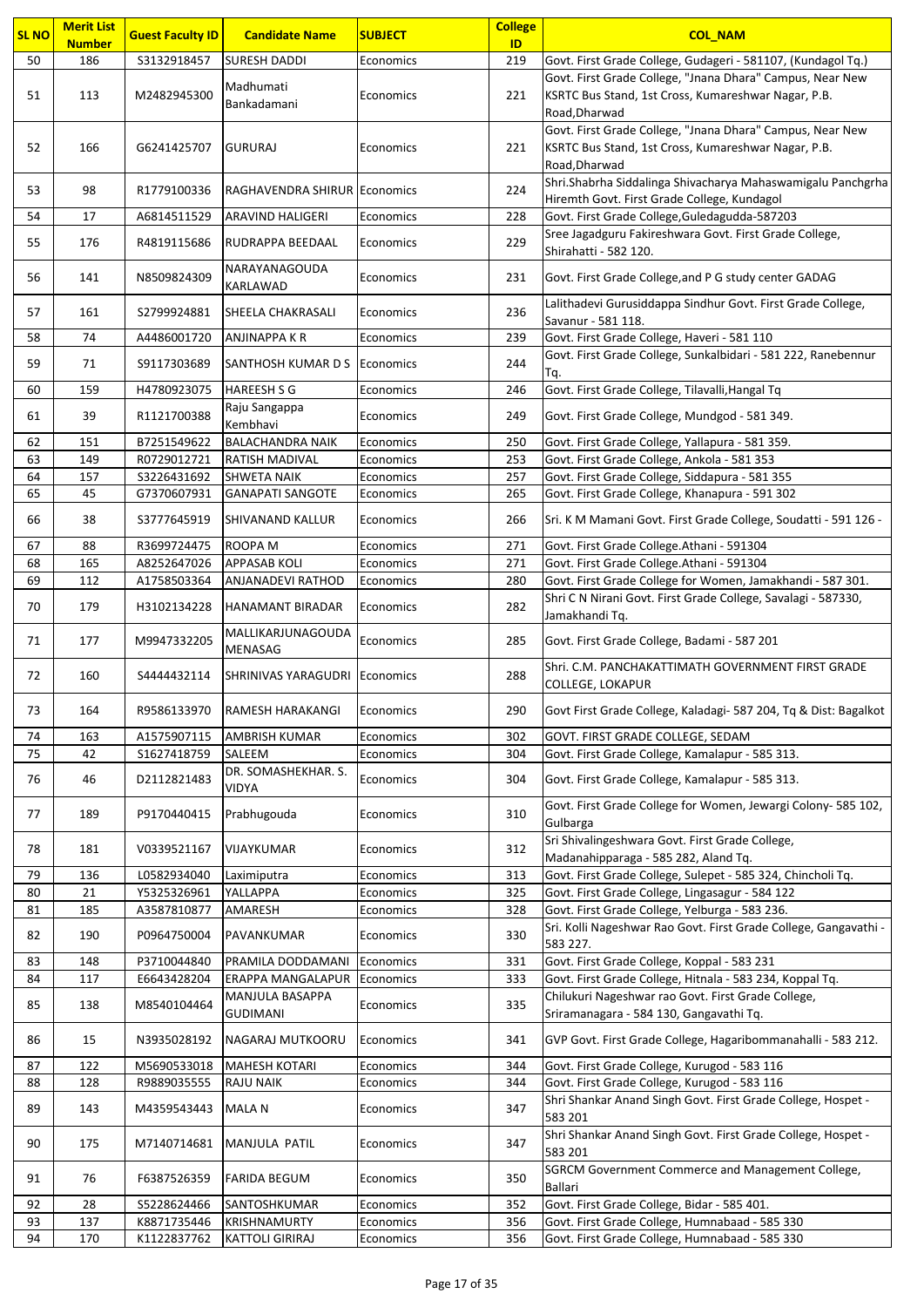| <b>SL NO</b>       | <b>Merit List</b><br><b>Number</b> | <b>Guest Faculty ID</b> | <b>Candidate Name</b>          | <b>SUBJECT</b>           | <b>College</b><br>ID | <b>COL_NAM</b>                                                                                                          |
|--------------------|------------------------------------|-------------------------|--------------------------------|--------------------------|----------------------|-------------------------------------------------------------------------------------------------------------------------|
| 95                 | 78                                 | S4114603701             | <b>SHAMBHULING</b>             | Economics                | 358                  | Goverment First Grade College, Manahalli - 585 403, Tq and<br>Dist: Bidar                                               |
| 96                 | 19                                 | S7051436012             | <b>SUBHASH</b>                 | Economics                | 359                  | M K K P Govt. First Grade College, Hulsooru - 585 416,<br>Basavakalyana Tq.                                             |
| 97                 | 62                                 | S2470046061             | <b>SHASHIKUMARA M V</b>        | Economics                | 360                  | Govt. First Grade College for Women, Byrapura, T.Narasipura<br>Tq, Mysore-571124                                        |
| 98                 | 20                                 | S0291612334             | <b>SATHEESHKUMAR BV</b>        | Economics                | 366                  | Govt. First Grade College, Midigeshi, Madhugiri Tq.Tumkuru<br>Dist.                                                     |
| 99                 | 25                                 | D8260422718             | Dr. SANGAPPA SHIRUR            | Economics                | 368                  | Govt. First Grade College, Saragur, HD Kote, Tq.                                                                        |
| 100                | 60                                 | S5431732412             | <b>SHANMUKHAKS</b>             | Economics                | 369                  | Govt. First Grade College, Talakadu, T.narasipura Tq.                                                                   |
| 101                | 180                                | C8277103277             | CHANDRASHEKHARA                | Economics                | 379                  | Govt. First Grade College, TAVRAGERA, Tq:Kushtagi Dt: Koppal                                                            |
| 102                | 6                                  | D8361831130             | Dr.VENKATESHAIAH J R           | Economics                | 387                  | Govt. First Grade Women College, Tumkur                                                                                 |
| 103                | 156                                | H9331622106             | <b>HARIKA PATIL</b>            | Economics                | 391                  | Govt. First Grade College for Women, Bidar                                                                              |
| 104                | 188                                | S8891422412             | <b>SUNIL KUMAR</b>             | Economics                | 391                  | Govt. First Grade College for Women, Bidar                                                                              |
| 105                | 172                                | C7261842334             | CHANDRASHEKHAR                 | Economics                | 393                  | Govt. First Grade College for Women, Raichur                                                                            |
| 106                | 101                                | A6794151848             | ANJANEYA                       | Economics                | 394                  | Govt. First Grade College for Women, Yadgir                                                                             |
| 107                | 178                                | D2348010455             | Dr. Shruthi M.P.               | Economics                | 394                  | Govt. First Grade College for Women, Yadgir                                                                             |
| 108                | 22                                 | D8877437246             | Dr Hanamantappa N<br>Chulaki   | Economics                | 398                  | Govt. First Grade College for Women, Belgaum                                                                            |
| 109                | 193                                | R8561624136             | RACHAIAH ANDAIAH<br>REVANKIM   | Economics                | 401                  | Govt. First Grade College for Women, Gadag                                                                              |
| 110                | 75                                 | R9708631645             | RAJESHWARI UPPAR               | Economics                | 402                  | Govt. First Grade College for Women, Haveri                                                                             |
| 111                | 57                                 | V7040013724             | VINUTHA M E                    | Economics                | 404                  | Govt. First Grade College for Women, Chickmagalur                                                                       |
| 112                | 126                                | P1479348550             | PRAKASHA T                     | Economics                | 405                  | Govt. First Grade College for Women, Pavagada, Tumkur Tq                                                                |
| 113                | 183                                | P8075721984             | PRAMILA                        | Economics                | 409                  | Govt. First Grade College for Women, Puttur, Dakshina Kannada                                                           |
| 114                | 152                                | H7360801564             | <b>HEMACHANDRAK</b>            | Economics                | 411                  | Govt. First Grade College, Kanyana, Bantwala Tq.                                                                        |
| 115                | 142                                | B4633952993             | BHEEMANNA                      | Economics                | 412                  | Govt. First Grade College, Turuvihal, Sindhanur Tq.                                                                     |
| 116                | 52                                 | V5507733609             | VATHSALA G S                   | Economics                | 908                  | Govt. First Grade College for Women, Gandada Koti, Hassan.<br>Govt First Grade College for Womens, Yadahalli, Tq:Mudhol |
| 117                | 64                                 | V1285807201             | VINOD MAGADUM                  | Economics                | 910                  | Dist: Bagalkote.                                                                                                        |
| 118                | 147                                | K0021120088             | KIRAN BALOBAL                  | Economics                | 910                  | Govt First Grade College for Womens, Yadahalli, Tq:Mudhol<br>Dist: Bagalkote.                                           |
| 119                | 83                                 | M9563950863             | MALLIKARJUN<br><b>UGALAWAT</b> | Economics                | 915                  | Residential Govt. First Grade College, Hadalageri, Mudhebihal<br>Tq, Vijayapura Dist.                                   |
| 120                | 44                                 | J7310236446             | JAYARAJA                       | Economics                | 916                  | Residential Govt. First Grade College, Kavithala, Manvi Tg.<br><b>Raichur Dist</b>                                      |
| 121                | 114                                | P4318209172             | PRASHANTKUMAR<br>BALLARIMATH   | Economics                | 918                  | Residential Govt. First Grade College, Kallihala, Haveri                                                                |
| <b>Education</b>   |                                    |                         |                                |                          |                      |                                                                                                                         |
| $\mathbf{1}$       | 42                                 | B2607347095             | BASAVARAJ KARABISHTI Education |                          | 226                  | Shri. Siddeshwara Govt. First Grade College & PG Study Centre-<br>Nargund - 582 207.                                    |
| $\overline{2}$     | 43                                 | M3282220346             | MAHESHA.G                      | Education                | 347                  | Shri Shankar Anand Singh Govt. First Grade College, Hospet -<br>583 201                                                 |
| <b>Electronics</b> |                                    |                         |                                |                          |                      |                                                                                                                         |
| 1                  | 40                                 | S4150206957             | SAVITHA H P                    | Electronics              | 112                  | Govt. Science College, Hassan - 573 201.                                                                                |
| $\overline{2}$     | 37                                 | L4750822158             | LAKSHMIKANTHA A C              | Electronics              | 124                  | Govt. First Grade College, Channarayapatna - 573 116.                                                                   |
| <b>English</b>     |                                    |                         |                                |                          |                      |                                                                                                                         |
| $\mathbf{1}$       | 77                                 | P7424336855             | Prasannakumar GT               | English                  | 3                    | Government Ramnarayan Chellaram College of Commerce &<br>Management                                                     |
| $\overline{2}$     | 186                                | M0420053706             | <b>MAHESH N</b>                | English                  | 3                    | Government Ramnarayan Chellaram College of Commerce &<br>Management                                                     |
| 3                  | 94                                 | V3115515281             | VENKATESH KUMAR R K English    |                          | 4                    | SMT. VHD CENTRAL INSTITUTE OF HOME SCIENCE                                                                              |
| 4                  | 102                                | S4488400360             | SHIVARAJU C                    | English                  | 8                    | Govt. First Grade College, Vijayanagar, Bangalore - 560 104                                                             |
| 5                  | 198                                | M6094415945             | MANJUNATH REDDY P              | English                  | 8                    | Govt. First Grade College, Vijayanagar, Bangalore - 560 104                                                             |
| 6                  | 230                                | P4032125204             | POORNIMA B N                   | English                  | 14                   | Govt. First Grade College, Peenya, I stage, Bangalore - 560 058                                                         |
| 7                  | 48                                 | N0686826215             | NARAYANASWAMY                  | English                  | 16                   | Govt. First Grade College, Yelahanka, Bangalore.- 560 064                                                               |
| 8                  | 225                                | C5085417741             | CHANDRIKA N A                  | English                  | 16                   | Govt. First Grade College, Yelahanka, Bangalore.- 560 064                                                               |
| 9                  | 126                                | D4197022044             | Dr.Kavyashree<br>Vijayalaxmi   | English                  | 17                   | Govt. First Grade College, Hosur Road - 560 030, Sarjapur                                                               |
| 10                 | 159                                | K0758522865             | Kavyashree L                   | English                  | 17                   | Govt. First Grade College, Hosur Road - 560 030, Sarjapur                                                               |
| 11                 | 173                                | B7650212502             | <b>BASAVARAJU R D</b>          | English                  | 34                   | Govt. First Grade College, Kanakapura - 562 117                                                                         |
| 12                 | 66                                 | V8727421571             | VIJAYAMMA                      | English                  | 38                   | Govt. First Grade College, Sira - 572 137.                                                                              |
| 13                 | 58                                 | M5425929879             | <b>MARUTHI BL</b>              | English                  | 42                   | Govt. First Grade College, Koratagere - 572 129.                                                                        |
| 14                 | 177                                | R7238401493             | RAVIKUMAR M P                  | English<br>Page 18 of 35 | 44                   | Govt. First Grade College, Chikkanaikanahalli - 572 214.                                                                |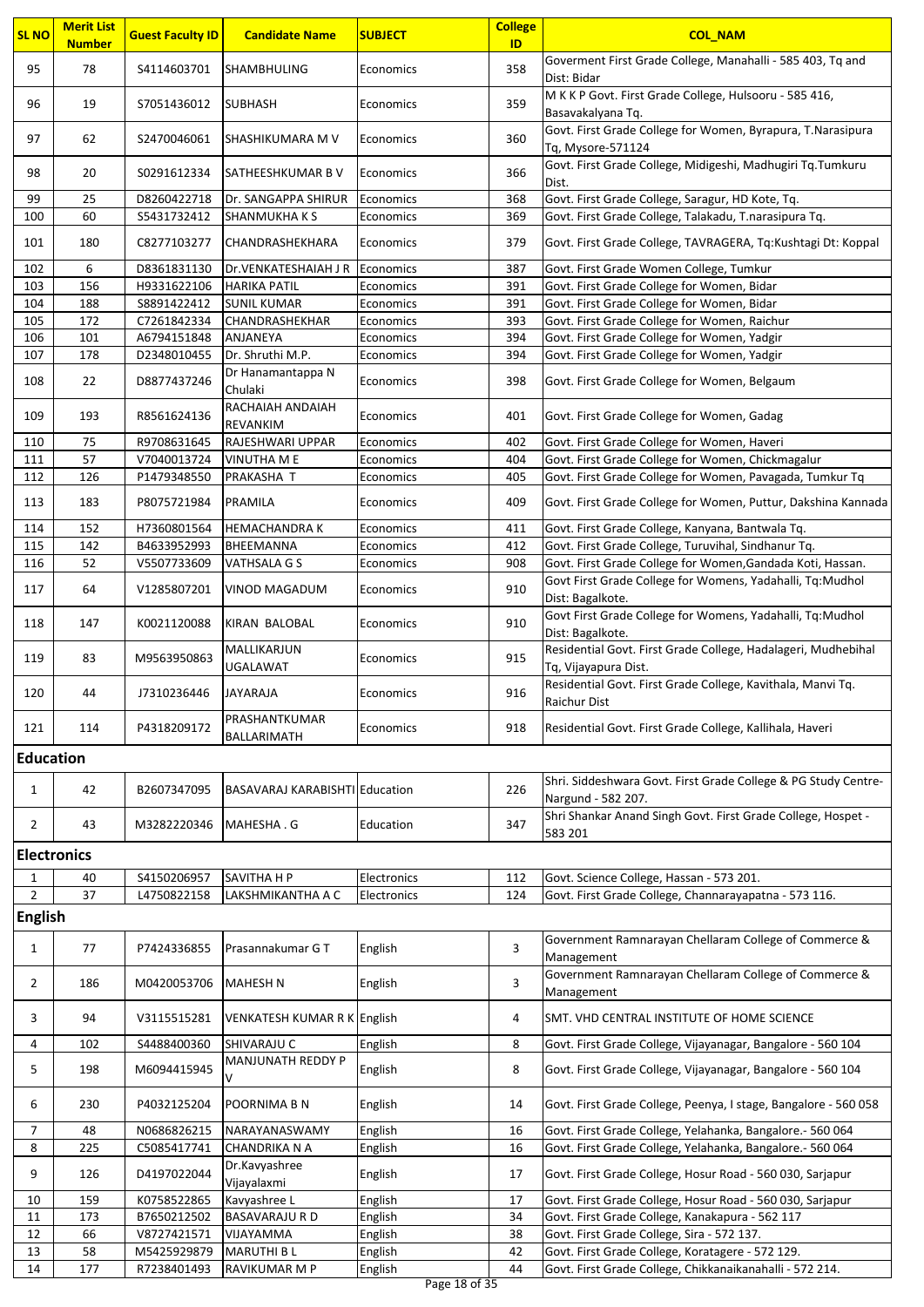| <b>SL NO</b> | <b>Merit List</b><br><b>Number</b> | <b>Guest Faculty ID</b>    | <b>Candidate Name</b>               | <b>SUBJECT</b>     | <b>College</b><br>ID | <b>COL_NAM</b>                                                                                                                 |
|--------------|------------------------------------|----------------------------|-------------------------------------|--------------------|----------------------|--------------------------------------------------------------------------------------------------------------------------------|
| 15           | 83                                 | A1530436712                | Anand kumar B R                     | English            | 48                   | Govt. First Grade College, Tiptur - 572 201                                                                                    |
| 16           | 51                                 | A6910943069                | <b>ANJANA MURTHY</b>                | English            | 53                   | GOVT FIRST GRADE COLLEGE, VIVEKANANDA NAGAR, OPP<br>VIDYANIKETHAN SCHOOL, RAILWAY STATION LINK, B.H. ROAD,<br>TUMAKURU         |
| 17           | 82                                 | H9999538517                | <b>HEMAVATHI D</b>                  | English            | 53                   | GOVT FIRST GRADE COLLEGE, VIVEKANANDA NAGAR, OPP<br>VIDYANIKETHAN SCHOOL, RAILWAY STATION LINK, B.H. ROAD,<br>TUMAKURU         |
| 18           | 15                                 | C8476106644                | C GOPAL REDDY                       | English            | 54                   | Govt. First Grade College, M.G.Road, Chikkaballapur - 562 101.                                                                 |
| 19           | 50                                 | G9404418067                | Gagan C                             | English            | 54                   | Govt. First Grade College, M.G.Road, Chikkaballapur - 562 101.                                                                 |
| 20           | 100                                | S5342015008                | <b>SOWBHAGYA H S</b>                | English            | 54                   | Govt. First Grade College, M.G.Road, Chikkaballapur - 562 101.                                                                 |
| 21           | 203                                | V2138942854                | <b>VISHWANATHA C</b>                | English            | 55                   | Government First Grade College and PG Centre, Chintamani -<br>563 125.                                                         |
| 22           | 37                                 | P3185910799                | P. Bharathi                         | English            | 56                   | Government College for Women, Chintamani - 563 125.                                                                            |
| 23           | 141                                | P0055712427                | PADMAVATHI TK                       | English            | 56                   | Government College for Women, Chintamani - 563 125.                                                                            |
| 24           | 200                                | V1771607412                | <b>VISHWANATHA</b>                  | English            | 56                   | Government College for Women, Chintamani - 563 125.                                                                            |
| 25           | 114                                | 06854203991                | <b>OBALAREDDY PN</b>                | English            | 57                   | Govt. First Grade College, Shidlaghatta - 562 106.                                                                             |
| 26           | 59                                 | S8604814943                | SOWMYA L G<br>Aruna Kumari          | English            | 63                   | Govt. Boys College, Kolar - 563 101.                                                                                           |
| 27           | 105                                | A0459017034                | Nallamothu                          | English            | 63                   | Govt. Boys College, Kolar - 563 101.                                                                                           |
| 28           | 85                                 | A7475731018                | <b>AEJAZ BIJALI</b>                 | English            | 64                   | Govt. College, Mulbagal - 563 131.                                                                                             |
| 29           | 121                                | G9044928499                | <b>GANGARAJA V</b>                  | English            | 65                   | Govt. Womens College, Kolar - 563 101.                                                                                         |
| 30           | 160                                | A0495740728                | ANANDA.N                            | English            | 65                   | Govt. Womens College, Kolar - 563 101.<br>GOVT. FIRST GRADE COLLEGE, SULIKUNTE ROAD, BANGARPET,                                |
| 31           | 98                                 | S9153923927                | SHIVA RAJ H M                       | English            | 66                   | <b>KOLAR DIST</b>                                                                                                              |
| 32           | 180                                | M3832633490                | <b>MARY JACQUILINE</b>              | English            | 66                   | GOVT. FIRST GRADE COLLEGE, SULIKUNTE ROAD, BANGARPET,<br><b>KOLAR DIST</b>                                                     |
| 33           | 131                                | D3738032499                | Dr V Viswanath                      | English            | 69                   | Govt. First Grade College, Rajeev Gandhi Layout (KUDA),<br>Robersonpet, K.G.F - 563 122                                        |
| 34           | 84                                 | N9032315080                | <b>NAGARAJ K</b>                    | English            | 71                   | Govt. Law College, Kolar - 563 101                                                                                             |
| 35           | 139                                | L1443200219                | LOKANATHA A S                       | English            | 72                   | Maharanis Science College for Women, Mysore - 570 005.                                                                         |
| 36           | 147                                | A6633309740                | anil kumar H H                      | English            | 81                   | Govt. First Grade College, Saligrama - 571 604, K.R.Nagar Tq.                                                                  |
| 37<br>38     | 16<br>68                           | N6563617020<br>K0728127524 | <b>NAGARAJU M</b><br><b>KUMARAD</b> | English<br>English | 83<br>90             | Govt. First Grade College, Ooty Road, Nanjangudu - 571 301<br>Sri.Mahadeshwara Govt First Grade College, Kollegal - 571 440.   |
|              |                                    |                            |                                     |                    |                      |                                                                                                                                |
| 39<br>40     | 14<br>7                            | C3988925823<br>C1670914294 | <b>CHAITHANYA K B</b><br>CHETHANA R | English<br>English | 111<br>112           | Govt. First Grade College for Women, K.R.Pet - 571 426<br>Govt. Science College, Hassan - 573 201.                             |
| 41           | 101                                | S2537541090                | SONI A D                            | English            | 112                  | Govt. Science College, Hassan - 573 201.                                                                                       |
| 42           | 40                                 | M6214540681                | Manoj Kumar BB                      | English            | 115                  | B.M.Shetty, Govt. First Grade College, Konnanur - 573 130,<br>(Arkalgudu Tq.)                                                  |
| 43           | 217                                | P1169519074                | Priyadarshini L                     | English            | 115                  | B.M.Shetty, Govt. First Grade College, Konnanur - 573 130,<br>(Arkalgudu Tq.)                                                  |
| 44           | 56                                 | M1846913064                | <b>MADHU PRASAD T</b>               | English            | 117                  | Govt. First Grade College for Women, Holenarasipura - 573 211                                                                  |
| 45           | 119                                | P5203544150                | PRASAD KUMAR T M                    | English            | 121                  | Y.D.D Govt. First Grade College, Belur - 573 115.                                                                              |
| 46           | 214                                | L8346752021                | LOKESHA D A                         | English            | 130                  | Govt. First Grade College, Udaypura, Chennarayapatna Tq.                                                                       |
| 47           | 162                                | U5611142592                | Usha M E                            | English            | 136                  | Govt. Law College, Hassan - 573 201                                                                                            |
| 48           | 218                                | S1434241385                | SHEELA R                            | English            | 140                  | Govt. First Grade College, Hosanagara - 577 418.                                                                               |
| 49           | 125                                | N5639448165                | <b>NOUSHEEN R S</b>                 | English            | 142                  | Sir.M.Vishweshwaraiah Govt. Arts & Commerce College, New<br>Town, Bhadravathi - 577 301.                                       |
| 50           | 57                                 | V1078703258                | Vijayalakshmi.k                     | English            | 145                  | Smt. Indiragandhi Govt. First Grade College for Women, Sagar -<br>577 401.                                                     |
| 51           | 35                                 | S2121207369                | <b>SUMAN P N</b>                    | English            | 148                  | Govt. First Grade College and PG Centre, Thirthahalli - 577 432                                                                |
| 52           | 158                                | C9552603143                | <b>CHETAN RV</b>                    | English            | 151                  | Govt. Arts College, Chitradurga - 577 501.                                                                                     |
| 53           | 165                                | H7554225784                | <b>HEENA KOUSER</b>                 | English            | 151                  | Govt. Arts College, Chitradurga - 577 501.                                                                                     |
| 54           | 124                                | M2619832978                | <b>MUTHURAJA T</b>                  | English            | 156                  | Vedavathi Govt. First Grade College, Hiriyur - 577598                                                                          |
| 55           | 47                                 | A6192939473                | ASHA B C                            | English            | 167                  | Govt. First Grade College, Honnali - 577 217                                                                                   |
| 56           | 43                                 | N4031912879                | <b>NAGARAJ S</b>                    | English            | 169                  | Govt. First Grade College, Harapanahalli - 583 131                                                                             |
| 57           | 115                                | J5350933201                | <b>JYOTHIM</b>                      | English            | 169                  | Govt. First Grade College, Harapanahalli - 583 131                                                                             |
| 58           | 4                                  | P9281913546                | PRASHANTH N<br><b>SUJATHA</b>       | English            | 173                  | I.D.S.G.Govt. College, Chikkamagalur - 577 102.                                                                                |
| 59           | 19                                 | S8192449274                | DODDAGOUDRA S                       | English            | 173                  | I.D.S.G.Govt. College, Chikkamagalur - 577 102.                                                                                |
| 60           | 167                                | H2688949560                | Haleema Sadiya                      | English            | 174                  | Govt. First Grade College, Koppa - 577 126.                                                                                    |
| 61           | 23                                 | K2537938296                | <b>KARUNAKARA PO</b>                | English            | 179                  | Govt. First Grade College, Kadur - 577 548.                                                                                    |
| 62<br>63     | 132<br>104                         | M9590437105<br>R7725051616 | Minisha KT<br>Rajani S M            | English<br>English | 186<br>188           | Govt. First Grade College, Uppinangadi -574 241, (Puttur Tq.)<br>Govt. First Grade College, Bettampadi - 574 259, (Puttur Tq.) |
|              |                                    |                            |                                     |                    |                      |                                                                                                                                |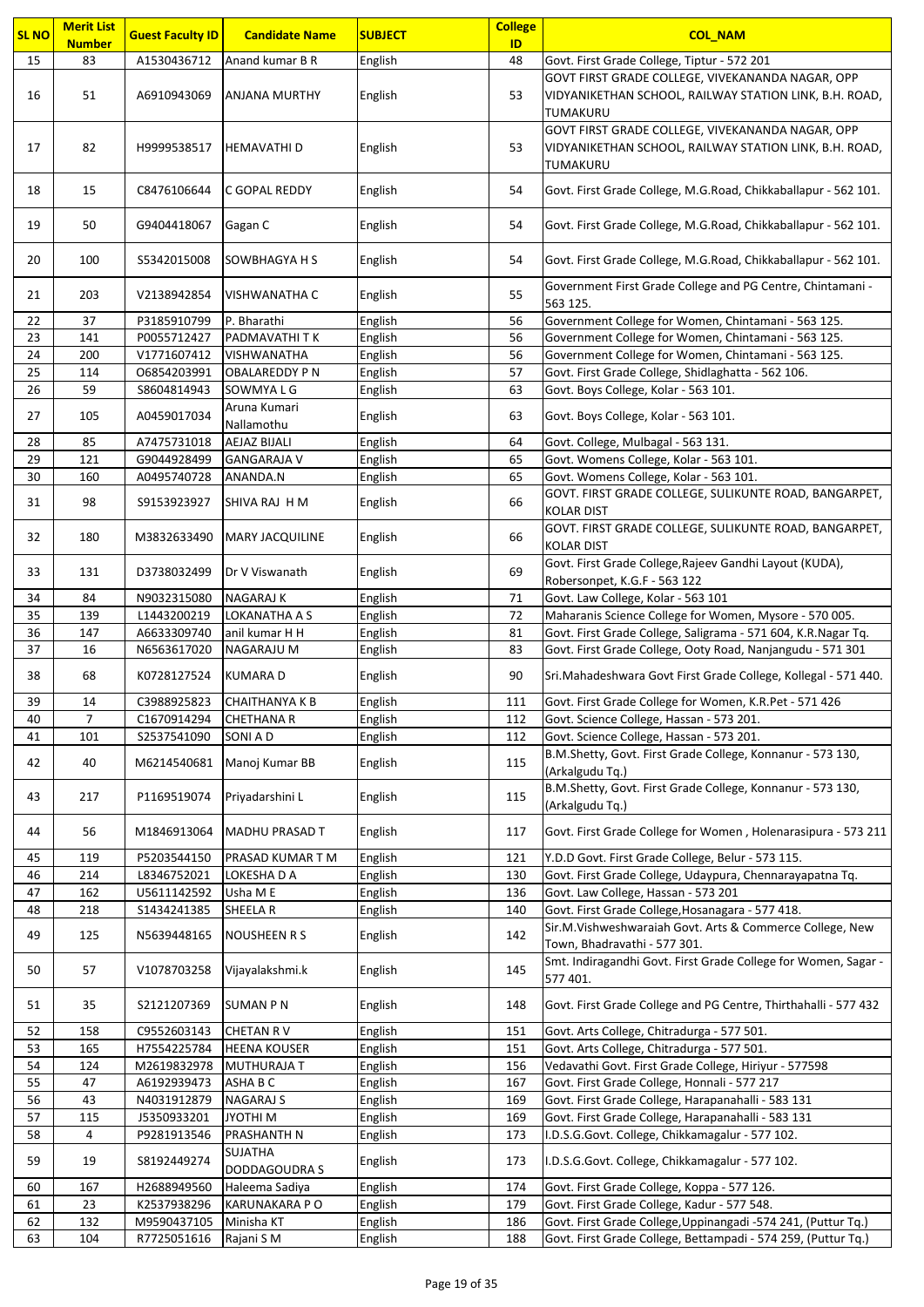| <b>SL NO</b> | <b>Merit List</b><br><b>Number</b> | <b>Guest Faculty ID</b> | <b>Candidate Name</b>                   | <b>SUBJECT</b> | <b>College</b><br>ID | <b>COL_NAM</b>                                                                                                                    |
|--------------|------------------------------------|-------------------------|-----------------------------------------|----------------|----------------------|-----------------------------------------------------------------------------------------------------------------------------------|
| 64           | 178                                | S8057753888             | Sandya.I                                | English        | 189                  | Govt. First Grade College, Haleangadi - 574 146 (Mangalore Tq.)                                                                   |
| 65           | 219                                | B2010020032             | <b>BONISON JOY PINTO</b>                | English        | 197                  | DR. P. DAYANANDA PAI- P. SATHISHA PAI GOVERNMENT FIRST<br><b>GRADE COLLEGE MANGALORE</b>                                          |
| 66           | 111                                | D7330816354             | DHANASHREE U L                          | English        | 201                  | Govt. First Grade College, Belandoor, Kaimana Post Puttur T Q D<br>K574 202                                                       |
| 67           | 103                                | V9150022370             | Vinutha Kumari                          | English        | 204                  | Govt. First Grade College, Karkala - 574 104.                                                                                     |
| 68           | 188                                | S2569205585             | <b>SHWETHA</b>                          | English        | 207                  | Govt. First Grade College, Thenkanidiyur, Udupi - 576 106                                                                         |
| 69           | 215                                | P8523040092             | <b>PAVITHRA</b>                         | English        | 208                  | Smt. Rukmini Shedthi Memorial National Govt. First Grade<br>College, Barkur - 576 210 (Udupi Tq.)                                 |
| 70           | 45                                 | A4249349429             | AMRITHA MOGER                           | English        | 221                  | Govt. First Grade College, "Jnana Dhara" Campus, Near New<br>KSRTC Bus Stand, 1st Cross, Kumareshwar Nagar, P.B.<br>Road, Dharwad |
| 71           | 138                                | P4284831326             | Prashant S Dalawayi                     | English        | 223                  | Govt. First Grade College, Kalaghatagi -581204                                                                                    |
| 72           | 151                                | C8957853603             | <b>CHETHANA CS</b>                      | English        | 224                  | Shri.Shabrha Siddalinga Shivacharya Mahaswamigalu Panchgrha<br>Hiremth Govt. First Grade College, Kundagol                        |
| 73           | 197                                | C3340427790             | Chandabibi mulla                        | English        | 226                  | Shri. Siddeshwara Govt. First Grade College & PG Study Centre-<br>Nargund - 582 207.                                              |
| 74           | 31                                 | S2668130083             | Sadikh M S                              | English        | 235                  | Govt. First Grade College, Hirekerur - 581 111.                                                                                   |
| 75           | 52                                 | M4733031769             | MALLIKARJUN                             | English        | 242                  | Smt.G.B.Ankalkoti, Govt. First Grade College, Shiggav - 581 205                                                                   |
| 76           | 87                                 | R2638627391             | Raju Gurappa Nayak                      | English        | 242                  | Smt.G.B.Ankalkoti, Govt. First Grade College, Shiggav - 581 205                                                                   |
| 77           | 133                                | C7672224068             | Chitra Naik                             | English        | 248                  | Govt. First Grade College, Haliyal - 581 329.                                                                                     |
| 78           | 21                                 | S0477336569             | <b>SUMA HEGDE</b>                       | English        | 251                  | Govt. First Grade College Kumta(U.K) - 581 343                                                                                    |
| 79           | 32                                 | M0173123372             | <b>MAHESH LATTI</b>                     | English        | 264                  | Govt. First Grade College, Hukkeri - 591 309                                                                                      |
| 80           | 70                                 | S6599329083             | Sachchidanand Salunke English           |                | 264                  | Govt. First Grade College, Hukkeri - 591 309                                                                                      |
| 81           | 76                                 | P6018415755             | POOJA M DONWADE                         | English        | 267                  | Govt. First Grade College, Gokak - 591 307                                                                                        |
| 82           | 79                                 | R7360334940             | <b>RAVASAB KHATANVI</b>                 | English        | 270                  | Govt. First Grade College, Raibag - 591 317                                                                                       |
| 83           | 9                                  | A7874439922             | Abhinandan Sulakude.                    | English        | 271                  | Govt. First Grade College.Athani - 591304                                                                                         |
| 84           | 11                                 | B2109924654             | <b>BHARAT BABASAHEB</b><br><b>PATIL</b> | English        | 271                  | Govt. First Grade College.Athani - 591304                                                                                         |
| 85           | 72                                 | R1801121260             | RAMACHANDRA                             | English        | 271                  | Govt. First Grade College.Athani - 591304                                                                                         |
| 86           | 89                                 | T3046739315             | <b>TANAJI PARLEKAR</b>                  | English        | 272                  | Somavva C Angadi Govt. First Grade College, K.K.Koppa - 591<br>109, Belgaum                                                       |
| 87           | 73                                 | M8532234801             | mashakhasaba bagavan English            |                | 274                  | Shri.Mallappa Yegappa Khyadi Govt. First Grade College,<br>Telsang 591 265, Athani Tq.                                            |
| 88           | 6                                  | S2557649885             | SANGAMESH<br>PATTANAD                   | English        | 279                  | Sri. Rudragowda Patil Govt. First Grade College, Bilagi - 587 116.                                                                |
| 89           | 190                                | U0875839366             | UMESHAKUMAR NAYAK English               |                | 279                  | Sri. Rudragowda Patil Govt. First Grade College, Bilagi - 587 116.                                                                |
| 90           | 5                                  | M4579120377             | MUDAGOUDA PATIL                         | English        | 280                  | Govt. First Grade College for Women, Jamakhandi - 587 301.                                                                        |
| 91           | 238                                | L4681238615             | LAKSHMAN<br>CHALAWADI                   | English        | 280                  | Govt. First Grade College for Women, Jamakhandi - 587 301.                                                                        |
| 92           | 193                                | S3145438105             | <b>SUKHARAYAPPA</b><br>DANDINAVAR       | English        | 281                  | Govt. First Grade College, Terdal - 587315                                                                                        |
| 93           | 34                                 | S4649530740             | SHASHIDHAR DARAGAD English              |                | 286                  | Govt. First Grade College, Hungund - 587 118                                                                                      |
| 94           | 142                                | P2469332022             | PAVITRA GOUDAR                          | English        | 287                  | Government First Grade College ILKAL- 587 125 Hungund Tq:                                                                         |
| 95           | 46                                 | A9668331023             | <b>ABHINANDINI BOGAR</b>                | English        | 289                  | Govt. First Grade College, Hunnur - 587 119, Jamakhandi Tq.                                                                       |
| 96           | 239                                | V6126717623             | Vijayalaxmi Patil                       | English        | 292                  | Govt. First Grade College, Navabag, Khaza Colony, Vijayapur -<br>586 101                                                          |
| 97           | 36                                 | G1667512698             | <b>GANGADHAR</b>                        | English        | 301                  | Govt. First Grade College, Chittapura - 585 211                                                                                   |
| 98           | $\overline{2}$                     | A2231539407             | AWWAMMA<br>CHANDRAKANTH                 | English        | 310                  | Govt. First Grade College for Women, Jewargi Colony- 585 102,<br>Gulbarga                                                         |
| 99           | 65                                 | D7018047049             | DHANRAJ                                 | English        | 310                  | Govt. First Grade College for Women, Jewargi Colony- 585 102,<br>Gulbarga                                                         |
| 100          | 210                                | S2843551877             | SHANTHKUMAR JADAV                       | English        | 310                  | Govt. First Grade College for Women, Jewargi Colony- 585 102,<br>Gulbarga                                                         |
| 101          | 12                                 | D0200530043             | DR NAGENDRAPPA<br><b>NANDA</b>          | English        | 313                  | Govt. First Grade College, Sulepet - 585 324, Chincholi Tq.                                                                       |
| 102          | 154                                | V7153801027             | V Ravi Kiran H                          | English        | 321                  | Govt. First Grade College, Manvi - 584 123.                                                                                       |
| 103          | 229                                | R6313639715             | <b>RAMYA</b>                            | English        | 321                  | Govt. First Grade College, Manvi - 584 123.                                                                                       |
| 104          | 75                                 | R4958118027             | <b>RESHMA KUNTOJI</b>                   | English        | 324                  | Govt. First Grade College, Raichur - 584 101                                                                                      |
| 105          | 140                                | N0371433400             | <b>NIRUPADI</b>                         | English        | 327                  | Govt. First Grade College, Mudgal - 584 125, Lingasagur Tq.                                                                       |
| 106          | 118                                | D4450843510             | <b>DEVENDRAPPA</b>                      | English        | 328                  | Govt. First Grade College, Yelburga - 583 236.                                                                                    |
| 107          | 227                                | A9876115193             | ANIL                                    | English        | 328                  | Govt. First Grade College, Yelburga - 583 236.                                                                                    |
| 108          | 3                                  | \$6873406183            | SHIVABASAPPA MASKI                      | English        | 331                  | Govt. First Grade College, Koppal - 583 231                                                                                       |
| 109          | 212                                | U1763032547             | <b>USHABB</b>                           | English        | 331                  | Govt. First Grade College, Koppal - 583 231                                                                                       |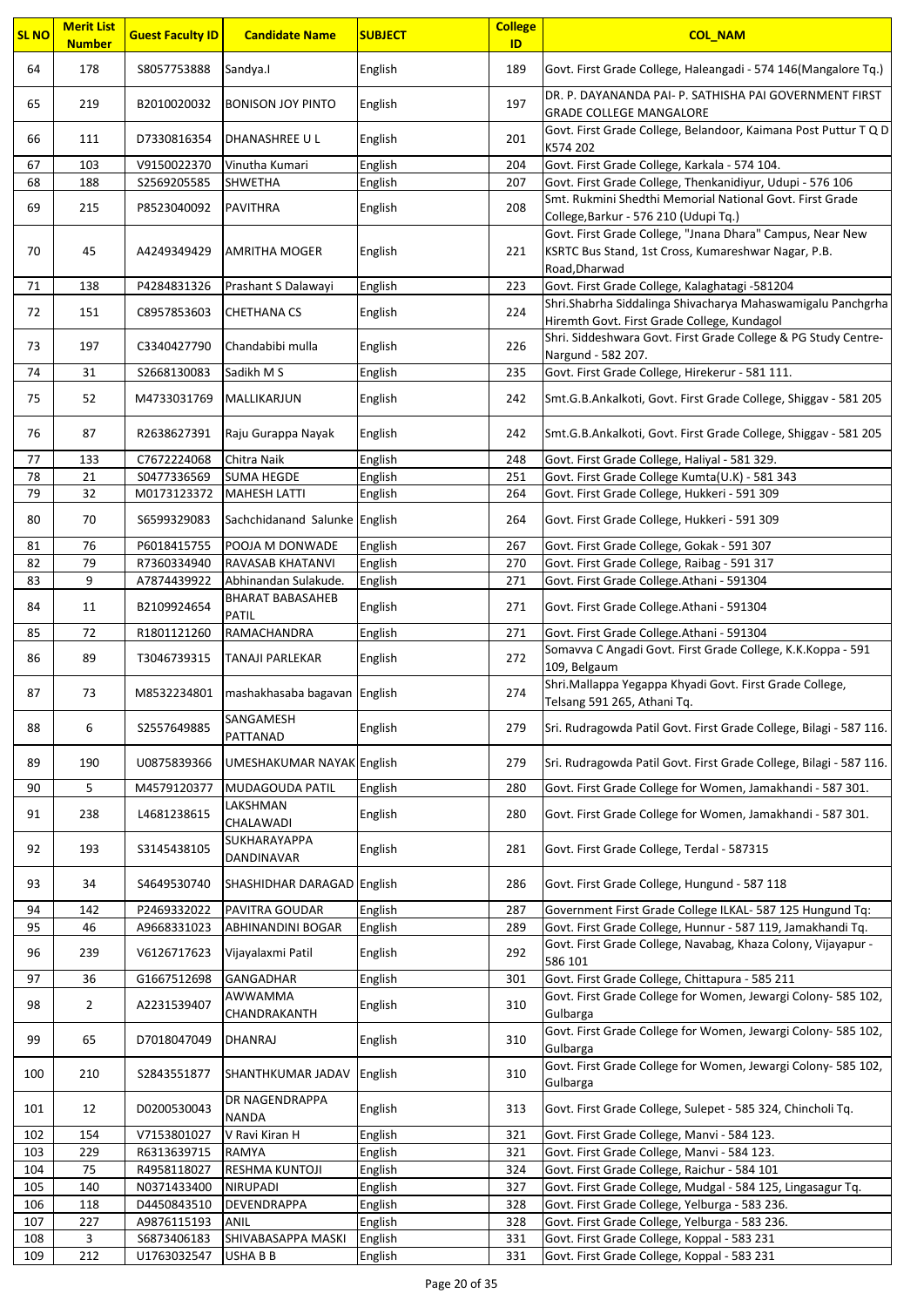| <b>SL NO</b>   | <b>Merit List</b><br><b>Number</b> | <b>Guest Faculty ID</b>    | <b>Candidate Name</b>                  | <b>SUBJECT</b>         | <b>College</b><br>ID | <b>COL NAM</b>                                                                                                   |  |  |  |
|----------------|------------------------------------|----------------------------|----------------------------------------|------------------------|----------------------|------------------------------------------------------------------------------------------------------------------|--|--|--|
| 110            | 96                                 | M5909420565                | MANJUNATH                              | English                | 333                  | Govt. First Grade College, Hitnala - 583 234, Koppal Tq.                                                         |  |  |  |
| 111            | 134                                | P4199224469                | PADMAKSHI.T.                           | English                | 341                  | GVP Govt. First Grade College, Hagaribommanahalli - 583 212.                                                     |  |  |  |
| 112            | 135                                | S4549724935                | SHAMBHAVI T S                          | English                | 341                  | GVP Govt. First Grade College, Hagaribommanahalli - 583 212.                                                     |  |  |  |
| 113            | 145                                | D9163021282                | <b>DASHARATHA H</b>                    | English                | 342                  | Govt. First Grade College, Kampli - 583 132, (Hospet Tq.)                                                        |  |  |  |
| 114            | 220                                | V9090934003                | <b>VEDAVATHIR</b>                      | English                | 342                  | Govt. First Grade College, Kampli - 583 132, (Hospet Tq.)                                                        |  |  |  |
| 115            | 194                                | K4521110567                | KAMADADDI<br><b>MUDUKAPPA</b>          | English                | 344                  | Govt. First Grade College, Kurugod - 583 116                                                                     |  |  |  |
| 116            | 207                                | S4293746655                | <b>SHIVA KUMARA S</b>                  | English                | 344                  | Govt. First Grade College, Kurugod - 583 116                                                                     |  |  |  |
| 117            | 221                                | N5027424997                | <b>NAGESWARIS</b>                      | English                | 344                  | Govt. First Grade College, Kurugod - 583 116                                                                     |  |  |  |
| 118            | 228                                | V4924616333                | <b>VEERABHADRA GOUDA</b><br>S          | English                | 347                  | Shri Shankar Anand Singh Govt. First Grade College, Hospet -<br>583 201                                          |  |  |  |
| 119            | 67                                 | K0593030534                | <b>KOTRESH H</b>                       | English                | 348                  | Smt. Rudramba M P Prakash Govt. First Grade College,<br>Huvinahadagali - 583 219                                 |  |  |  |
| 120            | 26                                 | K0230822407                | <b>KAVITA</b>                          | English                | 355                  | Govt. First Grade College, Bhalki - 585 328                                                                      |  |  |  |
| 121            | 211                                | \$3315034799               | <b>SUDHAKER</b>                        | English                | 356                  | Govt. First Grade College, Humnabaad - 585 330                                                                   |  |  |  |
| 122            | 90                                 | A5023022531                | Arunkumar Parashuram<br>Loka           | English                | 381                  | Govt. First Grade College, Beedi, Khanapura Tq.                                                                  |  |  |  |
| 123            | 234                                | M3393527669                | <b>MALLIKARJUNA K</b>                  | English                | 390                  | Govt. First Grade College for Women, Bellary                                                                     |  |  |  |
| 124            | 20                                 | S8102925151                | Sharanayya Hiremath                    | English                | 400                  | Govt. First Grade College for Women, ELTC Building, Opposite<br>to R N Shetty Stadium Office, Dharwad            |  |  |  |
| 125            | 206                                | K1380031898                | <b>KIRAN UPPAR</b>                     | English                | 402                  | Govt. First Grade College for Women, Haveri                                                                      |  |  |  |
| 126            | 109                                | S2083733803                | SUJITH M T                             | English                | 404                  | Govt. First Grade College for Women, Chickmagalur                                                                |  |  |  |
| 127            | 156                                | V0671152035                | VASANTHA KUMAR K                       | English                | 410                  | Maharani's Women's Commerce and Management College                                                               |  |  |  |
| 128            | 61                                 | G2101915094                | Gayathri A C                           | English                | 908                  | Valmiki Road, Paduvarahalli, Mysore<br>Govt. First Grade College for Women, Gandada Koti, Hassan.                |  |  |  |
|                |                                    |                            |                                        |                        |                      | Residential Govt. First Grade College, Kavithala, Manvi Tq.                                                      |  |  |  |
| 129            | 187                                | M2214239627                | Mary Alphonsa                          | English                | 916                  | <b>Raichur Dist</b>                                                                                              |  |  |  |
| 130            | 195                                | C5578032004                | <b>CHAITRA SL</b>                      | English                | 919                  | Residential Govt. First Grade College, Malladihalli, Holalkere Tq,<br>Chitradurga                                |  |  |  |
|                | <b>Genetics</b>                    |                            |                                        |                        |                      |                                                                                                                  |  |  |  |
|                |                                    |                            |                                        |                        |                      | Government Science College Autonomous, Nrupathunga Road,                                                         |  |  |  |
| $\mathbf{1}$   | 24                                 | D3704807383                | <b>DEEPA SINNUR</b>                    | Genetics               | 5                    | Bangalore - 560 001.                                                                                             |  |  |  |
|                | Geography                          |                            |                                        |                        |                      |                                                                                                                  |  |  |  |
| $\mathbf{1}$   | 22                                 | A3228327684                | AJIT KUMAR T R                         | Geography              | 8                    | Govt. First Grade College, Vijayanagar, Bangalore - 560 104                                                      |  |  |  |
| $\overline{2}$ | 12                                 | M3911440582                | MUNIRAJA H A                           | Geography              | 18                   | Govt. First Grade College, Kengeri, Bangalore - 560 060                                                          |  |  |  |
| 3              | 30                                 | D8105407114                | DHANALAKSHMI N                         | Geography              | 34                   | Govt. First Grade College, Kanakapura - 562 117                                                                  |  |  |  |
| 4              | $\overline{7}$                     | D7914022719                | Dr. NINGARAJU                          | Geography              | 75                   | Maharani's Arts College for Women, JLB Road, Mysore - 570<br>005.                                                |  |  |  |
| 5              | 15                                 | C2101135755                | <b>CHETHAN KUMAR J</b>                 | Geography              | 75                   | Maharani's Arts College for Women, JLB Road, Mysore - 570<br>005.                                                |  |  |  |
| 6              | 25                                 | P8251919477                | <b>PUNEETH E</b>                       | Geography              | 83                   | Govt. First Grade College, Ooty Road, Nanjangudu - 571 301                                                       |  |  |  |
| 7              | 3                                  | M1017228170                | <b>MAHESH KUMAR K B</b>                | Geography              | 91                   | Govt. First Grade College, Hanur - 571 439, (Kollegal Tq.)                                                       |  |  |  |
| 8              | 27                                 | A5006841944                | <b>ADARSHA KUMAR</b>                   | Geography              | 91                   | Govt. First Grade College, Hanur - 571 439, (Kollegal Tq.)                                                       |  |  |  |
| 9<br>$10\,$    | 5<br>19                            | N0675906628<br>N0091223577 | <b>NIRMALA H M</b><br>NAGARAJEGOWDA HT | Geography<br>Geography | 92<br>97             | Govt. First Grade College, Chamarajnagar - 571 313.<br>Govt. College, Mandya - 571 401.                          |  |  |  |
| 11             | 10                                 | R1471605882                | RAVISHA GM                             | Geography              | 99                   | Govt. First Grade College, Sreerangapatna - 571 438.                                                             |  |  |  |
| 12             | 17                                 | V6308741351                | VEENA. A                               | Geography              | 99                   | Govt. First Grade College, Sreerangapatna - 571 438.                                                             |  |  |  |
| 13             | 11                                 | N0903511788                | <b>NATARAJAK</b>                       | Geography              | 113                  | Govt. Arts College, Hassan - 573 201.                                                                            |  |  |  |
| 14             | 14                                 | S9967645508                | Shashikant B. Sugandhi                 | Geography              | 221                  | Govt. First Grade College, "Jnana Dhara" Campus, Near New<br>KSRTC Bus Stand, 1st Cross, Kumareshwar Nagar, P.B. |  |  |  |
| 15             | 33                                 | C8757131410                | CHANDRASHEKHAR                         | Geography              | 228                  | Road, Dharwad<br>Govt. First Grade College, Guledagudda-587203                                                   |  |  |  |
| 16             | 32                                 | Y2378127759                | Yogesh Appasaheb                       | Geography              | 271                  | Govt. First Grade College.Athani - 591304                                                                        |  |  |  |
| 17             | 18                                 | \$1755623965               | Mane<br><b>SUMITRA MASTI</b>           | Geography              | 277                  | SHRI SHRIPADBODH SWAMIJI GOVERNMENT FIRST GRADE                                                                  |  |  |  |
| 18             | 21                                 | \$1433826044               | Shivaji Bajiray Mulik                  | Geography              | 277                  | COLLEGE, MUDALAGI<br>SHRI SHRIPADBODH SWAMIJI GOVERNMENT FIRST GRADE                                             |  |  |  |
| 19             | 39                                 | G8573819071                | Goudappa Allimatti                     | Geography              | 277                  | COLLEGE, MUDALAGI<br>SHRI SHRIPADBODH SWAMIJI GOVERNMENT FIRST GRADE                                             |  |  |  |
| 20             | 4                                  | S9018623035                | Shivappa yambhatnal                    | Geography              | 292                  | COLLEGE, MUDALAGI<br>Govt. First Grade College, Navabag, Khaza Colony, Vijayapur -                               |  |  |  |
|                |                                    |                            |                                        |                        |                      | 586 101                                                                                                          |  |  |  |
| 21             | 40                                 | V3125124494                | <b>VIJAYAKUMAR MALAJI</b>              | Geography              | 292                  | Govt. First Grade College, Navabag, Khaza Colony, Vijayapur -<br>586 101                                         |  |  |  |
| 22             | 28                                 | S0616323225                | Sandip Sambhaji Mane                   | Geography              | 372                  | Govt. First Grade College, Harogeri, Raybag Tq, Belagavi                                                         |  |  |  |
| 23             | 42                                 | R3094300655                | RAGHAVENDRA GOURI                      | Geography              | 372                  | Govt. First Grade College, Harogeri, Raybag Tq, Belagavi                                                         |  |  |  |
| 24             | 31                                 | A9501827633                | ARUNA .R.S                             | Geography              | 395                  | Govt. First Grade College for Women, Chamarajanagar                                                              |  |  |  |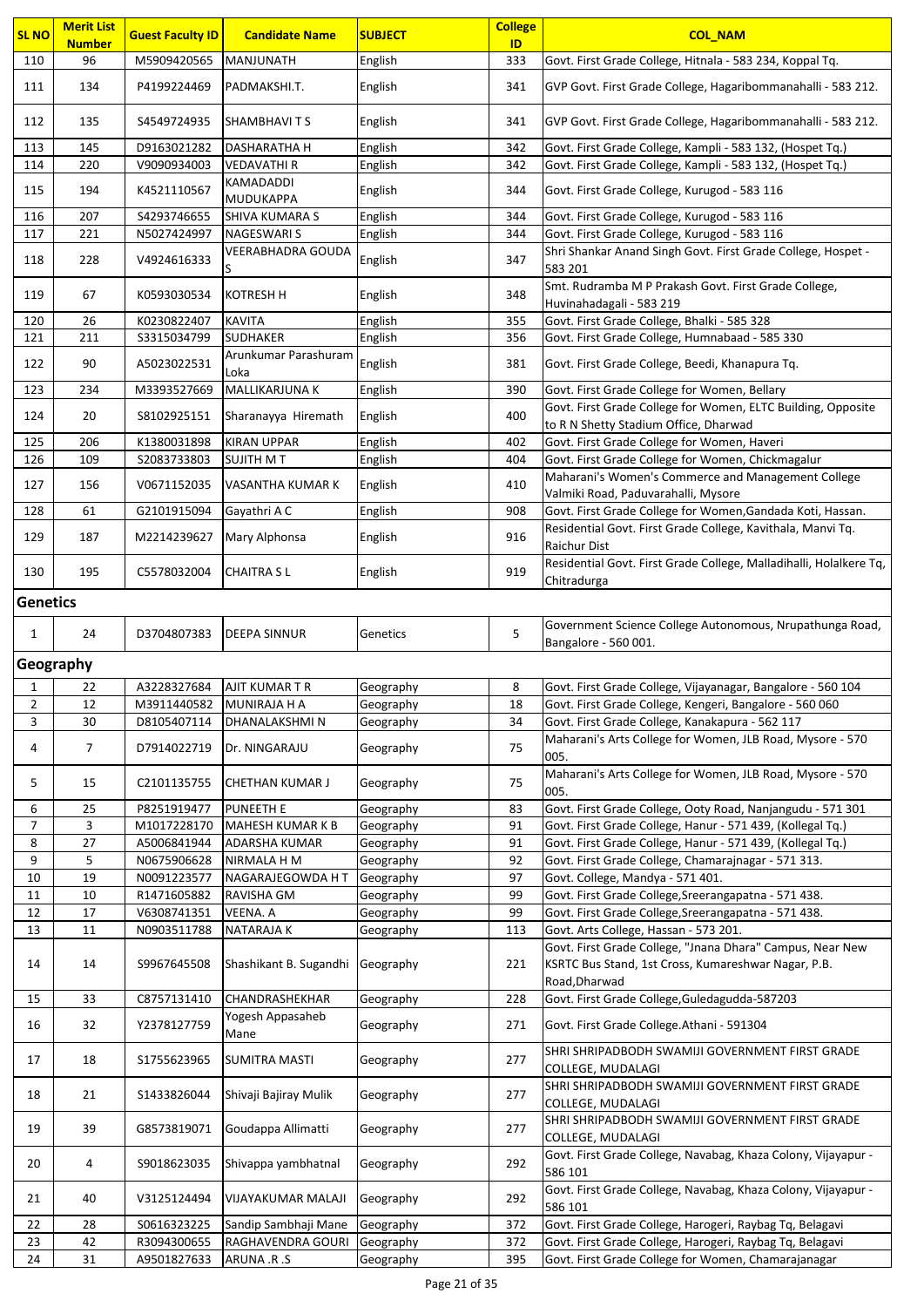| <b>SL NO</b>        | <b>Merit List</b><br><b>Number</b>         | <b>Guest Faculty ID</b>     | <b>Candidate Name</b>                      | <b>SUBJECT</b> | <b>College</b><br>ID | <b>COL NAM</b>                                                                                                              |  |  |  |  |
|---------------------|--------------------------------------------|-----------------------------|--------------------------------------------|----------------|----------------------|-----------------------------------------------------------------------------------------------------------------------------|--|--|--|--|
| <b>GEOLOGY</b>      |                                            |                             |                                            |                |                      |                                                                                                                             |  |  |  |  |
| 1                   | 29                                         | S5794402272                 | <b>SREEKANTHA</b>                          | <b>GEOLOGY</b> | 5                    | Government Science College Autonomous, Nrupathunga Road,                                                                    |  |  |  |  |
|                     | 28                                         |                             |                                            |                | 72                   | Bangalore - 560 001.<br>Maharanis Science College for Women, Mysore - 570 005.                                              |  |  |  |  |
| 2                   | SIDDALINGAMURTHY S GEOLOGY<br>\$9280601860 |                             |                                            |                |                      |                                                                                                                             |  |  |  |  |
| Hindi               |                                            |                             |                                            |                |                      |                                                                                                                             |  |  |  |  |
| $\mathbf{1}$        | 60                                         | H1587343818                 | <b>HEMAVATHI S</b>                         | Hindi          | 16<br>153            | Govt. First Grade College, Yelahanka, Bangalore.- 560 064                                                                   |  |  |  |  |
| $\mathbf{2}$<br>3   | 50<br>20                                   | K9266104763<br>\$9243026005 | <b>KRISHNA MURTHY S H</b><br><b>SUMAHK</b> | Hindi<br>Hindi | 168                  | Govt. Science College, Chitradurga - 577 501.<br>Govt. First Grade College, Harihara - 577 601                              |  |  |  |  |
| 4                   | 38                                         | U0441415057                 | <b>UMADEVIE</b>                            | Hindi          | 172                  | Janatha Government First Grade College, Basavapatna.                                                                        |  |  |  |  |
| 5                   | 21                                         | M6886917128                 | <b>Mohamed Pasha</b>                       | Hindi          | 173                  | I.D.S.G.Govt. College, Chikkamagalur - 577 102.                                                                             |  |  |  |  |
| 6                   | 3                                          | K2009936396                 | <b>K PRAKASH</b>                           | Hindi          | 179                  | Govt. First Grade College, Kadur - 577 548.                                                                                 |  |  |  |  |
| $\overline{7}$      | 58                                         | M8866030448                 | <b>MAMATHATC</b>                           | Hindi          | 179                  | Govt. First Grade College, Kadur - 577 548.                                                                                 |  |  |  |  |
| 8                   | 63                                         | S6720222999                 | <b>SAVITHA S</b>                           | Hindi          | 202                  | Govt. First Grade College, Hebri - 576 112, (Karkala Tq.)                                                                   |  |  |  |  |
| 9                   | 27                                         | R6966810664                 | Raghurana Naik                             | Hindi          | 207                  | Govt. First Grade College, Thenkanidiyur, Udupi - 576 106<br>Shri. Siddeshwara Govt. First Grade College & PG Study Centre- |  |  |  |  |
| 10                  | 16                                         | U9061730455                 | UMESH GOLANNAVAR                           | Hindi          | 226                  | Nargund - 582 207.                                                                                                          |  |  |  |  |
| 11                  | 40                                         | S7665637208                 | <b>SURENDRA DHALE</b>                      | Hindi          | 240                  | Govt. First Grade College, Ranebennur - 581 115                                                                             |  |  |  |  |
| 12                  | 1                                          | P9406707351                 | PRAKASH P JADHAV                           | Hindi          | 261                  | Govt. First Grade College, Ainapura - 591 303, (Athani Tq.)                                                                 |  |  |  |  |
| 13                  | 55                                         | A5139223682                 | Amol Shindhe                               | Hindi          | 261                  | Govt. First Grade College, Ainapura - 591 303, (Athani Tq.)                                                                 |  |  |  |  |
| 14                  | 19                                         | M4333522764                 | <b>MAHADEV HEDDURE</b>                     | Hindi          | 263                  | Govt. First Grade College, Sadalaga (Chikkodi Tq.)                                                                          |  |  |  |  |
| 15                  | 48                                         | G4986526755                 | <b>GEETA TALLUR</b>                        | Hindi          | 264                  | Govt. First Grade College, Hukkeri - 591 309                                                                                |  |  |  |  |
| 16                  | 32                                         | M0431021940                 | MALLIKARJUNAYYA G M Hindi                  |                | 280                  | Govt. First Grade College for Women, Jamakhandi - 587 301.                                                                  |  |  |  |  |
| 17                  | 18                                         | H8624517354                 | Hadasange Ujwala<br>Gurusidh               | Hindi          | 292                  | Govt. First Grade College, Navabag, Khaza Colony, Vijayapur -<br>586 101                                                    |  |  |  |  |
| 18                  | 31                                         | \$5353932406                | SHIVASHARANAPPA                            | Hindi          | 297                  | Govt. First Grade College, Sindagi - 586 128                                                                                |  |  |  |  |
| 19                  | 22                                         | D9472313185                 | DR. TATYARAO                               | Hindi          | 299                  | Govt. College, Sedam Road, Gulbarga - 585 105.                                                                              |  |  |  |  |
| 20                  | 51                                         | S5284121825                 | SANJEEV                                    | Hindi          | 301                  | Govt. First Grade College, Chittapura - 585 211                                                                             |  |  |  |  |
| 21                  | 13                                         | M9432410702                 | <b>MALLIKARJUN BUKKA</b>                   | Hindi          | 310                  | Govt. First Grade College for Women, Jewargi Colony- 585 102,<br>Gulbarga                                                   |  |  |  |  |
| 22                  | 41                                         | A2931544136                 | AMEERHAMAJA<br>TEGGINAMANI                 | Hindi          | 324                  | Govt. First Grade College, Raichur - 584 101                                                                                |  |  |  |  |
| 23                  | 57                                         | J1126321860                 | <b>JYOTHILAXMI</b>                         | Hindi          | 324                  | Govt. First Grade College, Raichur - 584 101                                                                                |  |  |  |  |
| 24<br>25            | 4<br>30                                    | D5298443553                 | Dr.Ade Ganpati<br>PALLAVI                  | Hindi          | 352<br>352           | Govt. First Grade College, Bidar - 585 401.                                                                                 |  |  |  |  |
|                     |                                            | P2141826866                 |                                            | Hindi          |                      | Govt. First Grade College, Bidar - 585 401.<br>M K K P Govt. First Grade College, Hulsooru - 585 416,                       |  |  |  |  |
| 26                  | 9                                          | R2035204490                 | <b>RAVINDRA</b>                            | Hindi          | 359                  | Basavakalyana Tq.                                                                                                           |  |  |  |  |
| 27                  | 47                                         | U9309708379                 | <b>UMESH K NAIK</b>                        | Hindi          | 362                  | Govt. First Grade College, Sagar                                                                                            |  |  |  |  |
| 28                  | 53                                         | S9312729450                 | SHAILASHREE K C                            | Hindi          | 389                  | Govt. First Grade College for Women, Shimoga                                                                                |  |  |  |  |
| 29                  | 35                                         | D2113348876                 | Dr RAMESH                                  | Hindi          | 393                  | Govt. First Grade College for Women, Raichur                                                                                |  |  |  |  |
| 30                  | 61                                         | G5488304068                 | <b>GEETHA KUMARI K</b>                     | Hindi          | 409                  | Govt. First Grade College for Women, Puttur, Dakshina Kannada                                                               |  |  |  |  |
| <b>History</b>      |                                            |                             |                                            |                |                      |                                                                                                                             |  |  |  |  |
| $\mathbf{1}$        | 70                                         | D6633152153                 | Dr.Shivaraj                                | History        | 8                    | Govt. First Grade College, Vijayanagar, Bangalore - 560 104                                                                 |  |  |  |  |
| $\overline{2}$      | 100                                        | S0465032297                 | SRIKANTA MURTHY N                          | History        | 9                    | Govt. First Grade College, K.R.Puram, Bangalore - 560 036.                                                                  |  |  |  |  |
| 3                   | 105                                        | V7286121815                 | <b>VASANTHAKUMARI R</b>                    | History        | 16                   | Govt. First Grade College, Yelahanka, Bangalore.- 560 064                                                                   |  |  |  |  |
| 4                   | 138                                        | V6890614544                 | VENKATACHALAPATHI L<br>С                   | History        | 18                   | Govt. First Grade College, Kengeri, Bangalore - 560 060                                                                     |  |  |  |  |
| 5                   | 129                                        | R2853151428                 | <b>RAVI R</b>                              | History        | 26                   | Govt. First Grade College, Nelamangala - 562 123                                                                            |  |  |  |  |
| 6                   | 71                                         | D7850534718                 | Dr.Yashodha N                              | History        | 30                   | Govt. First Grade College, Bidadi - 562 109, Ramanagar Tq.                                                                  |  |  |  |  |
| $\overline{7}$<br>8 | 53<br>76                                   | V6192546863<br>G6470841207  | VISHWANATHA M<br>Girisha D.D               | History        | 34<br>34             | Govt. First Grade College, Kanakapura - 562 117<br>Govt. First Grade College, Kanakapura - 562 117                          |  |  |  |  |
|                     |                                            |                             |                                            | History        |                      | Sri Honnadevi Govt. First Grade College, Dandinashivara - 572                                                               |  |  |  |  |
| 9                   | 133                                        | M6568328037                 | MURALEEDHARA T S                           | History        | 49                   | 215, Turuvekere Tq.                                                                                                         |  |  |  |  |
| 10                  | 19                                         | K8949543511                 | KUMARA G C                                 | History        | 50                   | Govt. First Grade College, Bukkapatna - 572 115, Sira Tq.                                                                   |  |  |  |  |
| 11                  | 157                                        | R1764730969                 | REHANA A                                   | History        | 61                   | Govt. First Grade College, Vemagal - 563 157,                                                                               |  |  |  |  |
| 12                  | 36                                         | V9023200110                 | VENU S.K                                   | History        | 62                   | Govt First Grade womens College, Chikkaballapur-562101                                                                      |  |  |  |  |
| 13                  | 61                                         | V2239228950                 | <b>VIJAYA K R</b>                          | History        | 63                   | Govt. Boys College, Kolar - 563 101.                                                                                        |  |  |  |  |
| 14                  | 60                                         | M1124051142                 | MANGAMMA K M                               | History        | 66                   | GOVT. FIRST GRADE COLLEGE, SULIKUNTE ROAD, BANGARPET,<br><b>KOLAR DIST</b>                                                  |  |  |  |  |
| 15                  | 10                                         | J4861250203                 | JAYASWAMY                                  | History        | 74                   | Sri. D Devaraj urs Govt. First Grade College, Hunsur - 571 105.                                                             |  |  |  |  |
| 16                  | $\mathbf{1}$                               | D0106040496                 | Dr. RAVINDRA J C                           | History        | 75                   | Maharani's Arts College for Women, JLB Road, Mysore - 570<br>005.                                                           |  |  |  |  |
| 17                  | $\overline{7}$                             | P7865523501                 | PRAKASH K                                  | History        | 75                   | Maharani's Arts College for Women, JLB Road, Mysore - 570<br>005.                                                           |  |  |  |  |
| 18                  | 24                                         | B2129233202                 | Bhavya R                                   | History        | 75                   | Maharani's Arts College for Women, JLB Road, Mysore - 570<br>005.                                                           |  |  |  |  |
| 19                  | 59                                         | D9129509021                 | Dr.MANIKANTA S                             | History        | 85                   | Govt. First Grade College, Hanagodu - 571 105, Hunsur Tq.                                                                   |  |  |  |  |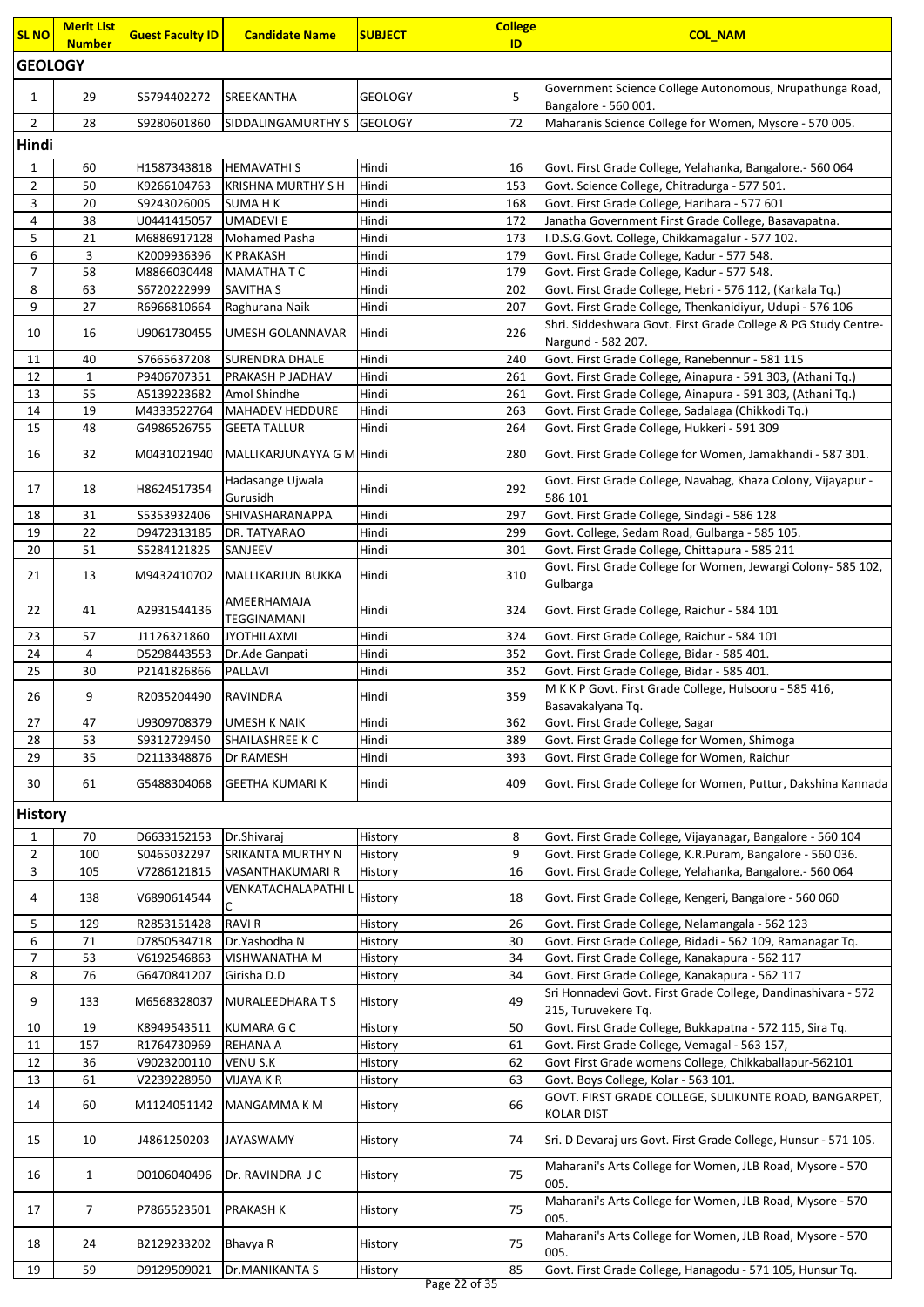| <b>SL NO</b> | <b>Merit List</b><br><b>Number</b> | <b>Guest Faculty ID</b>    | <b>Candidate Name</b>          | <b>SUBJECT</b>     | <b>College</b><br>ID | <b>COL_NAM</b>                                                                                                            |
|--------------|------------------------------------|----------------------------|--------------------------------|--------------------|----------------------|---------------------------------------------------------------------------------------------------------------------------|
| 20           | 23                                 | R3673918768                | RADHIKA H J                    | History            | 87                   | Govt. First Grade College, Siddartha Layout - 570 011, Mysore                                                             |
| 21           | 33                                 | S6848909028                | SUNIL KUMAR H M                | History            | 87                   | Govt. First Grade College, Siddartha Layout - 570 011, Mysore                                                             |
| 22           | 40                                 | M6474124090                | <b>MAHESHA</b>                 | History            | 88                   | Govt. First Grade College, Hullahalli - 571 314, Nanjangud Tq                                                             |
| 23           | 29                                 | G6587924595                | <b>GANGADHARAKB</b>            | History            | 92                   | Govt. First Grade College, Chamarajnagar - 571 313.                                                                       |
| 24           | 3                                  | M4654313696                | <b>MAHESHA B</b>               | History            | 94                   | Govt. First Grade College, N.A.P COLONY. MYSORE-OOTY ROAD,<br>Gundlupet - 571 111                                         |
|              |                                    |                            |                                |                    |                      | Govt. First Grade College, N.A.P COLONY. MYSORE-OOTY ROAD,                                                                |
| 25           | 11                                 | M6285531245                | MAHADEVAIAH K                  | History            | 94                   | Gundlupet - 571 111                                                                                                       |
| 26<br>27     | 64<br>55                           | S9954729434                | SATHISHA CT                    | History            | 97                   | Govt. College, Mandya - 571 401.                                                                                          |
|              |                                    | R5667229838                | RAVIKUMAR M                    | History            | 100                  | Govt. First Grade College, K.R.Pet - 571 426.                                                                             |
| 28           | 56                                 | U0379725065                | UMASHANKARA N                  | History            | 107                  | Govt. First Grade College, Bharathinagara - 571 422, Maddur Tq.                                                           |
| 29           | 67                                 | R6303521306                | Rajashekhara Murthy            | History            | 115                  | B.M.Shetty, Govt. First Grade College, Konnanur - 573 130,<br>(Arkalgudu Tq.)                                             |
| 30           | 65                                 | D0194730320                | Dr. C N SHILPASHREE            | History            | 117                  | Govt. First Grade College for Women, Holenarasipura - 573 211                                                             |
| 31           | 22                                 | A2953323280                | ABDUL RAHEEM M S               | History            | 119                  | GOVERNMENT FIRST GRADE COLLEGE, SAKLESHPUR-573134<br><b>HASSAN DIST</b>                                                   |
| 32           | 72                                 | V7014354952                | <b>VINAYAK HEGDE</b>           | History            | 119                  | GOVERNMENT FIRST GRADE COLLEGE, SAKLESHPUR-573134<br><b>HASSAN DIST</b>                                                   |
| 33           | 8                                  | S1968149145                | SIDDALINGAMURTHY M History     |                    | 123                  | Govt. First Grade College, Gandasi, (Arasikere Tq.)                                                                       |
| 34           | 47                                 | \$3363532529               | SHEELA S R                     | History            | 127                  | Govt. Home Science College for Women, Salagame Road,                                                                      |
| 35           | 43                                 | R9627940474                | RAMESHA G N                    | History            | 134                  | Hassan - 573 202 (Co-ED)<br>Govt. First Grade College, Halebidu - 573 121, Belur Tq.                                      |
|              |                                    |                            |                                |                    |                      | Smt. Indiragandhi Govt. First Grade College for Women, Sagar -                                                            |
| 36           | 32                                 | G2925602130                | Ganesha D                      | History            | 145                  | 577 401.                                                                                                                  |
| 37           | 169                                | \$5552904136               | <b>SURESHAN</b>                | History            | 145                  | Smt. Indiragandhi Govt. First Grade College for Women, Sagar -<br>577 401.                                                |
| 38           | 6                                  | H5038047863                | <b>HEMAD</b>                   | History            | 147                  | Govt. First Grade College, Shimoga - 577 201                                                                              |
| 39           | 41                                 | K5521411476                | KAMMARA<br>NAGABHUSHANA        | History            | 155                  | Govt. First Grade College, Molkalmuru - 577 535.                                                                          |
| 40           | 15                                 | R3198632630                | RAMACHANDRAPPA K               | History            | 164                  | Govt. First Grade College, Nyamathi - 577 223, (Honnali Tq.)                                                              |
| 41           | 44                                 | M6853009171                | Mruthyunjaya                   | History            | 164                  | Govt. First Grade College, Nyamathi - 577 223, (Honnali Tq.)                                                              |
| 42           | 63                                 | S9427713943                | <b>SUMANA R</b>                | History            | 166                  | Govt. First Grade Womens College, Davanagere - 577 004                                                                    |
| 43           | 162                                | P8274450760                | PRABHAKARA Y                   | History            | 169                  | Govt. First Grade College, Harapanahalli - 583 131                                                                        |
| 44           | 85                                 | 03882453735                | ONKARAMURTHY R S               | History            | 173                  | I.D.S.G.Govt. College, Chikkamagalur - 577 102.                                                                           |
| 45           | 115                                | N1767729253                | NANDINI G M                    | History            | 179                  | Govt. First Grade College, Kadur - 577 548.                                                                               |
| 46           | 127                                | S9242337750                | SACHIN KUMAR G R               | History            | 182                  | Government First Grade College, Kalasa - 577124, Mudigere<br>Taluk                                                        |
| 47           | 92                                 | L6710620982                | LOKESHA                        | History            | 201                  | Govt. First Grade College, Belandoor, Kaimana Post Puttur T Q D<br>K574 202                                               |
| 48           | 131                                | S5877925925                | <b>SUSHMA S. SHETTY</b>        | History            | 202                  | Govt. First Grade College, Hebri - 576 112, (Karkala Tg.)<br>Govt.<br>First Grade College, Hebri - 576 112, (Karkala Tg.) |
| 49           | 136                                | Y2408344047                | YASHODA NAIK                   | History            | 211                  | Govt First Grade College Koteshwara, Kundapura                                                                            |
| 50           | 52                                 | P1435600319                | PRADEEP N V                    | History            | 216                  | Govt. First Grade College, Virajpet - 571 218                                                                             |
|              |                                    |                            | ANKALI                         |                    |                      | Shri. Siddeshwara Govt. First Grade College & PG Study Centre-                                                            |
| 51           | 175                                | A7916632037                | RUKSHANABEGUM                  | History            | 226                  | Nargund - 582 207.                                                                                                        |
| 52           | 142                                | M8746150697                | <b>MAHANTESH ALUR</b>          | History            | 228                  | Govt. First Grade College, Guledagudda-587203                                                                             |
| 53           | 149                                | M8439125744                | <b>MANJUNATHA E</b>            | History            | 230                  | Sri Jagadguru Thontadarya Govt. First Grade College, Mundargi -<br>582 118                                                |
| 54           | 145                                | K7410432939                | <b>KRISHTAPPA BENTUR</b>       | History            | 234                  | SMBK Govt. First Grade College, Naregal - 582 119, Ron Tq.                                                                |
| 55           | 144                                | C4468810504                | CHANDRASHEKHAR<br><b>NAYAK</b> | History            | 237                  | Govt. First Grade College, Akkialur - 581 102, (Hanagal Tq.)                                                              |
| 56           | 171                                | U8243903116                | <b>UMMEQURSHID</b>             | History            | 240                  | Govt. First Grade College, Ranebennur - 581 115                                                                           |
|              |                                    |                            | <b>DODDAMANI</b>               |                    |                      |                                                                                                                           |
| 57<br>58     | 78<br>16                           | N3779212380<br>R7497807597 | NINGAPPA B<br>RUDRAPPA BASAPPA | History<br>History | 246<br>249           | Govt. First Grade College, Tilavalli, Hangal Tq<br>Govt. First Grade College, Mundgod - 581 349.                          |
|              |                                    |                            | TALAWAR                        |                    |                      |                                                                                                                           |
| 59           | 28                                 | S7235012887                | SARASWATI                      | History            | 249                  | Govt. First Grade College, Mundgod - 581 349.                                                                             |
| 60           | 5                                  | R8355323772                | RAMESH SATYAIGOL               | History            | 264                  | Govt. First Grade College, Hukkeri - 591 309                                                                              |
| 61           | 9                                  | L1123923700                | LATA VIJAYANAVAR               | History            | 264                  | Govt. First Grade College, Hukkeri - 591 309                                                                              |
| 62           | 31                                 | S3889619397                | Shrishail Devaraddi            | History            | 271                  | Govt. First Grade College.Athani - 591304                                                                                 |
| 63           | 140                                | A2304116162                | <b>APPU JADHAV</b>             | History            | 274                  | Shri.Mallappa Yegappa Khyadi Govt. First Grade College,<br>Telsang 591 265, Athani Tq.                                    |
| 64           | 114                                | M0735115615                | MAYAPPA PRABHU<br>KANTIKAR     | History            | 277                  | SHRI SHRIPADBODH SWAMIJI GOVERNMENT FIRST GRADE<br>COLLEGE, MUDALAGI                                                      |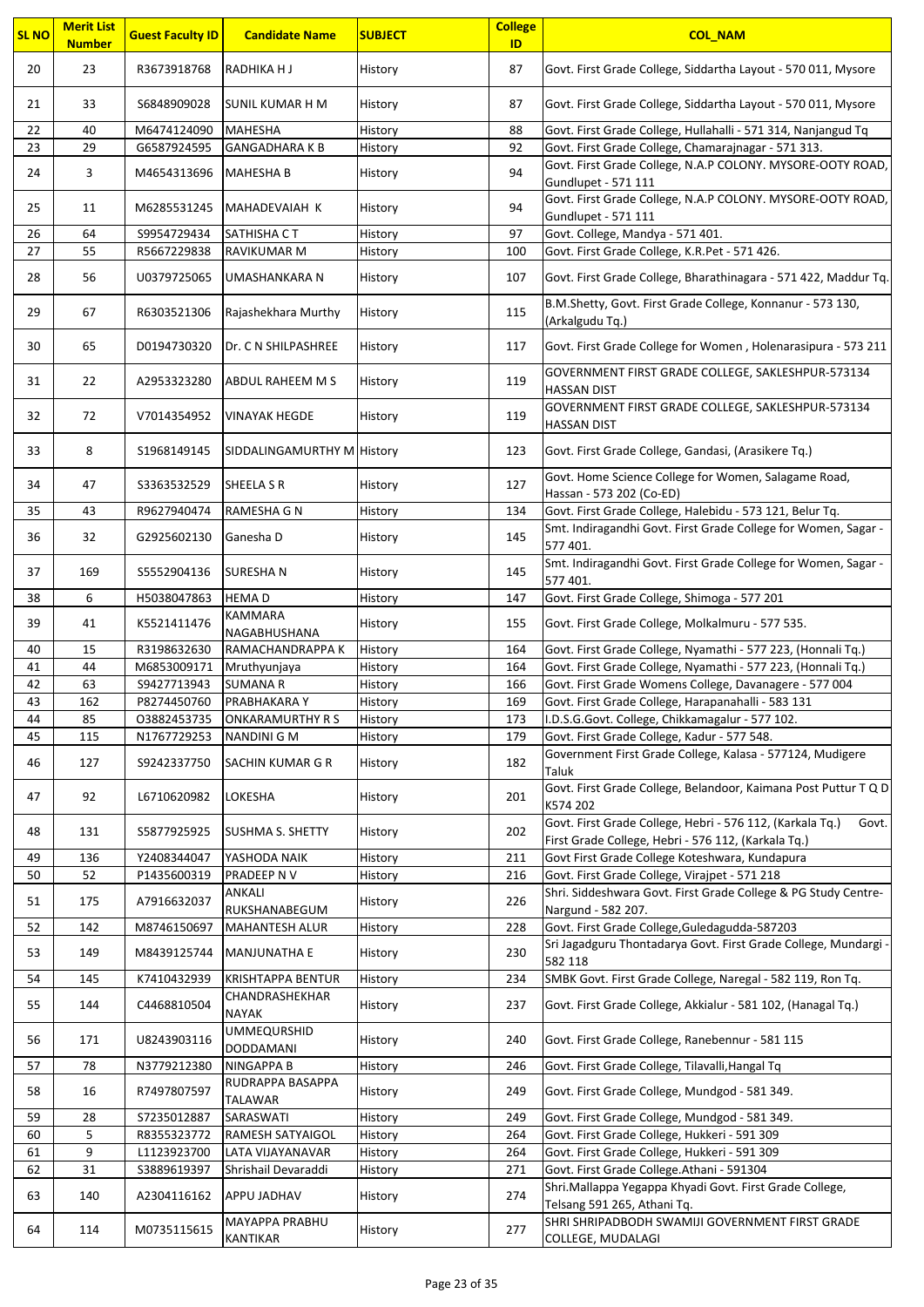| <b>SL NO</b>   | <b>Merit List</b><br><b>Number</b> | <b>Guest Faculty ID</b>    | <b>Candidate Name</b>               | <b>SUBJECT</b>                             | <b>College</b><br>ID | <b>COL NAM</b>                                                                                        |
|----------------|------------------------------------|----------------------------|-------------------------------------|--------------------------------------------|----------------------|-------------------------------------------------------------------------------------------------------|
| 65             | 160                                | 19277753868                | <b>ISMAIL MUJAWAR</b>               | History                                    | 282                  | Shri C N Nirani Govt. First Grade College, Savalagi - 587330,                                         |
| 66             | 21                                 | P8SSLC59792                | PULIKESHI SUNAGAR                   | History                                    | 287                  | Jamakhandi Tq.<br>Government First Grade College ILKAL- 587 125 Hungund Tq:                           |
| 67             | 123                                | S3774827588                | <b>SAVITA</b>                       | History                                    | 299                  | Govt. College, Sedam Road, Gulbarga - 585 105.                                                        |
| 68             | 154                                | D4187028171                | Dr. Bharati                         | History                                    | 301                  | Govt. First Grade College, Chittapura - 585 211                                                       |
| 69             | 143                                | S0379436647                | SUDHARSHAN                          | History                                    | 302                  | GOVT. FIRST GRADE COLLEGE, SEDAM                                                                      |
| 70             | 49                                 | S8139036214                | <b>SHRIKANTA</b>                    | History                                    | 316                  | Govt. First Grade College, Gurumitkal - 585 214, Yadgir Tq.                                           |
| 71             | 117                                | V3734251806                | <b>VISHWANATH P</b><br>NANDIKOL     | History                                    | 317                  | Govt. First Grade College, Shahapur - 585 223.                                                        |
| 72             | 148                                | A4363728637                | <b>AMRUTABAI</b>                    | History                                    | 320                  | Govt. College, Sindhanoor - 584 128.                                                                  |
| 73             | 163                                | F1360331588                | <b>FAKKIRAPPA</b><br>KARIDURAGANAVA | History                                    | 328                  | Govt. First Grade College, Yelburga - 583 236.                                                        |
| 74             | 146                                | V4168504277                | <b>VEENA POOJARTHI</b>              | History                                    | 331                  | Govt. First Grade College, Koppal - 583 231                                                           |
| 75             | 161                                | G8248728367                | GADDEPPA                            | History                                    | 332                  | Govt. First Grade College, Hosabandihralapura, Koppal Tq:                                             |
| 76             | 135                                | M5120423482                | MAHALINGE GOWDA G History           |                                            | 339                  | SRIMATHI ANGADI VEERAMMA THIRUKAPPA GOVT FIRST<br><b>GRADE COLLEGE KUDLIGI</b>                        |
| 77             | 132                                | A3254714616                | AMAREGOUDA                          | History                                    | 342                  | Govt. First Grade College, Kampli - 583 132, (Hospet Tq.)                                             |
| 78             | $\overline{2}$                     | E1760423569                | <b>E YERRISWAMY</b>                 | History                                    | 349                  | Govt. First Grade College, Mariyammanahalli - 583 222, Hospet<br>Tq.                                  |
| 79             | 84                                 | V8548327124                | VISHVANATHRADDY                     | History                                    | 356                  | Govt. First Grade College, Humnabaad - 585 330                                                        |
| 80             | 34                                 | \$6330622896               | <b>SHEKAR H S</b>                   | History                                    | 360                  | Govt. First Grade College for Women, Byrapura, T.Narasipura<br>Tq, Mysore-571124                      |
| 81             | 82                                 | S2307418381                | SHANKARAIAH                         | History                                    | 374                  | Govt. First Grade College, Mudipu, Bantwala Tq.                                                       |
| 82             | 39                                 | \$6966810470               | SHRIDEVI SADASHIV<br>SAPTASA        | History                                    | 375                  | Govt. First Grade College, Nippani, Belagavi                                                          |
| 83             | 68                                 | V8788701182                | <b>VENKATESHA C</b>                 | History                                    | 376                  | Govt. First Grade College, AYANUR, SHIVAMOGGA (T)                                                     |
| 84             | 58                                 | V8323627063                | <b>VISHWANATHREDDY</b>              | History                                    | 378                  | Govt. First Grade College, Hunasagi, Surupura Tq.                                                     |
| 85             | 152                                | B9145534331                | BHEEMARAY<br>DHAVALESHWAR           | History                                    | 384                  | <b>GOVERNMENT FIRST GRADE COLLEGE ZALAKI</b>                                                          |
| 86             | 35                                 | S3410529304                | SHIVARAJU                           | History                                    | 387                  | Govt. First Grade Women College, Tumkur                                                               |
| 87             | 14                                 | M6474124090                | <b>MAHESHA</b>                      | History                                    | 393                  | Govt. First Grade College for Women, Raichur                                                          |
| 88             | 155                                | B3126341039                | <b>BHARAMAPPA BHAVI</b>             | History                                    | 400                  | Govt. First Grade College for Women, ELTC Building, Opposite<br>to R N Shetty Stadium Office, Dharwad |
| 89             | 77                                 | V2368712141                | VEENA NAGESH GOUDA History          |                                            | 403                  | Govt. First Grade College for Women, Karwar.                                                          |
| 90             | 30                                 | P8685604874                | PRAMOD M G                          | History                                    | 409                  | Govt. First Grade College for Women, Puttur, Dakshina Kannada                                         |
| 91             | 147                                | J9947534091                | JAYACHANDRA M G                     | History                                    | 412                  | Govt. First Grade College, Turuvihal, Sindhanur Tq.                                                   |
| 92             | 42                                 | L8333753194                | Lakshmana KT                        | History                                    | 911                  | Residential Govt first grade College Haradanahalli. Hole Narsipur<br>Tq, Hassan District              |
| 93             | 50                                 | C9674625518                | <b>CHANNAPPA</b>                    | History                                    | 916                  | Residential Govt. First Grade College, Kavithala, Manvi Tq.<br>Raichur Dist                           |
| 94             | 89                                 | A6212526466                | AADIL M K                           | History                                    | 918                  | Residential Govt. First Grade College, Kallihala, Haveri                                              |
| 95             | 141                                | P4698025870                | PARAMESHAPPA                        | History                                    | 918                  | Residential Govt. First Grade College, Kallihala, Haveri                                              |
|                |                                    |                            | MULAGUNDA                           |                                            |                      |                                                                                                       |
|                | <b>HOME SCIENCE</b>                |                            |                                     |                                            |                      |                                                                                                       |
| 1              | 6                                  | D3219416706                | DR.SAIRABANU<br><b>DARAGAD</b>      | <b>HOME SCIENCE</b>                        | 4                    | SMT. VHD CENTRAL INSTITUTE OF HOME SCIENCE                                                            |
| $\overline{2}$ | 8                                  | 10602305976                | I. Pavitra Shyam                    | HOME SCIENCE                               | 4                    | SMT. VHD CENTRAL INSTITUTE OF HOME SCIENCE                                                            |
| 3              | 11                                 | C5832707267                | Chandrakala. B                      | <b>HOME SCIENCE</b>                        | 4                    | SMT. VHD CENTRAL INSTITUTE OF HOME SCIENCE                                                            |
| 4              | 12                                 | M8512211680                | More Srividya                       | HOME SCIENCE                               | 4                    | SMT. VHD CENTRAL INSTITUTE OF HOME SCIENCE                                                            |
| 5              | 17                                 | P0361539483                | PRIYANKA A G                        | HOME SCIENCE                               | 4                    | SMT. VHD CENTRAL INSTITUTE OF HOME SCIENCE                                                            |
| 6<br>7         | 18<br>20                           | U3264240528<br>S4931930590 | Udaykumar<br>SYEDA MISBAH           | <b>HOME SCIENCE</b><br><b>HOME SCIENCE</b> | 4<br>4               | SMT. VHD CENTRAL INSTITUTE OF HOME SCIENCE<br>SMT. VHD CENTRAL INSTITUTE OF HOME SCIENCE              |
|                |                                    |                            | <b>FATHIMA</b>                      |                                            |                      |                                                                                                       |
| 8              | 22                                 | P8340304334                | Pooja                               | <b>HOME SCIENCE</b>                        | 4                    | SMT. VHD CENTRAL INSTITUTE OF HOME SCIENCE                                                            |
| 9<br>10        | 23<br>24                           | S4814104422<br>A0174226222 | SOUMYASHREE S<br>ANJANA SHRI.K.S.   | HOME SCIENCE<br>HOME SCIENCE               | 4<br>4               | SMT. VHD CENTRAL INSTITUTE OF HOME SCIENCE<br>SMT. VHD CENTRAL INSTITUTE OF HOME SCIENCE              |
|                |                                    |                            |                                     |                                            |                      |                                                                                                       |
|                | <b>Industrial Chemistry</b>        |                            |                                     |                                            |                      |                                                                                                       |
| $\mathbf{1}$   | $\overline{2}$                     | R4342300990                | RAJESH ACHARYA<br>NANDITA NAGESH    | <b>Industrial Chemistry</b>                | 247                  | Govt Arts & Science College, Karwar - 581 301.                                                        |
| $\overline{2}$ | 3                                  | N7767101649                | <b>NAYAK</b>                        | <b>Industrial Chemistry</b>                | 247                  | Govt Arts & Science College, Karwar - 581 301.                                                        |
| 3              | 6                                  | R9Naik01482                | Roopa Vinod Naik                    | <b>Industrial Chemistry</b>                | 247                  | Govt Arts & Science College, Karwar - 581 301.                                                        |
|                | <b>JOURNALISM</b>                  |                            |                                     |                                            |                      |                                                                                                       |
| 1              | 13                                 | D6717615201                | Dr.Krishna                          | JOURNALISM                                 | 11                   | Government First Grade College, Rajajinagar                                                           |
| $\overline{2}$ | 15                                 | K3605757226                | Kavitha N                           | <b>JOURNALISM</b>                          | 16                   | Govt. First Grade College, Yelahanka, Bangalore.- 560 064                                             |
| 3              | 22                                 | A0982310021                | <b>ANIL KUMAR</b>                   | JOURNALISM                                 | 24                   | Govt. First Grade College, Hoskote - 562 110.                                                         |
| 4              | 27                                 | K0528025163                | <b>KESHAVA MURTHY</b>               | <b>JOURNALISM</b>                          | 28                   | Govt. First Grade College, Ramanagara - 562159                                                        |
| 5              | 19                                 | R5051459380                | Rajendra Singh Babu N               | <b>JOURNALISM</b><br>$D280$ 24 of $25$     | 31                   | Govt. First Grade College, Channapatna- 571 501.                                                      |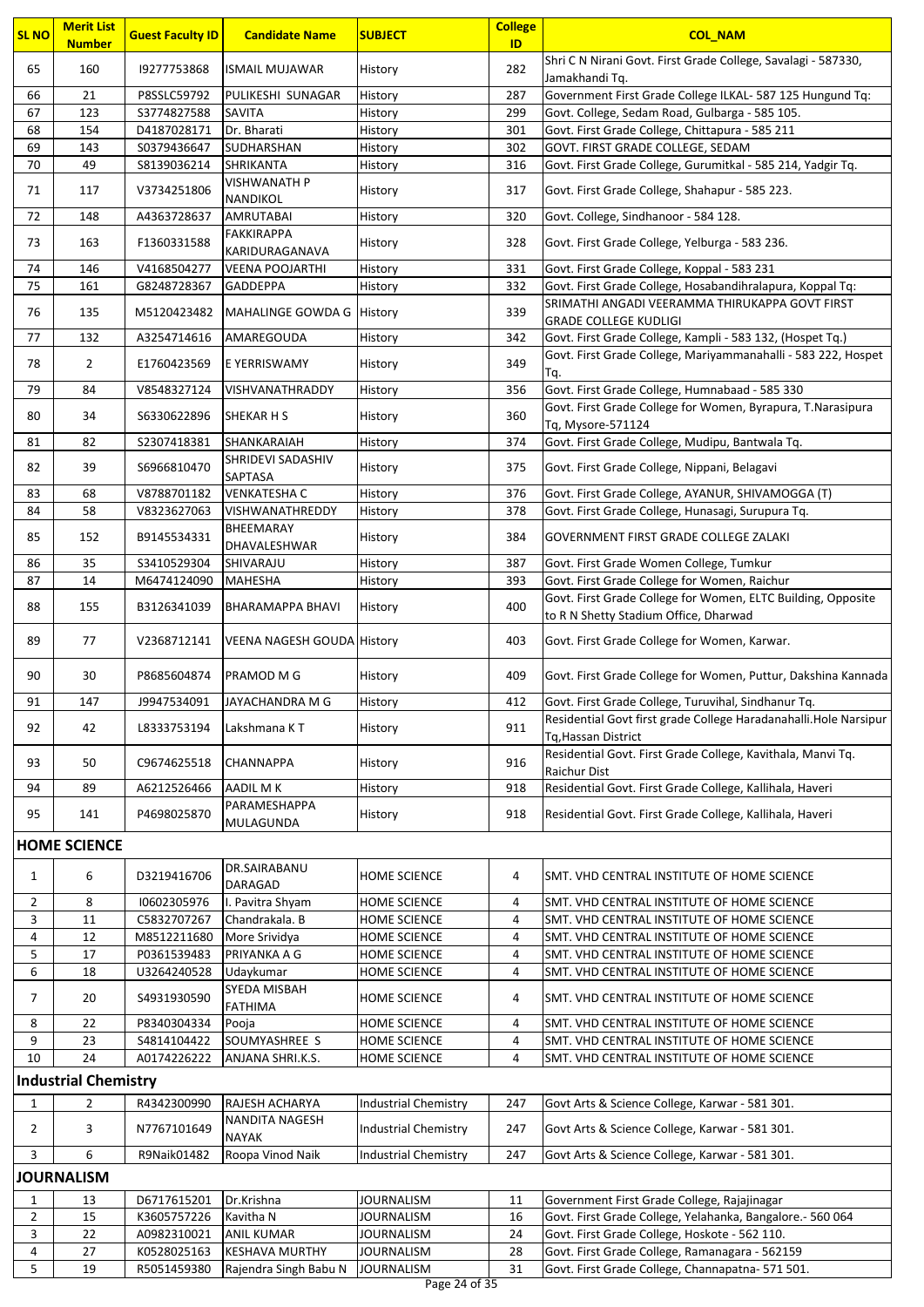| <b>SL NO</b>   | <b>Merit List</b><br><b>Number</b> | <b>Guest Faculty ID</b>    | <b>Candidate Name</b>                 | <b>SUBJECT</b>     | <b>College</b><br>ID | <b>COL NAM</b>                                                                                                         |
|----------------|------------------------------------|----------------------------|---------------------------------------|--------------------|----------------------|------------------------------------------------------------------------------------------------------------------------|
| 6              | 1                                  | D3724251127                | <b>DEVARAJU C</b>                     | <b>JOURNALISM</b>  | 48                   | Govt. First Grade College, Tiptur - 572 201                                                                            |
| $\overline{7}$ | 8                                  | N3214405673                | NAVEENA N                             | JOURNALISM         | 98                   | Govt. College for Women, M.C.Road, Mandya - 571 401.                                                                   |
| 8              | 24                                 | K0089125356                | Kavya C P                             | JOURNALISM         | 127                  | Govt. Home Science College for Women, Salagame Road,<br>Hassan - 573 202 (Co-ED)                                       |
| 9              | 21                                 | V9994111657                | Varna. M                              | JOURNALISM         | 147                  | Govt. First Grade College, Shimoga - 577 201                                                                           |
| 10             | 23                                 | H9261016805                | <b>HUCCHANGIC</b>                     | JOURNALISM         | 165                  | Govt. First Grade College, MCC B Block, Davanagere - 577 004                                                           |
| 11             | 16                                 | R9636439895                | RAVINDRA SHIVAPPA                     | JOURNALISM         | 330                  | Sri. Kolli Nageshwar Rao Govt. First Grade College, Gangavathi -                                                       |
|                |                                    |                            | TELAGAD                               |                    |                      | 583 227.                                                                                                               |
| 12             | $\overline{7}$                     | B6892909270                | <b>BASAVARAJ KARUGAL</b>              | <b>JOURNALISM</b>  | 331                  | Govt. First Grade College, Koppal - 583 231                                                                            |
| Kannada        |                                    |                            |                                       |                    |                      |                                                                                                                        |
| $\mathbf{1}$   | 218                                | S2617613816                | Suma M N                              | Kannada            | $\mathbf{1}$         | Maharanis Arts, Commerce and Management College for<br>Women, Bangalore - 560 0012.                                    |
| $\overline{2}$ | 219                                | M4999308979                | <b>MAHESH B</b>                       | Kannada            | $\overline{2}$       | Govt. Arts College, Dr. B R Ambedkar Veedhi, Bangalore - 560<br>001.                                                   |
| 3              | 12                                 | V8487409987                | Vishalakshamamma.G                    | Kannada            | 3                    | Government Ramnarayan Chellaram College of Commerce &<br>Management                                                    |
| 4              | 221                                | S8560111139                | Sahana HJ                             | Kannada            | 6                    | Maharanis Science College for Women, Bangalore - 560 001.                                                              |
| 5              | 209                                | S6941416203                | <b>SURESH C</b>                       | Kannada            | 7                    | Dr.S.Gopalraju Govt. First Grade College, Anekal - 562106.                                                             |
| 6              | 36                                 | S2754907637                | <b>SUGOOR MAHAESH</b><br><b>PATIL</b> | Kannada            | 8                    | Govt. First Grade College, Vijayanagar, Bangalore - 560 104                                                            |
| 7              | 114                                | A9393913047                | <b>AMARAVATHI B N</b>                 | Kannada            | 9                    | Govt. First Grade College, K.R.Puram, Bangalore - 560 036.                                                             |
| 8              | 101                                | A5005755937                | Ananda                                | Kannada            | 11                   | Government First Grade College, Rajajinagar                                                                            |
| 9              | 210                                | B7575729553                | BHAGYAMMA                             | Kannada            | 16                   | Govt. First Grade College, Yelahanka, Bangalore.- 560 064                                                              |
| 10             | 205                                | N3773448548                | NARAYANA M D                          | Kannada            | 18                   | Govt. First Grade College, Kengeri, Bangalore - 560 060                                                                |
| 11             | 65                                 | P9297221912                | PRAVEENA                              | Kannada            | 22                   | Govt. First Grade College, Doddaballapura- 561 203.                                                                    |
| 12             | 121                                | M9858106368                | Manjunath T N                         | Kannada            | 23                   | Govt. First Grade College, Vijaypura Road, Devanahalli - 562<br>110.                                                   |
| 13             | 157                                | M7018335410                | MANJUNATHA K                          | Kannada            | 27                   | Govt. First Grade College, Thyamagondglu - 562 132,<br>Nelamangala Tq.                                                 |
| 14             | 132                                | A4516440495                | ANIL KUMAR M K                        | Kannada            | 38                   | Govt. First Grade College, Sira - 572 137.                                                                             |
| 15             | 51                                 | A3509924007                | Ambika KR                             | Kannada            | 53                   | GOVT FIRST GRADE COLLEGE, VIVEKANANDA NAGAR, OPP<br>VIDYANIKETHAN SCHOOL, RAILWAY STATION LINK, B.H. ROAD,<br>TUMAKURU |
| 16             | 46                                 | C2932842532                | CHANAKYA N                            | Kannada            | 56                   | Government College for Women, Chintamani - 563 125.                                                                    |
| 17             | 64                                 | V5712346658                | VIJAYA KUMAR A G                      | Kannada            | 56                   | Government College for Women, Chintamani - 563 125.                                                                    |
| 18             | 95                                 | F6422146979                | FAYAZULLA                             | Kannada            | 56                   | Government College for Women, Chintamani - 563 125.                                                                    |
| 19             | 130                                | A8967556042                | ADINARAYANA T A                       | Kannada            | 59                   | Govt. First Grade College, Gauribidanur - 561 208                                                                      |
| 20             | 109                                | S1779949131                | SUBRAMANYA K V                        | Kannada            | 61                   | Govt. First Grade College, Vemagal - 563 157,                                                                          |
| 21             | 33                                 | \$3936138920               | SARITHA C                             | Kannada            | 63                   | Govt. Boys College, Kolar - 563 101.                                                                                   |
| 22<br>23       | 26<br>34                           | V7067243400<br>R8745550008 | <b>VENKATESHAKR</b><br><b>RAVIG</b>   | Kannada            | 64<br>64             | Govt. College, Mulbagal - 563 131.<br>Govt. College, Mulbagal - 563 131.                                               |
| 24             | 154                                | P1020241208                | <b>PUSHPA</b>                         | Kannada<br>Kannada | 65                   | Govt. Womens College, Kolar - 563 101.                                                                                 |
| 25             | 113                                | P5158239015                | PUSHPALATHA H N                       | Kannada            | 66                   | GOVT. FIRST GRADE COLLEGE, SULIKUNTE ROAD, BANGARPET,<br>KOLAR DIST                                                    |
| 26             | 81                                 | S1848547482                | SUBRAMANI R                           | Kannada            | 69                   | Govt. First Grade College, Rajeev Gandhi Layout (KUDA),<br>Robersonpet, K.G.F - 563 122                                |
| 27             | 70                                 | M2890252100                | Manjuntaha H J                        | Kannada            | 74                   | Sri. D Devaraj urs Govt. First Grade College, Hunsur - 571 105.                                                        |
| 28             | 163                                | D7881941741                | Dr.MANJUNATHA SK                      | Kannada            | 75                   | Maharani's Arts College for Women, JLB Road, Mysore - 570<br>005.                                                      |
| 29             | 50                                 | \$6105319388               | SHOBHARANI G C                        | Kannada            | 78                   | Govt. First Grade College, Kuvempu nagar, Mysore                                                                       |
| 30             | 167                                | J5065800665                | JAYASHRI H R                          | Kannada            | 81                   | Govt. First Grade College, Saligrama - 571 604, K.R.Nagar Tq.                                                          |
| 31             | 106                                | B6415134316                | <b>BASAVANNA M S</b>                  | Kannada            | 83                   | Govt. First Grade College, Ooty Road, Nanjangudu - 571 301                                                             |
| 32             | 23                                 | S4339614481                | SHIVARUDRA S                          | Kannada            | 84                   | Govt. First Grade College, T.Narasipura - 571 124                                                                      |
| 33             | 6                                  | M2917444098                | MAHESHBABU P                          | Kannada            | 87                   | Govt. First Grade College, Siddartha Layout - 570 011, Mysore                                                          |
| 34             | 73                                 | S9902548577                | SRINIVAS C L                          | Kannada            | 87                   | Govt. First Grade College, Siddartha Layout - 570 011, Mysore                                                          |
| 35             | 27                                 | N3360002160                | Nagaraju B S                          | Kannada            | 88                   | Govt. First Grade College, Hullahalli - 571 314, Nanjangud Tq                                                          |
| 36             | 10                                 | R5925828851                | Revanna swamy                         | Kannada            | 90                   | Sri.Mahadeshwara Govt First Grade College, Kollegal - 571 440.                                                         |
| 37             | 18                                 | U9903207501                | Uma J                                 | Kannada            | 91                   | Govt. First Grade College, Hanur - 571 439, (Kollegal Tq.)                                                             |
| 38             | 19                                 | J6107906309                | Jayapradaha                           | Kannada            | 91                   | Govt. First Grade College, Hanur - 571 439, (Kollegal Tq.)                                                             |
| 39             | 8                                  | M0921423319                | MEGHESHA.N                            | Kannada            | 92                   | Govt. First Grade College, Chamarajnagar - 571 313.                                                                    |
| 40             | 28                                 | \$8150805311               | <b>SURESHARS</b>                      | Kannada            | 92                   | Govt. First Grade College, Chamarajnagar - 571 313.                                                                    |
| 41             | 61                                 | G5617151913                | <b>GURURAJU B</b>                     | Kannada            | 93                   | Govt. First Grade College, Yelandur - 571 441                                                                          |
| 42             | 31                                 | G5021906871                | <b>GURUMURTHY S</b>                   | Kannada            | 94                   | Govt. First Grade College, N.A.P COLONY. MYSORE-OOTY ROAD,<br>Gundlupet - 571 111                                      |
| 43             | 25                                 | D4889244996                | Devika.N.S                            | Kannada            | 99                   | Govt. First Grade College, Sreerangapatna - 571 438.                                                                   |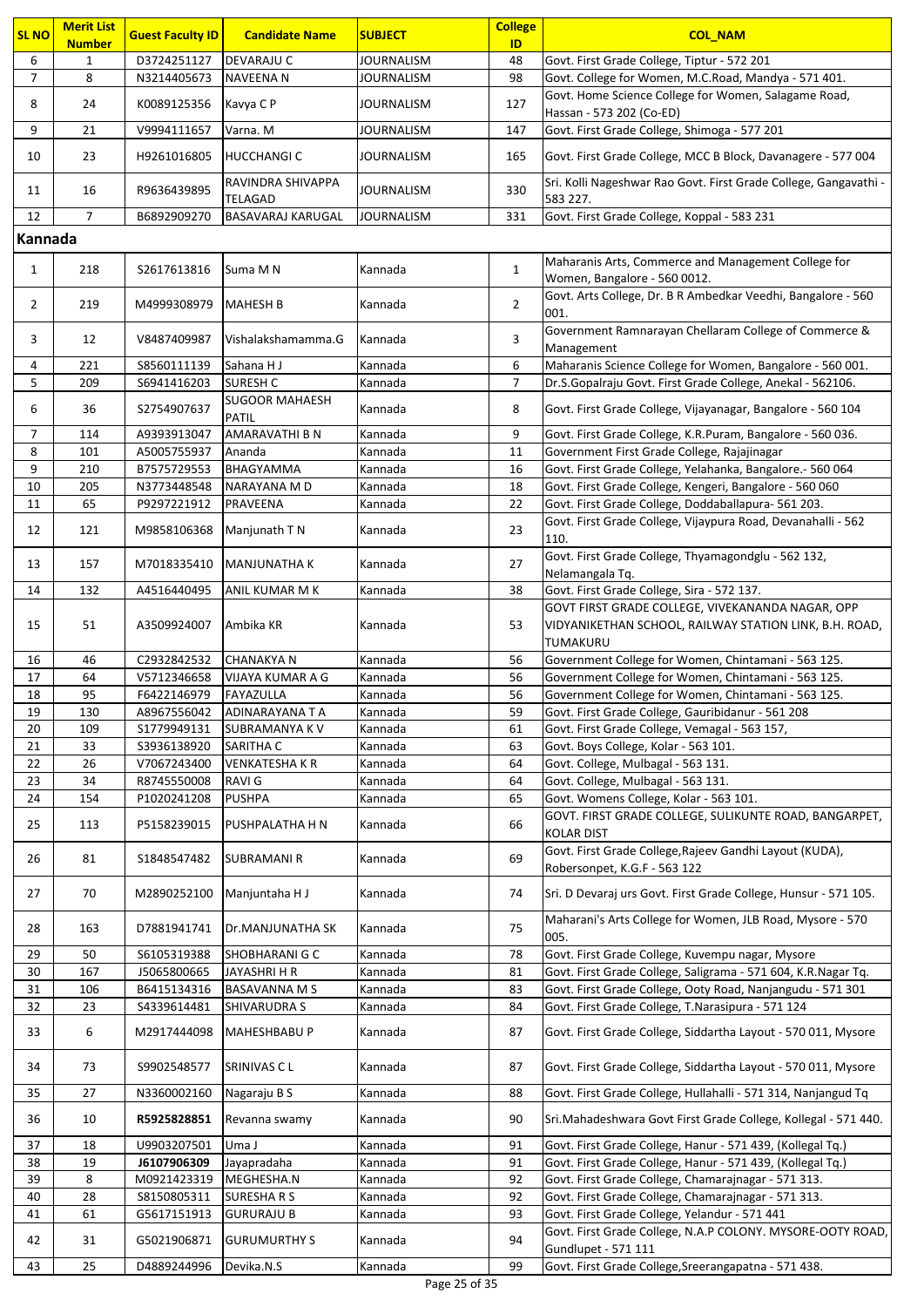| <b>SL NO</b> | <b>Merit List</b> | <b>Guest Faculty ID</b> | <b>Candidate Name</b>               | <b>SUBJECT</b> | <b>College</b> | <b>COL_NAM</b>                                                                                          |
|--------------|-------------------|-------------------------|-------------------------------------|----------------|----------------|---------------------------------------------------------------------------------------------------------|
|              | <b>Number</b>     |                         |                                     |                | ID             |                                                                                                         |
| 44           | 213               | B8204125321             | Bhavya k m                          | Kannada        | 103            | Govt. First Grade College, Koppa - 571 425, Maddur Tq.,                                                 |
| 45           | 11                | D4980351909             | DR.K SOWBHAGYA                      | Kannada        | 107            | Govt. First Grade College, Bharathinagara - 571 422, Maddur Tq.                                         |
| 46           | 13                | D8385636920             | Dr NANDEESHA G M                    | Kannada        | 107            | Govt. First Grade College, Bharathinagara - 571 422, Maddur Tq.                                         |
| 47           | 185               | C0992253439             | CHIKKASWAMY                         | Kannada        | 109            | Govt. First Grade College, Halagur - 571 421, Malavalli Tq.                                             |
| 48           | 174               | R3864411448             | RANGE GOUDA D B                     | Kannada        | 112            | Govt. Science College, Hassan - 573 201.                                                                |
| 49           | 170               | B8652445693             | <b>BHAGYAMMAD</b>                   | Kannada        | 113            | Govt. Arts College, Hassan - 573 201.                                                                   |
|              |                   |                         |                                     |                |                | GOVERNMENT FIRST GRADE COLLEGE FOR WOMEN, M.G.                                                          |
| 50           | 41                | H7520726029             | <b>HEMALATHA G M</b>                | Kannada        | 114            | ROAD, NEAR STADIUM, HASSAN - 573 201                                                                    |
| 51           | 67                | N0071241309             | Nagarathna N B                      | Kannada        | 114            | GOVERNMENT FIRST GRADE COLLEGE FOR WOMEN, M.G.<br>ROAD, NEAR STADIUM, HASSAN - 573 201                  |
| 52           | 140               | M6812520172             | <b>MANURAJU H S</b>                 | Kannada        | 115            | B.M.Shetty, Govt. First Grade College, Konnanur - 573 130,<br>(Arkalgudu Tq.)                           |
| 53           | 187               | N8218029300             | NANDAKUMARA MY                      | Kannada        | 127            | Govt. Home Science College for Women, Salagame Road,<br>Hassan - 573 202 (Co-ED)                        |
| 54           | 120               | L6497743245             | LATHA H J                           | Kannada        | 130            | Govt. First Grade College, Udaypura, Chennarayapatna Tq.                                                |
| 55           | 159               | T1462145413             | TEJAPPA G A                         | Kannada        | 143            | Govt. First Grade College, ANAVATTI - 577 413, SORAB (T)                                                |
| 56           | 171               | N5191640121             | <b>NAVEEN KUMAR K G</b>             | Kannada        | 147            | Govt. First Grade College, Shimoga - 577 201                                                            |
| 57           | 143               | U6499512724             | UMESHI C H                          | Kannada        | 151            | Govt. Arts College, Chitradurga - 577 501.                                                              |
| 58           | 150               | Y8098333727             | YASHAVANTHA N                       | Kannada        | 159            | Govt. First Grade College, Holalkere - 577 526                                                          |
| 59           | 153               | M8649156310             | MALLIKARJUNA M                      | Kannada        | 159            | Govt. First Grade College, Holalkere - 577 526                                                          |
| 60           | 102               | M5594554153             | <b>MEGHANATHA KT</b>                | Kannada        | 166            | Govt. First Grade Womens College, Davanagere - 577 004                                                  |
| 61           | 115               | B7313048303             | BANAKARA PARASAPPA Kannada          |                | 168            | Govt. First Grade College, Harihara - 577 601                                                           |
|              |                   |                         |                                     |                |                |                                                                                                         |
| 62           | 128               | S4939122150             | Shivanna T                          | Kannada        | 170            | Government First Grade College, Jagalur - 577 528                                                       |
| 63           | 16                | P0243542082             | PARVATHE GOWDA TK                   | Kannada        | 173            | I.D.S.G.Govt. College, Chikkamagalur - 577 102.                                                         |
| 64           | 93                | 06004247091             | <b>ONKARAPPA G</b>                  | Kannada        | 177            | GOVERNMENT FIRST GRADE COLLEGE, AJJAMPURA-577547<br>(TARIKERE TQ.)                                      |
| 65           | 206               | J0055706242             | Jagadeesha k                        | Kannada        | 181            | Govt. First Grade College, Tarikere - 577 228                                                           |
| 66           | 66                | L3458326117             | LOLAKSHI                            | Kannada        | 183            | Govt. First Grade College, Birur - 577 116, Kadur Tq.                                                   |
| 67           | 105               | P9266433034             | Prasad Naik                         | Kannada        | 187            | Govt. First Grade College, Belthangadi - 574 214.                                                       |
| 68           | 89                | U8282204292             | USHA                                | Kannada        | 189            | Govt. First Grade College, Haleangadi - 574 146(Mangalore Tq.)                                          |
|              |                   |                         |                                     |                |                | Dr. K Shivram Karanth Govt. First Grade College, Bellare - 574                                          |
| 69           | 207               | D1050921181             | DIVYA L D                           | Kannada        | 190            | 212, (Sulya Tq.)<br>DR. P. DAYANANDA PAI- P. SATHISHA PAI GOVERNMENT FIRST                              |
| 70           | 217               | S6922722069             | SATEESHA N                          | Kannada        | 197            | <b>GRADE COLLEGE MANGALORE</b>                                                                          |
| 71           | 83                | S3772826978             | SHANKARA.Y                          | Kannada        | 199            | Govt. First Grade College, Punjalakatte - 574 233, Belthangadi<br>Tq.                                   |
| 72           | 198               | M2640010953             | <b>MAMATHA</b>                      | Kannada        | 206            | Govt. First Grade College, Kaapu - 574 106, (Udupi Tq.)                                                 |
| 73           | 146               | A0447323281             | Ashalatha                           | Kannada        | 210            | Govt. First Grade College, Hiriyadka - 576 113, Udupi Taluk.                                            |
| 74           | 99                | R3440343995             | Ranjith Kumar G                     | Kannada        | 212            | Govt. First Grade College, Kota Padukere - 576 221, Udupi                                               |
| 75           | 181               | A2139202661             | AVINASHA SE                         | Kannada        | 216            | Govt. First Grade College, Virajpet - 571 218                                                           |
| 76           | 196               | D4851205121             | <b>DR.PRABHUD</b>                   | Kannada        | 216            | Govt. First Grade College, Virajpet - 571 218                                                           |
| 77           | 173               | B0652930957             | BASAVARAJ KAMBALI                   | Kannada        | 227            | Shree Benakappa Shankrappa Simhasanad Government First<br>Grade College, Gajendragad-582114 Gadag Dist. |
| 78           | 147               | D6152601604             | <b>DOULASAB</b>                     | Kannada        | 228            | Govt. First Grade College, Guledagudda-587203                                                           |
| 79           | 177               | K6010112574             | KATTEVVANAVAR                       | Kannada        | 230            | Sri Jagadguru Thontadarya Govt. First Grade College, Mundargi ·                                         |
| 80           | 48                | H6939232641             | <b>BHEEMAPPA</b><br>HANUMANTAGOUDA  | Kannada        | 231            | 582 118<br>Govt. First Grade College, and P G study center GADAG                                        |
| 81           | 94                | Y9.com05091             | Yallappa.nagappa<br>.gulagan        | Kannada        | 232            | Sri. K H Patil Govt. First Grade College, Hulukoti - 582 205,<br>Gadag Tq:                              |
| 82           | 69                | S2091549169             | SHANKRAPPA HARIJAN                  | Kannada        | 239            | Govt. First Grade College, Haveri - 581 110                                                             |
| 83           | 160               | M8732025571             | MANJUNATH SUNAGAR Kannada           |                | 239            | Govt. First Grade College, Haveri - 581 110                                                             |
| 84           | 179               | H6378417991             | HALAPNARA NINGAPPA Kannada          |                | 240            | Govt. First Grade College, Ranebennur - 581 115                                                         |
| 85           | 100               | \$3527539216            | Sandeepagouda patil                 | Kannada        | 243            | Govt. First Grade College, Hanagal - 581 104                                                            |
| 86           | 216               | D8157135466             | <b>DURGAPPA SUBHAS</b><br>DODDAMANI | Kannada        | 247            | Govt Arts & Science College, Karwar - 581 301.                                                          |
| 87           | 96                | H7846605927             | <b>HONNAPPA KURI</b>                | Kannada        | 250            | Govt. First Grade College, Yallapura - 581 359.                                                         |
| 88           | 192               | T3332732920             | Timmappa Naik                       | Kannada        | 254            | Govt. First Grade College, Honnavara - 581 334                                                          |
| 89           | 144               | S2051323344             | <b>SUMITRA MEDAR</b>                | Kannada        | 256            | Govt. First Grade College, Sirsi - 581 401                                                              |
| 90           | 201               | M2489122269             | <b>MARUTI GAVADI</b>                | Kannada        | 258            | Govt. First Grade College, Manki - 581 348, Honnavara Tq                                                |
| 91           | 180               | S8722548125             | SANJAYA KONDEKAR                    | Kannada        | 263            | Govt. First Grade College, Sadalaga (Chikkodi Tq.)                                                      |
| 92           | 148               | S6703946854             | SHIVALINGAYYA                       | Kannada        | 266            | Sri. K M Mamani Govt. First Grade College, Soudatti - 591 126 -                                         |
|              |                   |                         | CHARANTIMAT                         |                |                |                                                                                                         |
| 93           | 161               | D2882916895             | Dr. Chandrakala G                   | Kannada        | 267            | Govt. First Grade College, Gokak - 591 307                                                              |
| 94           | 184               | S7527215474             | <b>SUNIL KAMBALE</b>                | Kannada        | 267            | Govt. First Grade College, Gokak - 591 307                                                              |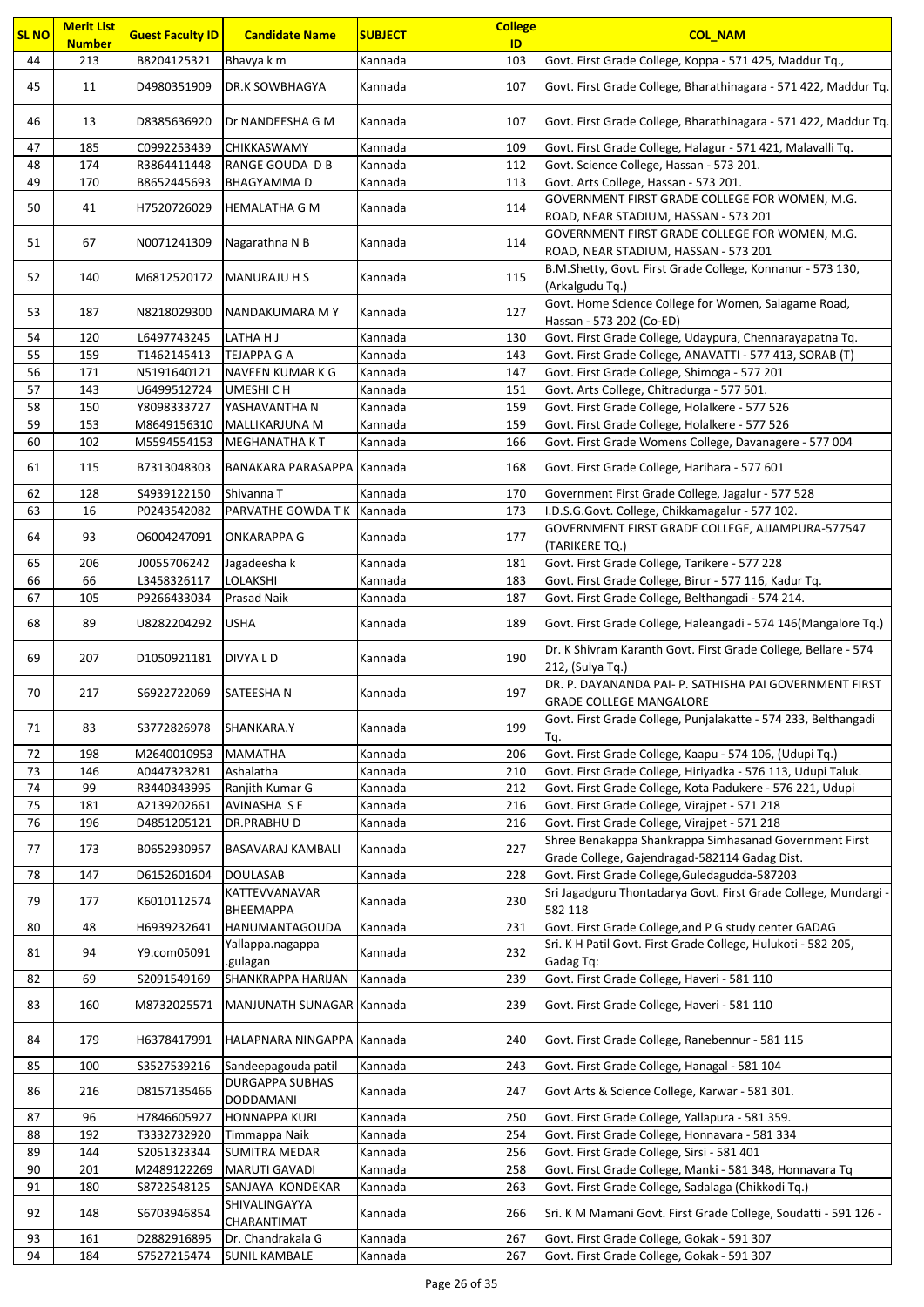| SURESH BASALINGAPPA<br>95<br>59<br>S7981424903<br>Kannada<br>270<br>Govt. First Grade College, Raibag - 591 317<br>UKKAL<br>Somavva C Angadi Govt. First Grade College, K.K.Koppa - 591<br>96<br>272<br>104<br>P5456943039<br>PRAKASH MABANUR<br>Kannada<br>109, Belgaum<br>Shri.Mallappa Yegappa Khyadi Govt. First Grade College,<br>97<br>274<br>42<br>V4260609375<br>VITHAL R MUNJI<br>Kannada<br>Telsang 591 265, Athani Tq.<br>SANJEEV<br>98<br>275<br>110<br>S4268433767<br>Govt. First Grade College, Pashchapura 591 122, Hukkeri Tq.<br>Kannada<br>PARTHANAHALLI<br><b>GURUSHANTA</b><br>99<br>275<br>202<br>G8968028732<br>Govt. First Grade College, Pashchapura 591 122, Hukkeri Tq.<br>Kannada<br><b>BAGEWADI</b><br>208<br>R2190136145<br><b>RAMESH SAKKRI</b><br>276<br>Govt. First Grade College, Kokatanoor (Katgeri) - 591 230<br>100<br>Kannada<br><b>PATREPPA</b><br>Shri C.M.Mamani, Govt. First Grade College, Yaragatti 591<br>278<br>101<br>P1538202230<br>162<br>Kannada<br>SINGARAGOPPA<br>129, Saundatti Tq.<br>SIDDAPPA SHIVAPPA<br>47<br>S0594403747<br>102<br>Kannada<br>280<br>Govt. First Grade College for Women, Jamakhandi - 587 301.<br><b>HADAPAD</b><br>103<br>189<br>S1607642764<br><b>SUNANDA NAIK</b><br>Kannada<br>280<br>Govt. First Grade College for Women, Jamakhandi - 587 301.<br>Govt. First Grade College, Terdal - 587315<br>104<br>165<br>K1723134456<br>281<br>Kannada<br>Kalpaa<br>Govt. First Grade College, Terdal - 587315<br>105<br>197<br>V2553624191<br><b>VENKATESH KULKARNI</b><br>281<br>Kannada<br>Govt. First Grade College, Sector No.43 Navangar, Bagalkot- 587<br>283<br>106<br>211<br>R2SSLC40943<br>RAGHAVENDRA<br>Kannada<br>103<br>Govt. First Grade College, Mudhol - 587 313<br>107<br>178<br>N4463623892<br><b>NANDINI BABALI</b><br>284<br>Kannada<br>Govt. First Grade College, Rabakavi banahatti - 587 311,<br>291<br>108<br>122<br>V7391753719<br>VIJAYKUMAR<br>Kannada<br>Jamakhandi Tq.<br>109<br>90<br><b>MALLAPPA</b><br>301<br>Govt. First Grade College, Chittapura - 585 211<br>M7160834102<br>Kannada<br>110<br>149<br>G7767112335<br><b>GUNDAPPA</b><br>303<br>Govt First Grade College Afzalpur<br>Kannada<br>Govt. First Grade College, Kamalapur - 585 313.<br>111<br>57<br>S6569526949<br><b>SEETABAI</b><br>304<br>Kannada<br>Govt. First Grade College for Women, Jewargi Colony- 585 102,<br>112<br>58<br>310<br>G5851810703<br><b>GOWRAMMA</b><br>Kannada<br>Gulbarga<br>Sri Shivalingeshwara Govt. First Grade College,<br>113<br>169<br><b>BABU</b><br>312<br>B5210352186<br>Kannada<br>Madanahipparaga - 585 282, Aland Tq.<br>SARASVATHIDEVI<br>114<br>78<br>S7999725152<br>317<br>Govt. First Grade College, Shahapur - 585 223.<br>Kannada<br><b>MADIWALAR</b><br>115<br>60<br>S8898230115<br>329<br>Govt. First Grade College, Kustagi - 584 121.<br>Sakrappa<br>Kannada<br>116<br>71<br>P1770907640<br>PUNITHA.M<br>333<br>Govt. First Grade College, Hitnala - 583 234, Koppal Tq.<br>Kannada<br>117<br>199<br>338<br>M6156431305<br><b>MARY GRACY</b><br>Kannada<br>Govt. First Grade College, Kanakagiri - 583283, Gangavathi Tq.<br>SRIMATHI ANGADI VEERAMMA THIRUKAPPA GOVT FIRST<br>118<br>183<br>339<br>G9954032400<br><b>GADEPPA</b><br>Kannada<br><b>GRADE COLLEGE KUDLIGI</b><br>119<br>9<br>M2205608124 MANJULA<br>Kannada<br>341<br>GVP Govt. First Grade College, Hagaribommanahalli - 583 212.<br>CHALUVADI<br>56<br>C8383626428<br>GVP Govt. First Grade College, Hagaribommanahalli - 583 212.<br>120<br>Kannada<br>341<br>CHARANRAJA<br>GVP Govt. First Grade College, Hagaribommanahalli - 583 212.<br>121<br>214<br>D4271508746<br>DR.VIRUPAKSHA S<br>Kannada<br>341<br>342<br>Govt. First Grade College, Kampli - 583 132, (Hospet Tq.)<br>122<br>152<br>B2340920240<br>Basavaraj<br>Kannada<br>Shri Shankar Anand Singh Govt. First Grade College, Hospet -<br>123<br>347<br>142<br>J1825613029<br>J M Shilpa<br>Kannada<br>583 201<br>Govt. First Grade College, Bidar - 585 401.<br>215<br>D1559733512<br>Dr. RAJKUMAR MALGE<br>Kannada<br>124<br>352<br>Govt. First Grade College, Midigeshi, Madhugiri Tg.Tumkuru<br>HANUMANTHARAJU K<br>125<br>52<br>H5113411975<br>Kannada<br>366<br>H<br>Dist.<br>126<br>127<br>S8729610531<br><b>SHANKAR KOLI</b><br>Kannada<br>372<br>Govt. First Grade College, Harogeri, Raybag Tq, Belagavi<br>127<br>P7359520891<br><b>PRAKASH B</b><br>378<br>Govt. First Grade College, Hunasagi, Surupura Tq.<br>138<br>Kannada<br>128<br>Govt. First Grade College, Beedi, Khanapura Tq.<br>117<br>P0349404167<br>PAREES PATIL<br>381<br>Kannada<br>129<br>182<br>392<br>B2341520750<br>BANADA MANJUNATHA Kannada<br>Govt. First Grade College for Women'S, Koppal<br>86<br><b>SHIVAKUMAR S</b><br>395<br>Govt. First Grade College for Women, Chamarajanagar<br>130<br>S2121644632<br>Kannada<br>131<br>B2340920240<br>397<br>Govt. First Grade College for Women, Bagalkote<br>186<br><b>BASAVARAJ</b><br>Kannada<br>Govt. First Grade College for Women, ELTC Building, Opposite<br>132<br>400<br>111<br>H5445347983<br>HANDERA MUGAVVA<br>Kannada<br>to R N Shetty Stadium Office, Dharwad<br>Govt. First Grade College for Women, ELTC Building, Opposite<br>133<br>220<br>400<br>D0787334926<br>DHARWAD PATREMMA   Kannada<br>to R N Shetty Stadium Office, Dharwad<br>G2872754798<br><b>GIRISHAK</b><br>Govt. First Grade College for Women, Pavagada, Tumkur Tq<br>134<br>191<br>Kannada<br>405<br>Maharani's Women's Commerce and Management College<br>135<br>410<br>37<br>H6487846578<br><b>HARSHINI K M</b><br>Kannada<br>Valmiki Road, Paduvarahalli, Mysore<br>Govt. First Grade College for Women, Gandada Koti, Hassan.<br>136<br>195<br>P0784838661<br>PUNEETH H N<br>Kannada<br>908<br>Residential Govt first grade College Haradanahalli. Hole Narsipur<br>137<br>79<br>V0205830173<br>VANAJAKSHI M K<br>Kannada<br>911<br>Tq, Hassan District<br>Residential Govt first grade College Haradanahalli. Hole Narsipur<br>911<br>138<br>133<br>K7400633097<br><b>KUMARI H C</b><br>Kannada<br>Tq, Hassan District | <b>SL NO</b> | <b>Merit List</b><br><b>Number</b> | <b>Guest Faculty ID</b> | <b>Candidate Name</b> | <b>SUBJECT</b> | <b>College</b><br>ID | <b>COL NAM</b> |
|---------------------------------------------------------------------------------------------------------------------------------------------------------------------------------------------------------------------------------------------------------------------------------------------------------------------------------------------------------------------------------------------------------------------------------------------------------------------------------------------------------------------------------------------------------------------------------------------------------------------------------------------------------------------------------------------------------------------------------------------------------------------------------------------------------------------------------------------------------------------------------------------------------------------------------------------------------------------------------------------------------------------------------------------------------------------------------------------------------------------------------------------------------------------------------------------------------------------------------------------------------------------------------------------------------------------------------------------------------------------------------------------------------------------------------------------------------------------------------------------------------------------------------------------------------------------------------------------------------------------------------------------------------------------------------------------------------------------------------------------------------------------------------------------------------------------------------------------------------------------------------------------------------------------------------------------------------------------------------------------------------------------------------------------------------------------------------------------------------------------------------------------------------------------------------------------------------------------------------------------------------------------------------------------------------------------------------------------------------------------------------------------------------------------------------------------------------------------------------------------------------------------------------------------------------------------------------------------------------------------------------------------------------------------------------------------------------------------------------------------------------------------------------------------------------------------------------------------------------------------------------------------------------------------------------------------------------------------------------------------------------------------------------------------------------------------------------------------------------------------------------------------------------------------------------------------------------------------------------------------------------------------------------------------------------------------------------------------------------------------------------------------------------------------------------------------------------------------------------------------------------------------------------------------------------------------------------------------------------------------------------------------------------------------------------------------------------------------------------------------------------------------------------------------------------------------------------------------------------------------------------------------------------------------------------------------------------------------------------------------------------------------------------------------------------------------------------------------------------------------------------------------------------------------------------------------------------------------------------------------------------------------------------------------------------------------------------------------------------------------------------------------------------------------------------------------------------------------------------------------------------------------------------------------------------------------------------------------------------------------------------------------------------------------------------------------------------------------------------------------------------------------------------------------------------------------------------------------------------------------------------------------------------------------------------------------------------------------------------------------------------------------------------------------------------------------------------------------------------------------------------------------------------------------------------------------------------------------------------------------------------------------------------------------------------------------------------------------------------------------------------------------------------------------------------------------------------------------------------------------------------------------------------------------------------------------------------------------------------------------------------------------------------------------------------------------------------------------------------------------------------------------------------------------------------------------------------------------------------------------------------------------------------------------------------------------------------------------------------------------------------------------------------------------------------------------------------------------------|--------------|------------------------------------|-------------------------|-----------------------|----------------|----------------------|----------------|
|                                                                                                                                                                                                                                                                                                                                                                                                                                                                                                                                                                                                                                                                                                                                                                                                                                                                                                                                                                                                                                                                                                                                                                                                                                                                                                                                                                                                                                                                                                                                                                                                                                                                                                                                                                                                                                                                                                                                                                                                                                                                                                                                                                                                                                                                                                                                                                                                                                                                                                                                                                                                                                                                                                                                                                                                                                                                                                                                                                                                                                                                                                                                                                                                                                                                                                                                                                                                                                                                                                                                                                                                                                                                                                                                                                                                                                                                                                                                                                                                                                                                                                                                                                                                                                                                                                                                                                                                                                                                                                                                                                                                                                                                                                                                                                                                                                                                                                                                                                                                                                                                                                                                                                                                                                                                                                                                                                                                                                                                                                                                                                                                                                                                                                                                                                                                                                                                                                                                                                                                                                                                                                   |              |                                    |                         |                       |                |                      |                |
|                                                                                                                                                                                                                                                                                                                                                                                                                                                                                                                                                                                                                                                                                                                                                                                                                                                                                                                                                                                                                                                                                                                                                                                                                                                                                                                                                                                                                                                                                                                                                                                                                                                                                                                                                                                                                                                                                                                                                                                                                                                                                                                                                                                                                                                                                                                                                                                                                                                                                                                                                                                                                                                                                                                                                                                                                                                                                                                                                                                                                                                                                                                                                                                                                                                                                                                                                                                                                                                                                                                                                                                                                                                                                                                                                                                                                                                                                                                                                                                                                                                                                                                                                                                                                                                                                                                                                                                                                                                                                                                                                                                                                                                                                                                                                                                                                                                                                                                                                                                                                                                                                                                                                                                                                                                                                                                                                                                                                                                                                                                                                                                                                                                                                                                                                                                                                                                                                                                                                                                                                                                                                                   |              |                                    |                         |                       |                |                      |                |
|                                                                                                                                                                                                                                                                                                                                                                                                                                                                                                                                                                                                                                                                                                                                                                                                                                                                                                                                                                                                                                                                                                                                                                                                                                                                                                                                                                                                                                                                                                                                                                                                                                                                                                                                                                                                                                                                                                                                                                                                                                                                                                                                                                                                                                                                                                                                                                                                                                                                                                                                                                                                                                                                                                                                                                                                                                                                                                                                                                                                                                                                                                                                                                                                                                                                                                                                                                                                                                                                                                                                                                                                                                                                                                                                                                                                                                                                                                                                                                                                                                                                                                                                                                                                                                                                                                                                                                                                                                                                                                                                                                                                                                                                                                                                                                                                                                                                                                                                                                                                                                                                                                                                                                                                                                                                                                                                                                                                                                                                                                                                                                                                                                                                                                                                                                                                                                                                                                                                                                                                                                                                                                   |              |                                    |                         |                       |                |                      |                |
|                                                                                                                                                                                                                                                                                                                                                                                                                                                                                                                                                                                                                                                                                                                                                                                                                                                                                                                                                                                                                                                                                                                                                                                                                                                                                                                                                                                                                                                                                                                                                                                                                                                                                                                                                                                                                                                                                                                                                                                                                                                                                                                                                                                                                                                                                                                                                                                                                                                                                                                                                                                                                                                                                                                                                                                                                                                                                                                                                                                                                                                                                                                                                                                                                                                                                                                                                                                                                                                                                                                                                                                                                                                                                                                                                                                                                                                                                                                                                                                                                                                                                                                                                                                                                                                                                                                                                                                                                                                                                                                                                                                                                                                                                                                                                                                                                                                                                                                                                                                                                                                                                                                                                                                                                                                                                                                                                                                                                                                                                                                                                                                                                                                                                                                                                                                                                                                                                                                                                                                                                                                                                                   |              |                                    |                         |                       |                |                      |                |
|                                                                                                                                                                                                                                                                                                                                                                                                                                                                                                                                                                                                                                                                                                                                                                                                                                                                                                                                                                                                                                                                                                                                                                                                                                                                                                                                                                                                                                                                                                                                                                                                                                                                                                                                                                                                                                                                                                                                                                                                                                                                                                                                                                                                                                                                                                                                                                                                                                                                                                                                                                                                                                                                                                                                                                                                                                                                                                                                                                                                                                                                                                                                                                                                                                                                                                                                                                                                                                                                                                                                                                                                                                                                                                                                                                                                                                                                                                                                                                                                                                                                                                                                                                                                                                                                                                                                                                                                                                                                                                                                                                                                                                                                                                                                                                                                                                                                                                                                                                                                                                                                                                                                                                                                                                                                                                                                                                                                                                                                                                                                                                                                                                                                                                                                                                                                                                                                                                                                                                                                                                                                                                   |              |                                    |                         |                       |                |                      |                |
|                                                                                                                                                                                                                                                                                                                                                                                                                                                                                                                                                                                                                                                                                                                                                                                                                                                                                                                                                                                                                                                                                                                                                                                                                                                                                                                                                                                                                                                                                                                                                                                                                                                                                                                                                                                                                                                                                                                                                                                                                                                                                                                                                                                                                                                                                                                                                                                                                                                                                                                                                                                                                                                                                                                                                                                                                                                                                                                                                                                                                                                                                                                                                                                                                                                                                                                                                                                                                                                                                                                                                                                                                                                                                                                                                                                                                                                                                                                                                                                                                                                                                                                                                                                                                                                                                                                                                                                                                                                                                                                                                                                                                                                                                                                                                                                                                                                                                                                                                                                                                                                                                                                                                                                                                                                                                                                                                                                                                                                                                                                                                                                                                                                                                                                                                                                                                                                                                                                                                                                                                                                                                                   |              |                                    |                         |                       |                |                      |                |
|                                                                                                                                                                                                                                                                                                                                                                                                                                                                                                                                                                                                                                                                                                                                                                                                                                                                                                                                                                                                                                                                                                                                                                                                                                                                                                                                                                                                                                                                                                                                                                                                                                                                                                                                                                                                                                                                                                                                                                                                                                                                                                                                                                                                                                                                                                                                                                                                                                                                                                                                                                                                                                                                                                                                                                                                                                                                                                                                                                                                                                                                                                                                                                                                                                                                                                                                                                                                                                                                                                                                                                                                                                                                                                                                                                                                                                                                                                                                                                                                                                                                                                                                                                                                                                                                                                                                                                                                                                                                                                                                                                                                                                                                                                                                                                                                                                                                                                                                                                                                                                                                                                                                                                                                                                                                                                                                                                                                                                                                                                                                                                                                                                                                                                                                                                                                                                                                                                                                                                                                                                                                                                   |              |                                    |                         |                       |                |                      |                |
|                                                                                                                                                                                                                                                                                                                                                                                                                                                                                                                                                                                                                                                                                                                                                                                                                                                                                                                                                                                                                                                                                                                                                                                                                                                                                                                                                                                                                                                                                                                                                                                                                                                                                                                                                                                                                                                                                                                                                                                                                                                                                                                                                                                                                                                                                                                                                                                                                                                                                                                                                                                                                                                                                                                                                                                                                                                                                                                                                                                                                                                                                                                                                                                                                                                                                                                                                                                                                                                                                                                                                                                                                                                                                                                                                                                                                                                                                                                                                                                                                                                                                                                                                                                                                                                                                                                                                                                                                                                                                                                                                                                                                                                                                                                                                                                                                                                                                                                                                                                                                                                                                                                                                                                                                                                                                                                                                                                                                                                                                                                                                                                                                                                                                                                                                                                                                                                                                                                                                                                                                                                                                                   |              |                                    |                         |                       |                |                      |                |
|                                                                                                                                                                                                                                                                                                                                                                                                                                                                                                                                                                                                                                                                                                                                                                                                                                                                                                                                                                                                                                                                                                                                                                                                                                                                                                                                                                                                                                                                                                                                                                                                                                                                                                                                                                                                                                                                                                                                                                                                                                                                                                                                                                                                                                                                                                                                                                                                                                                                                                                                                                                                                                                                                                                                                                                                                                                                                                                                                                                                                                                                                                                                                                                                                                                                                                                                                                                                                                                                                                                                                                                                                                                                                                                                                                                                                                                                                                                                                                                                                                                                                                                                                                                                                                                                                                                                                                                                                                                                                                                                                                                                                                                                                                                                                                                                                                                                                                                                                                                                                                                                                                                                                                                                                                                                                                                                                                                                                                                                                                                                                                                                                                                                                                                                                                                                                                                                                                                                                                                                                                                                                                   |              |                                    |                         |                       |                |                      |                |
|                                                                                                                                                                                                                                                                                                                                                                                                                                                                                                                                                                                                                                                                                                                                                                                                                                                                                                                                                                                                                                                                                                                                                                                                                                                                                                                                                                                                                                                                                                                                                                                                                                                                                                                                                                                                                                                                                                                                                                                                                                                                                                                                                                                                                                                                                                                                                                                                                                                                                                                                                                                                                                                                                                                                                                                                                                                                                                                                                                                                                                                                                                                                                                                                                                                                                                                                                                                                                                                                                                                                                                                                                                                                                                                                                                                                                                                                                                                                                                                                                                                                                                                                                                                                                                                                                                                                                                                                                                                                                                                                                                                                                                                                                                                                                                                                                                                                                                                                                                                                                                                                                                                                                                                                                                                                                                                                                                                                                                                                                                                                                                                                                                                                                                                                                                                                                                                                                                                                                                                                                                                                                                   |              |                                    |                         |                       |                |                      |                |
|                                                                                                                                                                                                                                                                                                                                                                                                                                                                                                                                                                                                                                                                                                                                                                                                                                                                                                                                                                                                                                                                                                                                                                                                                                                                                                                                                                                                                                                                                                                                                                                                                                                                                                                                                                                                                                                                                                                                                                                                                                                                                                                                                                                                                                                                                                                                                                                                                                                                                                                                                                                                                                                                                                                                                                                                                                                                                                                                                                                                                                                                                                                                                                                                                                                                                                                                                                                                                                                                                                                                                                                                                                                                                                                                                                                                                                                                                                                                                                                                                                                                                                                                                                                                                                                                                                                                                                                                                                                                                                                                                                                                                                                                                                                                                                                                                                                                                                                                                                                                                                                                                                                                                                                                                                                                                                                                                                                                                                                                                                                                                                                                                                                                                                                                                                                                                                                                                                                                                                                                                                                                                                   |              |                                    |                         |                       |                |                      |                |
|                                                                                                                                                                                                                                                                                                                                                                                                                                                                                                                                                                                                                                                                                                                                                                                                                                                                                                                                                                                                                                                                                                                                                                                                                                                                                                                                                                                                                                                                                                                                                                                                                                                                                                                                                                                                                                                                                                                                                                                                                                                                                                                                                                                                                                                                                                                                                                                                                                                                                                                                                                                                                                                                                                                                                                                                                                                                                                                                                                                                                                                                                                                                                                                                                                                                                                                                                                                                                                                                                                                                                                                                                                                                                                                                                                                                                                                                                                                                                                                                                                                                                                                                                                                                                                                                                                                                                                                                                                                                                                                                                                                                                                                                                                                                                                                                                                                                                                                                                                                                                                                                                                                                                                                                                                                                                                                                                                                                                                                                                                                                                                                                                                                                                                                                                                                                                                                                                                                                                                                                                                                                                                   |              |                                    |                         |                       |                |                      |                |
|                                                                                                                                                                                                                                                                                                                                                                                                                                                                                                                                                                                                                                                                                                                                                                                                                                                                                                                                                                                                                                                                                                                                                                                                                                                                                                                                                                                                                                                                                                                                                                                                                                                                                                                                                                                                                                                                                                                                                                                                                                                                                                                                                                                                                                                                                                                                                                                                                                                                                                                                                                                                                                                                                                                                                                                                                                                                                                                                                                                                                                                                                                                                                                                                                                                                                                                                                                                                                                                                                                                                                                                                                                                                                                                                                                                                                                                                                                                                                                                                                                                                                                                                                                                                                                                                                                                                                                                                                                                                                                                                                                                                                                                                                                                                                                                                                                                                                                                                                                                                                                                                                                                                                                                                                                                                                                                                                                                                                                                                                                                                                                                                                                                                                                                                                                                                                                                                                                                                                                                                                                                                                                   |              |                                    |                         |                       |                |                      |                |
|                                                                                                                                                                                                                                                                                                                                                                                                                                                                                                                                                                                                                                                                                                                                                                                                                                                                                                                                                                                                                                                                                                                                                                                                                                                                                                                                                                                                                                                                                                                                                                                                                                                                                                                                                                                                                                                                                                                                                                                                                                                                                                                                                                                                                                                                                                                                                                                                                                                                                                                                                                                                                                                                                                                                                                                                                                                                                                                                                                                                                                                                                                                                                                                                                                                                                                                                                                                                                                                                                                                                                                                                                                                                                                                                                                                                                                                                                                                                                                                                                                                                                                                                                                                                                                                                                                                                                                                                                                                                                                                                                                                                                                                                                                                                                                                                                                                                                                                                                                                                                                                                                                                                                                                                                                                                                                                                                                                                                                                                                                                                                                                                                                                                                                                                                                                                                                                                                                                                                                                                                                                                                                   |              |                                    |                         |                       |                |                      |                |
|                                                                                                                                                                                                                                                                                                                                                                                                                                                                                                                                                                                                                                                                                                                                                                                                                                                                                                                                                                                                                                                                                                                                                                                                                                                                                                                                                                                                                                                                                                                                                                                                                                                                                                                                                                                                                                                                                                                                                                                                                                                                                                                                                                                                                                                                                                                                                                                                                                                                                                                                                                                                                                                                                                                                                                                                                                                                                                                                                                                                                                                                                                                                                                                                                                                                                                                                                                                                                                                                                                                                                                                                                                                                                                                                                                                                                                                                                                                                                                                                                                                                                                                                                                                                                                                                                                                                                                                                                                                                                                                                                                                                                                                                                                                                                                                                                                                                                                                                                                                                                                                                                                                                                                                                                                                                                                                                                                                                                                                                                                                                                                                                                                                                                                                                                                                                                                                                                                                                                                                                                                                                                                   |              |                                    |                         |                       |                |                      |                |
|                                                                                                                                                                                                                                                                                                                                                                                                                                                                                                                                                                                                                                                                                                                                                                                                                                                                                                                                                                                                                                                                                                                                                                                                                                                                                                                                                                                                                                                                                                                                                                                                                                                                                                                                                                                                                                                                                                                                                                                                                                                                                                                                                                                                                                                                                                                                                                                                                                                                                                                                                                                                                                                                                                                                                                                                                                                                                                                                                                                                                                                                                                                                                                                                                                                                                                                                                                                                                                                                                                                                                                                                                                                                                                                                                                                                                                                                                                                                                                                                                                                                                                                                                                                                                                                                                                                                                                                                                                                                                                                                                                                                                                                                                                                                                                                                                                                                                                                                                                                                                                                                                                                                                                                                                                                                                                                                                                                                                                                                                                                                                                                                                                                                                                                                                                                                                                                                                                                                                                                                                                                                                                   |              |                                    |                         |                       |                |                      |                |
|                                                                                                                                                                                                                                                                                                                                                                                                                                                                                                                                                                                                                                                                                                                                                                                                                                                                                                                                                                                                                                                                                                                                                                                                                                                                                                                                                                                                                                                                                                                                                                                                                                                                                                                                                                                                                                                                                                                                                                                                                                                                                                                                                                                                                                                                                                                                                                                                                                                                                                                                                                                                                                                                                                                                                                                                                                                                                                                                                                                                                                                                                                                                                                                                                                                                                                                                                                                                                                                                                                                                                                                                                                                                                                                                                                                                                                                                                                                                                                                                                                                                                                                                                                                                                                                                                                                                                                                                                                                                                                                                                                                                                                                                                                                                                                                                                                                                                                                                                                                                                                                                                                                                                                                                                                                                                                                                                                                                                                                                                                                                                                                                                                                                                                                                                                                                                                                                                                                                                                                                                                                                                                   |              |                                    |                         |                       |                |                      |                |
|                                                                                                                                                                                                                                                                                                                                                                                                                                                                                                                                                                                                                                                                                                                                                                                                                                                                                                                                                                                                                                                                                                                                                                                                                                                                                                                                                                                                                                                                                                                                                                                                                                                                                                                                                                                                                                                                                                                                                                                                                                                                                                                                                                                                                                                                                                                                                                                                                                                                                                                                                                                                                                                                                                                                                                                                                                                                                                                                                                                                                                                                                                                                                                                                                                                                                                                                                                                                                                                                                                                                                                                                                                                                                                                                                                                                                                                                                                                                                                                                                                                                                                                                                                                                                                                                                                                                                                                                                                                                                                                                                                                                                                                                                                                                                                                                                                                                                                                                                                                                                                                                                                                                                                                                                                                                                                                                                                                                                                                                                                                                                                                                                                                                                                                                                                                                                                                                                                                                                                                                                                                                                                   |              |                                    |                         |                       |                |                      |                |
|                                                                                                                                                                                                                                                                                                                                                                                                                                                                                                                                                                                                                                                                                                                                                                                                                                                                                                                                                                                                                                                                                                                                                                                                                                                                                                                                                                                                                                                                                                                                                                                                                                                                                                                                                                                                                                                                                                                                                                                                                                                                                                                                                                                                                                                                                                                                                                                                                                                                                                                                                                                                                                                                                                                                                                                                                                                                                                                                                                                                                                                                                                                                                                                                                                                                                                                                                                                                                                                                                                                                                                                                                                                                                                                                                                                                                                                                                                                                                                                                                                                                                                                                                                                                                                                                                                                                                                                                                                                                                                                                                                                                                                                                                                                                                                                                                                                                                                                                                                                                                                                                                                                                                                                                                                                                                                                                                                                                                                                                                                                                                                                                                                                                                                                                                                                                                                                                                                                                                                                                                                                                                                   |              |                                    |                         |                       |                |                      |                |
|                                                                                                                                                                                                                                                                                                                                                                                                                                                                                                                                                                                                                                                                                                                                                                                                                                                                                                                                                                                                                                                                                                                                                                                                                                                                                                                                                                                                                                                                                                                                                                                                                                                                                                                                                                                                                                                                                                                                                                                                                                                                                                                                                                                                                                                                                                                                                                                                                                                                                                                                                                                                                                                                                                                                                                                                                                                                                                                                                                                                                                                                                                                                                                                                                                                                                                                                                                                                                                                                                                                                                                                                                                                                                                                                                                                                                                                                                                                                                                                                                                                                                                                                                                                                                                                                                                                                                                                                                                                                                                                                                                                                                                                                                                                                                                                                                                                                                                                                                                                                                                                                                                                                                                                                                                                                                                                                                                                                                                                                                                                                                                                                                                                                                                                                                                                                                                                                                                                                                                                                                                                                                                   |              |                                    |                         |                       |                |                      |                |
|                                                                                                                                                                                                                                                                                                                                                                                                                                                                                                                                                                                                                                                                                                                                                                                                                                                                                                                                                                                                                                                                                                                                                                                                                                                                                                                                                                                                                                                                                                                                                                                                                                                                                                                                                                                                                                                                                                                                                                                                                                                                                                                                                                                                                                                                                                                                                                                                                                                                                                                                                                                                                                                                                                                                                                                                                                                                                                                                                                                                                                                                                                                                                                                                                                                                                                                                                                                                                                                                                                                                                                                                                                                                                                                                                                                                                                                                                                                                                                                                                                                                                                                                                                                                                                                                                                                                                                                                                                                                                                                                                                                                                                                                                                                                                                                                                                                                                                                                                                                                                                                                                                                                                                                                                                                                                                                                                                                                                                                                                                                                                                                                                                                                                                                                                                                                                                                                                                                                                                                                                                                                                                   |              |                                    |                         |                       |                |                      |                |
|                                                                                                                                                                                                                                                                                                                                                                                                                                                                                                                                                                                                                                                                                                                                                                                                                                                                                                                                                                                                                                                                                                                                                                                                                                                                                                                                                                                                                                                                                                                                                                                                                                                                                                                                                                                                                                                                                                                                                                                                                                                                                                                                                                                                                                                                                                                                                                                                                                                                                                                                                                                                                                                                                                                                                                                                                                                                                                                                                                                                                                                                                                                                                                                                                                                                                                                                                                                                                                                                                                                                                                                                                                                                                                                                                                                                                                                                                                                                                                                                                                                                                                                                                                                                                                                                                                                                                                                                                                                                                                                                                                                                                                                                                                                                                                                                                                                                                                                                                                                                                                                                                                                                                                                                                                                                                                                                                                                                                                                                                                                                                                                                                                                                                                                                                                                                                                                                                                                                                                                                                                                                                                   |              |                                    |                         |                       |                |                      |                |
|                                                                                                                                                                                                                                                                                                                                                                                                                                                                                                                                                                                                                                                                                                                                                                                                                                                                                                                                                                                                                                                                                                                                                                                                                                                                                                                                                                                                                                                                                                                                                                                                                                                                                                                                                                                                                                                                                                                                                                                                                                                                                                                                                                                                                                                                                                                                                                                                                                                                                                                                                                                                                                                                                                                                                                                                                                                                                                                                                                                                                                                                                                                                                                                                                                                                                                                                                                                                                                                                                                                                                                                                                                                                                                                                                                                                                                                                                                                                                                                                                                                                                                                                                                                                                                                                                                                                                                                                                                                                                                                                                                                                                                                                                                                                                                                                                                                                                                                                                                                                                                                                                                                                                                                                                                                                                                                                                                                                                                                                                                                                                                                                                                                                                                                                                                                                                                                                                                                                                                                                                                                                                                   |              |                                    |                         |                       |                |                      |                |
|                                                                                                                                                                                                                                                                                                                                                                                                                                                                                                                                                                                                                                                                                                                                                                                                                                                                                                                                                                                                                                                                                                                                                                                                                                                                                                                                                                                                                                                                                                                                                                                                                                                                                                                                                                                                                                                                                                                                                                                                                                                                                                                                                                                                                                                                                                                                                                                                                                                                                                                                                                                                                                                                                                                                                                                                                                                                                                                                                                                                                                                                                                                                                                                                                                                                                                                                                                                                                                                                                                                                                                                                                                                                                                                                                                                                                                                                                                                                                                                                                                                                                                                                                                                                                                                                                                                                                                                                                                                                                                                                                                                                                                                                                                                                                                                                                                                                                                                                                                                                                                                                                                                                                                                                                                                                                                                                                                                                                                                                                                                                                                                                                                                                                                                                                                                                                                                                                                                                                                                                                                                                                                   |              |                                    |                         |                       |                |                      |                |
|                                                                                                                                                                                                                                                                                                                                                                                                                                                                                                                                                                                                                                                                                                                                                                                                                                                                                                                                                                                                                                                                                                                                                                                                                                                                                                                                                                                                                                                                                                                                                                                                                                                                                                                                                                                                                                                                                                                                                                                                                                                                                                                                                                                                                                                                                                                                                                                                                                                                                                                                                                                                                                                                                                                                                                                                                                                                                                                                                                                                                                                                                                                                                                                                                                                                                                                                                                                                                                                                                                                                                                                                                                                                                                                                                                                                                                                                                                                                                                                                                                                                                                                                                                                                                                                                                                                                                                                                                                                                                                                                                                                                                                                                                                                                                                                                                                                                                                                                                                                                                                                                                                                                                                                                                                                                                                                                                                                                                                                                                                                                                                                                                                                                                                                                                                                                                                                                                                                                                                                                                                                                                                   |              |                                    |                         |                       |                |                      |                |
|                                                                                                                                                                                                                                                                                                                                                                                                                                                                                                                                                                                                                                                                                                                                                                                                                                                                                                                                                                                                                                                                                                                                                                                                                                                                                                                                                                                                                                                                                                                                                                                                                                                                                                                                                                                                                                                                                                                                                                                                                                                                                                                                                                                                                                                                                                                                                                                                                                                                                                                                                                                                                                                                                                                                                                                                                                                                                                                                                                                                                                                                                                                                                                                                                                                                                                                                                                                                                                                                                                                                                                                                                                                                                                                                                                                                                                                                                                                                                                                                                                                                                                                                                                                                                                                                                                                                                                                                                                                                                                                                                                                                                                                                                                                                                                                                                                                                                                                                                                                                                                                                                                                                                                                                                                                                                                                                                                                                                                                                                                                                                                                                                                                                                                                                                                                                                                                                                                                                                                                                                                                                                                   |              |                                    |                         |                       |                |                      |                |
|                                                                                                                                                                                                                                                                                                                                                                                                                                                                                                                                                                                                                                                                                                                                                                                                                                                                                                                                                                                                                                                                                                                                                                                                                                                                                                                                                                                                                                                                                                                                                                                                                                                                                                                                                                                                                                                                                                                                                                                                                                                                                                                                                                                                                                                                                                                                                                                                                                                                                                                                                                                                                                                                                                                                                                                                                                                                                                                                                                                                                                                                                                                                                                                                                                                                                                                                                                                                                                                                                                                                                                                                                                                                                                                                                                                                                                                                                                                                                                                                                                                                                                                                                                                                                                                                                                                                                                                                                                                                                                                                                                                                                                                                                                                                                                                                                                                                                                                                                                                                                                                                                                                                                                                                                                                                                                                                                                                                                                                                                                                                                                                                                                                                                                                                                                                                                                                                                                                                                                                                                                                                                                   |              |                                    |                         |                       |                |                      |                |
|                                                                                                                                                                                                                                                                                                                                                                                                                                                                                                                                                                                                                                                                                                                                                                                                                                                                                                                                                                                                                                                                                                                                                                                                                                                                                                                                                                                                                                                                                                                                                                                                                                                                                                                                                                                                                                                                                                                                                                                                                                                                                                                                                                                                                                                                                                                                                                                                                                                                                                                                                                                                                                                                                                                                                                                                                                                                                                                                                                                                                                                                                                                                                                                                                                                                                                                                                                                                                                                                                                                                                                                                                                                                                                                                                                                                                                                                                                                                                                                                                                                                                                                                                                                                                                                                                                                                                                                                                                                                                                                                                                                                                                                                                                                                                                                                                                                                                                                                                                                                                                                                                                                                                                                                                                                                                                                                                                                                                                                                                                                                                                                                                                                                                                                                                                                                                                                                                                                                                                                                                                                                                                   |              |                                    |                         |                       |                |                      |                |
|                                                                                                                                                                                                                                                                                                                                                                                                                                                                                                                                                                                                                                                                                                                                                                                                                                                                                                                                                                                                                                                                                                                                                                                                                                                                                                                                                                                                                                                                                                                                                                                                                                                                                                                                                                                                                                                                                                                                                                                                                                                                                                                                                                                                                                                                                                                                                                                                                                                                                                                                                                                                                                                                                                                                                                                                                                                                                                                                                                                                                                                                                                                                                                                                                                                                                                                                                                                                                                                                                                                                                                                                                                                                                                                                                                                                                                                                                                                                                                                                                                                                                                                                                                                                                                                                                                                                                                                                                                                                                                                                                                                                                                                                                                                                                                                                                                                                                                                                                                                                                                                                                                                                                                                                                                                                                                                                                                                                                                                                                                                                                                                                                                                                                                                                                                                                                                                                                                                                                                                                                                                                                                   |              |                                    |                         |                       |                |                      |                |
|                                                                                                                                                                                                                                                                                                                                                                                                                                                                                                                                                                                                                                                                                                                                                                                                                                                                                                                                                                                                                                                                                                                                                                                                                                                                                                                                                                                                                                                                                                                                                                                                                                                                                                                                                                                                                                                                                                                                                                                                                                                                                                                                                                                                                                                                                                                                                                                                                                                                                                                                                                                                                                                                                                                                                                                                                                                                                                                                                                                                                                                                                                                                                                                                                                                                                                                                                                                                                                                                                                                                                                                                                                                                                                                                                                                                                                                                                                                                                                                                                                                                                                                                                                                                                                                                                                                                                                                                                                                                                                                                                                                                                                                                                                                                                                                                                                                                                                                                                                                                                                                                                                                                                                                                                                                                                                                                                                                                                                                                                                                                                                                                                                                                                                                                                                                                                                                                                                                                                                                                                                                                                                   |              |                                    |                         |                       |                |                      |                |
|                                                                                                                                                                                                                                                                                                                                                                                                                                                                                                                                                                                                                                                                                                                                                                                                                                                                                                                                                                                                                                                                                                                                                                                                                                                                                                                                                                                                                                                                                                                                                                                                                                                                                                                                                                                                                                                                                                                                                                                                                                                                                                                                                                                                                                                                                                                                                                                                                                                                                                                                                                                                                                                                                                                                                                                                                                                                                                                                                                                                                                                                                                                                                                                                                                                                                                                                                                                                                                                                                                                                                                                                                                                                                                                                                                                                                                                                                                                                                                                                                                                                                                                                                                                                                                                                                                                                                                                                                                                                                                                                                                                                                                                                                                                                                                                                                                                                                                                                                                                                                                                                                                                                                                                                                                                                                                                                                                                                                                                                                                                                                                                                                                                                                                                                                                                                                                                                                                                                                                                                                                                                                                   |              |                                    |                         |                       |                |                      |                |
|                                                                                                                                                                                                                                                                                                                                                                                                                                                                                                                                                                                                                                                                                                                                                                                                                                                                                                                                                                                                                                                                                                                                                                                                                                                                                                                                                                                                                                                                                                                                                                                                                                                                                                                                                                                                                                                                                                                                                                                                                                                                                                                                                                                                                                                                                                                                                                                                                                                                                                                                                                                                                                                                                                                                                                                                                                                                                                                                                                                                                                                                                                                                                                                                                                                                                                                                                                                                                                                                                                                                                                                                                                                                                                                                                                                                                                                                                                                                                                                                                                                                                                                                                                                                                                                                                                                                                                                                                                                                                                                                                                                                                                                                                                                                                                                                                                                                                                                                                                                                                                                                                                                                                                                                                                                                                                                                                                                                                                                                                                                                                                                                                                                                                                                                                                                                                                                                                                                                                                                                                                                                                                   |              |                                    |                         |                       |                |                      |                |
|                                                                                                                                                                                                                                                                                                                                                                                                                                                                                                                                                                                                                                                                                                                                                                                                                                                                                                                                                                                                                                                                                                                                                                                                                                                                                                                                                                                                                                                                                                                                                                                                                                                                                                                                                                                                                                                                                                                                                                                                                                                                                                                                                                                                                                                                                                                                                                                                                                                                                                                                                                                                                                                                                                                                                                                                                                                                                                                                                                                                                                                                                                                                                                                                                                                                                                                                                                                                                                                                                                                                                                                                                                                                                                                                                                                                                                                                                                                                                                                                                                                                                                                                                                                                                                                                                                                                                                                                                                                                                                                                                                                                                                                                                                                                                                                                                                                                                                                                                                                                                                                                                                                                                                                                                                                                                                                                                                                                                                                                                                                                                                                                                                                                                                                                                                                                                                                                                                                                                                                                                                                                                                   |              |                                    |                         |                       |                |                      |                |
|                                                                                                                                                                                                                                                                                                                                                                                                                                                                                                                                                                                                                                                                                                                                                                                                                                                                                                                                                                                                                                                                                                                                                                                                                                                                                                                                                                                                                                                                                                                                                                                                                                                                                                                                                                                                                                                                                                                                                                                                                                                                                                                                                                                                                                                                                                                                                                                                                                                                                                                                                                                                                                                                                                                                                                                                                                                                                                                                                                                                                                                                                                                                                                                                                                                                                                                                                                                                                                                                                                                                                                                                                                                                                                                                                                                                                                                                                                                                                                                                                                                                                                                                                                                                                                                                                                                                                                                                                                                                                                                                                                                                                                                                                                                                                                                                                                                                                                                                                                                                                                                                                                                                                                                                                                                                                                                                                                                                                                                                                                                                                                                                                                                                                                                                                                                                                                                                                                                                                                                                                                                                                                   |              |                                    |                         |                       |                |                      |                |
|                                                                                                                                                                                                                                                                                                                                                                                                                                                                                                                                                                                                                                                                                                                                                                                                                                                                                                                                                                                                                                                                                                                                                                                                                                                                                                                                                                                                                                                                                                                                                                                                                                                                                                                                                                                                                                                                                                                                                                                                                                                                                                                                                                                                                                                                                                                                                                                                                                                                                                                                                                                                                                                                                                                                                                                                                                                                                                                                                                                                                                                                                                                                                                                                                                                                                                                                                                                                                                                                                                                                                                                                                                                                                                                                                                                                                                                                                                                                                                                                                                                                                                                                                                                                                                                                                                                                                                                                                                                                                                                                                                                                                                                                                                                                                                                                                                                                                                                                                                                                                                                                                                                                                                                                                                                                                                                                                                                                                                                                                                                                                                                                                                                                                                                                                                                                                                                                                                                                                                                                                                                                                                   |              |                                    |                         |                       |                |                      |                |
|                                                                                                                                                                                                                                                                                                                                                                                                                                                                                                                                                                                                                                                                                                                                                                                                                                                                                                                                                                                                                                                                                                                                                                                                                                                                                                                                                                                                                                                                                                                                                                                                                                                                                                                                                                                                                                                                                                                                                                                                                                                                                                                                                                                                                                                                                                                                                                                                                                                                                                                                                                                                                                                                                                                                                                                                                                                                                                                                                                                                                                                                                                                                                                                                                                                                                                                                                                                                                                                                                                                                                                                                                                                                                                                                                                                                                                                                                                                                                                                                                                                                                                                                                                                                                                                                                                                                                                                                                                                                                                                                                                                                                                                                                                                                                                                                                                                                                                                                                                                                                                                                                                                                                                                                                                                                                                                                                                                                                                                                                                                                                                                                                                                                                                                                                                                                                                                                                                                                                                                                                                                                                                   |              |                                    |                         |                       |                |                      |                |
|                                                                                                                                                                                                                                                                                                                                                                                                                                                                                                                                                                                                                                                                                                                                                                                                                                                                                                                                                                                                                                                                                                                                                                                                                                                                                                                                                                                                                                                                                                                                                                                                                                                                                                                                                                                                                                                                                                                                                                                                                                                                                                                                                                                                                                                                                                                                                                                                                                                                                                                                                                                                                                                                                                                                                                                                                                                                                                                                                                                                                                                                                                                                                                                                                                                                                                                                                                                                                                                                                                                                                                                                                                                                                                                                                                                                                                                                                                                                                                                                                                                                                                                                                                                                                                                                                                                                                                                                                                                                                                                                                                                                                                                                                                                                                                                                                                                                                                                                                                                                                                                                                                                                                                                                                                                                                                                                                                                                                                                                                                                                                                                                                                                                                                                                                                                                                                                                                                                                                                                                                                                                                                   |              |                                    |                         |                       |                |                      |                |
|                                                                                                                                                                                                                                                                                                                                                                                                                                                                                                                                                                                                                                                                                                                                                                                                                                                                                                                                                                                                                                                                                                                                                                                                                                                                                                                                                                                                                                                                                                                                                                                                                                                                                                                                                                                                                                                                                                                                                                                                                                                                                                                                                                                                                                                                                                                                                                                                                                                                                                                                                                                                                                                                                                                                                                                                                                                                                                                                                                                                                                                                                                                                                                                                                                                                                                                                                                                                                                                                                                                                                                                                                                                                                                                                                                                                                                                                                                                                                                                                                                                                                                                                                                                                                                                                                                                                                                                                                                                                                                                                                                                                                                                                                                                                                                                                                                                                                                                                                                                                                                                                                                                                                                                                                                                                                                                                                                                                                                                                                                                                                                                                                                                                                                                                                                                                                                                                                                                                                                                                                                                                                                   |              |                                    |                         |                       |                |                      |                |
|                                                                                                                                                                                                                                                                                                                                                                                                                                                                                                                                                                                                                                                                                                                                                                                                                                                                                                                                                                                                                                                                                                                                                                                                                                                                                                                                                                                                                                                                                                                                                                                                                                                                                                                                                                                                                                                                                                                                                                                                                                                                                                                                                                                                                                                                                                                                                                                                                                                                                                                                                                                                                                                                                                                                                                                                                                                                                                                                                                                                                                                                                                                                                                                                                                                                                                                                                                                                                                                                                                                                                                                                                                                                                                                                                                                                                                                                                                                                                                                                                                                                                                                                                                                                                                                                                                                                                                                                                                                                                                                                                                                                                                                                                                                                                                                                                                                                                                                                                                                                                                                                                                                                                                                                                                                                                                                                                                                                                                                                                                                                                                                                                                                                                                                                                                                                                                                                                                                                                                                                                                                                                                   |              |                                    |                         |                       |                |                      |                |
|                                                                                                                                                                                                                                                                                                                                                                                                                                                                                                                                                                                                                                                                                                                                                                                                                                                                                                                                                                                                                                                                                                                                                                                                                                                                                                                                                                                                                                                                                                                                                                                                                                                                                                                                                                                                                                                                                                                                                                                                                                                                                                                                                                                                                                                                                                                                                                                                                                                                                                                                                                                                                                                                                                                                                                                                                                                                                                                                                                                                                                                                                                                                                                                                                                                                                                                                                                                                                                                                                                                                                                                                                                                                                                                                                                                                                                                                                                                                                                                                                                                                                                                                                                                                                                                                                                                                                                                                                                                                                                                                                                                                                                                                                                                                                                                                                                                                                                                                                                                                                                                                                                                                                                                                                                                                                                                                                                                                                                                                                                                                                                                                                                                                                                                                                                                                                                                                                                                                                                                                                                                                                                   |              |                                    |                         |                       |                |                      |                |
|                                                                                                                                                                                                                                                                                                                                                                                                                                                                                                                                                                                                                                                                                                                                                                                                                                                                                                                                                                                                                                                                                                                                                                                                                                                                                                                                                                                                                                                                                                                                                                                                                                                                                                                                                                                                                                                                                                                                                                                                                                                                                                                                                                                                                                                                                                                                                                                                                                                                                                                                                                                                                                                                                                                                                                                                                                                                                                                                                                                                                                                                                                                                                                                                                                                                                                                                                                                                                                                                                                                                                                                                                                                                                                                                                                                                                                                                                                                                                                                                                                                                                                                                                                                                                                                                                                                                                                                                                                                                                                                                                                                                                                                                                                                                                                                                                                                                                                                                                                                                                                                                                                                                                                                                                                                                                                                                                                                                                                                                                                                                                                                                                                                                                                                                                                                                                                                                                                                                                                                                                                                                                                   |              |                                    |                         |                       |                |                      |                |
|                                                                                                                                                                                                                                                                                                                                                                                                                                                                                                                                                                                                                                                                                                                                                                                                                                                                                                                                                                                                                                                                                                                                                                                                                                                                                                                                                                                                                                                                                                                                                                                                                                                                                                                                                                                                                                                                                                                                                                                                                                                                                                                                                                                                                                                                                                                                                                                                                                                                                                                                                                                                                                                                                                                                                                                                                                                                                                                                                                                                                                                                                                                                                                                                                                                                                                                                                                                                                                                                                                                                                                                                                                                                                                                                                                                                                                                                                                                                                                                                                                                                                                                                                                                                                                                                                                                                                                                                                                                                                                                                                                                                                                                                                                                                                                                                                                                                                                                                                                                                                                                                                                                                                                                                                                                                                                                                                                                                                                                                                                                                                                                                                                                                                                                                                                                                                                                                                                                                                                                                                                                                                                   |              |                                    |                         |                       |                |                      |                |
|                                                                                                                                                                                                                                                                                                                                                                                                                                                                                                                                                                                                                                                                                                                                                                                                                                                                                                                                                                                                                                                                                                                                                                                                                                                                                                                                                                                                                                                                                                                                                                                                                                                                                                                                                                                                                                                                                                                                                                                                                                                                                                                                                                                                                                                                                                                                                                                                                                                                                                                                                                                                                                                                                                                                                                                                                                                                                                                                                                                                                                                                                                                                                                                                                                                                                                                                                                                                                                                                                                                                                                                                                                                                                                                                                                                                                                                                                                                                                                                                                                                                                                                                                                                                                                                                                                                                                                                                                                                                                                                                                                                                                                                                                                                                                                                                                                                                                                                                                                                                                                                                                                                                                                                                                                                                                                                                                                                                                                                                                                                                                                                                                                                                                                                                                                                                                                                                                                                                                                                                                                                                                                   |              |                                    |                         |                       |                |                      |                |
|                                                                                                                                                                                                                                                                                                                                                                                                                                                                                                                                                                                                                                                                                                                                                                                                                                                                                                                                                                                                                                                                                                                                                                                                                                                                                                                                                                                                                                                                                                                                                                                                                                                                                                                                                                                                                                                                                                                                                                                                                                                                                                                                                                                                                                                                                                                                                                                                                                                                                                                                                                                                                                                                                                                                                                                                                                                                                                                                                                                                                                                                                                                                                                                                                                                                                                                                                                                                                                                                                                                                                                                                                                                                                                                                                                                                                                                                                                                                                                                                                                                                                                                                                                                                                                                                                                                                                                                                                                                                                                                                                                                                                                                                                                                                                                                                                                                                                                                                                                                                                                                                                                                                                                                                                                                                                                                                                                                                                                                                                                                                                                                                                                                                                                                                                                                                                                                                                                                                                                                                                                                                                                   |              |                                    |                         |                       |                |                      |                |
|                                                                                                                                                                                                                                                                                                                                                                                                                                                                                                                                                                                                                                                                                                                                                                                                                                                                                                                                                                                                                                                                                                                                                                                                                                                                                                                                                                                                                                                                                                                                                                                                                                                                                                                                                                                                                                                                                                                                                                                                                                                                                                                                                                                                                                                                                                                                                                                                                                                                                                                                                                                                                                                                                                                                                                                                                                                                                                                                                                                                                                                                                                                                                                                                                                                                                                                                                                                                                                                                                                                                                                                                                                                                                                                                                                                                                                                                                                                                                                                                                                                                                                                                                                                                                                                                                                                                                                                                                                                                                                                                                                                                                                                                                                                                                                                                                                                                                                                                                                                                                                                                                                                                                                                                                                                                                                                                                                                                                                                                                                                                                                                                                                                                                                                                                                                                                                                                                                                                                                                                                                                                                                   |              |                                    |                         |                       |                |                      |                |
|                                                                                                                                                                                                                                                                                                                                                                                                                                                                                                                                                                                                                                                                                                                                                                                                                                                                                                                                                                                                                                                                                                                                                                                                                                                                                                                                                                                                                                                                                                                                                                                                                                                                                                                                                                                                                                                                                                                                                                                                                                                                                                                                                                                                                                                                                                                                                                                                                                                                                                                                                                                                                                                                                                                                                                                                                                                                                                                                                                                                                                                                                                                                                                                                                                                                                                                                                                                                                                                                                                                                                                                                                                                                                                                                                                                                                                                                                                                                                                                                                                                                                                                                                                                                                                                                                                                                                                                                                                                                                                                                                                                                                                                                                                                                                                                                                                                                                                                                                                                                                                                                                                                                                                                                                                                                                                                                                                                                                                                                                                                                                                                                                                                                                                                                                                                                                                                                                                                                                                                                                                                                                                   |              |                                    |                         |                       |                |                      |                |
|                                                                                                                                                                                                                                                                                                                                                                                                                                                                                                                                                                                                                                                                                                                                                                                                                                                                                                                                                                                                                                                                                                                                                                                                                                                                                                                                                                                                                                                                                                                                                                                                                                                                                                                                                                                                                                                                                                                                                                                                                                                                                                                                                                                                                                                                                                                                                                                                                                                                                                                                                                                                                                                                                                                                                                                                                                                                                                                                                                                                                                                                                                                                                                                                                                                                                                                                                                                                                                                                                                                                                                                                                                                                                                                                                                                                                                                                                                                                                                                                                                                                                                                                                                                                                                                                                                                                                                                                                                                                                                                                                                                                                                                                                                                                                                                                                                                                                                                                                                                                                                                                                                                                                                                                                                                                                                                                                                                                                                                                                                                                                                                                                                                                                                                                                                                                                                                                                                                                                                                                                                                                                                   |              |                                    |                         |                       |                |                      |                |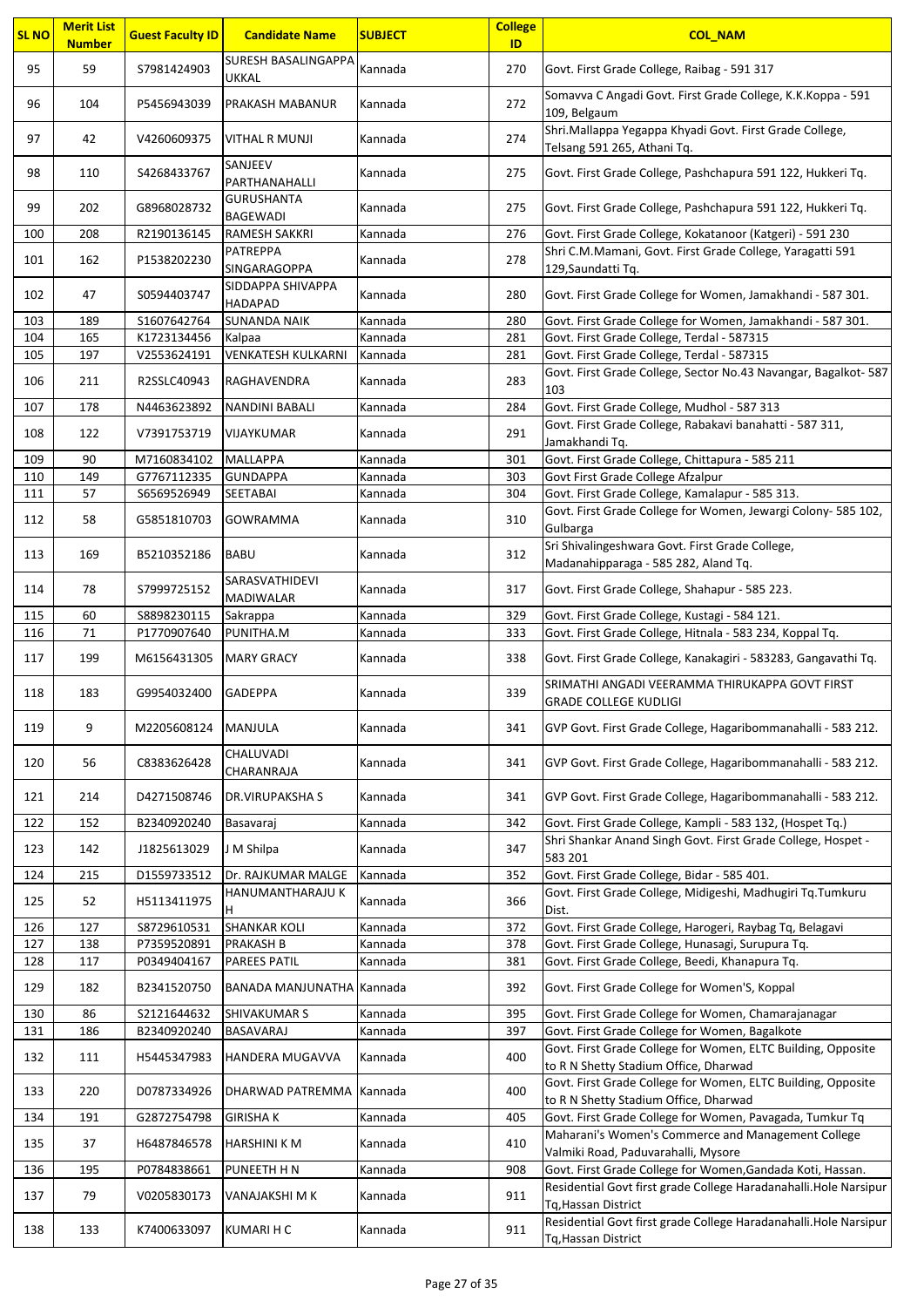| <b>SL NO</b>   | <b>Merit List</b>  | <b>Guest Faculty ID</b>    | <b>Candidate Name</b>          | <b>SUBJECT</b>             | <b>College</b> | <b>COL NAM</b>                                                                                                         |  |  |  |
|----------------|--------------------|----------------------------|--------------------------------|----------------------------|----------------|------------------------------------------------------------------------------------------------------------------------|--|--|--|
|                | <b>Number</b>      |                            |                                |                            | ID             |                                                                                                                        |  |  |  |
| 139            | 176                | B5097327466                | <b>BASAPPA HUNACHAGI</b>       | Kannada                    | 915            | Residential Govt. First Grade College, Hadalageri, Mudhebihal<br>Tq, Vijayapura Dist.                                  |  |  |  |
|                |                    |                            |                                |                            |                | Residential Govt. First Grade College, Kavithala, Manvi Tq.                                                            |  |  |  |
| 140            | 129                | A8472125874                | <b>AYYAPPA</b>                 | Kannada                    | 916            | <b>Raichur Dist</b>                                                                                                    |  |  |  |
| Law            |                    |                            |                                |                            |                |                                                                                                                        |  |  |  |
| $\mathbf{1}$   | 5                  | H4902331741                | Hemavathi S Shekhar            | Law                        | 71             | Govt. Law College, Kolar - 563 101                                                                                     |  |  |  |
| $\overline{2}$ | $\overline{2}$     | R4356438863                | <b>RATHNA</b>                  | Law                        | 137            | Govt. Law College, Holenarasipura - 573 211                                                                            |  |  |  |
|                | <b>Mathematics</b> |                            |                                |                            |                |                                                                                                                        |  |  |  |
|                |                    |                            |                                |                            |                |                                                                                                                        |  |  |  |
| $\mathbf{1}$   | 132                | S4883101373                | Shashirekha Meti               | Mathematics                | 5              | Government Science College Autonomous, Nrupathunga Road,<br>Bangalore - 560 001.                                       |  |  |  |
| 2              | 25                 | R4120131686                | Roopa m k                      | Mathematics                | 6              | Maharanis Science College for Women, Bangalore - 560 001.                                                              |  |  |  |
| 3              | 46                 | \$1929257380               | Swathi AS                      | Mathematics                | 6              | Maharanis Science College for Women, Bangalore - 560 001.                                                              |  |  |  |
| 4              | 58                 | D7828210903                | Deepa.p                        | Mathematics                | 6              | Maharanis Science College for Women, Bangalore - 560 001.                                                              |  |  |  |
| 5              | 106                | M0952628282                | Mala k                         | <b>Mathematics</b>         | 6              | Maharanis Science College for Women, Bangalore - 560 001.                                                              |  |  |  |
| 6              | 83                 | D3012421806                | D.SOWJANYA                     | Mathematics                | 9              | Govt. First Grade College, K.R.Puram, Bangalore - 560 036.                                                             |  |  |  |
| $\overline{7}$ | 107                | N5355934004                | <b>NEELUFAR I</b>              | <b>Mathematics</b>         | 16             | Govt. First Grade College, Yelahanka, Bangalore.- 560 064                                                              |  |  |  |
| 8<br>9         | 114                | R8943802046                | Ramya P                        | Mathematics                | 16             | Govt. First Grade College, Yelahanka, Bangalore.- 560 064                                                              |  |  |  |
| 10             | 124<br>139         | P2445334998<br>N7413900427 | PRIYA P<br>Nageshri kalashetty | Mathematics<br>Mathematics | 16<br>17       | Govt. First Grade College, Yelahanka, Bangalore.- 560 064<br>Govt. First Grade College, Hosur Road - 560 030, Sarjapur |  |  |  |
| 11             | 122                | C4240622255                | <b>CHAITHRA G N</b>            | Mathematics                | 31             | Govt. First Grade College, Channapatna- 571 501.                                                                       |  |  |  |
| 12             | 138                | K0640803412                | <b>KAVYA S R</b>               | <b>Mathematics</b>         | 31             | Govt. First Grade College, Channapatna- 571 501.                                                                       |  |  |  |
| 13             | 136                | Y2306911938                | Yashoda.D                      | <b>Mathematics</b>         | 40             | Govt. First Grade College, Gubbi - 572 216.                                                                            |  |  |  |
| 14             | 141                | A5032320280                | Anil kumar E                   | <b>Mathematics</b>         | 42             | Govt. First Grade College, Koratagere - 572 129.                                                                       |  |  |  |
| 15             | 52                 | D1273539630                | Divya M S                      | Mathematics                | 46             | Govt. First Grade College, Madhugiri.                                                                                  |  |  |  |
| 16             | 101                | A4239700637                | Amrutha D                      | Mathematics                | 48             | Govt. First Grade College, Tiptur - 572 201                                                                            |  |  |  |
|                |                    |                            |                                |                            |                | GOVT FIRST GRADE COLLEGE, VIVEKANANDA NAGAR, OPP                                                                       |  |  |  |
| 17             | 119                | V4378721032                | V. G. MADHURA                  | Mathematics                | 53             | VIDYANIKETHAN SCHOOL, RAILWAY STATION LINK, B.H. ROAD,<br><b>TUMAKURU</b>                                              |  |  |  |
|                |                    |                            |                                |                            |                | GOVT FIRST GRADE COLLEGE, VIVEKANANDA NAGAR, OPP                                                                       |  |  |  |
| 18             | 120                | V2486814440                | Veena T                        | <b>Mathematics</b>         | 53             | VIDYANIKETHAN SCHOOL, RAILWAY STATION LINK, B.H. ROAD,                                                                 |  |  |  |
|                |                    |                            |                                |                            |                | TUMAKURU                                                                                                               |  |  |  |
|                |                    |                            |                                |                            |                | GOVT FIRST GRADE COLLEGE, VIVEKANANDA NAGAR, OPP                                                                       |  |  |  |
| 19             | 133                | C0940911537                | <b>CHAITHRA R K</b>            | Mathematics                | 53             | VIDYANIKETHAN SCHOOL, RAILWAY STATION LINK, B.H. ROAD,                                                                 |  |  |  |
|                |                    |                            |                                |                            |                | TUMAKURU                                                                                                               |  |  |  |
| 20             | 60                 | A9857813858                | AYESHA KOUSAR                  | Mathematics                | 54             | Govt. First Grade College, M.G.Road, Chikkaballapur - 562 101.                                                         |  |  |  |
|                |                    |                            |                                |                            |                |                                                                                                                        |  |  |  |
| 21             | 100                | N6180334730                | <b>NANDINIT</b>                | <b>Mathematics</b>         | 54             | Govt. First Grade College, M.G.Road, Chikkaballapur - 562 101.                                                         |  |  |  |
| 22             | 22                 | \$2338522803               | SOUMYA N                       | Mathematics                | 56             | Government College for Women, Chintamani - 563 125.                                                                    |  |  |  |
| 23             | 76                 | N0247017999                | NARENDRABABU CK                | Mathematics                | 65             | Govt. Womens College, Kolar - 563 101.                                                                                 |  |  |  |
| 24             | 17                 | B5883214132                | <b>BHANUPRIYA S</b>            | Mathematics                | 72             | Maharanis Science College for Women, Mysore - 570 005.                                                                 |  |  |  |
| 25             | 59                 | M7811522899                | Meghashree M S                 | Mathematics                | 72             | Maharanis Science College for Women, Mysore - 570 005.                                                                 |  |  |  |
| 26             | 145                | B8683754404                | <b>BHAVYA PREETHI</b>          | Mathematics                | 74             | Sri. D Devaraj urs Govt. First Grade College, Hunsur - 571 105.                                                        |  |  |  |
|                |                    |                            |                                |                            |                |                                                                                                                        |  |  |  |
| 27             | 14                 | \$2350357903               | SOWMYA TT                      | Mathematics                | 80             | Govt. First Grade Womens College, Vijayanagara, Mysore - 570<br>018                                                    |  |  |  |
|                |                    |                            |                                |                            |                | Govt. First Grade Womens College, Vijayanagara, Mysore - 570                                                           |  |  |  |
| 28             | 67                 | B6041844084                | Bhavana R                      | <b>Mathematics</b>         | 80             | 018                                                                                                                    |  |  |  |
| 29             |                    |                            |                                |                            | 87             |                                                                                                                        |  |  |  |
|                | 81                 | M3668308588                | Meghana.M                      | Mathematics                |                | Govt. First Grade College, Siddartha Layout - 570 011, Mysore                                                          |  |  |  |
| 30             | 95                 | V8795900652                | <b>VEENA V</b>                 | Mathematics                | 87             | Govt. First Grade College, Siddartha Layout - 570 011, Mysore                                                          |  |  |  |
|                |                    |                            |                                |                            |                |                                                                                                                        |  |  |  |
| 31<br>32       | 113<br>126         | D5094122714<br>V1398911891 | DEEPASHREE TN                  | Mathematics                | 89<br>97       | Govt. First Grade College for Women, K.R.Nagar - 571 602.                                                              |  |  |  |
| 33             | 77                 | U7700140597                | <b>VINUTHA H T</b><br>Umesha M | Mathematics<br>Mathematics | 106            | Govt. College, Mandya - 571 401.<br>GOVT. FIRST GRADE COLLEGE, PANDAVAPURA - 571 434                                   |  |  |  |
| 34             | 110                | B4207916479                | <b>BI BI ARSHIYA</b>           | Mathematics                | 112            | Govt. Science College, Hassan - 573 201.                                                                               |  |  |  |
| 35             | 115                | V8216020912                | VANI R                         | Mathematics                | 112            | Govt. Science College, Hassan - 573 201.                                                                               |  |  |  |
| 36             | 121                | M8448005625                | Mohanakumari BR                | <b>Mathematics</b>         | 114            | GOVERNMENT FIRST GRADE COLLEGE FOR WOMEN, M.G.                                                                         |  |  |  |
|                |                    |                            |                                |                            |                | ROAD, NEAR STADIUM, HASSAN - 573 201                                                                                   |  |  |  |
| 37             | 128                | A5529230355                | Ashwini.K.G                    | Mathematics                | 118            | Sri H D Devegowda Govt. First Grade College, paduvalahippe                                                             |  |  |  |
| 38             | 143                | B6057154685                | <b>BALARAJ B G</b>             | Mathematics                | 141            | Govt. First Grade College, Soraba - 577 429.                                                                           |  |  |  |
| 39             | 112                | P7320208442                | <b>PAVITHRA T B</b>            | Mathematics                | 145            | Smt. Indiragandhi Govt. First Grade College for Women, Sagar -<br>577 401.                                             |  |  |  |
|                |                    |                            |                                |                            |                | Smt. Indiragandhi Govt. First Grade College for Women, Sagar -                                                         |  |  |  |
| 40             | 135                | \$3258329334               | SOWRABHA K M                   | Mathematics                | 145            | 577 401.                                                                                                               |  |  |  |
|                |                    |                            |                                |                            |                |                                                                                                                        |  |  |  |
| 41             | 70                 | D9622602927                | Divya                          | Mathematics                | 148            | Govt. First Grade College and PG Centre, Thirthahalli - 577 432                                                        |  |  |  |
| 42             | 35                 | S5056646787                | <b>SUNITHA G</b>               | <b>Mathematics</b>         | 153            | Govt. Science College, Chitradurga - 577 501.                                                                          |  |  |  |
| 43             | 54                 | S2706719682                | Suneetha BV                    | Mathematics                | 153            | Govt. Science College, Chitradurga - 577 501.                                                                          |  |  |  |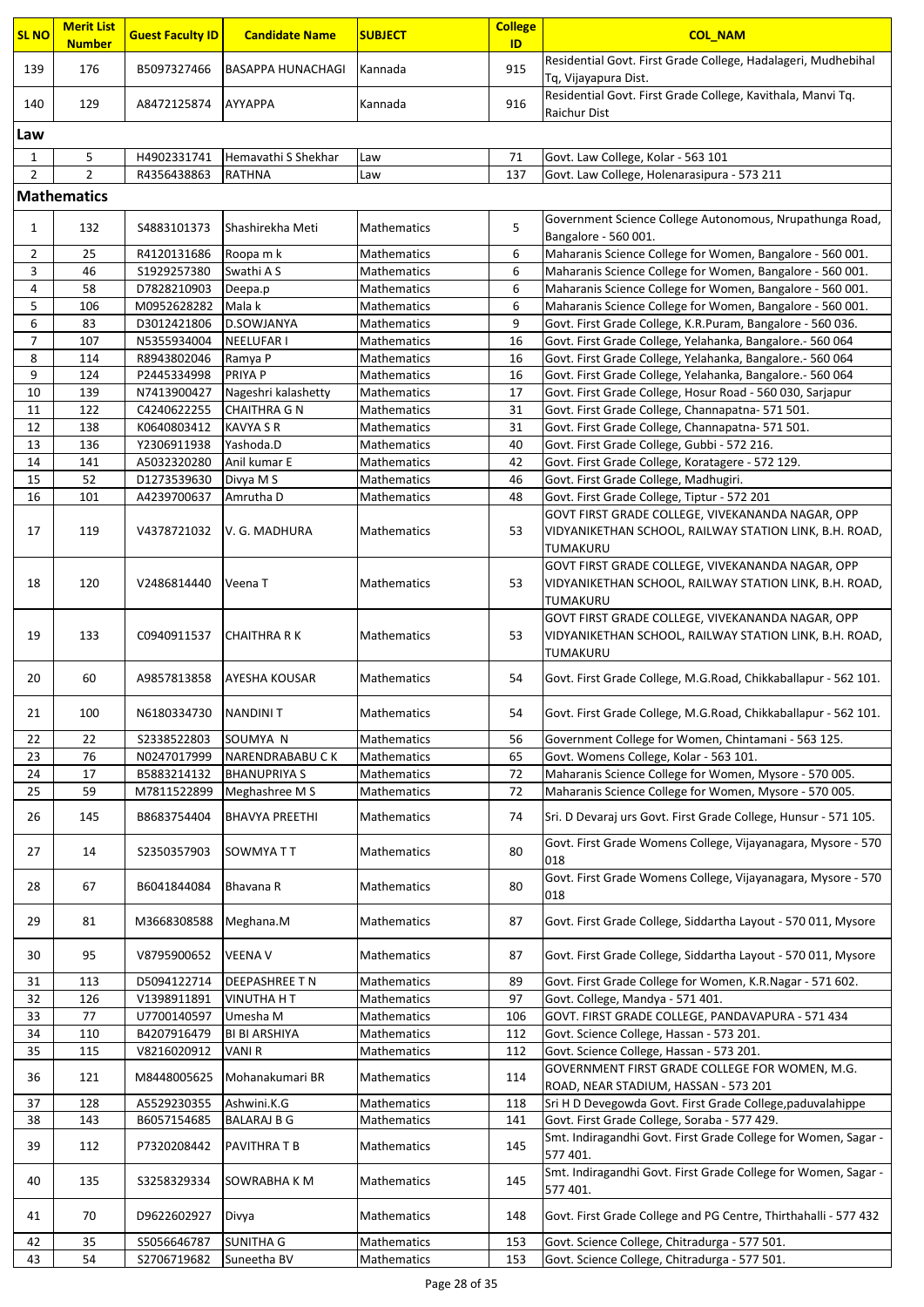| <b>SL NO</b>   | <b>Merit List</b><br><b>Number</b> | <b>Guest Faculty ID</b>     | <b>Candidate Name</b>              | <b>SUBJECT</b>                    | <b>College</b><br>ID | <b>COL_NAM</b>                                                                                                                    |
|----------------|------------------------------------|-----------------------------|------------------------------------|-----------------------------------|----------------------|-----------------------------------------------------------------------------------------------------------------------------------|
| 44             | 64                                 | R5202305191                 | Roja A                             | Mathematics                       | 153                  | Govt. Science College, Chitradurga - 577 501.                                                                                     |
| 45             | 108                                | D8722906154                 | Divya H P                          | Mathematics                       | 154                  | Govt. First Grade College, Hosadurga - 577 527.                                                                                   |
| 46             | 71                                 | S4969214528                 | SAHANA HG                          | Mathematics                       | 156                  | Vedavathi Govt. First Grade College, Hiriyur - 577598                                                                             |
| 47             | 72                                 | D4751423458                 | Divyashree. N                      | <b>Mathematics</b>                | 159                  | Govt. First Grade College, Holalkere - 577 526                                                                                    |
| 48             | 131                                | S5038134797                 | SYEDA IFFATHUNNISA                 | <b>Mathematics</b>                | 159                  | Govt. First Grade College, Holalkere - 577 526                                                                                    |
| 49             | 111                                | P9406016141                 | PRAVEENKUMAR G N                   | <b>Mathematics</b>                | 166                  | Govt. First Grade Womens College, Davanagere - 577 004                                                                            |
| 50             | 31                                 | N7011025070                 | NEELAMMA D M                       | Mathematics                       | 169                  | Govt. First Grade College, Harapanahalli - 583 131                                                                                |
| 51             | 92                                 | H8068426589                 | HARSHITHA M                        | <b>Mathematics</b>                | 173                  | I.D.S.G.Govt. College, Chikkamagalur - 577 102.                                                                                   |
| 52<br>53       | 61<br>48                           | R3281405640                 | <b>REKHASL</b><br>SHWETHA C        | Mathematics                       | 179                  | Govt. First Grade College, Kadur - 577 548.                                                                                       |
| 54             | 144                                | S0547406796<br>A6448907126  | ASHA N N                           | Mathematics<br><b>Mathematics</b> | 181<br>183           | Govt. First Grade College, Tarikere - 577 228<br>Govt. First Grade College, Birur - 577 116, Kadur Tq.                            |
| 55             | 45                                 | V5665818779                 | <b>VEENA N HAVANAGI</b>            | <b>Mathematics</b>                | 220                  | Govt. First Grade College, Rajanagar, Hubli - 580 032                                                                             |
| 56             | 80                                 | \$1013540276                | Shruthi D R                        | <b>Mathematics</b>                | 221                  | Govt. First Grade College, "Jnana Dhara" Campus, Near New<br>KSRTC Bus Stand, 1st Cross, Kumareshwar Nagar, P.B.<br>Road, Dharwad |
| 57             | 123                                | V4471205242                 | VINAYASHREE<br>PARAYYANAMATH       | <b>Mathematics</b>                | 231                  | Govt. First Grade College, and P G study center GADAG                                                                             |
| 58             | 42                                 | S9834107438                 | SAVITRI POL                        | Mathematics                       | 232                  | Sri. K H Patil Govt. First Grade College, Hulukoti - 582 205,<br>Gadag Tq:                                                        |
| 59             | 84                                 | M0501445667                 | MALLIKARJUNA<br><b>GUGGARER</b>    | Mathematics                       | 240                  | Govt. First Grade College, Ranebennur - 581 115                                                                                   |
| 60             | 66                                 | V8627816946                 | VEENA VINOD<br>KURDEKAR            | <b>Mathematics</b>                | 250                  | Govt. First Grade College, Yallapura - 581 359.                                                                                   |
| 61             | 104                                | A5926114889                 | AKSHATA MAMADAPUR Mathematics      |                                   | 271                  | Govt. First Grade College. Athani - 591304                                                                                        |
| 62             | 57                                 | P9968501103                 | PRIYANKA<br>MANDARVADKAR           | Mathematics                       | 300                  | Govt. First Grade College, Jewargi- 585 310.                                                                                      |
| 63             | 79                                 | S7901928445                 | SILPAVATI                          | Mathematics                       | 302                  | GOVT. FIRST GRADE COLLEGE, SEDAM                                                                                                  |
| 64             | 140                                | N3355512615                 | NAGARATNA                          | <b>Mathematics</b>                | 302                  | GOVT. FIRST GRADE COLLEGE, SEDAM                                                                                                  |
| 65             | 134                                | A8809002187                 | <b>ANIL KEMBHAVI</b>               | Mathematics                       | 317                  | Govt. First Grade College, Shahapur - 585 223.                                                                                    |
| 66             | 73                                 | V3797500717                 | VISHWANATH. A                      | Mathematics                       | 340                  | Smt. Saraladevi Satheshchandra Agarwal Govt. First Grade<br>College, (Autonomous) S. N Pet                                        |
| 67             | 97                                 | B9399520538                 | <b>BANDEPPA</b>                    | Mathematics                       | 353                  | Govt. First Grade College, Aurad (B) - 585 326                                                                                    |
| 68             | 36                                 | P3193723976                 | Padmini                            | Mathematics                       | 355                  | Govt. First Grade College, Bhalki - 585 328                                                                                       |
| 69             | 127                                | M4581900270                 | Madesha N                          | <b>Mathematics</b>                | 360                  | Govt. First Grade College for Women, Byrapura, T.Narasipura<br>Tq, Mysore-571124                                                  |
| 70             | 109                                | A1612835625                 | Ashwini B                          | Mathematics                       | 387                  | Govt. First Grade Women College, Tumkur                                                                                           |
| 71             | 63                                 | B0913042007                 | <b>BASVNAGOUDA</b><br>VEERANAGOUDA | <b>Mathematics</b>                | 400                  | Govt. First Grade College for Women, ELTC Building, Opposite<br>to R N Shetty Stadium Office, Dharwad                             |
|                | Microbiology                       |                             |                                    |                                   |                      |                                                                                                                                   |
| 1              | 11                                 | K3967449090                 | <b>KIRUTHIKA P</b>                 | Microbiology                      | 6                    | Maharanis Science College for Women, Bangalore - 560 001.                                                                         |
| $\overline{2}$ | 15                                 | D2052637229                 | Dr. Sunitha V Hegde                | Microbiology                      | 6                    | Maharanis Science College for Women, Bangalore - 560 001.                                                                         |
| 3              | 17                                 | D5368538522                 | Dr. Ranganath                      | Microbiology                      | 6                    | Maharanis Science College for Women, Bangalore - 560 001.                                                                         |
| 4              | 18                                 | C9757549383                 | CHANDRAKALA. H. R                  | Microbiology                      | 6                    | Maharanis Science College for Women, Bangalore - 560 001.                                                                         |
| 5              | 10                                 | V6048102239                 | vishwanath naik p                  | Microbiology                      | 72                   | Maharanis Science College for Women, Mysore - 570 005.                                                                            |
| 6              | 19                                 | S8413318053                 | Shilpa M                           | Microbiology                      | 72                   | Maharanis Science College for Women, Mysore - 570 005.                                                                            |
| <b>Music</b>   |                                    |                             |                                    |                                   |                      |                                                                                                                                   |
| $\mathbf{1}$   | 21                                 | A3822510527                 | ARUNASHREE M K                     | Music                             | 75                   | Maharani's Arts College for Women, JLB Road, Mysore - 570<br>005.                                                                 |
| <b>Physics</b> |                                    |                             |                                    |                                   |                      |                                                                                                                                   |
| $\mathbf{1}$   | 83                                 | S7232916280                 | SAHANA S                           | Physics                           | 6                    | Maharanis Science College for Women, Bangalore - 560 001.                                                                         |
| $\overline{2}$ | 124                                | C8991703390                 | Chaitra Hegde                      | Physics                           | 6                    | Maharanis Science College for Women, Bangalore - 560 001.                                                                         |
| 3              | 134<br>87                          | \$1305703607<br>P9322940291 | SPOORTHI U N<br>PAVITHRA H D       | Physics<br>Physics                | 6<br>$\overline{7}$  | Maharanis Science College for Women, Bangalore - 560 001.<br>Dr.S.Gopalraju Govt. First Grade College, Anekal - 562106.           |
| 4<br>5         | 93                                 | M7653327824                 | MONIKA B K                         | <b>Physics</b>                    | 9                    | Govt. First Grade College, K.R.Puram, Bangalore - 560 036.                                                                        |
|                |                                    |                             |                                    |                                   |                      | Lalbahadur Sastry Govt. Arts, Science and Commerce College,                                                                       |
| 6              | 151                                | A4427930772                 | APARNA R C                         | Physics                           | 10                   | R.T.Nagar, Bangalore - 560 032.                                                                                                   |
| 7              | 8                                  | P1603520709                 | Pramod A G                         | Physics                           | 18                   | Govt. First Grade College, Kengeri, Bangalore - 560 060                                                                           |
| 8              | 136                                | K1503803264                 | <b>KAVYA N V</b>                   | Physics                           | 24                   | Govt. First Grade College, Hoskote - 562 110.                                                                                     |
| 9              | 160                                | M5280915543                 | Muthamma                           | Physics                           | 24                   | Govt. First Grade College, Hoskote - 562 110.                                                                                     |
| 10             | 168                                | S8748801677                 | SHIVAMURTHY                        | Physics                           | 30                   | Govt. First Grade College, Bidadi - 562 109, Ramanagar Tq.                                                                        |
| 11             | 150                                | R2357603183                 | Roja G N                           | Physics                           | 31                   | Govt. First Grade College, Channapatna- 571 501.                                                                                  |
| 12             | 129                                | A7146535802                 | ARUNKUMAR C                        | Physics                           | 40                   | Govt. First Grade College, Gubbi - 572 216.                                                                                       |
| 13             | 152                                | V8391820424                 | VIJAYA B S                         | Physics                           | 46                   | Govt. First Grade College, Madhugiri.<br>GOVT FIRST GRADE COLLEGE, VIVEKANANDA NAGAR, OPP                                         |
| 14             | 167                                | L1430528753                 | Lakshmiranganatha C                | Physics                           | 53                   | VIDYANIKETHAN SCHOOL, RAILWAY STATION LINK, B.H. ROAD,<br>TUMAKURU                                                                |
| 15             | 143                                | S8269316343                 | SHABNUM F                          | <b>Physics</b>                    | 55                   | Government First Grade College and PG Centre, Chintamani -<br>563 125.                                                            |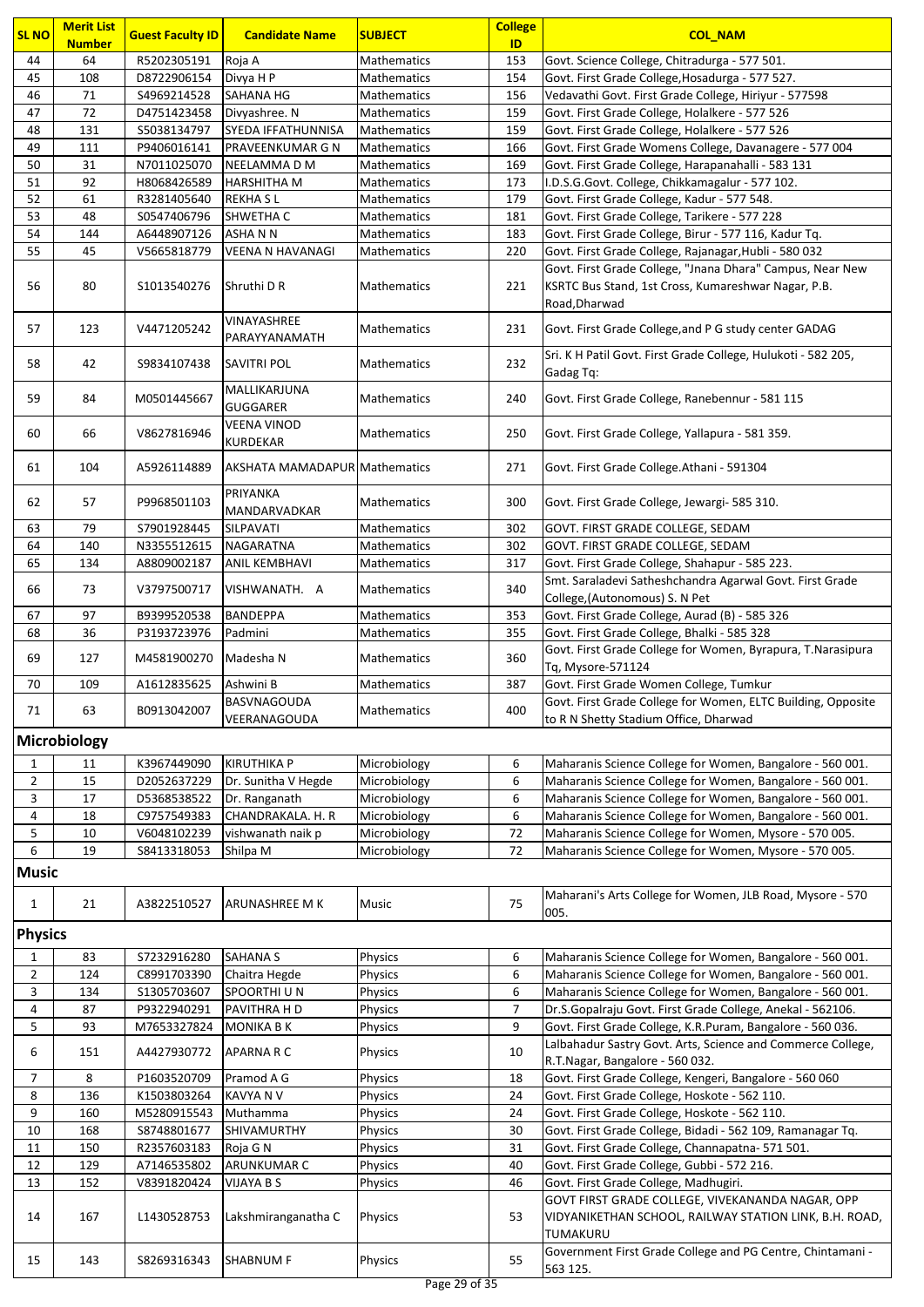| <b>SL NO</b> | <b>Merit List</b> | <b>Guest Faculty ID</b> | <b>Candidate Name</b>         | <b>SUBJECT</b> | <b>College</b> | <b>COL_NAM</b>                                                                                                                 |
|--------------|-------------------|-------------------------|-------------------------------|----------------|----------------|--------------------------------------------------------------------------------------------------------------------------------|
|              | <b>Number</b>     |                         |                               |                | ID             |                                                                                                                                |
| 16           | 48                | M9296921468             | MANJUNATHA GOWDA<br>В         | Physics        | 56             | Government College for Women, Chintamani - 563 125.                                                                            |
| 17           | 53                | M2636723947             | <b>MALLIKA H</b>              | <b>Physics</b> | 56             | Government College for Women, Chintamani - 563 125.                                                                            |
| 18           | 101               | L4371329107             | LOKESHA G H                   | Physics        | 64             | Govt. College, Mulbagal - 563 131.                                                                                             |
| 19           | 107               | C2112515459             | <b>CHANDRIKA BM</b>           | Physics        | 64             | Govt. College, Mulbagal - 563 131.                                                                                             |
| 20           | 131               | B4288016836             | Bhavishya B                   | Physics        | 64             | Govt. College, Mulbagal - 563 131.                                                                                             |
| 21           | 69                | S5892009199             | SANDHYARANI T                 | Physics        | 72             | Maharanis Science College for Women, Mysore - 570 005.                                                                         |
| 22           | 79                | R8622125493             | RAJESHWARI H P                | Physics        | 72             | Maharanis Science College for Women, Mysore - 570 005.                                                                         |
| 23           | 112               | C8465100269             | <b>CHAITHRA</b>               | <b>Physics</b> | 72             | Maharanis Science College for Women, Mysore - 570 005.                                                                         |
| 24           | 56                | R6067100405             | RAMYA C N                     | Physics        | 78             | Govt. First Grade College, Kuvempu nagar, Mysore<br>Govt. First Grade Womens College, Vijayanagara, Mysore - 570               |
| 25           | 49                | S9553659437             | Sunitha Kumari M              | <b>Physics</b> | 80             | 018                                                                                                                            |
|              |                   |                         |                               |                |                | Govt. First Grade Womens College, Vijayanagara, Mysore - 570                                                                   |
| 26           | 58                | M3012709858             | Manasa. H.D                   | Physics        | 80             | 018                                                                                                                            |
| 27           | 108               | R7088624717             | RAJESWARI C                   | Physics        | 83             | Govt. First Grade College, Ooty Road, Nanjangudu - 571 301                                                                     |
| 28           | 120               | K0795712260             | Kanchana T B                  | Physics        | 83             | Govt. First Grade College, Ooty Road, Nanjangudu - 571 301                                                                     |
| 29           | 123               | M3962915923             | MEGHA D S                     | Physics        | 83             | Govt. First Grade College, Ooty Road, Nanjangudu - 571 301                                                                     |
| 30           | 153               | N5803636799             | Nandini C                     | Physics        | 84             | Govt. First Grade College, T.Narasipura - 571 124                                                                              |
| 31           | 68                | S2230713920             | <b>SUBIYA KHANAM A</b>        | Physics        | 87             | Govt. First Grade College, Siddartha Layout - 570 011, Mysore                                                                  |
| 32           | 156               | D4489703958             | DHARMAPRAKASH T G             | Physics        | 92             | Govt. First Grade College, Chamarajnagar - 571 313.                                                                            |
| 33           | 146               | \$1915313409            | SHILPA G S                    | Physics        | 97             | Govt. College, Mandya - 571 401.                                                                                               |
| 34           | 157               | V1262912952             | <b>VASANTHA R</b>             | Physics        | 97             | Govt. College, Mandya - 571 401.                                                                                               |
| 35           | 98                | S6089913053             | SMITHA C M                    | Physics        | 100            | Govt. First Grade College, K.R.Pet - 571 426.                                                                                  |
| 36           | 110               | R1693824033             | RASHMI M N                    | Physics        | 112            | Govt. Science College, Hassan - 573 201.                                                                                       |
| 37           | 85                | J5584516067             | JAIDEV H N                    | Physics        | 114            | GOVERNMENT FIRST GRADE COLLEGE FOR WOMEN, M.G.                                                                                 |
|              |                   |                         |                               |                |                | ROAD, NEAR STADIUM, HASSAN - 573 201                                                                                           |
| 38           | 100               | S7/00203105             | S Aditya                      | Physics        | 138            | Sir.M.Vishweshwaraiah Govt. Science College, Bommanakatte,                                                                     |
|              |                   |                         |                               |                |                | Bhadravathi - 577 302.                                                                                                         |
| 39           | 109               | \$3296620293            | Shilpa G                      | Physics        | 145            | Smt. Indiragandhi Govt. First Grade College for Women, Sagar -<br>577 401.                                                     |
| 40           | 138               | S0198440217             | <b>SUNIL CHAWAN</b>           | Physics        | 147            | Govt. First Grade College, Shimoga - 577 201                                                                                   |
| 41           | 86                | A2950234735             | AYESHA RAHAMAN                | Physics        | 153            | Govt. Science College, Chitradurga - 577 501.                                                                                  |
| 42           | 99                | M7547905144             | <b>MADHUR</b>                 | Physics        | 153            | Govt. Science College, Chitradurga - 577 501.                                                                                  |
| 43           | 29                | H4243608763             | <b>HARISH B T</b>             | Physics        | 179            | Govt. First Grade College, Kadur - 577 548.                                                                                    |
| 44           | 15                | N5907616551             | NAGAVENI H B                  | Physics        | 181            | Govt. First Grade College, Tarikere - 577 228                                                                                  |
| 45           | 37                | R6696926014             | <b>RAJASHEKAR KC</b>          | Physics        | 197            | DR. P. DAYANANDA PAI- P. SATHISHA PAI GOVERNMENT FIRST                                                                         |
|              |                   |                         |                               |                |                | GRADE COLLEGE MANGALORE                                                                                                        |
| 46           | 39                | S2705652166             | SOUMYA                        | Physics        | 208            | Smt. Rukmini Shedthi Memorial National Govt. First Grade                                                                       |
|              |                   |                         |                               |                |                | College, Barkur - 576 210 (Udupi Tq.)<br>Govt. First Grade College, "Jnana Dhara" Campus, Near New                             |
| 47           | 13                | B8758301503             | BASAVARAJESHWARI              | Physics        | 221            | KSRTC Bus Stand, 1st Cross, Kumareshwar Nagar, P.B.                                                                            |
|              |                   |                         | <b>BARAKER</b>                |                |                | Road, Dharwad                                                                                                                  |
|              |                   |                         |                               |                |                | Govt. First Grade College, "Jnana Dhara" Campus, Near New                                                                      |
| 48           | 90                | S8704414183             | SHRUTI DESAI                  | Physics        | 221            | KSRTC Bus Stand, 1st Cross, Kumareshwar Nagar, P.B.                                                                            |
|              |                   |                         |                               |                |                | Road, Dharwad                                                                                                                  |
|              |                   |                         | SHRUTI GOPALAPPA              |                |                | Govt. First Grade College, "Jnana Dhara" Campus, Near New                                                                      |
| 49           | 162               | S8876825111             | KOTI                          | Physics        | 221            | KSRTC Bus Stand, 1st Cross, Kumareshwar Nagar, P.B.                                                                            |
|              |                   |                         |                               |                |                | Road, Dharwad                                                                                                                  |
| 50           | 17                | S0144146498             | SHIVARAJU M K                 | Physics        | 225            | Govt. First Grade College, Annigeri - 582 201, Navalgund Tq.<br>Shri. Siddeshwara Govt. First Grade College & PG Study Centre- |
| 51           | 140               | B4093542699             | Basanagouda Shalawadi Physics |                | 226            | Nargund - 582 207.                                                                                                             |
| 52           | 142               | L8921529970             | LAXMIKANT                     | Physics        | 264            | Govt. First Grade College, Hukkeri - 591 309                                                                                   |
|              |                   |                         | BAHUBALI LAXMAN               |                |                |                                                                                                                                |
| 53           | 44                | B8005226953             | DODDANNAV                     | Physics        | 269            | Govt. First Grade College, Chikkodi - 591 201                                                                                  |
| 54           | 171               | L1792403079             | LAVANYA BASAVARAJ             | Physics        | 272            | Somavva C Angadi Govt. First Grade College, K.K.Koppa - 591                                                                    |
|              |                   |                         | <b>GUNJAL</b>                 |                |                | 109, Belgaum                                                                                                                   |
| 55           | 145               | P9729806124             | PRASHANT SAJJAN               | Physics        | 280            | Govt. First Grade College for Women, Jamakhandi - 587 301.                                                                     |
| 56           | 166               | M2736031155             | MANJUNATH M                   | Physics        | 283            | Govt. First Grade College, Sector No.43 Navangar, Bagalkot- 587                                                                |
|              |                   |                         | RATHOD                        |                |                | 103                                                                                                                            |
| 57           | 139               | D0302644755             | DEEPASHREE THORAT             | Physics        | 292            | Govt. First Grade College, Navabag, Khaza Colony, Vijayapur -<br>586 101                                                       |
| 58           | 4                 | E4057722742             | <b>EKNATH</b>                 | Physics        | 299            | Govt. College, Sedam Road, Gulbarga - 585 105.                                                                                 |
| 59           | 105               | S2148500024             | SHIVASHANKARAYYA              | Physics        | 300            | Govt. First Grade College, Jewargi- 585 310.                                                                                   |
| 60           | $\overline{7}$    | M1542332928             | <b>MANJUNATHA B</b>           | Physics        | 303            | Govt First Grade College Afzalpur                                                                                              |
|              |                   |                         |                               |                |                | Government First Grade College, Kalagi - 585 312, Chittapura                                                                   |
| 61           | 163               | A6351907695             | AMBIKA                        | Physics        | 307            | Tq:                                                                                                                            |
| 62           | 84                | P3332344288             | PUSHPA BEERAPPA               | Physics        | 315            | Govt. First Grade College, Yadgiri - 585 202.                                                                                  |
|              |                   |                         | PUJAR                         |                |                |                                                                                                                                |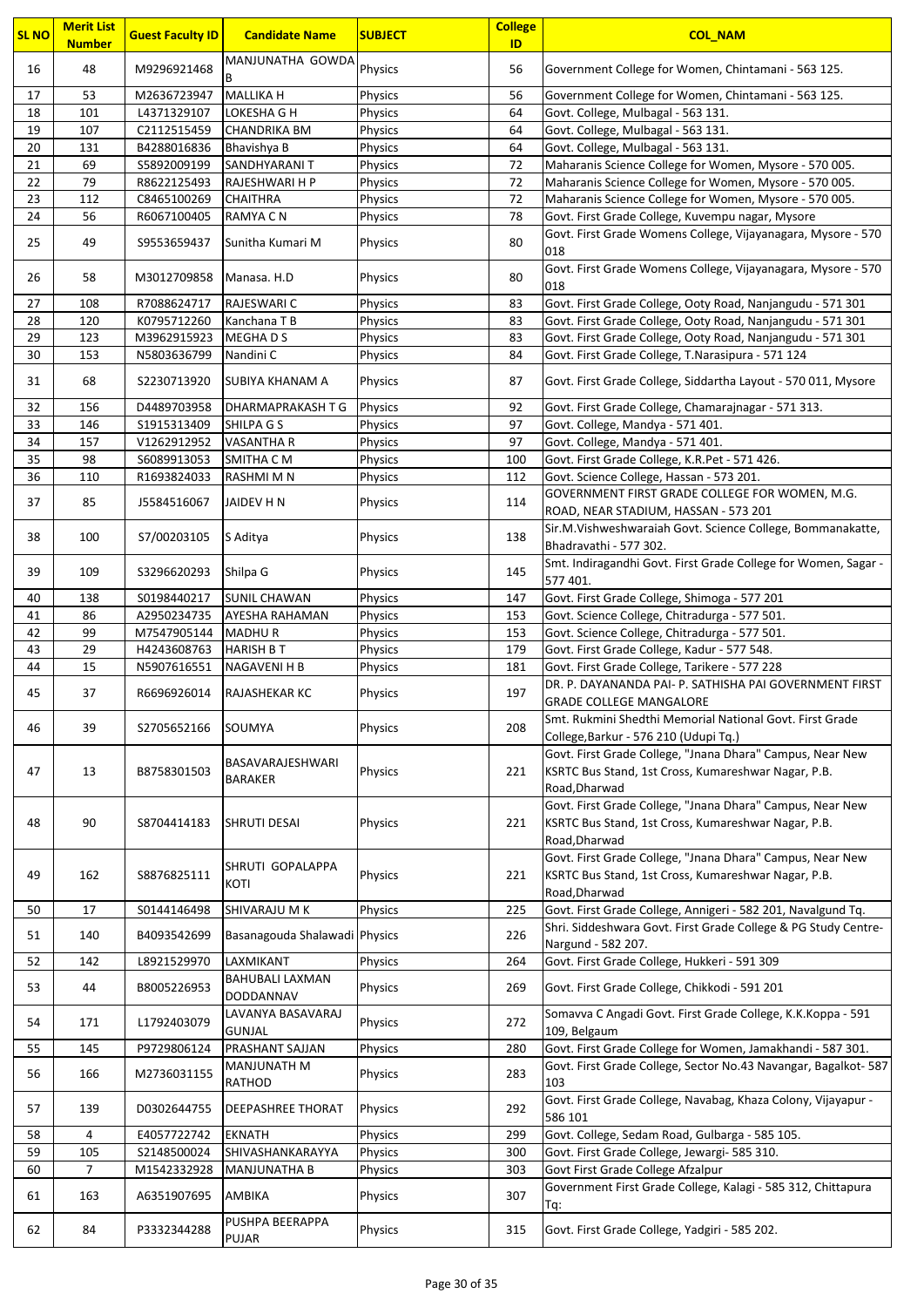| <b>SL NO</b>   | <b>Merit List</b><br><b>Number</b> | <b>Guest Faculty ID</b>    | <b>Candidate Name</b>                     | <b>SUBJECT</b>                         | <b>College</b><br>ID | <b>COL_NAM</b>                                                                                            |
|----------------|------------------------------------|----------------------------|-------------------------------------------|----------------------------------------|----------------------|-----------------------------------------------------------------------------------------------------------|
| 63             | 114                                | G4685848396                | <b>G B MANOJAKUMAR</b>                    | Physics                                | 316                  | Govt. First Grade College, Gurumitkal - 585 214, Yadgir Tq.                                               |
| 64             | 38                                 | S9458912799                | <b>REDDY</b><br>SANJEEVAKUMAR             | Physics                                | 317                  | Govt. First Grade College, Shahapur - 585 223.                                                            |
|                |                                    |                            | SHIVABAL                                  |                                        |                      |                                                                                                           |
| 65<br>66       | 115<br>35                          | M2828648762<br>B4134335018 | <b>MOHMAD ASHPAKH</b><br><b>BASAVARAJ</b> | Physics<br>Physics                     | 320<br>325           | Govt. College, Sindhanoor - 584 128.<br>Govt. First Grade College, Lingasagur - 584 122                   |
|                |                                    |                            |                                           |                                        |                      | Smt. Saraladevi Satheshchandra Agarwal Govt. First Grade                                                  |
| 67             | 71                                 | P9725821505                | <b>PAVAN KUMAR</b>                        | Physics                                | 340                  | College, (Autonomous) S. N Pet                                                                            |
| 68             | 113                                | U7491016231                | USHA .G.M                                 | Physics                                | 340                  | Smt. Saraladevi Satheshchandra Agarwal Govt. First Grade<br>College, (Autonomous) S. N Pet                |
|                |                                    |                            |                                           |                                        |                      | Smt. Saraladevi Satheshchandra Agarwal Govt. First Grade                                                  |
| 69             | 125                                | D8442209149                | <b>DEEPIKAR</b>                           | <b>Physics</b>                         | 340                  | College, (Autonomous) S. N Pet                                                                            |
| 70             | 130                                | T5630912987                | <b>THIPPESHAP</b>                         | <b>Physics</b>                         | 340                  | Smt. Saraladevi Satheshchandra Agarwal Govt. First Grade<br>College, (Autonomous) S. N Pet                |
| 71             | 161                                | S1295119642                | SIDDAMMA M N                              | Physics                                | 341                  | GVP Govt. First Grade College, Hagaribommanahalli - 583 212.                                              |
| 72             | 170                                | S9440204762                | <b>SUMATHI H M</b>                        | Physics                                | 343                  | Govt. First Grade College, Siraguppa - 583 121.                                                           |
| 73             | 116                                | A6354137371                | ASHA M P                                  | Physics                                | 344                  | Govt. First Grade College, Kurugod - 583 116                                                              |
| 74             | 81                                 | S0216903715                | <b>SHWETHAH</b>                           | Physics                                | 346                  | Govt. First Grade College, Sandur - 583 119                                                               |
| 75             | 144                                | R0387001630                | RAJESHWARI V H                            | <b>Physics</b>                         | 347                  | Shri Shankar Anand Singh Govt. First Grade College, Hospet -<br>583 201                                   |
| 76             | 126                                | S5808237110                | Sushma N                                  | Physics                                | 360                  | Govt. First Grade College for Women, Byrapura, T.Narasipura                                               |
|                |                                    |                            |                                           |                                        |                      | Tq, Mysore-571124                                                                                         |
| 77             | 64                                 | L9514134802                | LEKHANA A H                               | Physics                                | 387                  | Govt. First Grade Women College, Tumkur                                                                   |
| 78             | 96                                 | N1774604733                | Nagraj                                    | <b>Physics</b>                         | 391                  | Govt. First Grade College for Women, Bidar                                                                |
| 79             | 77                                 | P6304614764                | PATTADDEVARA<br><b>MATHADA AISW</b>       | Physics                                | 392                  | Govt. First Grade College for Women'S, Koppal                                                             |
| 80             | 28                                 | J1974501233                | <b>JAGADISH B</b>                         | Physics                                | 395                  | Govt. First Grade College for Women, Chamarajanagar                                                       |
| 81             | 165                                | S8523826707                | <b>SHALINI</b>                            | Physics                                | 912                  | SC/ST Residential Govt. First Grade College, At, Mudnal, Tq                                               |
|                |                                    |                            |                                           |                                        |                      | Dist     Yadgir                                                                                           |
|                | Politicla science                  |                            |                                           |                                        |                      |                                                                                                           |
| $\mathbf{1}$   | 8                                  | M3743604113                | <b>MALLESHAKC</b>                         | Politicla science                      | $\overline{2}$       | Govt. Arts College, Dr. B R Ambedkar Veedhi, Bangalore - 560<br>001.                                      |
| $\overline{2}$ | 101                                | L0176428549                | Lakshmi Narayana<br>Reddy R               | Politicla science                      | $\overline{2}$       | Govt. Arts College, Dr. B R Ambedkar Veedhi, Bangalore - 560<br>001.                                      |
| 3              | 57                                 | A8352531463                | <b>AMARAVATHIS</b>                        | Politicla science                      | 5                    | Government Science College Autonomous, Nrupathunga Road,                                                  |
|                |                                    |                            |                                           |                                        | 9                    | Bangalore - 560 001.                                                                                      |
| 4<br>5         | 98                                 | C2026401681<br>N1919934061 | <b>CHANDRE GOWDA</b><br>NAGARAJU.S        | Politicla science<br>Politicla science |                      | Govt. First Grade College, K.R.Puram, Bangalore - 560 036.<br>Government First Grade College, Rajajinagar |
| 6              | 114<br>112                         | S1948913394                | SHIVABASAVARAJU C R                       | Politicla science                      | 11<br>14             | Govt. First Grade College, Peenya, I stage, Bangalore - 560 058                                           |
|                |                                    |                            |                                           |                                        |                      |                                                                                                           |
| $\overline{7}$ | 80                                 | S4806734288                | SHIVANANJA                                | Politicla science                      | 18                   | Govt. First Grade College, Kengeri, Bangalore - 560 060                                                   |
| 8              | 84                                 | D7521643939                | DEVARAJA L D                              | Politicla science                      | 22                   | Govt. First Grade College, Doddaballapura- 561 203.                                                       |
| 9              | 71                                 | R4605026191                | <b>RAVIT</b>                              | Politicla science                      | 30                   | Govt. First Grade College, Bidadi - 562 109, Ramanagar Tq.                                                |
| 10             | 49                                 | V9430417745                | VARALAKSHMI K H                           | Politicla science                      | 32                   | Govt. First Grade College, Magadi - 562 120.                                                              |
| 11             | 17                                 | A6371224069                | ANUSUYA                                   | Politicla science                      | 36                   | Govt. First Grade College, Kodihalli - 562 119, Kanakapura Tq.                                            |
| 12             | 52                                 | J0768434035                | Jagadeesha A S                            | Politicla science                      | 43                   | Govt. First Grade College, Turuvekere - 572 227.                                                          |
| 13             | 94                                 | M1437607573                | Manohari P                                | Politicla science                      | 46                   | Govt. First Grade College, Madhugiri.                                                                     |
| 14             | 139                                | P1936803118                | Puttaraju M V                             | Politicla science                      | 52                   | Govt. First Grade College, Badavanahalli - 572 112, Madhugiri<br>Tq.                                      |
| 15             | 87                                 | S7860424079                | SOWBHAGYA N                               | Politicla science                      | 55                   | Government First Grade College and PG Centre, Chintamani -                                                |
| 16             | 97                                 | A4696426000                | AMARAVATHI.N                              | Politicla science                      | 56                   | 563 125.<br>Government College for Women, Chintamani - 563 125.                                           |
| 17             | 82                                 | R8609008166                | RAMACHANDRA K                             | Politicla science                      | 57                   | Govt. First Grade College, Shidlaghatta - 562 106.                                                        |
| 18             | 143                                | A7933303608                | <b>AMBARISH K</b>                         | Politicla science                      | 71                   | Govt. Law College, Kolar - 563 101                                                                        |
|                |                                    |                            |                                           |                                        |                      |                                                                                                           |
| 19             | 56                                 | L0224935349                | LOKESHA I D                               | Politicla science                      | 74                   | Sri. D Devaraj urs Govt. First Grade College, Hunsur - 571 105.                                           |
| 20             | 60                                 | R4594828325                | <b>REKHA BAI</b>                          | Politicla science                      | 83                   | Govt. First Grade College, Ooty Road, Nanjangudu - 571 301                                                |
| 21             | 25                                 | T5159924330                | TOLASAMMA                                 | Politicla science                      | 88                   | Govt. First Grade College, Hullahalli - 571 314, Nanjangud Tq                                             |
| 22             | 89                                 | J7116942983                | Jagadeesha b r                            | Politicla science                      | 92                   | Govt. First Grade College, Chamarajnagar - 571 313.                                                       |
| 23             | 93                                 | N2330146737                | Nagaraju                                  | Politicla science                      | 92                   | Govt. First Grade College, Chamarajnagar - 571 313.                                                       |
| 24             | 68                                 | L2320115537                | <b>LOKESHAPS</b>                          | Politicla science                      | 100                  | Govt. First Grade College, K.R.Pet - 571 426.                                                             |
| 25             | 33                                 | P5077835024                | PADMARAJU D P                             | Politicla science                      | 106                  | GOVT. FIRST GRADE COLLEGE, PANDAVAPURA - 571 434                                                          |
| 26             | 14                                 | U1677840087                | UMAKANTH H T                              | Politicla science                      | 107                  | Govt. First Grade College, Bharathinagara - 571 422, Maddur Tq.                                           |
| 27             | 32                                 | S9312700187                | <b>SURESHAV</b>                           | Politicla science                      | 110                  | Govt. First Grade College, Melukote - 571 431, Pandavapura Tq.                                            |
| 28             | 73                                 | K5577343422                | <b>KUMAR G</b>                            | Politicla science                      | 110                  | Govt. First Grade College, Melukote - 571 431, Pandavapura Tq.                                            |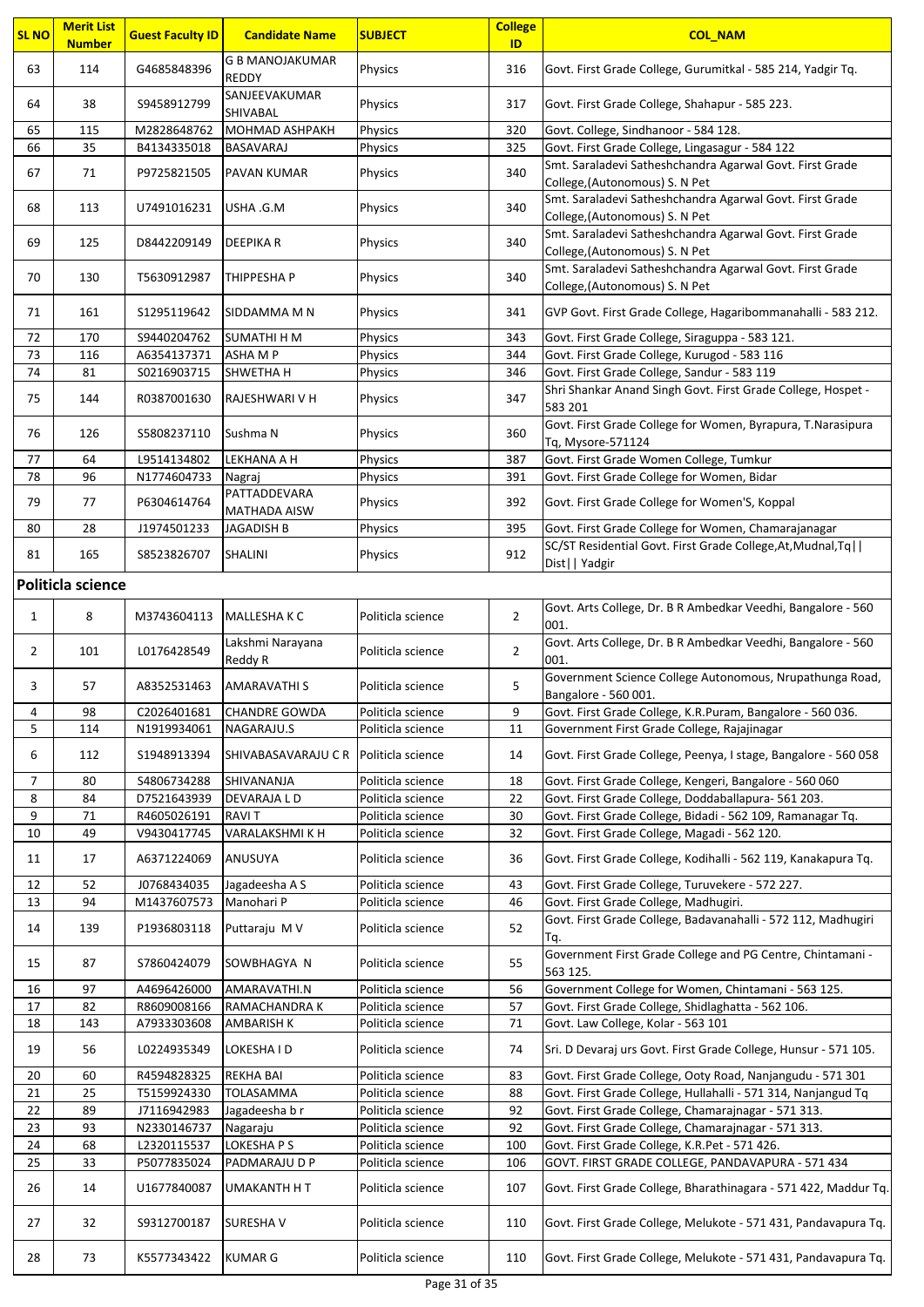| <b>SL NO</b> | <b>Merit List</b><br><b>Number</b> | <b>Guest Faculty ID</b> | <b>Candidate Name</b>                | <b>SUBJECT</b>    | <b>College</b><br>ID | <b>COL NAM</b>                                                                                                 |
|--------------|------------------------------------|-------------------------|--------------------------------------|-------------------|----------------------|----------------------------------------------------------------------------------------------------------------|
| 29           | 36                                 | S3814926929             | SANTHOSH KUMAR KJ                    | Politicla science | 113                  | Govt. Arts College, Hassan - 573 201.                                                                          |
| 30           | 58                                 | Y1223124696             | YOGISHA P S                          | Politicla science | 113                  | Govt. Arts College, Hassan - 573 201.                                                                          |
| 31           | 43                                 | V7315150383             | <b>VIJAYAKUMAR B C</b>               | Politicla science | 123                  | Govt. First Grade College, Gandasi, (Arasikere Tq.)                                                            |
| 32           | 100                                | S2101517285             | <b>SOWBHAGYA R</b>                   | Politicla science | 125                  | Govt. First Grade College, Alur.                                                                               |
| 33           | 81                                 | B2477613243             | <b>BANUMASD</b>                      | Politicla science | 127                  | Govt. Home Science College for Women, Salagame Road,                                                           |
| 34           | 85                                 | S3019432388             | <b>SUDHARANI A C</b>                 | Politicla science | 128                  | Hassan - 573 202 (Co-ED)<br>Govt. Home Science College for Womens, Holenarasipura - 573                        |
| 35           | 13                                 | R6944036850             | <b>RATHNAMMADS</b>                   | Politicla science | 131                  | 211<br>Govt. First Grade College, Baanavara - 573 112, Arasikere Tq.                                           |
| 36           | 74                                 | S8980247647             | SATYAMURTHY K M                      | Politicla science | 141                  | Govt. First Grade College, Soraba - 577 429.                                                                   |
|              |                                    |                         |                                      |                   |                      |                                                                                                                |
| 37           | 55                                 | C7532900943             | Chaitra<br>PURUSHOTHAMA NAIK         | Politicla science | 149                  | Govt. First Grade College, Rippanpet - 577 426, Hosanagara Tq.                                                 |
| 38           | 77                                 | P4380348946             | lS.                                  | Politicla science | 152                  | H.P.P.C.Govt. College, Challakere - 577 522.<br>Govt. First Grade College, Parasuramapura, Chellakere Tq.,     |
| 39           | 95                                 | M8289729469             | MANJUNATHA C                         | Politicla science | 157                  | Chitradurga Dist.<br>Govt. First Grade College, Parasuramapura, Chellakere Tq.,                                |
| 40           | 140                                | T1097125675             | Thippeswamy m k                      | Politicla science | 157                  | Chitradurga Dist.                                                                                              |
| 41           | 83                                 | J9971551793             | JAGADEESHA C N                       | Politicla science | 161                  | VANI SAKKARE GOVERNMENT FIRST GRADE COLLEGE, HIRIYUR                                                           |
| 42           | 46                                 | H2890651807             | H M Kumaraswamy                      | Politicla science | 162                  | Sri Sri Shivalingeshwara Swamy Govt. First Grade College,<br>Channagiri - 577 213.                             |
| 43           | 44                                 | R1115504541             | RAMASWAMY H D                        | Politicla science | 165                  | Govt. First Grade College, MCC B Block, Davanagere - 577 004                                                   |
| 44           | 116                                | R3562627222             | <b>RANGANATHA R</b>                  | Politicla science | 165                  | Govt. First Grade College, MCC B Block, Davanagere - 577 004                                                   |
| 45           | 24                                 | K4581623618             | KALAKAPPA                            | Politicla science | 168                  | Govt. First Grade College, Harihara - 577 601                                                                  |
| 46           | 1                                  | D5783227060             | Dr.M.SURESHA                         | Politicla science | 169                  | Govt. First Grade College, Harapanahalli - 583 131                                                             |
| 47           | 38                                 | V4183424260             | VANI HO                              | Politicla science | 173                  | I.D.S.G.Govt. College, Chikkamagalur - 577 102.                                                                |
| 48           | 19                                 | V3650033413             | VIJAYA KUMAR M C                     | Politicla science | 175                  | D. S. Bele Gowda Govt. First Grade College, Mudigere - 577 132.                                                |
| 49           | 31                                 | S3524900188             | <b>SWAMY NC</b>                      | Politicla science | 178                  | Govt. First Grade College, Panchanahalli- 577182 (Kodur Tq.)                                                   |
| 50           | 78                                 | J0050649952             | JAGADESHA H D                        | Politicla science | 180                  | Govt. First Grade College, Sringeri - 577 139                                                                  |
| 51           | 111                                | U4061031617             | <b>USHA</b>                          | Politicla science | 182                  | Government First Grade College, Kalasa - 577124, Mudigere<br>Taluk                                             |
| 52           | 115                                | D3041320064             | <b>DURGAPRASAD K</b>                 | Politicla science | 186                  | Govt. First Grade College, Uppinangadi -574 241, (Puttur Tq.)                                                  |
| 53           | 16                                 | R9579924443             | <b>RASHMIB</b>                       | Politicla science | 196                  | Govt. First Grade College, Sullia - 574 239                                                                    |
| 54           | 99                                 | S2757129691             | <b>SARITHA</b>                       | Politicla science | 197                  | DR. P. DAYANANDA PAI- P. SATHISHA PAI GOVERNMENT FIRST<br><b>GRADE COLLEGE MANGALORE</b>                       |
| 55           | 103                                | S7515844447             | <b>SRINIVASA K</b>                   | Politicla science | 202                  | GFGC, Hebri                                                                                                    |
| 56           | 109                                | R4233830287             | RAVI CHITRAPUR                       | Politicla science | 207                  | Govt. First Grade College, Thenkanidiyur, Udupi - 576 106                                                      |
| 57           | 113                                | A6989322216             | <b>ARUNKUMAR B G</b>                 | Politicla science | 208                  | Smt. Rukmini Shedthi Memorial National Govt. First Grade<br>College, Barkur - 576 210 (Udupi Tq.)              |
| 58           | 119                                | S7757536302             | SAVITHA                              | Politicla science | 209                  | Dr. G. Shankar Govt. Women's First Grade College & PG Study<br>Centre, Ajjarkad, Udupi - 576 101 (Udupi Dist.) |
| 59           | 4                                  | V8351839993             | VANITHA KUMARA M N Politicla science |                   | 216                  | Govt. First Grade College, Virajpet - 571 218                                                                  |
| 60           | 29                                 | V7378526538             | VANAMALA<br><b>KHANAGOUDAR</b>       | Politicla science | 225                  | Govt. First Grade College, Annigeri - 582 201, Navalgund Tq.                                                   |
| 61           | 9                                  | S6534230977             | <b>SHRIDEVI</b>                      | Politicla science | 231                  | Govt. First Grade College, and P G study center GADAG                                                          |
| 62           | 148                                | H8425832506             | <b>HABIBULLA BH</b>                  | Politicla science | 242                  | Smt.G.B.Ankalkoti, Govt. First Grade College, Shiggav - 581 205                                                |
| 63           | 53                                 | H9208122452             | HANUMANTAPPA M<br>VALMIKI            | Politicla science | 245                  | Govt. First Grade College, Chikkabasur - 581 120, Byadagi- Tq                                                  |
| 64           | 126                                | R1664834552             | RAJU.R                               | Politicla science | 245                  | Govt. First Grade College, Chikkabasur - 581 120, Byadagi- Tq                                                  |
| 65           | 157                                | S7263408705             | Sandeepa R.P                         | Politicla science | 250                  | Govt. First Grade College, Yallapura - 581 359.                                                                |
| 66           | 67                                 | V9438226174             | <b>VINAYAK MUKRI</b>                 | Politicla science | 256                  | Govt. First Grade College, Sirsi - 581 401                                                                     |
| 67           | 18                                 | N5334906686             | <b>NARAYAN</b>                       | Politicla science | 257                  | Govt. First Grade College, Siddapura - 581 355                                                                 |
| 68           | 90                                 | D2112131004             | DHANYAKUMAR                          | Politicla science | 258                  | Govt. First Grade College, Manki - 581 348, Honnavara Tq                                                       |
| 69           | 118                                | N7387731509             | NIRMALA<br>BRAHMANAND NAIK           | Politicla science | 259                  | Govt. First Grade College, Baada - 581 441, Kumta Tq                                                           |
| 70           | 70                                 | N5443904905             | NAGAPPA BALAPPA<br>GANGANNAV         | Politicla science | 271                  | Govt. First Grade College.Athani - 591304                                                                      |
| 71           | 144                                | D6543525331             | DR. SHIVALINGAYYA<br>GOTHE.          | Politicla science | 272                  | Somavva C Angadi Govt. First Grade College, K.K.Koppa - 591<br>109, Belgaum                                    |
| 72           | 131                                | M5530731168             | MANJUNATH HOSAGUR Politicla science  |                   | 273                  | Govt. First Grade College, Kittur 591 115, Bylahongala Tq:                                                     |
| 73           | 155                                | T1923431783             | TAJUDDIN MASTI                       | Politicla science | 275                  | Govt. First Grade College, Pashchapura 591 122, Hukkeri Tq.                                                    |
| 74           | 50                                 | S4003620031             | <b>SANJEEV NARASAPUR</b>             | Politicla science | 278                  | Shri C.M.Mamani, Govt. First Grade College, Yaragatti 591<br>129, Saundatti Tq.                                |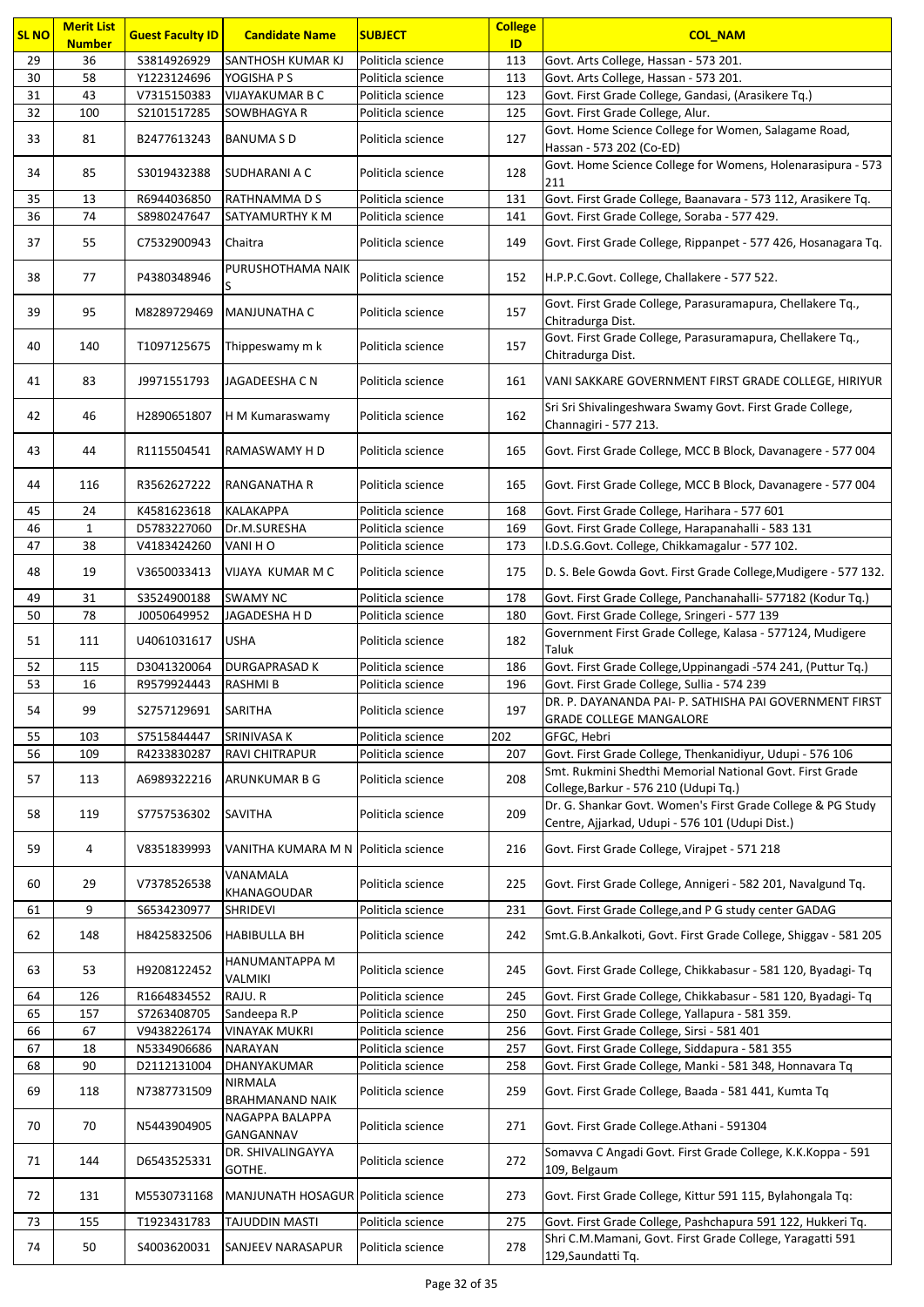| <b>SL NO</b>     | <b>Merit List</b><br><b>Number</b> | <b>Guest Faculty ID</b>    | <b>Candidate Name</b>                | <b>SUBJECT</b>                         | <b>College</b><br>ID | <b>COL_NAM</b>                                                                                              |
|------------------|------------------------------------|----------------------------|--------------------------------------|----------------------------------------|----------------------|-------------------------------------------------------------------------------------------------------------|
| 75               | 72                                 | B0677957795                | <b>BYRAPPA</b>                       | Politicla science                      | 285                  | Govt. First Grade College, Badami - 587 201                                                                 |
|                  |                                    |                            |                                      |                                        |                      | Govt. First Grade College, Navabag, Khaza Colony, Vijayapur -                                               |
| 76               | 48                                 | R8010434550                | RAMESH B NAGARADDI Politicla science |                                        | 292                  | 586 101                                                                                                     |
| 77               | 69                                 | V1467321582                | Vijaylaxmi                           | Politicla science                      | 292                  | Govt. First Grade College, Navabag, Khaza Colony, Vijayapur -                                               |
|                  |                                    |                            |                                      |                                        |                      | 586 101                                                                                                     |
| 78<br>79         | 127<br>63                          | N4620933375<br>M7377950749 | NANDAPPA BIRADAR<br><b>MALLAPPA</b>  | Politicla science<br>Politicla science | 296<br>302           | Govt. First Grade College, Indi - 586 209<br>GOVT. FIRST GRADE COLLEGE, SEDAM                               |
|                  |                                    |                            |                                      |                                        |                      | Government First Grade College, Kalagi - 585 312, Chittapura                                                |
| 80               | 166                                | B0187913129                | BABU                                 | Politicla science                      | 307                  | Tq:                                                                                                         |
| 81               | 86                                 | M1635529735                | <b>MAREPPA</b>                       | Politicla science                      | 315                  | Govt. First Grade College, Yadgiri - 585 202.                                                               |
| 82               | 21                                 | D0661953116                | <b>DR SURESH</b>                     | Politicla science                      | 317                  | Govt. First Grade College, Shahapur - 585 223.                                                              |
| 83<br>84         | 75<br>117                          | D1553118667                | DR.SHARANAPPA                        | Politicla science                      | 319                  | Govt. First Grade College, Kembhavi - 585 216, Shorapur Tq.                                                 |
|                  |                                    | S5411515609                | sharanabaappa                        | Politicla science                      | 321                  | Govt. First Grade College, Manvi - 584 123.<br>Devanampriya Ashoka Govt. Frist Grade College, Maski - 584   |
| 85               | 165                                | L2611323795                | LACHAMANNA NAYAK                     | Politicla science                      | 323                  | 124                                                                                                         |
| 86               | 35                                 |                            |                                      | Politicla science                      | 330                  | Sri. Kolli Nageshwar Rao Govt. First Grade College, Gangavathi -                                            |
|                  |                                    | B8712145534                | Bhavya H. K.                         |                                        |                      | 583 227.                                                                                                    |
| 87               | 156                                | B2403609241                | <b>BASAVARAJ KALMANI</b>             | Politicla science                      | 337                  | Govt. First Grade College, Irakalgada - 583 237, Koppal Tq.                                                 |
| 88               | 27                                 | N3636332702                | Nagaraj K. S.                        | Politicla science                      | 341                  | GVP Govt. First Grade College, Hagaribommanahalli - 583 212.                                                |
|                  |                                    |                            |                                      |                                        |                      |                                                                                                             |
| 89               | 160                                | M4179807429                | MANJU H M                            | Politicla science                      | 341                  | GVP Govt. First Grade College, Hagaribommanahalli - 583 212.                                                |
| 90               | 136                                | V2216513356                | <b>VEERESHAM</b>                     | Politicla science                      | 344                  | Govt. First Grade College, Kurugod - 583 116                                                                |
| 91               | 130                                | J5785311964                | JAGADISHA M                          | Politicla science                      | 345                  | H. S. M. S. Govt. First Grade College, Takkalakote - 583 122,                                               |
| 92               | 39                                 | M0689432582                | MALLAYYA                             | Politicla science                      | 347                  | Shri Shankar Anand Singh Govt. First Grade College, Hospet -                                                |
|                  |                                    |                            |                                      |                                        |                      | 583 201<br>Shri Shankar Anand Singh Govt. First Grade College, Hospet -                                     |
| 93               | 164                                | R0841340798                | <b>RAVIKUMAR N</b>                   | Politicla science                      | 347                  | 583 201                                                                                                     |
|                  |                                    |                            |                                      |                                        |                      | Smt. Rudramba M P Prakash Govt. First Grade College,                                                        |
| 94               | 133                                | S1126325580                | SHANTAPPA LAMANI                     | Politicla science                      | 348                  | Huvinahadagali - 583 219                                                                                    |
| 95               | 163                                | M5202725700                | <b>MANJAPPA S</b>                    | Politicla science                      | 349                  | Govt. First Grade College, Mariyammanahalli - 583 222, Hospet                                               |
|                  |                                    |                            |                                      |                                        |                      | Tq.                                                                                                         |
| 96<br>97         | 110                                | H4564212909                | <b>HARINAKSHI K R</b>                | Politicla science                      | 364                  | Govt first grade college CS Pura, Gubbi Taluk                                                               |
| 98               | 61<br>65                           | M0648635542<br>V7038323571 | Manohar C<br>VEERABHADRA             | Politicla science<br>Politicla science | 368<br>368           | Govt. First Grade College, Saragur, HD Kote, Tq.<br>Govt. First Grade College, Saragur, HD Kote, Tq.        |
| 99               | 42                                 | B9605217989                | Brijesh J                            | Politicla science                      | 376                  | Govt. First Grade College, AYANUR, SHIVAMOGGA (T)                                                           |
|                  |                                    |                            | RAJASHREE .S.                        |                                        |                      |                                                                                                             |
| 100              | 152                                | R9745814365                | KULKARNI                             | Politicla science                      | 381                  | Govt. First Grade College, Beedi, Khanapura Tq.                                                             |
| 101              | 30                                 | M6609233277                | MANJUNATHA P L                       | Politicla science                      | 387                  | Govt. First Grade Women College, Tumkur                                                                     |
| 102              | 54                                 | A7812410883                | ANANDA S                             | Politicla science                      | 388                  | Govt. First Grade College for Women, Chitradurga-577501                                                     |
| 103              | 151                                | A4496832747                | AMBIKA                               | Politicla science                      | 393                  | Govt. First Grade College for Women, Raichur                                                                |
| 104              | 107                                | S1791928065                | SHARANABASAPPA                       | Politicla science                      | 394                  | Govt. First Grade College for Women, Yadgir                                                                 |
| 105              | 11                                 | B7047724531                | <b>BHAGYAR</b>                       | Politicla science                      | 395                  | Govt. First Grade College for Women, Chamarajanagar                                                         |
| 106              | 62                                 | M3600328449                | <b>MANASING LAMANI</b>               | Politicla science                      | 397                  | Govt. First Grade College for Women, Bagalkote                                                              |
| 107              | 142                                | S2697955305                | SHEETHAL BG                          | Politicla science                      | 403                  | Govt. First Grade College for Women, Karwar.<br>Residential Govt. First Grade College, Kavithala, Manvi Tq. |
| 108              | 20                                 | A2247925910                | <b>AMBARAPPA</b>                     | Politicla science                      | 916                  | Raichur Dist                                                                                                |
| 109              | 102                                | R3182627190                | RADHA KG                             | Politicla science                      | 918                  | Residential Govt. First Grade College, Kallihala, Haveri                                                    |
| 110              | 141                                | R5114846363                | RIYAZAMMED                           | Politicla science                      | 923                  | Residential Govt. First Grade College, THALABALA, Koppal Dist.                                              |
|                  |                                    |                            | <b>DODDAMANI</b>                     |                                        |                      |                                                                                                             |
| <b>Psycology</b> |                                    |                            |                                      |                                        |                      |                                                                                                             |
| 1                | 1                                  | D1079741842                | Dr SHIVALINGAIAH M                   | Psycology                              | 8                    | Govt. First Grade College, Vijayanagar, Bangalore - 560 104                                                 |
| $\overline{2}$   | 16                                 | V8123415875                | <b>VEENA HEGDE</b>                   | Psycology                              | 10                   | Lalbahadur Sastry Govt. Arts, Science and Commerce College,                                                 |
|                  |                                    |                            |                                      |                                        |                      | R.T.Nagar, Bangalore - 560 032.                                                                             |
| 3                | 23                                 | Y0245129205                | YOGESH NP                            | Psycology                              | 24                   | Govt. First Grade College, Hoskote - 562 110.                                                               |
| 4                | 18                                 | V1338729990                | VIJAY KUMAR B K                      | Psycology                              | 74                   | Sri. D Devaraj urs Govt. First Grade College, Hunsur - 571 105.                                             |
| 5                | 3                                  | V1815508030                | <b>VEERAPPA A V</b>                  | Psycology                              | 97                   | Govt. College, Mandya - 571 401.                                                                            |
| 6                | 4                                  | D4403549435                | DR GANESHA                           | Psycology                              | 111                  | Govt. First Grade College for Women, K.R.Pet - 571 426                                                      |
| 7                | 5                                  | B3660826488                | BASAVALINGAPPA M R                   | Psycology                              | 127                  | Govt. Home Science College for Women, Salagame Road,                                                        |
|                  |                                    |                            |                                      |                                        |                      | Hassan - 573 202 (Co-ED)                                                                                    |
| 8                | 22                                 | S9495009829                | <b>SUCHITHRA M K</b>                 | Psycology                              | 127                  | Govt. Home Science College for Women, Salagame Road,                                                        |
|                  |                                    |                            |                                      |                                        |                      | Hassan - 573 202 (Co-ED)<br>Govt. Home Science College for Women, Salagame Road,                            |
| 9                | 24                                 | K2282054762                | <b>KOMALA S N</b>                    | Psycology                              | 127                  | Hassan - 573 202 (Co-ED)                                                                                    |
|                  |                                    |                            |                                      |                                        |                      | Govt. Home Science College for Womens, Holenarasipura - 573                                                 |
| 10               | 21                                 | S6888132197                | SURESHKUMAR. N                       | Psycology                              | 128                  | 211                                                                                                         |
| 11               | 7                                  | J8224639624                | JAGADEESH                            | Psycology                              | 252                  | Govt. First Grade College, Joida - 581 186                                                                  |
| 12               | 10                                 | P0602356905                | PRAMOD NAIK                          | Psycology                              | 253                  | Govt. First Grade College, Ankola - 581 353                                                                 |
| 13               | 6                                  | V2128052749                | <b>VINUTA BHAT</b>                   | Psycology                              | 256                  | Govt. First Grade College, Sirsi - 581 401                                                                  |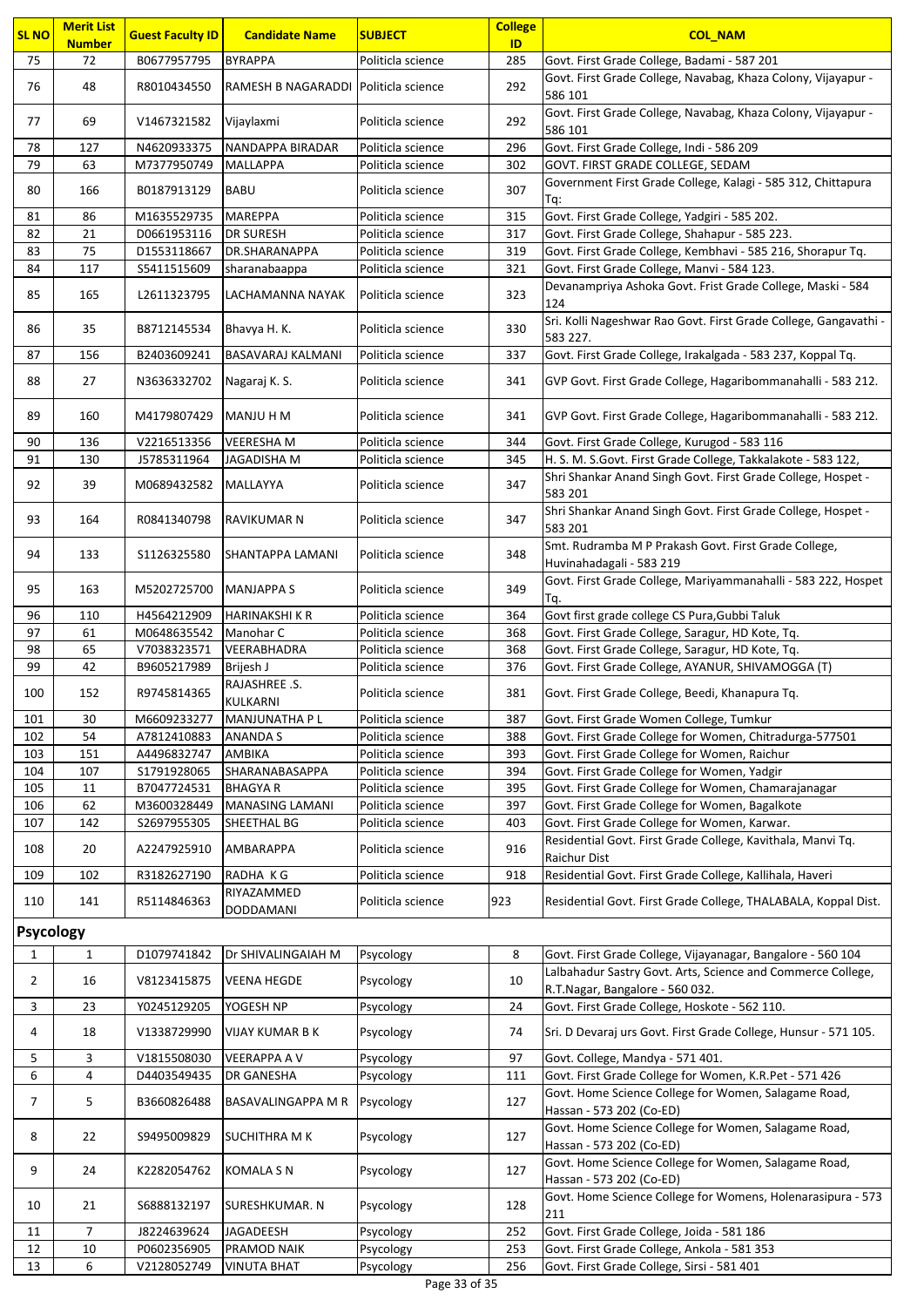| <b>SL NO</b>      | <b>Merit List</b><br><b>Number</b> | <b>Guest Faculty ID</b> | <b>Candidate Name</b>           | <b>SUBJECT</b>                | <b>College</b><br>ID | <b>COL NAM</b>                                                                                     |
|-------------------|------------------------------------|-------------------------|---------------------------------|-------------------------------|----------------------|----------------------------------------------------------------------------------------------------|
| 14                | 15                                 | M3517549164             | MUDDANAGOUDA<br>PATIL           | Psycology                     | 262                  | Govt. First Grade College for Women's College, & Kannada P.G<br>Study Centre, Bylahongala - 591102 |
| 15                | 12                                 | 11624052582             | <b>IBRAHIM NIDAGUNDI</b>        | Psycology                     | 292                  | Govt. First Grade College, Navabag, Khaza Colony, Vijayapur -<br>586 101                           |
| 16                | 14                                 | C0653001357             | <b>CHIDANAND</b>                | Psycology                     | 292                  | Govt. First Grade College, Navabag, Khaza Colony, Vijayapur -<br>586 101                           |
| 17                | 9                                  | M1186608782             | MALLESHAPPA                     | Psycology                     | 300                  | Govt. First Grade College, Jewargi- 585 310.                                                       |
| 18                | $\overline{2}$                     | S9156503223             | SHIVASHARANAPPA                 | Psycology                     | 301                  | Govt. First Grade College, Chittapura - 585 211                                                    |
| 19                | 25                                 | T2242408985             | TALAWAR NAGESH                  | Psycology                     | 303                  | Govt First Grade College Afzalpur                                                                  |
| 20                | 28                                 | R3085246582             | Rijawana Chapparaband Psycology |                               | 381                  | Govt. First Grade College, Beedi, Khanapura Tq.                                                    |
| <b>Sanskrit</b>   |                                    |                         |                                 |                               |                      |                                                                                                    |
| $\mathbf{1}$      | 53                                 | G1192848013             | <b>GOVINDARAJU K</b>            | Sanskrit                      | 112                  | Govt. Science College, Hassan - 573 201.                                                           |
| $\overline{2}$    | 50                                 | M8934409275             | <b>MANJAPPA B G</b>             | Sanskrit                      | 147                  | Govt. First Grade College, Shimoga - 577 201                                                       |
| 3                 | 51                                 | S0379412560             | <b>SUNITHA M R</b>              | Sanskrit                      | 148                  | Govt. First Grade College and PG Centre, Thirthahalli - 577 432                                    |
| 4                 | 52                                 | S0464301470             | <b>SUSHMAHR</b>                 | Sanskrit                      | 174                  | Govt. First Grade College, Koppa - 577 126.                                                        |
| 5                 | 46<br><b>Social Work</b>           | D2176416759             | <b>DATTATRAYA HEGDE</b>         | Sanskrit                      | 256                  | Govt. First Grade College, Sirsi - 581 401                                                         |
| $\mathbf{1}$      | 2                                  | V7364207488             | <b>VISWANATHA H B</b>           | Social Work                   | 44                   | Govt. First Grade College, Chikkanaikanahalli - 572 214.                                           |
| $\overline{2}$    | 21                                 | N4516202903             | <b>NAGESHAN</b>                 | Social Work                   | 63                   | Govt. Boys College, Kolar - 563 101.                                                               |
| 3                 | 24                                 | S7953801757             | SONNEGOWDA B A                  | Social Work                   | 68                   | Government First Grade College, Malur - 563 160.                                                   |
| 4                 | 13                                 | V0177347132             | VANDANA M                       | Social Work                   | 73                   | Govt. First Grade College, K.R.Nagar - 571 602.                                                    |
| 5                 | 22                                 | S3011532856             | SADASHIVAPPA B V                | Social Work                   | 139                  | Govt. First Grade College, Shikaripura - 577 427.                                                  |
| 6                 | 8                                  | S9183430570             | <b>SURESH G R</b>               | Social Work                   | 177                  | GOVERNMENT FIRST GRADE COLLEGE, AJJAMPURA-577547<br>(TARIKERE TQ.)                                 |
| 7                 | 19                                 | V9330210707             | <b>VINUTHA</b>                  | Social Work                   | 190                  | Dr. K Shivram Karanth Govt. First Grade College, Bellare - 574<br>212, (Sulya Tq.)                 |
| 8                 | 12                                 | D5658924528             | Divya G L                       | Social Work                   | 197                  | GFGC, Car Street, Mangalore                                                                        |
| 9                 | 3                                  | R0449827611             | RANJITH KUMAR<br><b>SHETTY</b>  | Social Work                   | 208                  | Smt. Rukmini Shedthi Memorial National Govt. First Grade<br>College, Barkur - 576 210 (Udupi Tq.)  |
| 10                | 16                                 | P9442931719             | PRAKASH SINGARADDI              | Social Work                   | 280                  | Govt. First Grade College for Women, Jamakhandi - 587 301.                                         |
| 11                | 20                                 | S9715310076             | SANTOSHKUMAR ITTI               | Social Work                   | 289                  | Govt. First Grade College, Hunnur - 587 119, Jamakhandi Tq.                                        |
| <b>STATISTICS</b> |                                    |                         |                                 |                               |                      |                                                                                                    |
| $\mathbf{1}$      | 17                                 | K0462300636             | Kalpana M                       | <b>STATISTICS</b>             | 5                    | Government Science College Autonomous, Nrupathunga Road,<br>Bangalore - 560 001.                   |
| $\overline{2}$    | 15                                 | P2111328749             | PUNDANAGOUDA PATIL STATISTICS   |                               | 286                  | Govt. First Grade College, Hungund - 587 118                                                       |
|                   | <b>Tourism Administration</b>      |                         |                                 |                               |                      |                                                                                                    |
| $\mathbf{1}$      | 27                                 | S7447557140             | Shruthi B                       | <b>Tourism Administration</b> | 3                    | Government Ramnarayan Chellaram College of Commerce &<br>Management                                |
| <b>Urdu</b>       |                                    |                         |                                 |                               |                      |                                                                                                    |
| 1                 | 32                                 | Q1938208048             | QAZI MD AJAZUDDIN               | Urdu                          | 8                    | Govt. First Grade College, Vijayanagar, Bangalore - 560 104                                        |
| $\overline{2}$    | 22                                 | S2411449005             | SHABANA JAN                     | Urdu                          | 16                   | Govt. First Grade College, Yelahanka, Bangalore.- 560 064                                          |
| 3                 | $\overline{2}$                     | J2663234454             | <b>JABEEN TAJ</b>               | Urdu                          | 29                   | Govt. First Grade Womens College, Ramangara - 562159                                               |
| 4                 | 31                                 | R6498620121             | Raziya Sulthana                 | Urdu                          | 31                   | Govt. First Grade College, Channapatna- 571 501.                                                   |
| 5                 | 12                                 | S5631221619             | SHAMEEM BANU P                  | Urdu                          | 54                   | Govt. First Grade College, M.G.Road, Chikkaballapur - 562 101.                                     |
| 6                 | 14                                 | N6786226472             | NAHEEDA SULTANA                 | Urdu                          | 57                   | Govt. First Grade College, Shidlaghatta - 562 106.                                                 |
| $\overline{7}$    | 11                                 | R3304710388             | RAZIA SULTANA A                 | Urdu                          | 86                   | Govt. First Grade College for Women, Hunsur - 571 105                                              |
| 8                 | 8                                  | S9225145063             | Suriya Begum                    | Urdu                          | 142                  | Sir.M.Vishweshwaraiah Govt. Arts & Commerce College, New<br>Town, Bhadravathi - 577 301.           |
| 9                 | 18                                 | N6293352436             | Naseema Banu S A                | Urdu                          | 145                  | Smt. Indiragandhi Govt. First Grade College for Women, Sagar -<br>577 401.                         |
| 10                | 19                                 | S4532330317             | SYEDA REHANA BANU               | Urdu                          | 150                  | Govt. First Grade College, Shiralakoppa - 577 427, Shikaripura                                     |
| 11                | 9                                  | H8600430297             | <b>HAMEEDA BANU</b>             | Urdu                          | 165                  | Govt. First Grade College, MCC B Block, Davanagere - 577 004                                       |
| 12                | 27                                 | F1880935131             | <b>FARZANA A</b>                | Urdu                          | 181                  | Govt. First Grade College, Tarikere - 577 228                                                      |
| 13                | 20                                 | R3747155270             | RAZIYABI                        | Urdu                          | 235                  | Govt. First Grade College, Hirekerur - 581 111.                                                    |
| 14                | 4                                  | S9899351205             | SYEDA SITWAT FATIMA             | Urdu                          | 310                  | Govt. First Grade College for Women, Jewargi Colony- 585 102,<br>Gulbarga                          |
| 15                | 6                                  | M5869446404             | <b>MOHD JAFAR</b>               | Urdu                          | 316                  | Govt. First Grade College, Gurumitkal - 585 214, Yadgir Tq.                                        |
| 16                | 26                                 | M0475904773             | MOHAMMED ALI K                  | Urdu                          | 392                  | Govt. First Grade College for Women'S, Koppal                                                      |
| 17                | 25                                 | M3984621687             | <b>MD LIYAKATH AHMED</b>        | Urdu                          | 408                  | Govt. First Grade College for Women, Sindhanur, Raichur                                            |
|                   | <b>WOMEN STUDIES</b>               |                         |                                 |                               |                      |                                                                                                    |
| 1                 | 44                                 | D6966838333             | <b>DR SURESH</b>                | <b>WOMEN STUDIES</b>          | 310                  | Govt. First Grade College for Women, Jewargi Colony- 585 102,<br>Gulbarga                          |
|                   |                                    |                         |                                 |                               |                      |                                                                                                    |